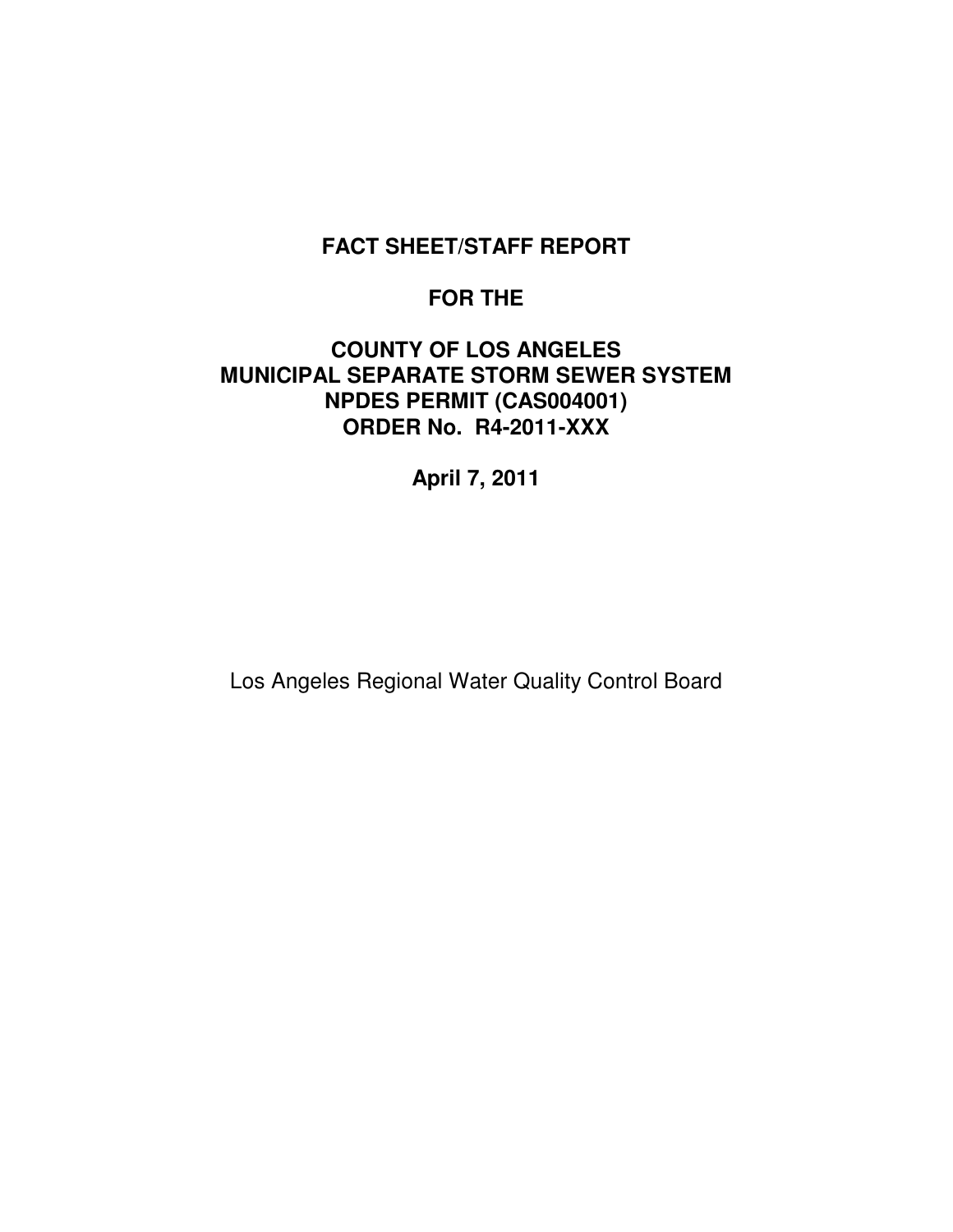# **TABLE OF CONTENTS**

| $\mathbf{L}$                                                       |                                                                |  |
|--------------------------------------------------------------------|----------------------------------------------------------------|--|
| A <sub>1</sub><br>$\mathbf{B}$ .                                   |                                                                |  |
| $\Pi$ .                                                            |                                                                |  |
| $A_{\cdot}$<br><b>B.</b>                                           |                                                                |  |
| III.                                                               | STATUTORY AND REGULATORY HISTORY OF THE STORM WATER PROGRAM  8 |  |
| A.<br>$\mathbf{B}$ .                                               |                                                                |  |
| IV.                                                                |                                                                |  |
| $A_{\cdot}$<br><b>B.</b><br>C.<br>D.<br>E.                         |                                                                |  |
| $V_{\rm{L}}$                                                       |                                                                |  |
| A.<br>$\mathbf{B}$ .<br>$\mathcal{C}$ .<br>D.<br>E.<br>$F_{\cdot}$ |                                                                |  |
| VI.                                                                |                                                                |  |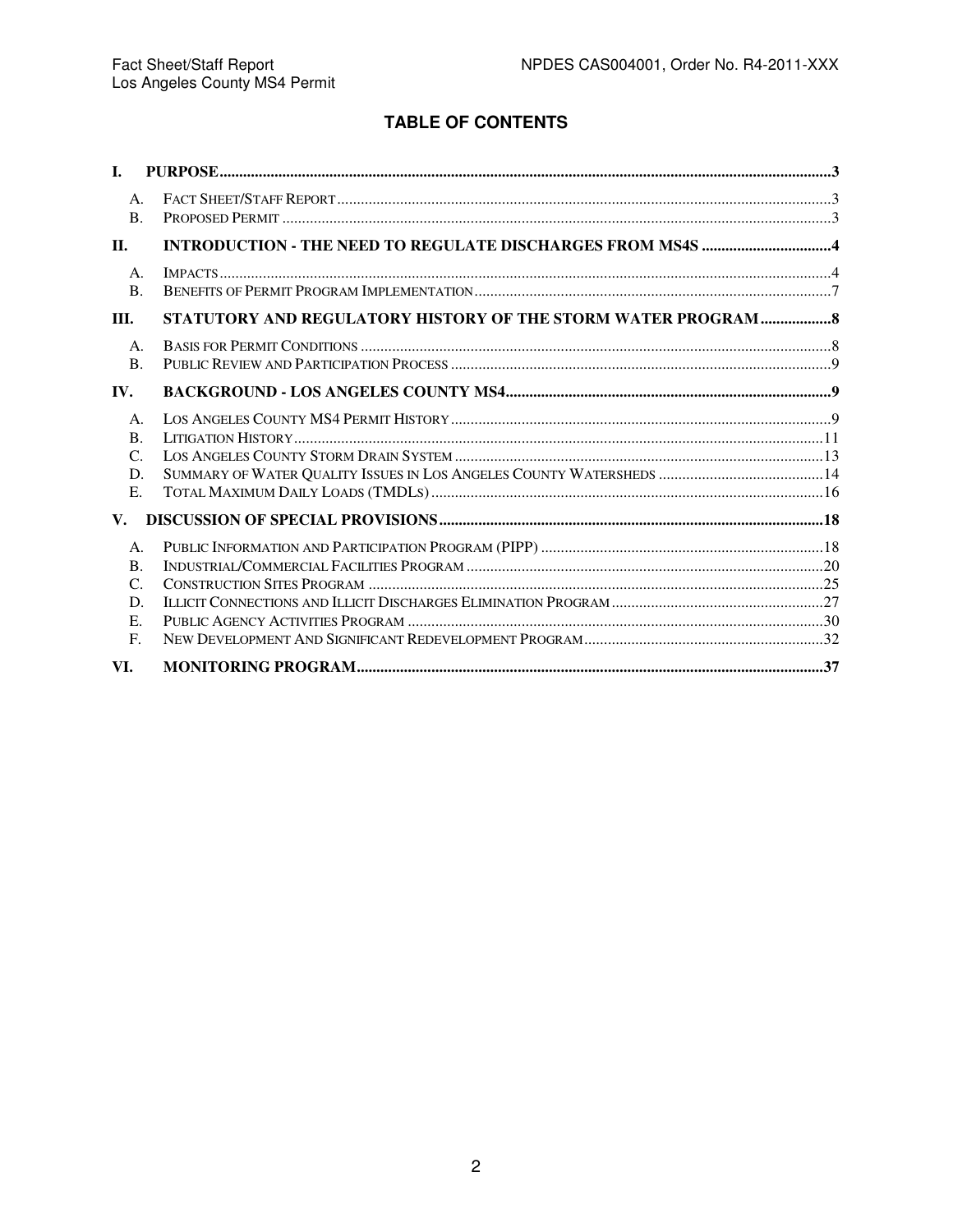#### **I. PURPOSE**

#### **A. Fact Sheet/Staff Report**

The purpose of this Fact Sheet/Staff Report is to give the Permittees and interested parties an overview of the final NPDES municipal separate storm sewer system (MS4) permit for the County of Los Angeles and the incorporated cities therein (except Long Beach), adopted on April 7, 2011, as well as to provide the technical basis for the permit requirements. Sections I through IV describe water quality problems from storm water and urban runoff, and permit conditions to address these problems. Sections V and VI discuss each major element of the Permittees' Storm Water Quality Management Plan (SQMP), and are meant to be used as a companion reference document to the permit.

#### **B. Proposed Permit**

This proposed permit would be issued for a limited-term of 18 months. (See 40 CFR §122.46(c)). The purpose of issuing a limited-term permit is to reincorporate the previously voided provisions implementing the Santa Monica Bay Dry Weather Bacteria TMDL (SMB Dry Weather Bacteria TMDL) summer dry weather WLA that were required to be voided and set aside in Order No. 01-182 by the Los Angeles Superior Court, as described in IV.B. below. While federal law requires permits to contain effluent limitations consistent with the assumptions and requirements of any available wasteload allocation (40 CFR § 122.44(d)(1)(vii)(B)), staff believes that it is inappropriate to delay reincorporation of the SMB Dry Weather Bacteria TMDL related provisions until such time as an updated MS4 permit is developed and adopted. Compliance with the SMB Dry Weather Bacteria TMDL was supposed to have been achieved by July 15, 2006. Over four years later, compliance has not been achieved. As a result, exceedances of bacteria objectives continue at Santa Monica beaches posing health risks to millions of beachgoers. Thus, staff believes that the SMB Dry Weather Bacteria TMDL provisions should be immediately reincorporated into the proposed permit prior to the start of this upcoming summer season

With the exception of certain modified or new findings to reflect existing facts or law, and new findings or definitions to support provisions related to TMDL implementation, the proposed permit contains the same substantive requirements that this Regional Board imposed in 2001 when it adopted Order No. 01-182, as well as amendments to Order No. 01-182 adopted in 2006, 2007, and 2009. While Order No. R4-2006-0074 was ultimately voided and set aside, the Permittees in the Santa Monica Bay watershed were required to comply with the requirements of that amendment for approximately 4 years until such time as those provisions were voided. Thus, the proposed permit does not require the Permittees to comply with any new requirements that it has not already been required to comply with in the past.

During the length of the proposed permit, staff of the Regional Board will continue to diligently work on development of an updated MS4 permit(s), which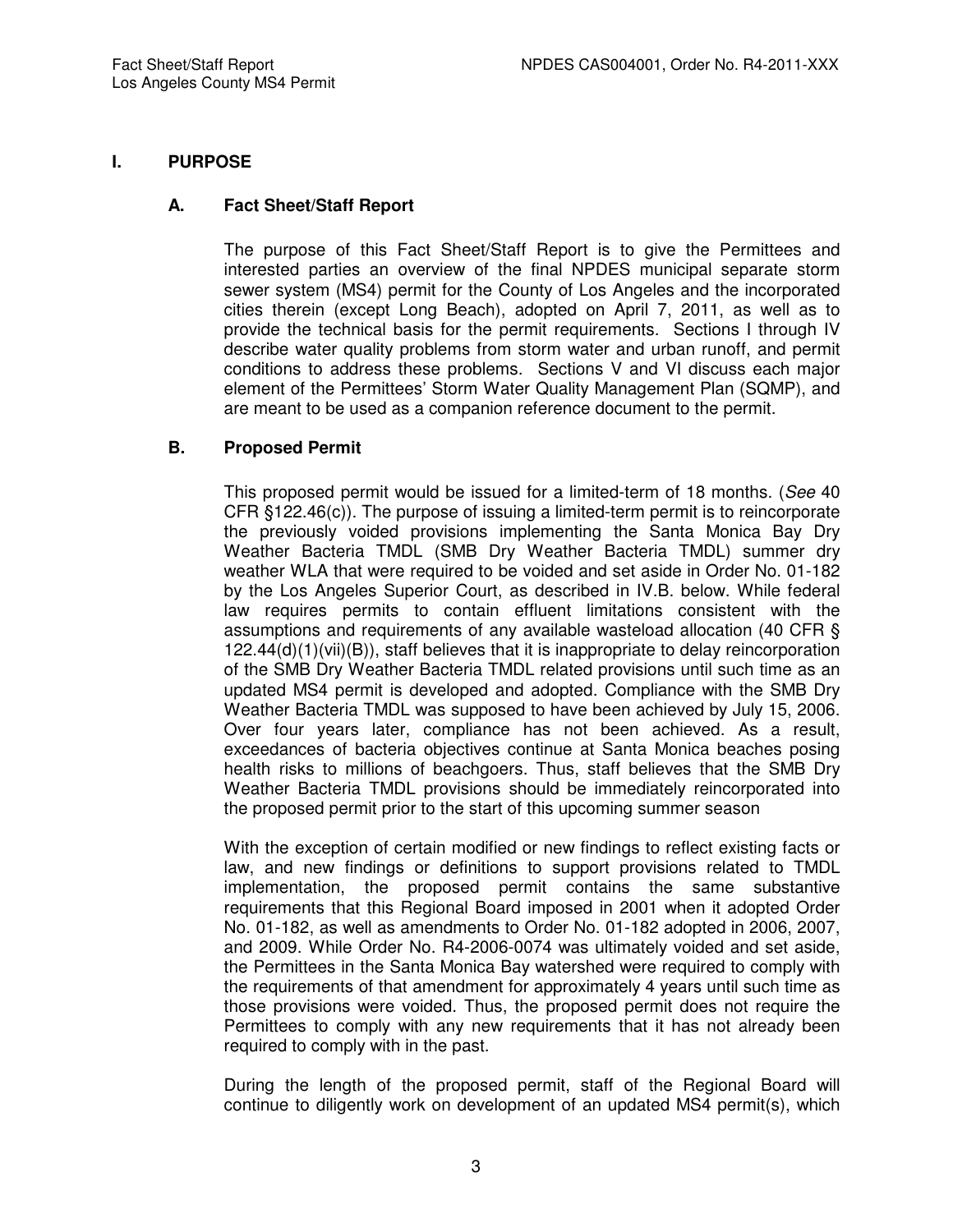will incorporate conditions consistent with the assumptions and requirements of all available and applicable Total Maximum Daily Loads (TMDLs) adopted by this Regional Board or by the United Stated Environmental Protection Agency (USEPA). The proposed permit requires the Permittees to submit updated Reports of Waste Discharge (ROWD) well in advance of the expiration date of the proposed permit so that staff of the Regional Board has adequate time to review the submitted ROWDs, as well as be able to use the information in the new ROWDs to develop the updated MS4 permit(s). Regional Board adoption of an updated MS4 permit(s) is expected to occur in late 2012.

#### **II. INTRODUCTION - THE NEED TO REGULATE DISCHARGES FROM MS4s**

#### **A. Impacts**

The quality of storm water and urban runoff is fundamentally important to the health of the environment and the quality of life in Southern California. Polluted storm water and urban runoff is a leading cause of water quality impairment in the Los Angeles Region. Storm water and urban runoff (during dry and wet weather) are often contaminated with pesticides, fertilizers, fecal bacteria and pathogens, trash, automotive byproducts, and many other toxic substances generated by activities in the urban environment. Water that flows over streets, parking lots, construction sites, and industrial, commercial, residential, and municipal areas carries these untreated pollutants through the storm drain network directly into the receiving surface waters of the Region. The water quality impacts and increased public health risks from Municipal Separate Storm Sewer System (MS4) discharges that affect receiving waters nationwide and Los Angeles County and its coastline are well documented.

The **National Urban Runoff Program** (NURP) Study (USEPA 1983) showed that MS4 discharges draining from residential, commercial, and light industrial areas contain significant loadings of total suspended solids and other pollutants. Although the NURP Study did not cover industrial sites, the study suggested that runoff from industrial sites may have significantly higher contaminant levels than runoff from other urban land use sites. Several studies tend to support this observation, for e.g., the City of Fresno, California, a NURP project site, industrial areas there had the poorest storm water quality of the four land-uses evaluated. The study found that pollutant levels from illicit discharges were high enough to significantly degrade receiving water quality, and threaten aquatic life, wildlife, and human health. The general findings and conclusions of the NURP Study are reiterated in the more recent 2008 National Research Council report "Urban Runoff Management in the United States".

The 1992, 1994, and 1996 National Water Quality Inventory Reports to Congress prepared by USEPA showed a trend of impairment in the Nation's waters from contaminated storm water and urban runoff. The 2004 National Water Quality Inventory  $(305(b)$  Report)<sup>1</sup> showed that urban runoff/storm water discharges contributes to the impairment of 22,559 miles of streams, the impairment of 701,024 acres of lakes, and the impairment of 867 square miles of estuaries in the United States. The Natural Resources Defense Council (NRDC) 1999 Report, "**Stormwater Strategies,** 

 $\overline{\phantom{a}}$  $1$  National Water Quality Inventory Report to Congress, 2004 Reporting Cycle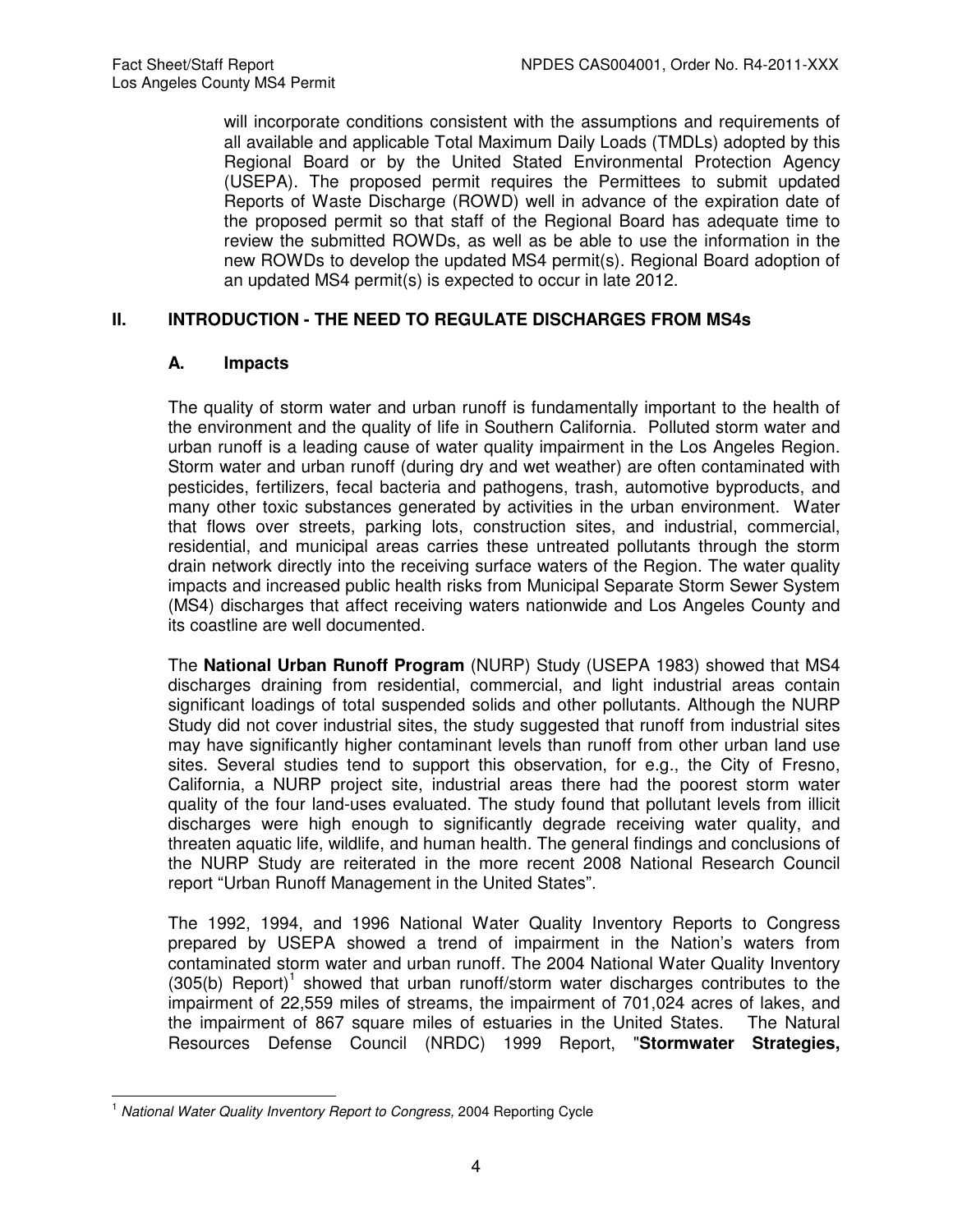Community Responses to Runoff Pollution<sup>"2</sup> identifies two main causes of the storm water pollution problem in urban areas. Both causes are directly related to development in urban and urbanizing areas:

- 1. Increased volume and velocity of surface runoff. There are three types of human-made impervious covers that increase the volume and velocity of runoff: (i) rooftop, (ii) transportation imperviousness, and (iii) non-porous (impervious) surfaces. As these impervious surfaces increase, infiltration will decrease, forcing more water to run off the surface, picking up speed and pollutants.
- 2. The concentration of pollutants in the runoff. Certain activities, such as those from industrial sites, are large contributors of pollutant concentrations to the storm water system.

The report also identified several activities causing storm water pollution from urban areas, including practices of homeowners, businesses, and government agencies.

Studies conducted by the United States Geological Survey (USGS)<sup>3</sup> confirm the link between urbanization and water quality impairments in urban watersheds due to contaminated storm water runoff.

Furthermore, the water quality impacts of urbanization and urban storm water discharges have been summarized by several other recent USEPA reports.<sup>4</sup> Urbanization causes changes in hydrology and increases pollutant loads which adversely impact water quality and impair the beneficial uses of receiving waters. Increases in population density and imperviousness result in changes to stream hydrology including:

- a) increased peak discharges compared to predevelopment levels;
- b) increased volume of storm water runoff with each storm compared to pre-development levels;
- c) decreased travel time to reach receiving water; increased frequency and severity of floods;
- d) reduced stream flow during prolonged periods of dry weather due to reduced levels of infiltration;
- e) increased runoff velocity during storms due to a combination of effects of higher discharge peaks, rapid time of concentration, and smoother hydraulic surfaces from channelization; and

 $\overline{a}$  $^{2}$  Clean Water & Oceans: Water Pollution: In Depth Report Stormwater Strategies, Community Responses to Runoff Pollution. Natural Resources Defense Council (NRDC), 1999.

<sup>&</sup>lt;sup>3</sup> Water Quality in the Puget Sound Basin, Washington and British Columbia, 1996-98,Circular 1216 - USGS 2000; Water Quality in the Long Island-New Jersey Coastal Drainages, New Jersey and New York, 1996-98, Circular 1201

<sup>-</sup> USGS 2000

<sup>&</sup>lt;sup>4</sup> Storm Water Phase II Report to Congress (USEPA 1995); Report to Congress on the Phase II Storm Water Regulations (USEPA1999); Coastal Zone Management Measures Guidance (USEPA 1992); Urban Runoff Management in the United States (NRC 2008).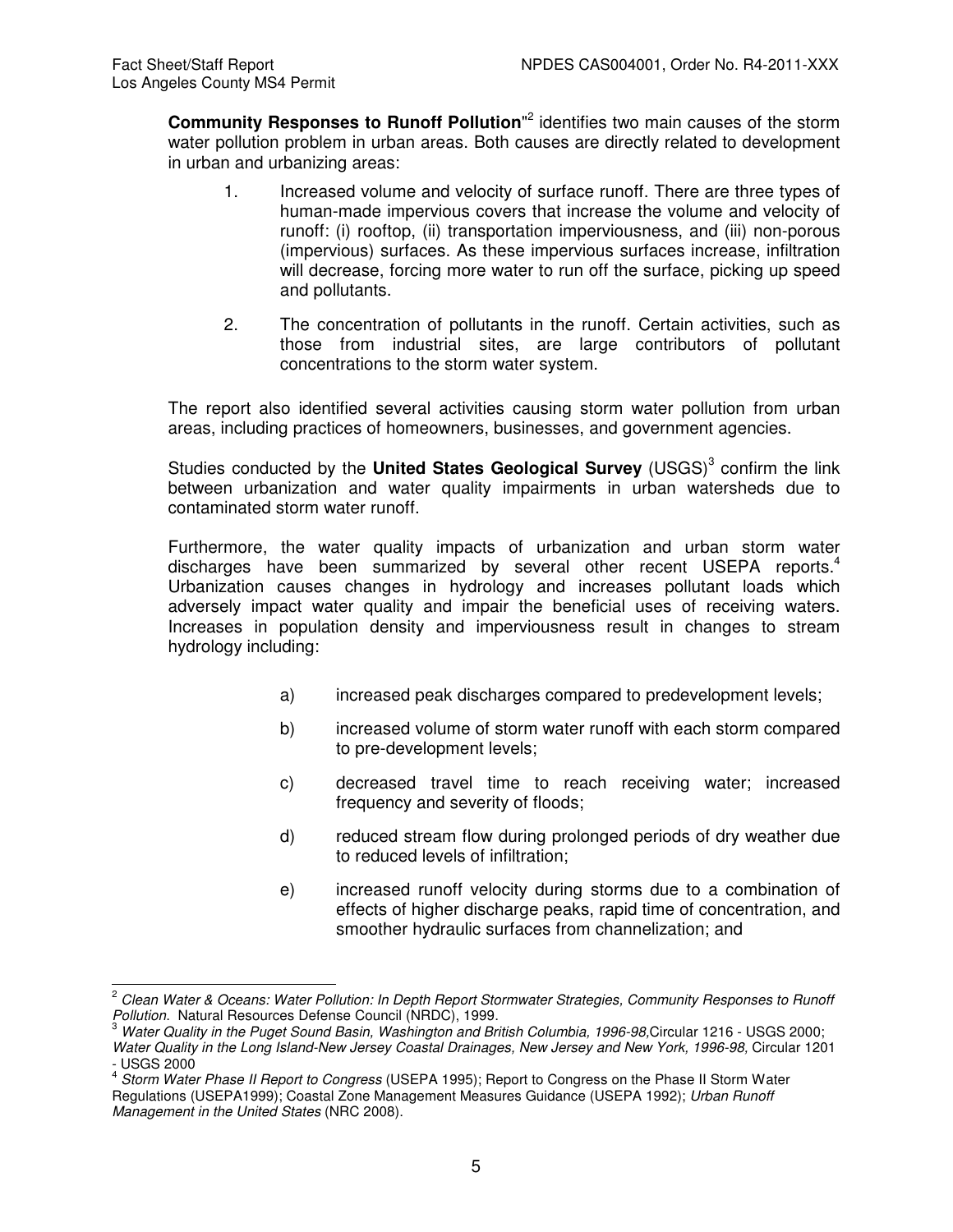f) decreased infiltration and diminished groundwater recharge.

The Los Angeles County MS4 program has conducted monitoring to:

- 1. quantify mass emissions for pollutants;
- 2. identify critical sources for pollutants of concern in storm water;
- 3. evaluate BMP effectiveness; and
- 4. evaluate receiving water impacts, including impacts to tributaries.

The monitoring indicates that instream concentrations of pathogen indicators (fecal coliform and streptococcus), heavy metals (such as Pb, Cu, Zn,) and pesticides (such as diazinon) exceed state and federal water quality criteria.<sup>5</sup> The mass emissions of pollutants to the ocean are significant from the urban WMAs such as the Los Angeles River WMA, Ballona Creek WMA, and Coyote Creek WMA, with the Los Angeles River WMA providing more than seventy percent of the loadings. Critical source data for facilities (such as auto-salvage yards, primary metal facilities, and automotive repair shops) show that total and dissolved heavy metals (Pb, Cu, Zn, and Cd), and total suspended solids (TSS) exceeded state and federal water quality criteria by as much as two orders of magnitude. The results are consistent with a limited term study conducted by the Regional Board to characterize storm water runoff in the Los Angeles region in 1988 before the issuance of first MS4 permit.<sup>6</sup> Storm water runoff data from predominant land uses in Los Angeles County showed similar patterns. Light industrial, commercial and transportation land uses showed the highest range of exceedances. A pesticide (diazinon) was detected in higher concentrations from residential land use. The data for polycyclic aromatic hydrocarbons (PAHs), a known pollutant of concern in urban storm water runoff, is inconclusive but improved analytical methods may yield more definitive results in the future. Receiving water impacts studies found that storm water discharges from urban watersheds exhibit toxicity that are attributable to heavy metals. Biosurveys of the benthic communities showed bioaccumulation of toxicants. Sediment analysis showed higher concentrations of pollutants, such as Pb and PAHs, in urban watersheds than in rural watersheds (2 to 4 times higher). In addition, toxicity of dry weather flows was observed with the cause of toxicity undetermined.<sup>7</sup> Other studies have found chemical concentration of pollutants that exceed state and federal water quality criteria in storm drains flowing to the ocean during dry weather, $^8$  and that there are adverse health impacts from swimming near them.<sup>9</sup>

 5 Los Angeles County 1998-1999 Storm Water Monitoring Report, Los Angeles County Department of Public Works (1999). Data summarizes results of storm water monitoring for the most recent year and the past five years.<br><sup>6</sup> Sterm Water Runeff in Lee Angelee and Venture Counties, Final Benert (1988). Celifornia Beginnal Water.

Storm Water Runoff in Los Angeles and Ventura Counties, Final Report (1988), California Regional Water Quality Control Board, Los Angeles, SCCWRP Contribution C292. This study found the highest mean concentrations of pollutants of concern such as heavy metals in the urban watershed rivers and that they contributed significant loads to the ocean.

 $^7$  Toxicity of Dry Weather Flow from the Santa Monica Bay Watershed, Bay, S. et al. (1996), Bull. Southern California Acad. Sci. 5(1), pp. 33-45. The paper describes preliminary results on dry weather toxicity, which have been confirmed by the MS4 monitoring program.

<sup>8</sup> Chemical Contaminant Release into Santa Monica Bay, Final Report, American Oceans Campaign , Santa Monica (1993)<br><sup>9</sup> The L

The Health Effects of Swimming in Ocean Water Contaminated by Storm Drain Runoff, Haile, R.W. et al. (1999), Epidemiology 10: 355-363). The study found higher risks of respiratory and gastrointestinal symptoms in swimmers who recreated near storm drain outfalls.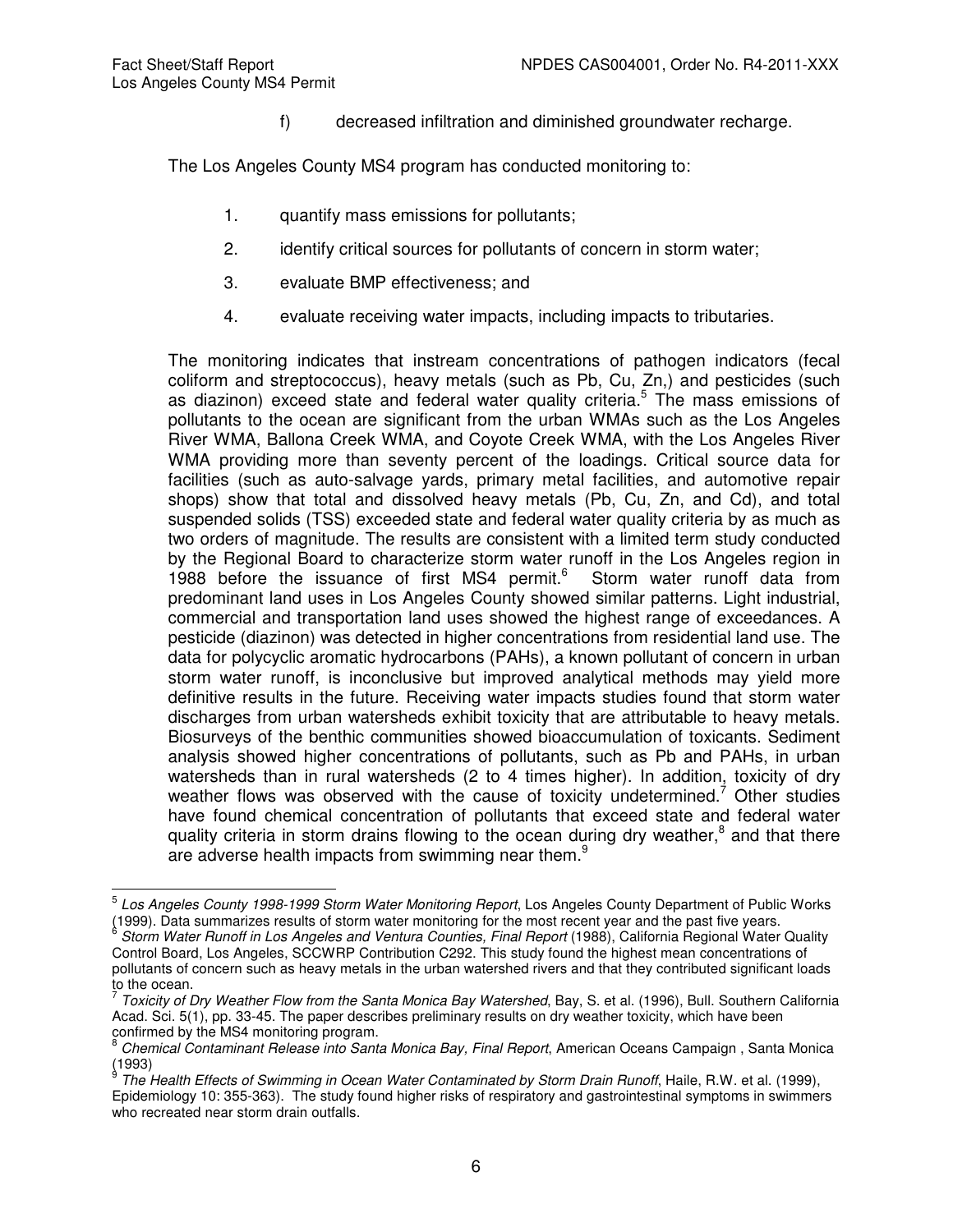# **B. Benefits of Permit Program Implementation**

Implementation of the MS4 permit requirements will significantly reduce pollutants in urban storm water in a cost-effective manner. Implementation of Best Management Practices (BMPs) should also reduce pollutant discharges, and improve surface water quality. The expected benefits of implementing the provisions of the Los Angeles County MS4 NPDES permit include:

- **Enhanced Aesthetic Value**: Storm water affects the appearance and quality of a water body, and the desirability of working, living, traveling, or owning property near that water body. Reducing storm water pollution will increase benefits as these water bodies recover and become more desirable.
- **Enhanced Opportunities for Boating**: reducing sediment and other pollutants, and increasing water clarity, which enhances the boating experience for users, offer additional benefits.
- **Enhanced Commercial Fishing**: Important because commercial fisheries are a part of the region's economy, and 28% of the estuaries are reportedly impacted by storm water/urban runoff.
- **Enhanced Recreational and Subsistence Fishing**: Pollutants in storm water can eliminate or decrease the numbers, or size, of sport fish and shell fish in receiving waters.
- **Reduced Flood Damage**: Storm water runoff controls may mitigate flood damage by addressing problems due to the diversion of runoff, insufficient storage capacity, and reduced channel capacity from sedimentation.
- **Reduced Illness from Consuming Contaminated Seafood**: Storm water controls may reduce the presence of pathogens and other toxins in seafood caught by commercial or recreational anglers.
- **Reduced Illness from Swimming in Contaminated Water**: Epidemiological studies indicate that swimmers in water contaminated by storm water runoff are more likely to experience illness than those who swim farther away from a storm drain outfall.
- **Enhanced Opportunities for Non-contact Recreation**: Storm water controls reduce turbidity, odors, floating trash, and other pollutants, which then allow waters to be used as focal point for recreation, and enhance the experience of the users.
- **Drinking Water Benefits**: Pollutants from storm water runoff, such as solids, toxic pollutants, and bacteria may pose additional costs for treatment, or render the water unusable for drinking.
- **Water Storage Benefits**: Storm water is a major source of impairment for reservoirs. The heavy load of solids deposited by storm water runoff can lead to rapid sedimentation of reservoirs and the loss of needed water storage capacity.<sup>10</sup>
- **Ground Water Replenishment**: Storm water can be a significant resource that can be used to recharge ground water basins in the region and reduce its dependence on imported water.

 $\overline{\phantom{a}}$ <sup>10</sup> Report to Congress on Phase II Storm Water Regulations. USEPA, Office of Water. EPA-833-R-99-001, Oct. 1999.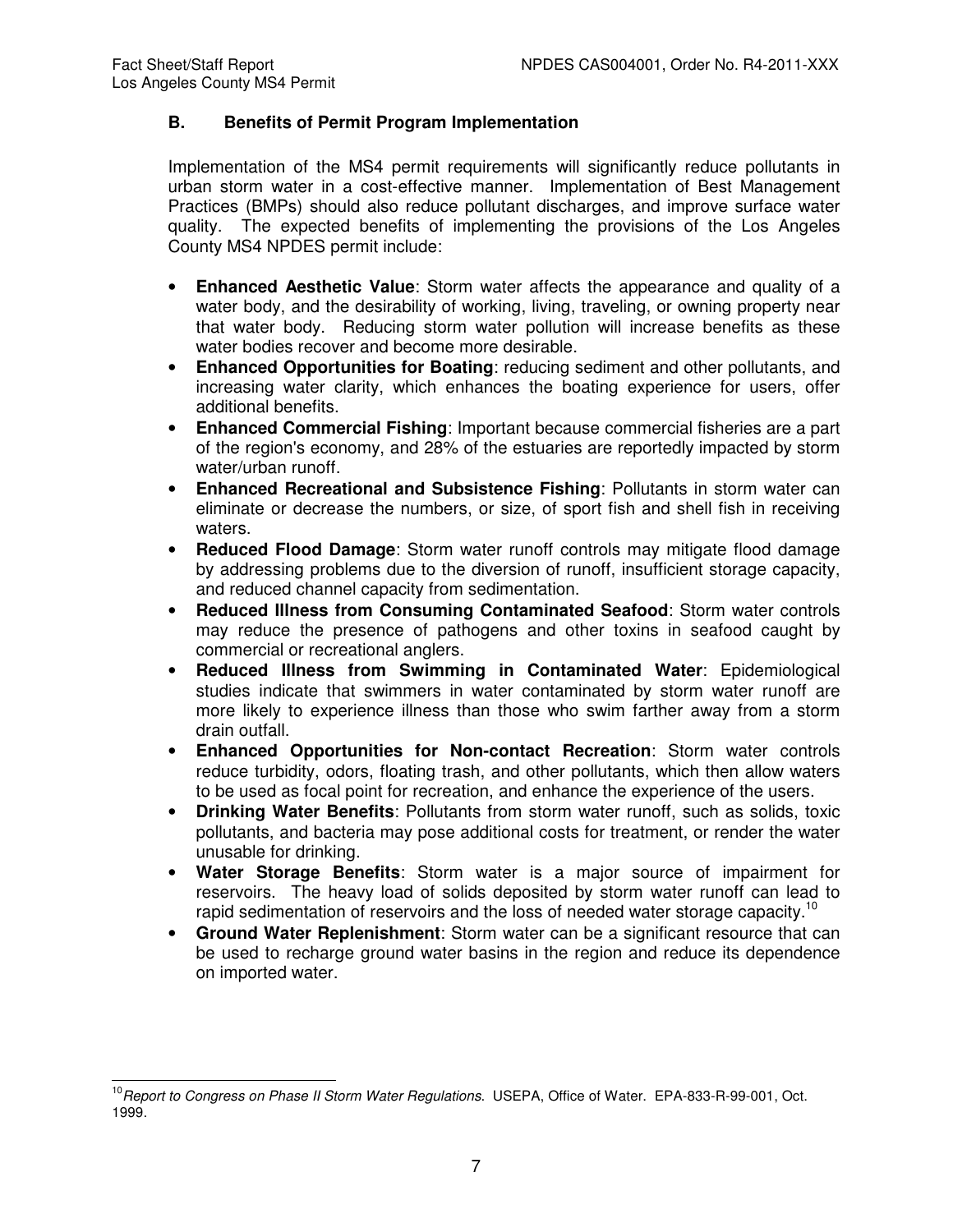#### **III. STATUTORY AND REGULATORY HISTORY OF THE STORM WATER PROGRAM**

From 1972 to 1990, water pollution control efforts focused primarily on certain process wastewater discharges from facilities such as factories and sewage treatment plants, with less emphasis on diffuse sources. The 1972 amendments to the Federal Clean Water Act (CWA) prohibit the discharge of any pollutant to waters from a point source, unless a NPDES permit authorizes the discharge. Because the focus on reducing pollutants was centered on industrial and sewage treatment discharges, the U.S. Congress amended the CWA in 1987, requiring the USEPA to create phased NPDES requirements for storm water discharges.

In response to the 1987 Amendments to the CWA, the USEPA developed Phase I of the NPDES Storm Water Program in 1990. Phase I requires NPDES permits for storm water discharges from: (i) "medium" and "large" MS4s generally serving, or located in incorporated places or counties with, populations of 100,000 or more people; and (ii) eleven categories of industrial activity (including construction activity that disturbs five acres or greater of land). Phase II, adopted in December 2000, requires operators of small MS4s and small construction sites (construction activity disturbing between 1 and 5 acres of land) in urban areas to control storm water runoff discharges.

#### **A. Basis for Permit Conditions**

1. **Statutory Basis for Permit Conditions.** The conditions established by this permit are based on CWA  $\S$  402(p)(3)(B) which mandates that a permit for discharges from MS4s must: effectively prohibit the discharges of non-storm water to the MS4; and require controls to reduce pollutants in discharges from MS4 to the maximum extent practicable (MEP) including best management practices, control techniques, and system, design and engineering methods, and such other provisions determined to be appropriate. MS4s are not exempted from compliance with Water Quality Standards. CWA § 301(b)(1)(C), which requires NPDES permits to incorporate effluent limitations, including those necessary to meet water quality standards, applies. The permit conditions have been developed to meet the statutory mandate of the CWA and, therefore, include Receiving Water Limitations and, in some cases, numeric effluent limitations.

The permit requires the implementation of a comprehensive Storm Water Quality Management Program (SQMP) through a selection of Best Management Practices (BMPs) (40 CFR 122.44(k)) as the mechanism to achieving the reduction of pollutants in storm water to the maximum extent practicable (MEP) (CWA. § 402(p)(3)(B)(iii)).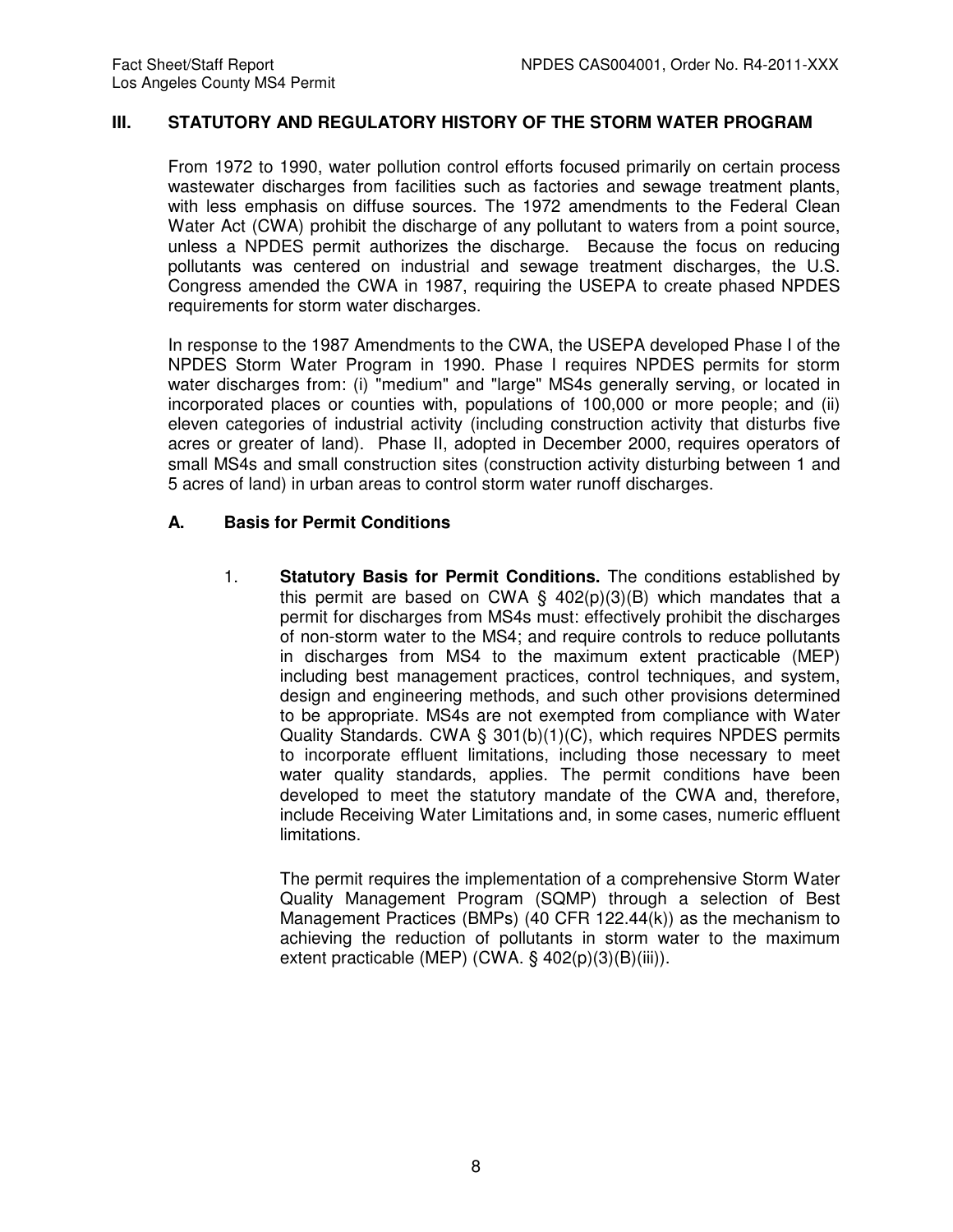- 2. **Regulatory Basis for Permit Conditions.** As a result of the statutory requirements of the CWA, the USEPA promulgated MS4 permit application regulations (40 CFR 122.26(d)). These regulations describe in detail permit application information to be submitted by MS4s operators. The information in the application or Report of Waste Discharge (ROWD) is utilized to develop the permit conditions.
- 3. **Discharge limitations.** Numeric effluent limitations are established for trash within the Los Angeles River Watershed that are consistent with the assumptions and requirements of the wasteload allocations established in the Los Angeles River Watershed Trash Total Maximum Daily Load (TMDL). USEPA recommends the use of numeric effluent limitations where feasible as these types of effluent limitations create objective and accountable means for controlling stormwater discharges. Furthermore, USEPA states that where a TMDL includes WLAs for stormwater sources that provide numeric limits, the WLA should, where feasible, be translated into numeric water quality-based effluent limitations (WQBELs) in the applicable stormwater permits.<sup>11</sup>

# **B. Public Review and Participation Process**

Permittees and interested persons and agencies were provided a 30-day period to submit written comments and evidence on the draft tentative, and over forty-five days for review prior to Regional Board consideration. Comments on the draft tentative will be considered and incorporated as appropriate into a revised tentative draft, to be proposed for adoption by the Regional Board on April 7, 2011. At the Board Meeting, Regional Board staff will give a presentation of the proposed permit and significant changes, and then the Permittees and interested persons and agencies will be given an opportunity to make oral comments. The Regional Board members will then take action on the revised tentative draft. A public notice announcing the Regional Board hearing was published in the Los Angeles Times on February 1, 2011, more than 45 days prior to the date of the Board meeting.

# **IV. BACKGROUND - LOS ANGELES COUNTY MS4**

# **A. Los Angeles County MS4 Permit History**

In 1990, the Los Angeles Regional Board (Regional Board) adopted Order No. 90-079, the Los Angeles County MS4 Permit. That permit required the Los Angeles County Flood Control District, the County of Los Angeles and the incorporated cities in Los Angeles County to implement storm water pollution controls including amending ordinances, optimizing existing pollutant controls such as street sweeping, construction site controls, and others. The Regional Board required all Permittees to implement a minimum list of 13 BMPs for consistency across the County. The 1990 permit was issued on a system wide

 $\overline{\phantom{a}}$ <sup>11</sup> USEPA (2010) "Revisions to the November 22, 2002 Memorandum 'Establishing Total Maximum Daily Load (TMDL) Wasteload Allocations (WLAs) for Storm Water Sources and NPDES Permit Requirements Based on Those TMDLs'." Issued by James A. Hanlon, Director, Office of Wastewater Management and Denise Keehner, Director, Office of Wetlands, Oceans and Watersheds. November 12, 2010.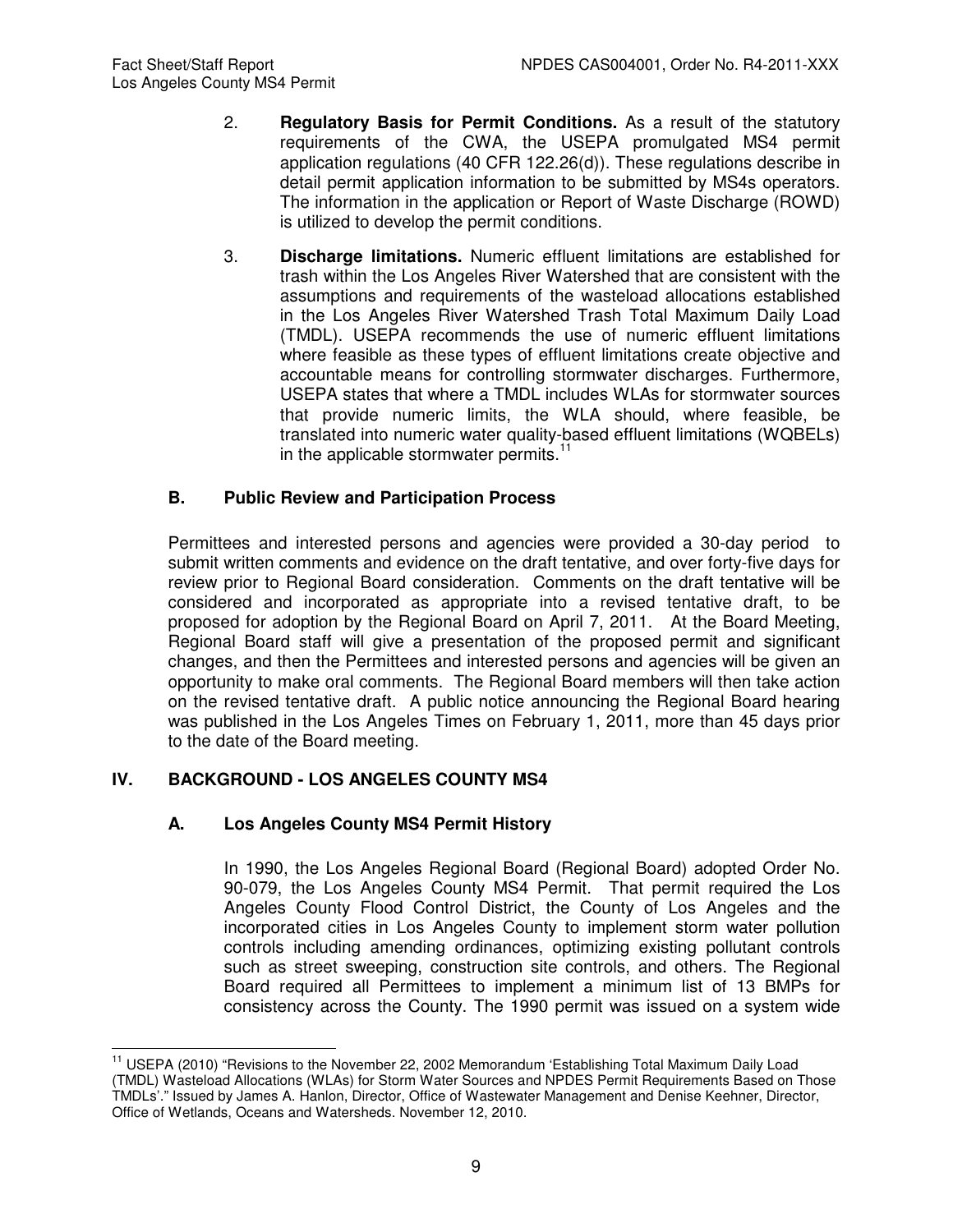basis due to the highly interconnected storm drain system serving a population well in excess of 100,000 inhabitants.

On July 15, 1996, the Regional Board adopted Order No. 96-054, reissuing the LA County MS4 NPDES Permit. The 1996 LA County MS4 permit required model programs be developed and implemented by the Permittees for Public Information and Public Participation, Industrial/Commercial Activities, Development Construction, Illicit Connections and Illicit Discharges, Public Agency Activities, and Development Planning. These model programs were intended to be dynamic and expected to change with time, as more information on storm water impacts became available.

Following the adoption of Order No. 96-054, the City of Long Beach submitted an individual ROWD application requesting its own MS4 permit. The City of Long Beach MS4 Permit (Order No. 99-060) was adopted on June 30, 1999. Order No. 96-054 superseded the countywide permit requirements for the City of Long Beach, and the Long Beach now operates under its separate MS4 permit.

On January 31, 2001, the Los Angeles County Department of Public Works submitted an application for renewal of their MS4 permit for the third term in the form of an ROWD for the Los Angeles County Flood Control District, Los Angeles County, and the incorporated cities therein, except for the City of Long Beach. On December 13, 2001, the Regional Board adopted Order No. 01-182.

Order No. 01-182 was subsequently amended by the Regional Board on September 14, 2006 by Order No. R4-2006-0074 to incorporate conditions consistent with the assumptions and requirements of the Santa Monica Bay Beaches Dry Weather Bacteria TMDL wasteload allocations (WLA) (SMB Dry Weather Bacteria TMDL), on August 9, 2007 by Order No. R4-2007-0042 to incorporate conditions consistent with the assumptions and requirements of the Marina del Rey Harbor Mothers' Beach and Back Basins Bacteria TMDL, and December 10, 2009 by Order No. R4-2009-0130 to incorporate conditions consistent with the assumptions and requirements of the Los Angeles River Watershed Trash TMDL. As described below, as a result of a legal challenge to Order No. R4-2006-0074, the Los Angeles Superior Court issued a peremptory writ of mandate on July 23, 2010 requiring the Regional Board to void and set aside Order No. R4-2006-0074 in Order No. 01-182.

On June 12, 2006, prior to the expiration date of Order No. 01-182, the Permittees filed four separate Reports of Waste Discharge (ROWD) applying for renewal of their waste discharge requirements that serve as an NPDES permit to discharge wastes to surface waters. Specifically, the Los Angeles County Flood Control District submitted a ROWD application on behalf of itself, the County of Los Angeles, and 78 other Permittees. Several Permittees under Order No. 01- 182 elected to not be included as part of the Los Angeles County Flood Control District's ROWD. The City of Downey submitted an individual ROWD application requesting a separate MS4 Permit. The City of Signal Hill also submitted an individual ROWD application requesting a separate MS4 Permit. Lastly, the Upper San Gabriel River Watershed Coalition, comprised of the cities of Azusa, Claremont, Glendora, Irwindale, and Whittier also submitted a ROWD application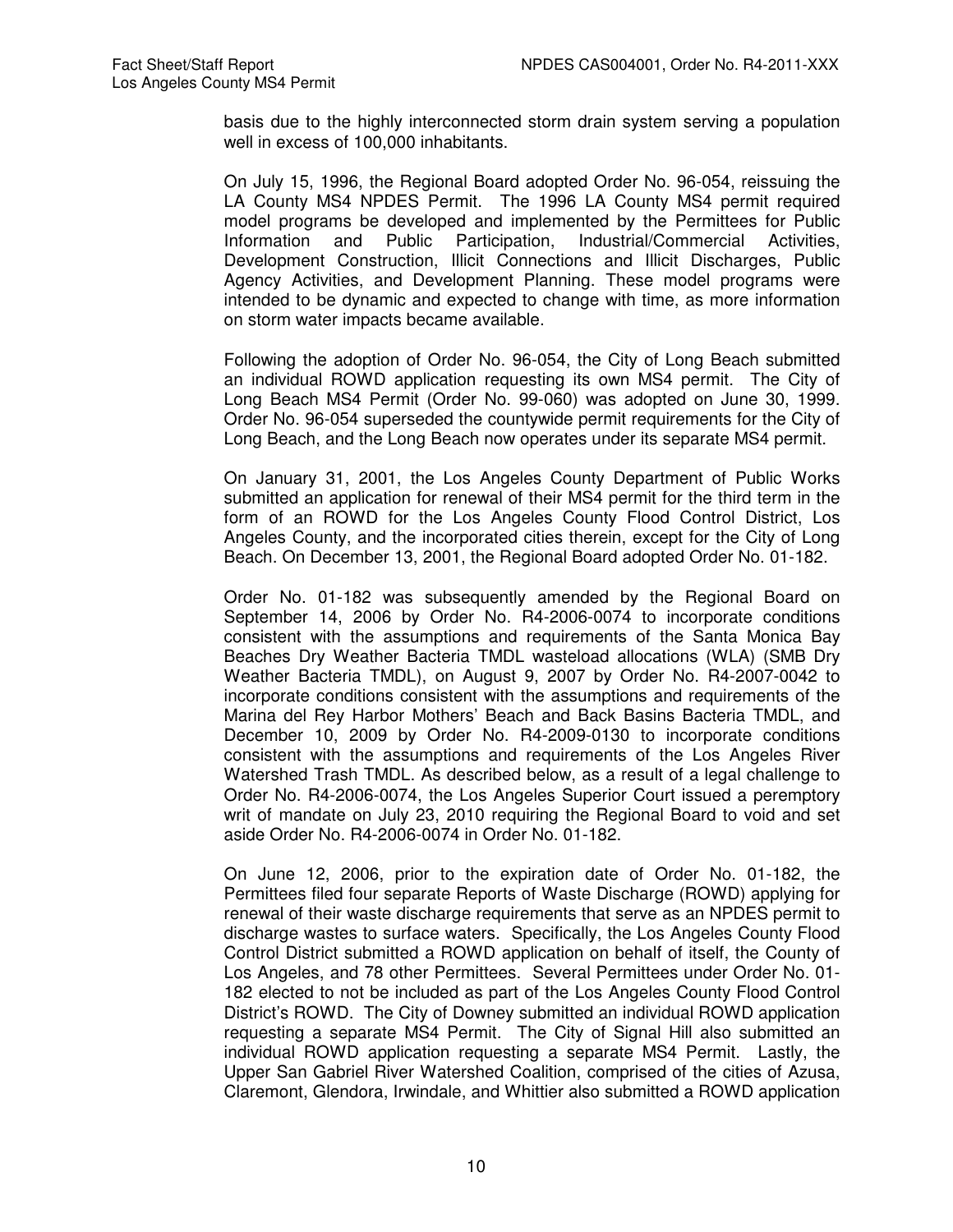requesting a separate MS4 Permit for these cities. The Regional Board reviewed the four ROWDs filed on June 12, 2006 by the Permittees. On July 12, 2006, the Regional Board notified all of the Permittees that their ROWDs did not satisfy federal storm water regulations contained in the USEPA Interpretive Policy Memorandum on Reapplication Requirements for Municipal Separate Storm Sewer Systems; Final Rule, August 9, 1996 (61 Fed Reg. 41697). Because each ROWD did not satisfy federal requirements, the Regional Board deemed all four ROWDs incomplete. This proposed permit is, therefore, based on permit requirements, the SQMP, and monitoring program adopted as part of Order No. 01-182 and the 2007 and 2009 amendments thereto.

Though four separate ROWDs were submitted, the Regional Board retains discretion as the permitting authority to determine whether to issue permits for discharges from MS4s on a system-wide or jurisdiction-wide basis (40 CFR  $122.26(a)(1)(v)$ . Because of the complexity and networking of the MS4 within Los Angeles County, the Regional Board has previously adopted a system-wide approach to permitting MS4 discharges within Los Angeles County. Since this proposed permit is a limited-term permit, with the purpose of reincorporating provisions implementing one TMDL prior to the summer season, the Regional Board is proposing to continue the system-wide approach in this permit. The Regional Board will evaluate the merits and appropriateness of permitting discharges from MS4s within Los Angeles County on a system-wide or jurisdiction-wide basis or a combination as it develops an updated MS4 permit(s).

# **B. Litigation History**

On December 13, 2001, this Regional Board issued waste discharge requirements in Order No. 01-182. Seven petitions for review were filed with the State Water Resources Control Board (State Board) challenging Order No. 01- 182. In 2002, those petitions were dismissed by operation of law. In January 2003, six Petitions for Writ of Mandate were filed in Los Angeles Superior Court challenging Order No. 01-182. The City of Los Angeles dismissed its petition in September 2003. The remaining five cases were designated as In re Los Angeles County Municipal Storm Water Permit Litigation [Cities of Arcadia, et al. v. RWQCB, LASC Case No. BS 080548; City of Los Angeles v. RWQCB, LASC Case No. BS080753; County of Los Angeles v. RWQCB, LASC Case No. BS080758; City of Alhambra v. RWQCB, LASC Case No. BS080791; Los Angeles County EDC v. RWQCB, LASC Case No. BS080792; and City of Monrovia, et al. v. RWQCB, LASC Case No. BS080807]. Natural Resources Defense Council, Heal the Bay, and Santa Monica BayKeeper joined the litigation as Intervenors on behalf of the Regional Board and State Board, who was also named as a defendant in some of the actions. The five cases proceeded to a two-phased trial. On March 24, 2005, judgments upholding Order No. 01-182 were entered in favor of the Regional Board, State Board, and the Intervenors in all five cases.

Thirty-three cities, the County of Los Angeles, the Los Angeles County Flood Control District, the Building Industry Legal Defense Fund, and the Construction Industry Coalition on Water Quality appealed the March 24, 2005 judgments to the Second District Court of Appeal. In an October 5, 2006 opinion and a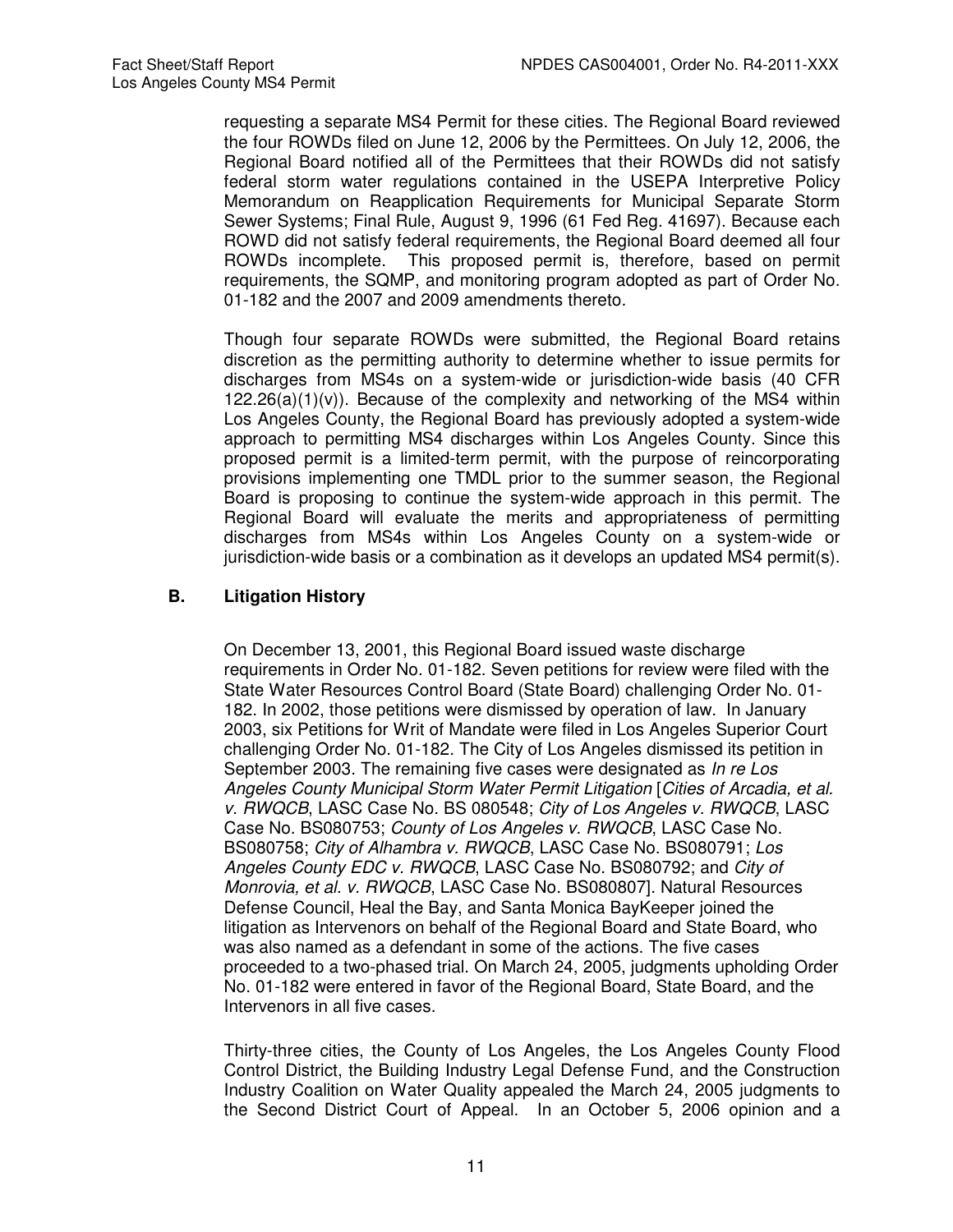November 6, 2006 order modifying the opinion, the Court of Appeal unanimously affirmed the judgment in its entirety rejecting all challenges to the permit. (County of Los Angeles et al. v. California State Water Resources Control Board et al. (2006) 143 Cal.App. $4<sup>th</sup>$  985). The County of Los Angeles, the Los Angeles County Flood Control District, twenty-two cities, the Building Industry Legal Defense Foundation, and the Construction Industry Coalition on Water Quality filed two petitions for review with the California Supreme Court seeking to overturn the Court of Appeal's decision. The California Supreme Court declined to review either appeal.

In 2003 and 2007, the County of Los Angeles and fourteen cities submitted test claims (03-TC-04, 03-TC-19, 03-TC-20, and 03-TC-21) to the Commission on State Mandates ("Commission"). The test claims asserted that provisions of Order No. 01-182 constitute reimbursable state mandates, specifically the permit provisions that required the Permittees to install and maintain trash receptacles at specified transit stops and to inspect certain industrial, construction, and commercial facilities for compliance with local and/or state storm water requirements. On September 3, 2009, the Commission issued a final decision that partially approved the test claims. The Commission found that only the requirement for placement of trash receptacles at transit stops was a reimbursable state mandate. While the Commission found that the inspection requirements were state mandates, the Permittees have sufficient fee authority to carry out the mandated activities. (In re Test Claim on: Los Angeles Regional Quality Control Board Order No. 01-182, Case Nos.: 03-TC-04, 03-TC-19, 03- TC-20, 03-TC-21).

On July 20, 2010, the State of California Department of Finance, the State Board, and the Regional Board filed a petition for writ of mandate in Sacramento Superior Court seeking a writ directing the Commission to set aside, in part, its final decision and to issue a new decision. (State of California Department of Finance et al., v. Commission on State Mandates, Sacramento County Superior Court Case No. 34-2010-80000605). The Regional Board continues to believe that the Commission wrongly applied existing court decisions to conclude that the exercise of discretion mandated by federal law established a reimbursable state mandate. The matter is currently awaiting a trial date.

The Commission's decision only concerns funding of the mandated activities and not the validity of Order No. 01-182 or the proposed permit, or any provisions contained therein.

On September 14, 2006, the Regional Board issued Order No. R4-2006-0074, which amended Order No. 01-182 by incorporating requirements to implement the Santa Monica Bay Beaches Summer Dry Weather Bacteria TMDL (SMB Dry Weather Bacteria TMDL). The next month, the County of Los Angeles and the Los Angeles County Flood Control District (collectively, the "County") filed a petition for review with the State Board, but asked that it be held in abeyance. At the request of the County, it remained in abeyance until 2008. In 2009, the State Board issued Order WQ-2009-0008, which upheld the Regional Board's amendments.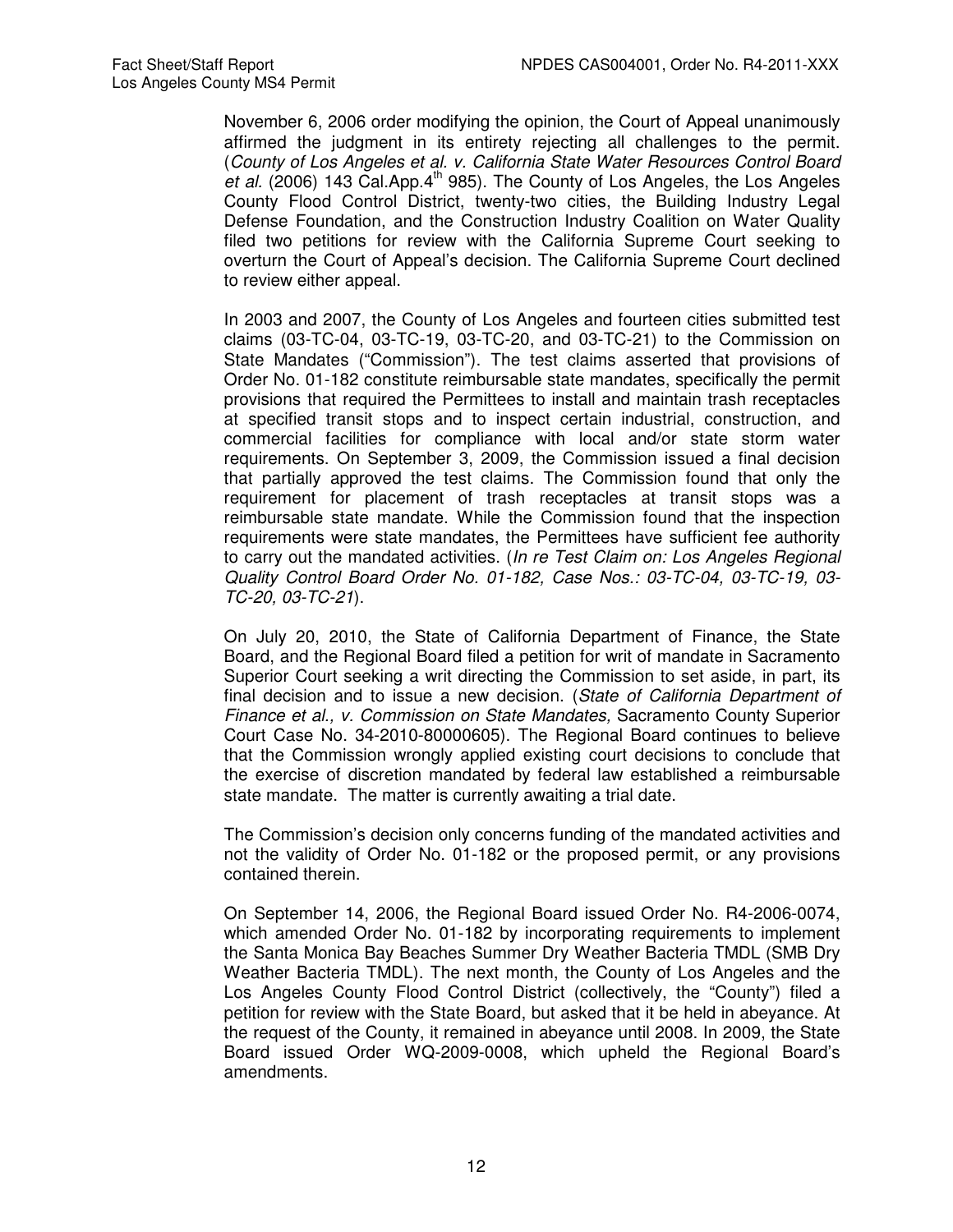On September 10, 2009, the County filed a petition for a writ of mandate with the Los Angeles County Superior Court seeking to set aside Order No. R4-2006- 0074. They alleged that the process used in the Regional Board permit proceeding violated the Administrative Procedure Act, and that the permit provisions themselves are not supported by the weight of the evidence. On July 16, 2010, the Court concluded that the permit proceeding at which Order No. R4- 2006-0074 was adopted was procedurally deficient. The Court did not address the substantive merits of the amendments themselves, and thus made no determination about the substantive validity of Order No. R4-2006-0074. As a result of the Court's judgment, the Court issued a peremptory writ of mandate directing the Regional Board to set aside and void Order No.R4-2006-0074 amending Order No. 01-182. The Court also required the State Board to void and set aside Order WQ-2009-0008. (County of Los Angeles and Los Angeles County Flood Control District v. State Water Resources Control Board and Los Angeles Regional Water Quality Control Board, Los Angeles Superior Court Case No. BS122724).

# **C. Los Angeles County Storm Drain System**

The MS4 covered by this proposed permit for the County of Los Angeles Flood Control District (FCD), County of Los Angeles, and 84 incorporated cities drains the coastal slopes of the Transverse Mountain Ranges, and flows into the Santa Monica Bay and the Los Angeles/Long Beach Harbor. The storm drain structure consists of thousands of catch basins, thousands of miles of underground storm drains, as well as open channels, all owned and operated separately by Permittees. The length of the system, and the locations of all storm drain connections, are not known exactly, as a comprehensive map for the storm drain system does not exist. Rough estimates, based on information from the FCD and large municipalities (population  $> 100,000$ ), indicate that the length exceeds 4,300 miles, as shown below.

| <b>Permittee</b> | <b>Area</b> | <b>Catch Basins</b> | <b>Storm</b><br><b>Drain</b> | Open<br><b>Channel</b> |  |
|------------------|-------------|---------------------|------------------------------|------------------------|--|
|                  | (Square     |                     | Length                       | Length                 |  |
|                  | Miles)      |                     |                              |                        |  |
| <b>LA County</b> | 3,100       | 73,000              | 2,650 miles                  | 450 miles              |  |
| City of LA       | 469         | 30,000              | 1,600 miles                  | 31 miles               |  |
| El Monte         | 10          | 316                 | 11 miles                     | $0.4$ mile             |  |
| Glendale         | 30.6        | 1,100               | Unknown                      | Unknown                |  |
| Inglewood        | 9           | 1,157               | 12 miles                     | Unknown                |  |
| Pasadena         | 26          | 1,050               | 30                           | Unknown                |  |
| Santa<br>Monica  | 8.3         | 850                 | Unknown                      | Unknown                |  |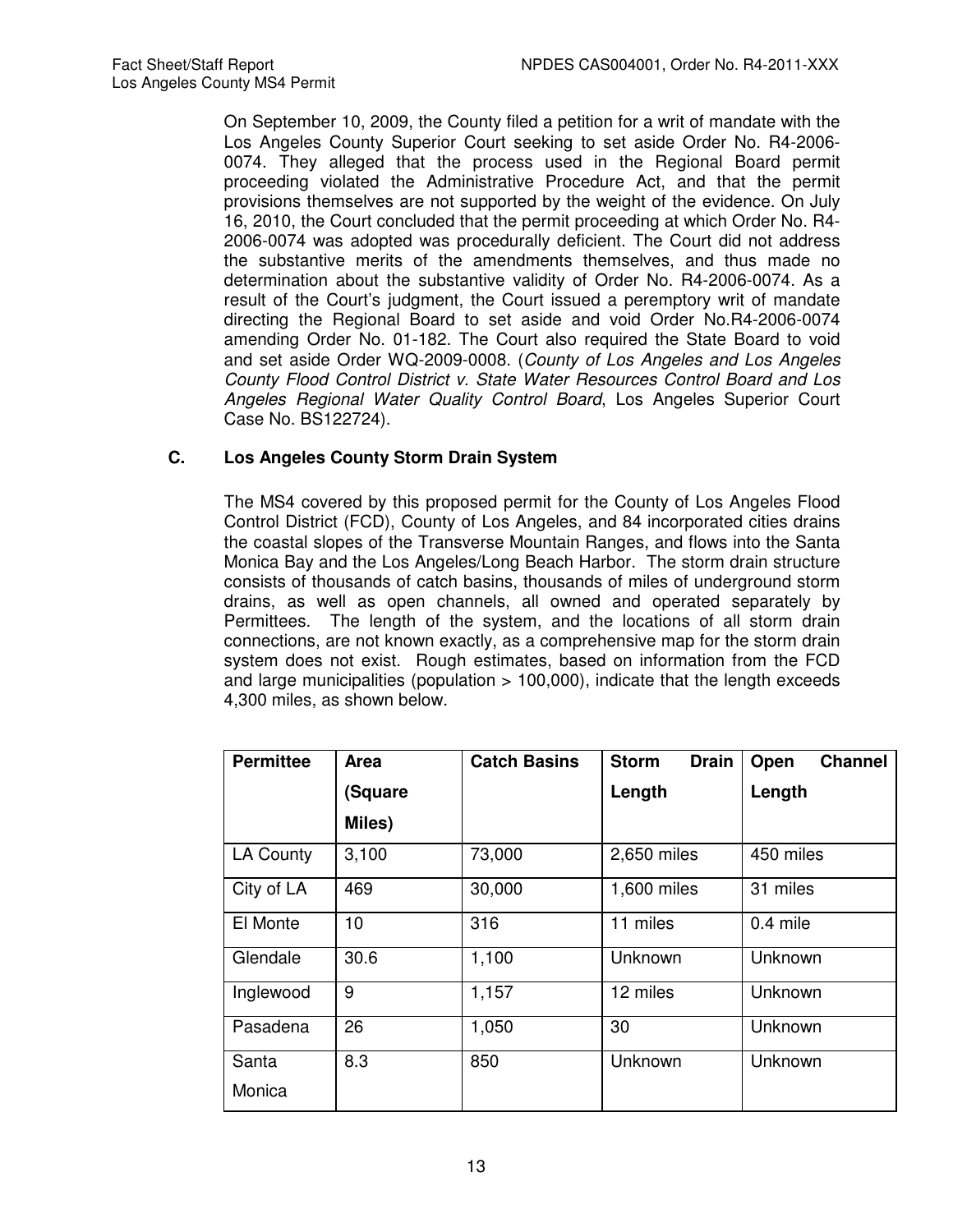| <b>Permittee</b> | <b>Area</b> | <b>Catch Basins</b> | <b>Storm</b> | <b>Drain</b> | Open    | <b>Channel</b> |
|------------------|-------------|---------------------|--------------|--------------|---------|----------------|
|                  | (Square     |                     | Length       |              | Length  |                |
|                  | Miles)      |                     |              |              |         |                |
| Torrance         | 20          | 2,000               | 20 miles     |              | 3 miles |                |
| TOTAL            |             | 109,473             | 4,323        |              | 484.4   |                |

# **D. Summary of Water Quality Issues in Los Angeles County Watersheds**

Watersheds are geographic areas draining into a river system, ocean or other bodies of water through a single outlet. There are six Watershed Management Areas (WMAs) that represent the six major watersheds covered by the Los Angeles County MS4 NPDES permit. The following is a summary of some significant issues in each watershed.<sup>12</sup>

# **Dominguez Channel/Los Angeles-Long Beach Harbor Watershed**

Permitted stormwater discharges

- 418 dischargers covered under an industrial stormwater permit
- 81 dischargers covered under a construction stormwater permit

Potential sources of pollution

- Historical deposits of DDT and PCBs in sediment
- Spills from ships and industrial facilities
- Leakages contaminating groundwater
- **Urban and storm water runoff**
- Impairments: metals, PCBs, PAHs, historic pesticides, coliform, trash, and nitrogen

## **Los Angeles River Watershed**

Permitted stormwater discharges

- 1,320 dischargers covered under an industrial stormwater permit
- 270 dischargers covered under a construction stormwater permit

Potential sources of pollution

- Nitrogen and coliform contributions from septic systems
- Other nonpoint sources (horse stables, golf courses)
- Leakage of MTBE from underground storage tanks

 $\overline{\phantom{a}}$ <sup>12</sup> Watershed Management Initiative Chapter. California Regional Water Quality Control Board – Los Angeles Region. Dec. 2000.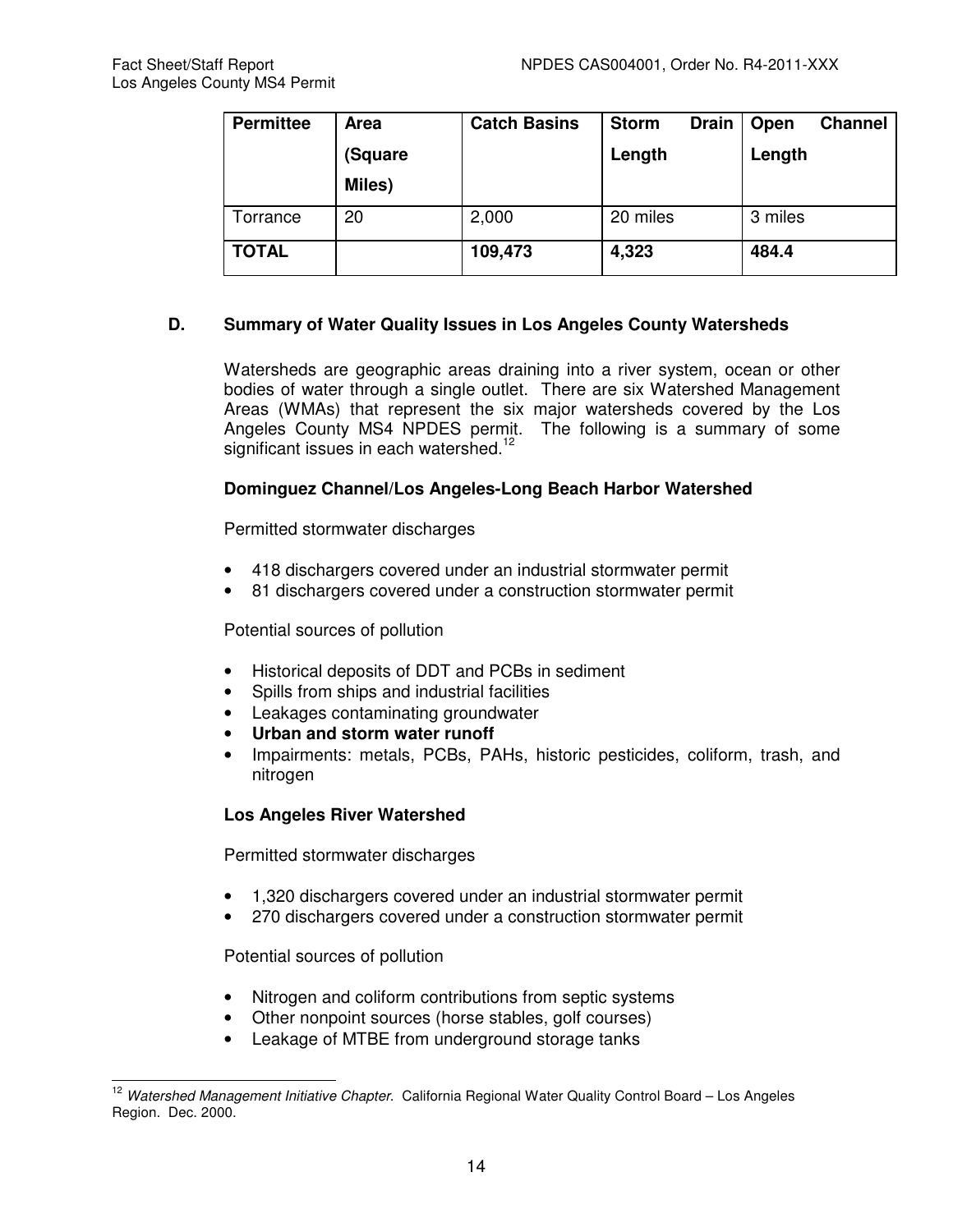- **Urban and storm water runoff**
- Impairments: nitrogen, trash, selenium, other metals, coliform, PCBs, historic pesticides, chlorpyrifos

# **San Gabriel River Watershed<sup>13</sup>**

Permitted stormwater discharges

- 640 dischargers covered under an industrial stormwater permit
- 136 dischargers covered under a construction stormwater permit

Potential sources of pollution

- Excessive trash in recreational areas of upper watershed
- Nonpoint source loadings from nurseries and horse stables
- **Urban and storm water runoff**
- Impairments: nitrogen and effects, trash, metals, historic pesticides, coliform, chlorides, and PCBs

# **Santa Monica Bay Watershed**

Permitted stormwater discharges

- 88 dischargers covered under an industrial stormwater permit
- 169 dischargers covered under a construction stormwater permit

Potential sources of pollution

- Discharges from Ballona and Malibu Creeks contribute to impairments in the Santa Monica Bay and its beaches.
- Impairments: mercury, selenium, other metals, historical pesticides, PAHs, PCBs, nitrogen, coliform, trash, TBT, habitat alteration, exotic vegetation, and salts

## **Coastline**

- **Acute health risk associated with swimming in runoff contaminated surfzone waters**
- Chronic risk associated with consuming seafood from areas impacted by DDT and PCB contamination
- Historic deposits of DDT and PCBs in sediment

# **Ballona Creek Watershed**

- Trash loading from creek
- Sediment contamination by heavy metals form creek to Marina del Rey Harbor and offshore
- **Toxicity of both dry weather and storm water runoff in creek**
- High bacterial indicators at mouth of creek

 $\overline{\phantom{a}}$ <sup>13</sup> San Gabriel Watershed State of The Watershed - RWQCB - LA Region - June 2000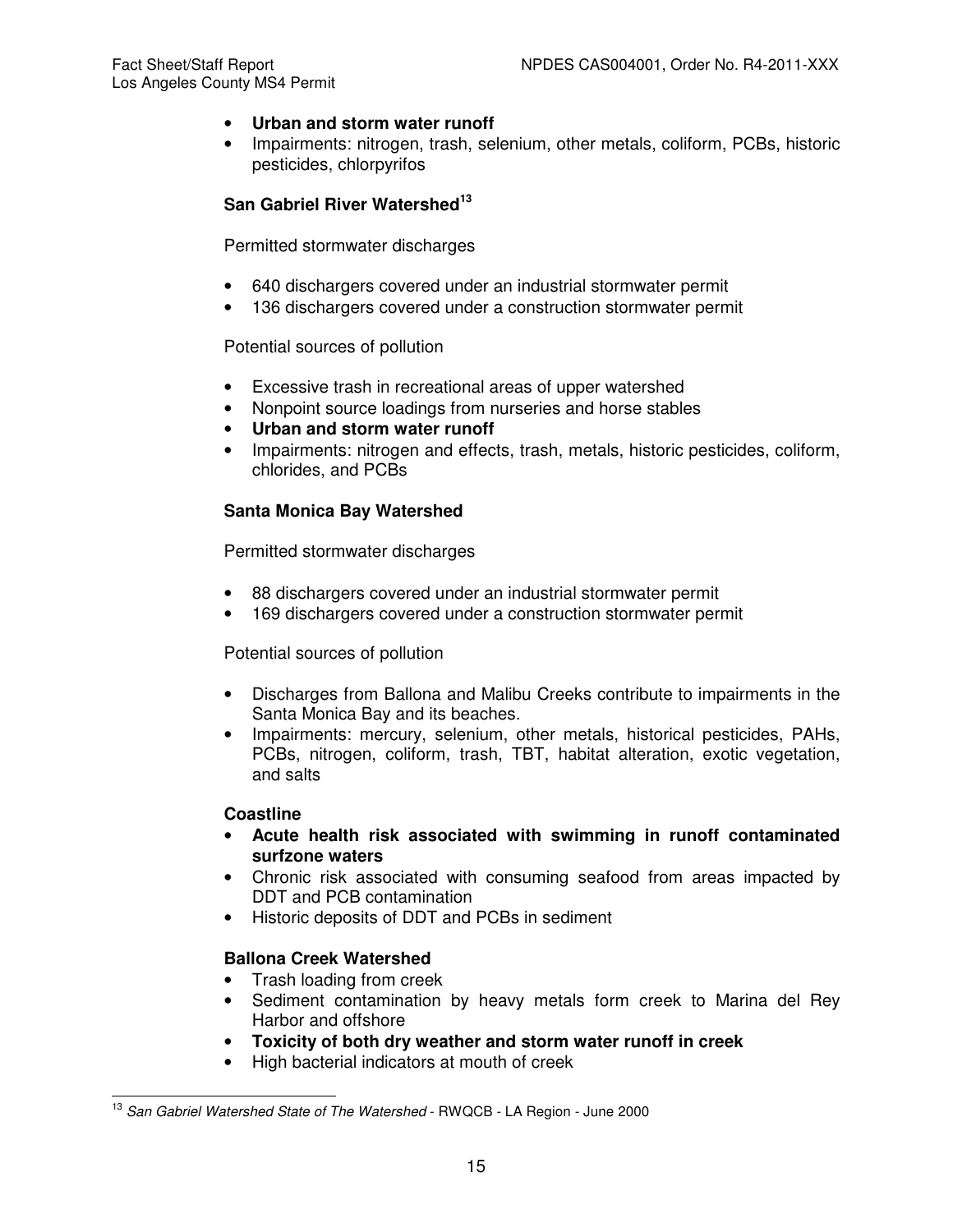## **Malibu Creek Watershed**

- Excessive freshwater, nutrients, and coliform in lagoon; contribution from POTW and other sources
- **Urban runoff from upper watersheds**
- Septic tanks in lower watershed

## **Santa Clara River Watershed**

Permitted stormwater discharges

- 46 dischargers covered under an industrial stormwater permit
- 66 dischargers covered under a construction stormwater permit

Potential sources of pollution

- Agriculture
- Increasing loads of nitrogen and salts in supplies of ground water
- POTW discharges
- Increasing development and channelization that results in increased runoff volumes and velocities, erosion, and loss of habitat
- Septic tanks
- Impairments: chloride, nutrients (nitrogen), coliform, trash (in parts of watershed)

## **E. Total Maximum Daily Loads (TMDLs)**

## Clean Water Act Section 303(d): Impaired Waters and TMDLs

The CWA §303(d)(1)(A) requires each State to conduct a biennial assessment of its waters, and identify those waters for which technology based effluent limitations are not stringent enough to implement water quality standards. These waters are identified as impaired waters on the State's 303(d) list of water quality limited segments. The CWA also requires States to establish a priority ranking for waters on the 303(d) list and to develop and implement TMDLs for these waters.

"A TMDL defines the specified maximum amount of a pollutant which can be discharged or 'loaded' into [impaired waters] from all combined sources" and still allow the waterbody to meet water quality standards (Dioxin/Organochlorine Center v. Clarke  $(9^{th}$  Cir. 1995) 57 F.3d 1517, 1520). A TMDL allocates the acceptable pollutant load to point and nonpoint sources. The elements of a TMDL are described in 40 CFR 130.2 and 130.7. A TMDL is defined as "the sum of the individual waste load allocations for point sources and load allocations for nonpoint sources and natural background" (40 CFR 130.2).

Upon establishment of TMDLs by the State or the U.S. EPA, the State is required to incorporate the TMDLs into the State Water Quality Management Plan (40 CFR 130.6 (c) (1), 130.7). The Water Quality Control Plan for the Los Angeles Region (Basin Plan), and applicable statewide plans, serves as the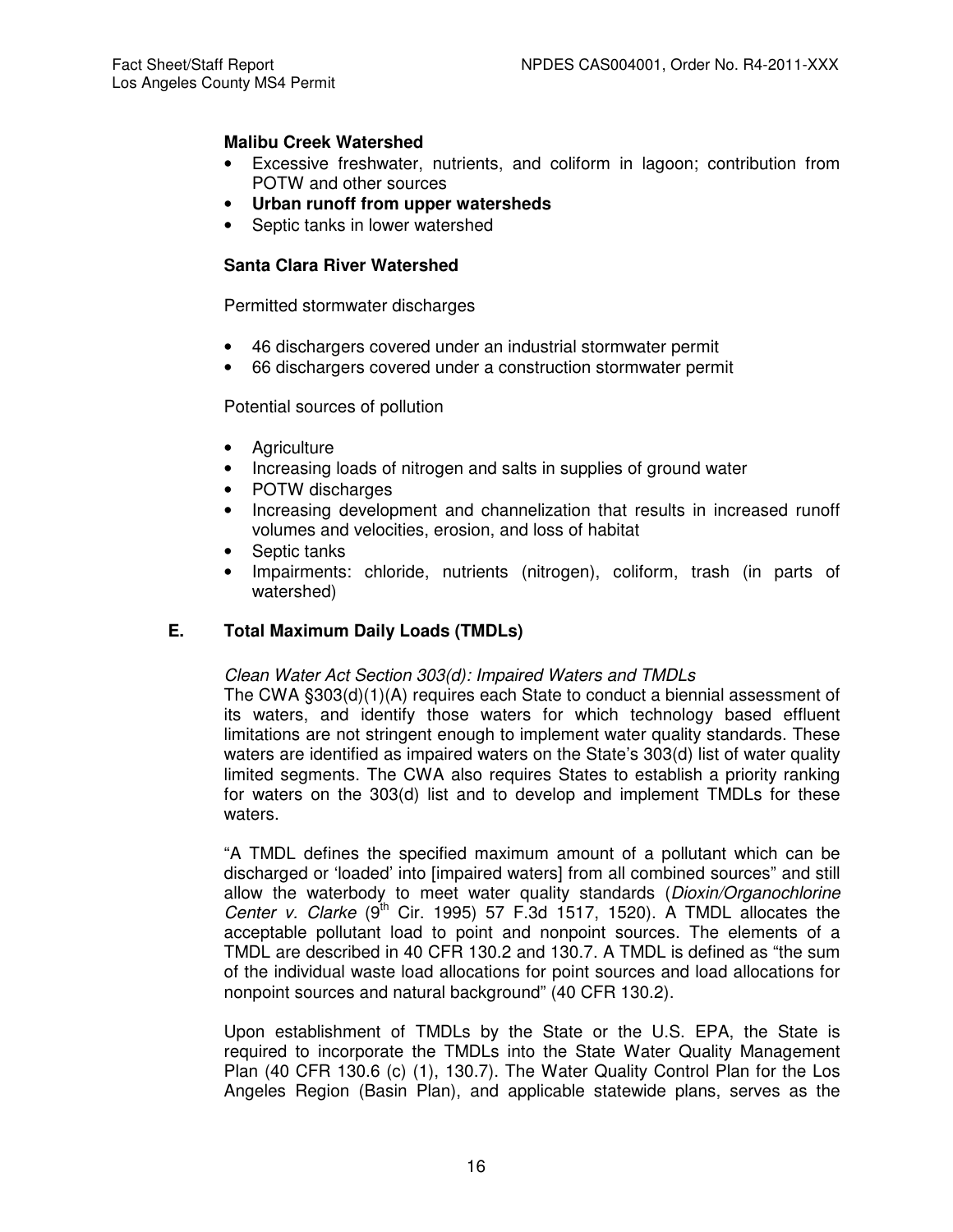State Water Quality Management Plan governing the watersheds under the jurisdiction of the Regional Board.

Essentially, TMDLs serve as a backstop provision of the CWA designed to implement water quality standards when other provisions have failed to achieve water quality standards.

#### Clean Water Act Section 402(p): NPDES Permits for MS4s

The Federal Clean Water Act (CWA) generally prohibits the "discharge of any pollutant," 33 U.S.C. § 1311(a), from a "point source" into waters of the United States. 33 U.S.C. § 1362(12)(A). An entity can, however, obtain a National Pollutant Discharge Elimination System (NPDES) permit that allows conditionally for the discharge of some pollutants. 33 U.S.C. § 1342(a)(1). The CWA defines point sources as "discernible, confined and discrete conveyances, including but not limited to, any pipe, ditch, channel, tunnel, conduit, well, discrete fissure" such as a pipe, ditch, container, rolling stock, concentrated animal feeding operation, landfill leacheate collections system, vessel or other floating craft from which pollutants are or may be discharged. 33 U.S.C. § 1362; 40 CFR 122.2.

In 1987, the U.S. Congress enacted the Water Quality Act recognizing both the environmental threats posed by storm water runoff and the U.S. EPA's problems in implementing regulations for storm water discharges (NRDC II, 966 F.2d at 1296). These Amendments to the CWA established new statutory requirements to control industrial and municipal storm water discharges to waters of the United States (CWA  $\S$  402(p).) The amendments require NPDES permits for storm water discharges from Municipal Separate Storm Sewer Systems (MS4s) to waters of the United States, and classify MS4s as a "point source".

The NPDES permits for MS4s (i) may be issued on a system- or jurisdiction-wide basis; (ii) shall include a requirement to effectively prohibit [unauthorized] nonstorm water discharges into the storm sewers; and (iii) shall require controls to reduce the discharge of pollutants from storm water to the maximum extent practicable (MEP), including management practices, control techniques and systems, design and engineering methods, and such other provisions as the Administrator or the State determines appropriate for the control of such pollutants. (See CWA §402(p)(3)(B).)

On November 16, 1990, pursuant to CWA § 402(p), the U.S. EPA promulgated regulations at 40 CFR 122.26 which established requirements for MS4 discharges under the NPDES program.

Generally, discharges of pollutants that are covered under a NPDES permit must comply with (i) effluent limitations necessary to achieve compliance with technology based standards **as well as** (ii) **any more stringent effluent limitation "necessary to meet water quality standards"** (emphasis added)  $(33 \text{ U.S.C. } \S 1311(b)(1)(C))$ . In the case of MS4 NPDES discharge permits, federal courts have ruled that the CWA grants the permitting agency discretion to determine what pollutant controls are appropriate for discharges from MS4s. The federal courts held that the permitting agency has discretionary authority under "33 U.S.C. § 1342(p)(2)(E) to determine that ensuring strict compliance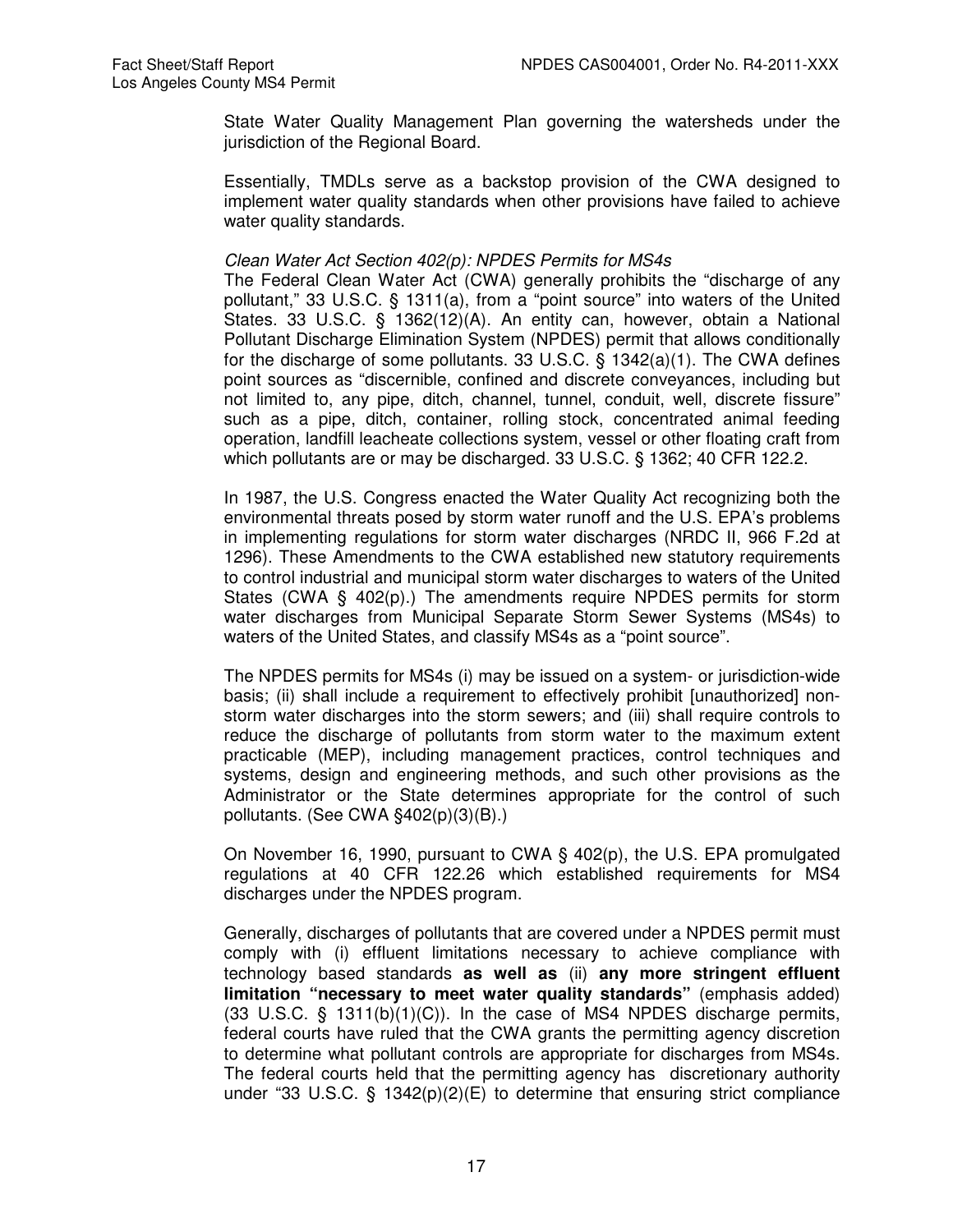with state water-quality standards is necessary to control pollutants, or to require less than strict compliance with state water-quality standards, such as a BMP approach" (Defenders of Wildlife v. Browner, 191 F.3d 1159  $(9<sup>th</sup>$  Cir., 1999)). Under 33 U.S.C. § 1342(p)(3)(B)(iii), the permitting authority has the choice to include either best management practices or numeric effluent limitations in the permits. NRDC II, 966 F.2d at 1308 ("Congress did not mandate a minimum standards approach or specify that [the] EPA develop minimal performance requirements.").

Even early in the regulatory program for MS4s, the U.S. EPA stated that if the Permittee(s) fails to implement adequate BMPs to prevent exceedance of the receiving water objectives, the permitting authority "may have to consider other approaches to water quality protection" (61 Fed. Reg. 43761; Interim Permitting Approach, Response #6, EPA 833-D-96-00, 1996; Order WQ 91-03).

## **V. DISCUSSION OF SPECIAL PROVISIONS**

The Special Provisions in the next section are - for the most part - based on the Permittees' existing model programs, which they have been implementing since at least 1999.

#### **A. Public Information and Participation Program (PIPP)**

#### **Legal Authority:**

CWA §  $402(p)(3)(B)(ii-iii)$ , CWC section 13377, and NPDES regulations at 40 CFR 122.26(d)(2)(I)(B, C, E, and F) and 40 CFR 122.26(d)(2)(iv).

NPDES regulation 40 CFR 122.26(d)(2)(iv)(A)(6) provides that the proposed management program include "A description of a program to reduce to the maximum extent practicable, pollutants in discharges from MS4s associated with the application of pesticides, herbicides, and fertilizer which will include, as appropriate, controls such as educational activities, permits, certifications, and other measures for commercial applicators and distributors, and controls for application in public right-of-ways and at municipal facilities."

NPDES regulation 40 CFR 122.26(d)(2)(iv)(B)(6) provides that the proposed management program include " A description of education activities, public information activities, and other appropriate activities to facilitate the proper management and disposal of used oil and toxic materials."

To satisfy the Public Education and Outreach minimum control measure, the Permittees need to: (i) implement a public education program to distribute educational materials to the community, or conduct equivalent outreach activities about the impacts of storm water discharges on local waterbodies and the steps that can be taken to reduce storm water pollution; and (ii) determine the appropriate BMPs and measurable goals for this minimum control measure.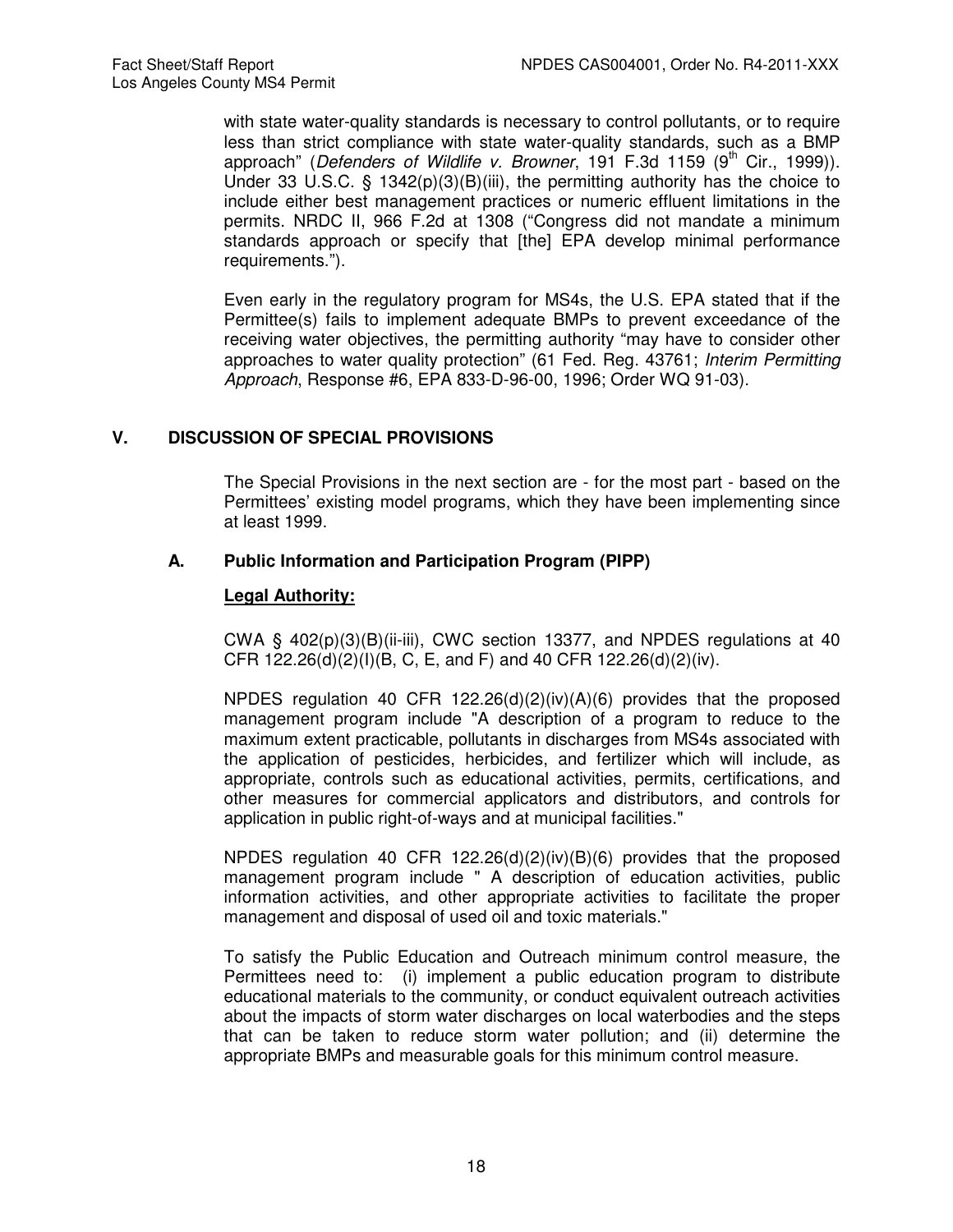## **Background:**

Implementation of a PIPP is a critical BMP and a necessary component of a storm water management program. The State Board Technical Advisory Committee "recognizes that education with an emphasis on pollution prevention is the fundamental basis for solving nonpoint source pollution problems." The USEPA Phase II Fact Sheet 2.3 (Fact Sheet 2.3) finds that "An informed and knowledgeable community is critical to the success of a storm water management program since it helps insure the following: (i) greater support for the program as the public gains a greater understanding of the reasons why it is necessary and important, and (ii) greater compliance with the program as the public becomes aware of the personal responsibilities expected of them and others in the community, including the individual actions they can take to protect or improve the quality of area waters."<sup>14</sup>

Furthermore, the public can provide valuable input and assistance to a municipal storm water management program and, therefore, should play an active role in the development and implementation of the program. An active and involved community is essential to the success of a storm water management program because it allows for:

- Broader public support since residents who participate in the development and decision making process are partially responsible for the program and, therefore, are more likely to take an active role in its implementation;
- Shorter implementation schedules due to fewer obstacles in the form of public and legal challenges and increased sources in the form of residents volunteers;
- A broader base of expertise and economic benefits since the community can be a valuable, and free, intellectual resource; and
- A conduit to other programs as residents involved in the storm water program development process make important cross-connections and relationships with other community and government programs. This benefit is particularly valuable when trying to implement a storm water program on a watershed basis.

The first five-year public education program initiated in 1996 was successful at studying segments of Los Angeles County residents to identify those who pose the greatest threat to storm water quality and those who represent the greatest opportunity to respond positively to a public education program, as well as providing a baseline measurement of residents' storm water-related practices and habits. This information was used to target the residents who are most likely to change their behaviors to improve storm water quality. Using various communication tactics and activities, the program successfully reached 83% of County residents with pollution prevention messages through the Storm Water/Urban Runoff Public Education Program Five-Year Storm Water Public Education Strategic Analysis (Five-Year Strategy).<sup>15</sup>

 $\overline{\phantom{a}}$ <sup>14</sup> Storm Water Phase II Final Rule - Public Education and Outreach Minimum Control Measure. USEPA Fact Sheet 2.3, January 2000.

<sup>&</sup>lt;sup>15</sup> Storm Water/Urban Runoff Public Education Program Five-Year Storm Water Public Education Strategic Analysis, Los Angeles County of Public Works, July 31, 2000.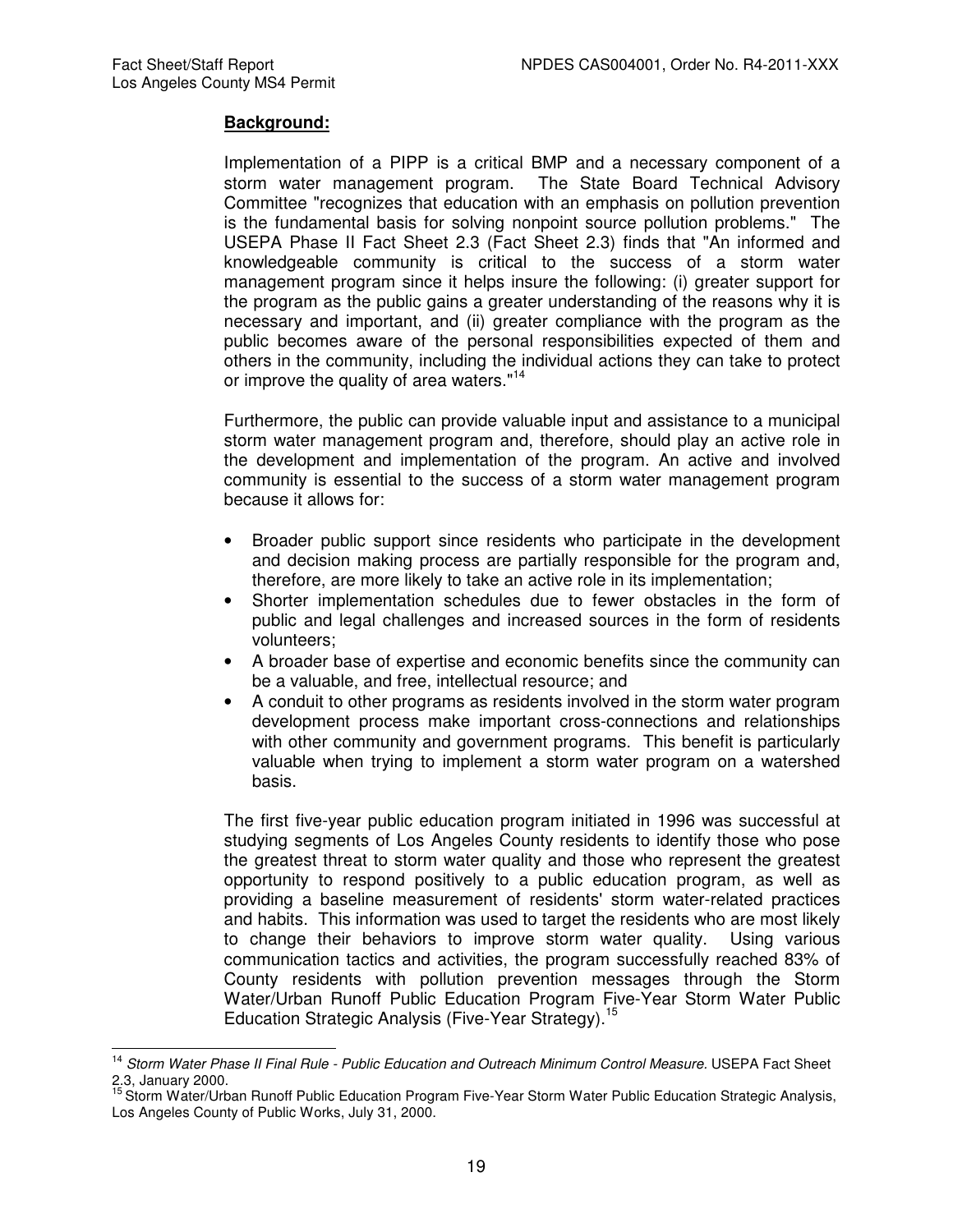It is generally more cost-effective to have numerous operators coordinate to use an existing program than all developing their own local programs. Therefore, Permittees should build on the regional program with additional information specific to local needs.

Pursuant to Order No. 96-054, the Principal Permittee conducted educational site visits to Phase I industrial facilities, auto repair shops, retail gasoline outlets, and restaurants.

Pursuant to Order No. 01-182, the Principal Permittee implemented a corporate outreach program to educate corporate management at gas stations and restaurant chains about storm water regulations.<sup>16</sup>

According to the Principal Permittee's Year Four (1999-2000) Highlights, approximately 85 million impressions were made through advertising, media relations, customized coffee jackets, corporate partnerships, special events, and business outreach. Hits on the www.888CleanLA.com web site have been consistently increasing, indicating a growing public interest, as well as greater awareness. Also, increased media attention and public interest in current issues, such as trash TMDLs, is expected. Los Angeles County has committed to making a minimum of 35 million impressions per year.

# **Program Performance Measures:**

The Principal Permittee is required to: (a) ensure that a minimum of 35 million impressions per year are made on the general public about storm water via print, local TV access, local radio, or other appropriate media; and (b) provide all School Districts within its jurisdiction with materials, including videos, live presentations, brochures, and other media necessary to educate a minimum of fifty percent of all school children (K-12) every 2 years on storm water pollution.

## **B. Industrial/Commercial Facilities Program**

## **Legal Authority:**

The Phase I regulations require, in part, that the applicant (i) develop adequate legal authority, (ii) perform a source identification, and (iv) develop a management program to reduce the discharge of pollutants to the maximum extent practicable using management practices, control techniques and system design and engineering methods, and such other provisions which are appropriate.<sup>17</sup> Specifically, with regards to industrial controls, the management plan shall include the following.

40 CFR 122.26(d)(2)(iv)(C), A description of a program to monitor and control pollutants in storm water discharges to municipal systems from municipal landfills, hazardous waste treatment, disposal and recovery facilities, industrial facilities that are subject to section 313 of Title III of the Superfund Amendments

j  $^{16}_{12}$  Permit, Part 4, section B.2.a.

 $17$  40 CFR 122.26(d)(2)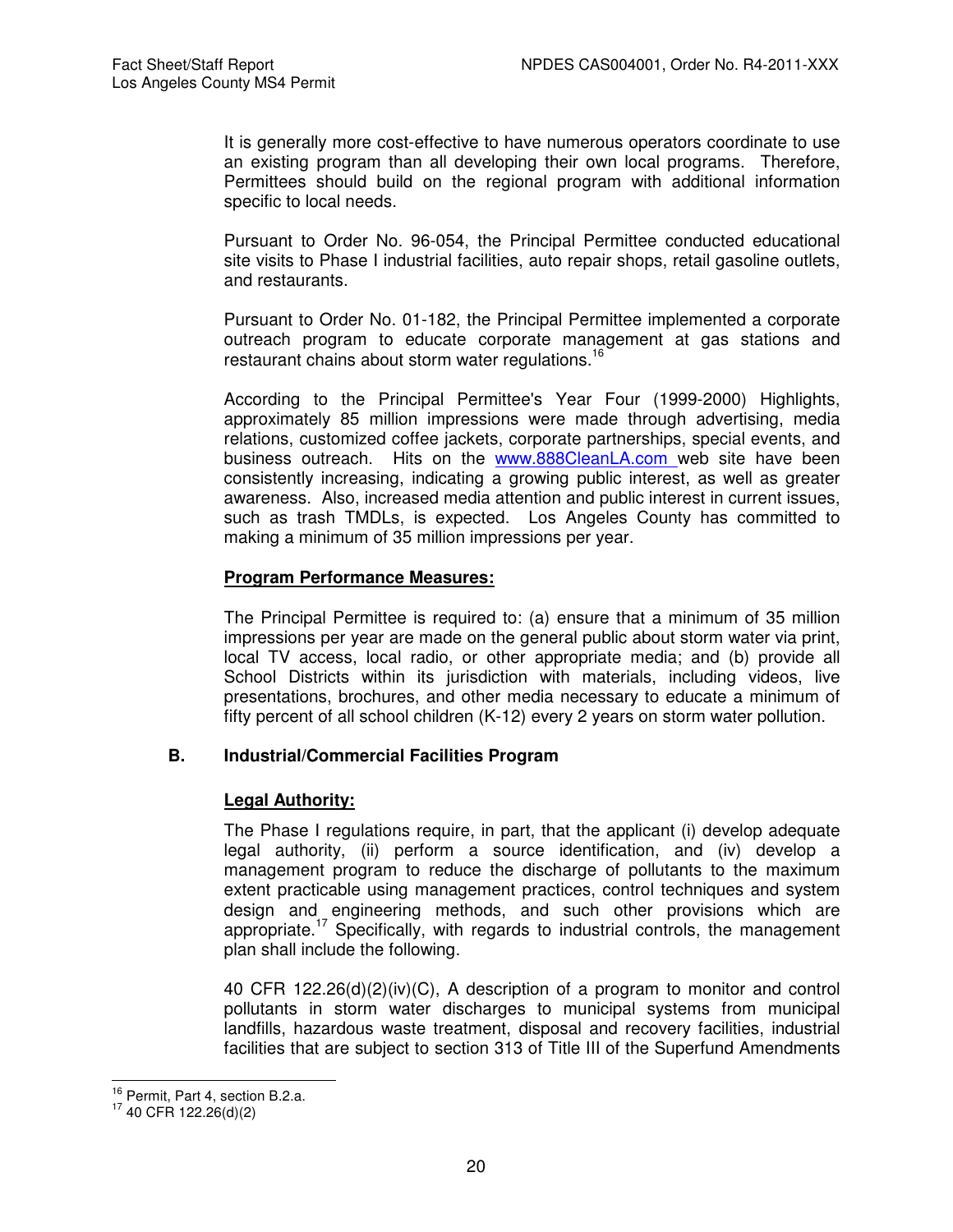and Reauthorization Act of 1986 (SARA), and industrial facilities that the municipal permit applicant determines are contributing a substantial pollutant loading to the municipal storm sewer system. The program shall:

(1) Identify priorities and procedures for inspections and establishing and implementing control measures for such discharges.

(2) Describe a monitoring program for storm water discharges associated with industrial facilities [...]

# **Background:**

The municipality is ultimately responsible for discharges from the MS4. Because industrial awareness of the program may not be complete, there may be facilities within the MS4 area that should be permitted but are not (non-filers). In addition, the Phase I regulations that require industries to obtain permit coverage for storm water discharges is largely based on SIC Code. This has been shown to be incomplete in identifying industries that may be significant sources of storm water pollution ("industries" includes commercial businesses). The word "industries" is used in a broad sense. Another concern is that the permitting authority may not have adequate resources to provide the necessary oversight of permitted facilities. Therefore, it is in the municipality's best interest to assess the specific situation and implement an industrial/commercial inspection/site visit and enforcement program to control the contribution of pollutants to the MS4 from all high risk sources.

In the preamble to the 1990 regulations, the USEPA clearly states the intended strategy for discharges of storm water associated with industrial activity:

"…Municipal operators of large and medium municipal separate storm sewer systems are responsible for obtaining system-wide or area permits for their system's discharges. These permits are expected to require that controls be placed on storm water discharges associated with industrial activity which discharge through the municipal system." The USEPA also notes in the preamble that "… municipalities will be required to meet the terms of their permits related to industrial dischargers."

Similarly, in the USEPA's Guidance Manual (Chapter 3.0), it is specified that MS4 applicants must demonstrate that they possess adequate legal authority to:

- Control construction site and other industrial discharges to MS4s;
- Prohibit illicit discharges and control spills and dumping;
- Carry out inspection, surveillance, and monitoring procedures.<sup>18</sup>

The document goes on to explain that "control", in this context means not only to require disclosure of information, but also to *limit, discourage, or terminate* a storm water discharge to the MS4. Further, to satisfy its permit conditions, a municipality may need to impose additional requirements on discharges from permitted industrial facilities, as well as discharges from industrial facilities and construction sites not required to obtain permits.

 $\overline{\phantom{a}}$ Guidance Manual For the Preparation of Part 2 of the NPDES Permit Applications for Discharges from Municipal Separate Storm Sewer Systems - USEPA -November 1992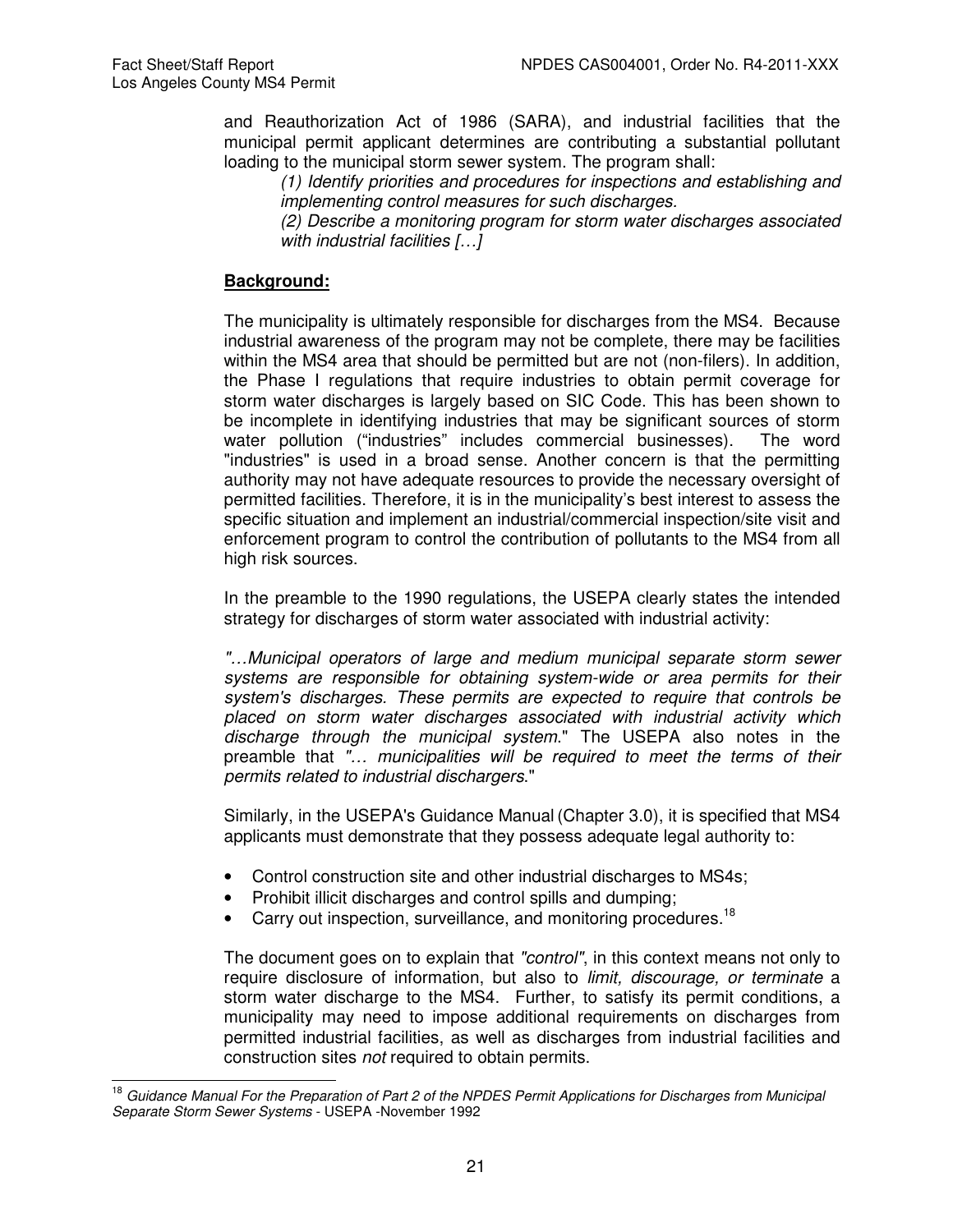In the same Guidance Manual<sup>19</sup> (Chapter 6.3.3), it is stated that the municipality is ultimately responsible for discharges from their MS4. Consequently, the MS4 applicant must describe how the municipality will help the USEPA and authorized NPDES States to:

- Identify priority industries discharging to their systems;
- Review and evaluate storm water pollution prevention plans (SWPPPs) and other procedures that industrial facilities must develop under general or individual permits;
- Establish and implement BMPs to reduce pollutants from these industrial facilities (or require industry to implement them); and
- Inspect and monitor industrial facilities discharging storm water to the municipal systems to ensure these facilities are in compliance with their NPDES storm water permit, if required.

At the request of certain Permittees, the US EPA facilitated two day-long sessions, on November  $9<sup>th</sup>$  and  $29<sup>th</sup>$ , 2000 during which discussions among Permittees, Regional Board staff, and environmental representatives focused on inspection requirements. Participants made diligent attempts to understand various positions and limitations and, as a result came to a potential consensus regarding industrial/commercial inspection requirements.

The consensus derived requirement blended elements of the other options previously submitted to the Board and to the public, provides greater clarity with regard to Regional Board expectations and responds to Permittees' concerns over funding by better coordinating State (i.e. Regional Board) inspection efforts with those of the Permittees.

The requirements clarified and reduced the scope of inspections. In general, frequencies have been reduced from once every 24 months to once every 30 months. In addition, Phase I facilities have been separated in Tier 1 and Tier 2 sites and further reduced the frequency of inspections for Tier 2 category to once every 5 years. The facilities with no exposure of industrial activity to storm water need not be inspected, after the initial determination of no-exposure, during the term of the permit..

Another significant adjustment was the addition of a provision relieving permittees of the responsibility to inspect those Phase I facilities that the Regional Board has inspected within the previous 24 months. In regards to the level of inspection, it was clarified that the Permittees are expected to check during inspections for compliance with the implementation of minimum BMPs, as previously approved by Board Order 98-08, and compliance with the local storm water ordinances.

The inspection requirements also provides better clarity concerning the scope of enforcement. A progressive enforcement procedure was outlined including minimum steps that Permittees must take in their program to enforce their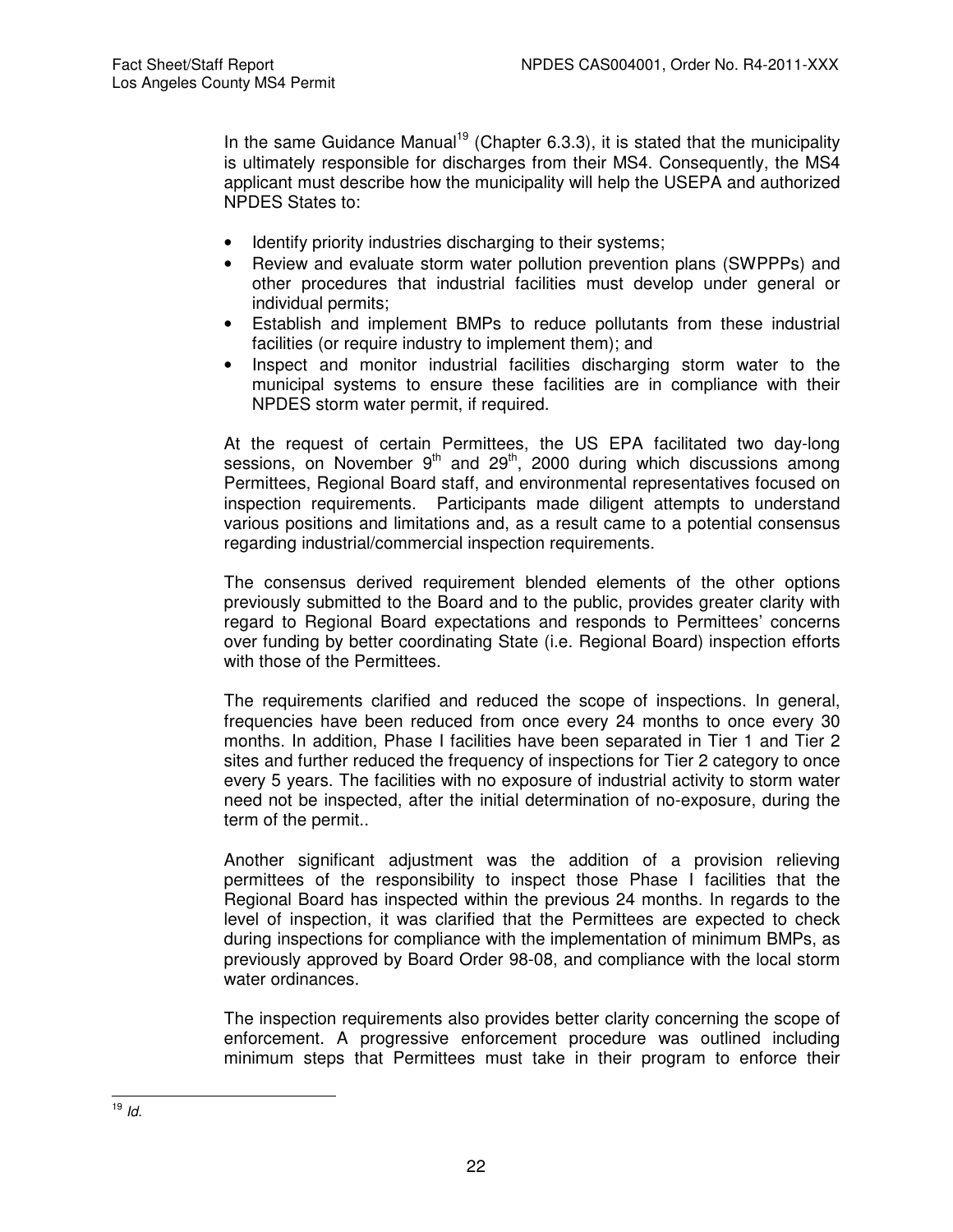municipalities' storm water requirements. In recognition of some of the Permittees concerns regarding the resource intensive efforts needed to elevate enforcement actions, a mechanism was provided through which Permittees can refer cases to the Regional Board, and for violations of the State's General Industrial Activities Storm Water permit, the referral can be expedited.

# **Discussion:**

Recognizing that the municipality is ultimately responsible for the quality of storm water discharges from the MS4, the municipalities must evaluate industrial/commercial facilities and determine their compliance with the permit requirements, as well as their contribution to the MS4 and potential impacts to the receiving waters. The following areas are to be addressed in order to implement a meaningful industrial/commercial inspection/site visit and enforcement program.

# • **Source Identification**

- $\Box$  Identification of industrial/commercial sites discharging to the MS4 (by SIC codes and narrative if needed)
- Characterization of activities, materials used, and potential for contributing pollutants along with the type of pollutants

# • **Pollution Prevention**

 Key concepts are many times overlooked: Prevent, before it happens, and be pro-active rather than reactive. It is more difficult to treat after the pollutant is released or mixes with storm water. BMPs and other site-specific controls are often most appropriate for reducing pollutants in storm water discharges from industrial and commercial facilities.

## • **Threat to Water Quality Prioritization**

- $\Box$  Identify impaired water bodies by pollutants and link with activities and industrial/commercial sites that may contribute those particular pollutants (or potentially contribute to) the water quality impairment
- **Through existing ordinance, order, or similar means, the ability to** 
	- **a** enter premises;
	- conduct inspections:
	- review and evaluate SWPPPs and monitoring results review;
	- □ require control methods (BMPs) implementation; and,
	- take appropriate enforcement actions, if necessary.

It may be necessary to update existing ordinances if they do not provide sufficient legal authority to implement the above mentioned components as required by the regulations.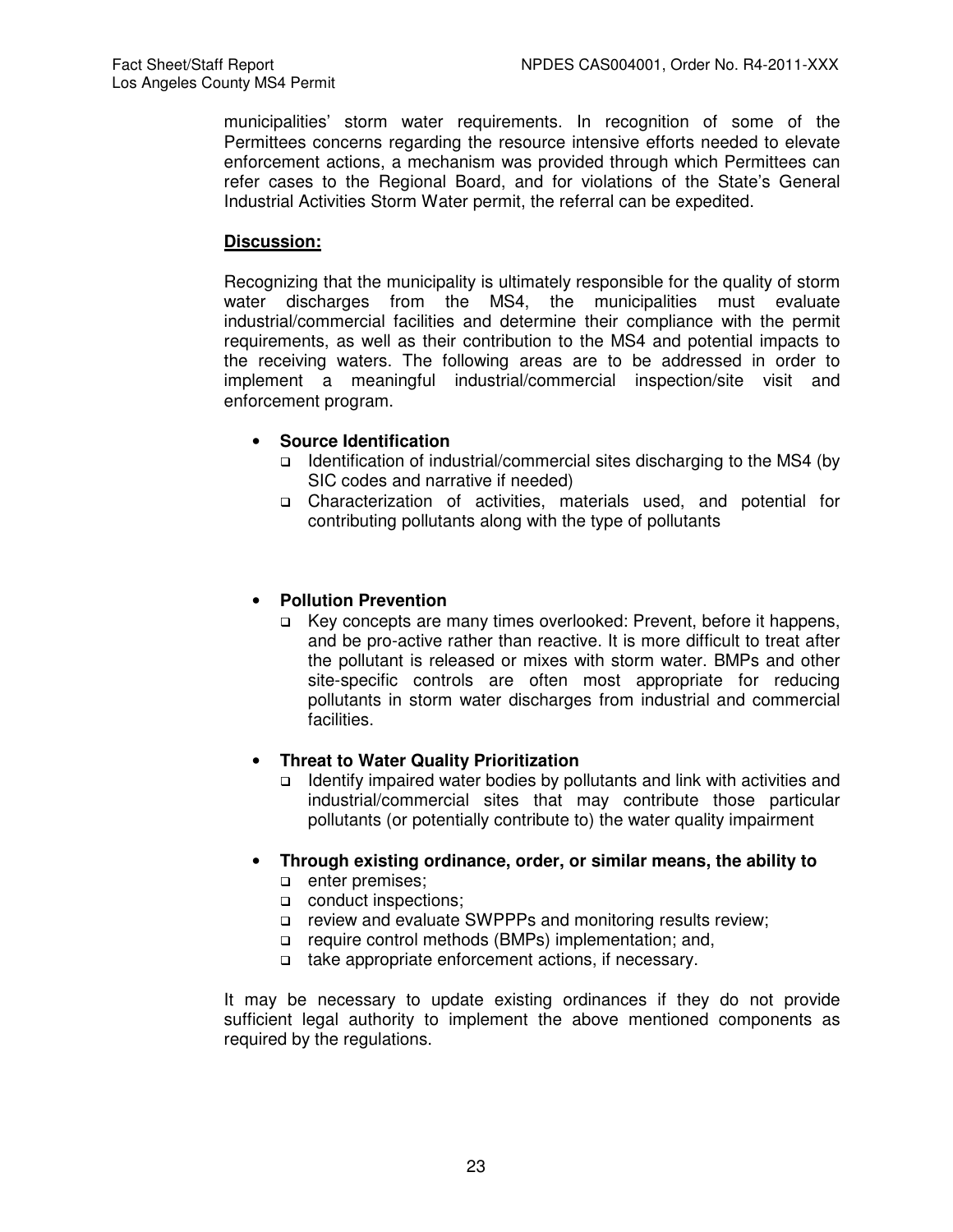## **Integration of NPDES Program for MS4 with NPDES Program for Industrial Activities**

Recognizing the dual coverage envisioned by the USEPA regulations $20$ , and suggested partnership between local and State authorities, municipalities shall coordinate with State activities for the implementation of the General Industrial Activities Storm Water Permit (GIASP). The goal is to control industrial sources and other sources not specifically covered under Phase I storm water regulations but identified as significant contributors of pollutants by the municipalities through their identification and prioritization studies. The net result should be a better and improved coordinated program with greater impact on limiting and eliminating (as a final goal) the contribution of pollutants to the receiving water while maintaining and/or restore the capacity of the receiving water to sustain the beneficial uses without impairments.

The Critical Source Selection and Monitoring Report<sup>21</sup> identified seven highest ranked pollution potential activities to be, in order of ranking: (i) wholesale trade (scrap, auto dismantling), (ii) automotive repair/parking, (iii) fabricated metal products, (iv) motor freight (including trucking), (v) chemical and allied products, (vi) automotive dealers/gas stations, (vii) primary metals products. The report also outlined a complete study plan to be implemented by the Permittees during the permit term. It is significant to note that five out of seven categories of activities are subject to Phase I industrial storm water regulations. Although automotive repair/parking and automotive dealers/gas stations categories were not the focus of the Phase I storm water regulations, the study identified these commercial categories as significant potential pollutant contributors based on the criteria developed in the critical source criteria study.

| <b>Rank</b><br>(pollution<br>potential) $^{22}$ | <b>Industrial Category</b>                   | <b>SIC Code</b> | <b>No. Facilities</b><br>(estimated) |
|-------------------------------------------------|----------------------------------------------|-----------------|--------------------------------------|
|                                                 | Wholesale trade (scrap, auto<br>dismantling) | 50              | 587                                  |
| 2                                               | Automotive repair/parking                    | 75              | 6,067                                |
| 3                                               | <b>Fabricated metal products</b>             | 34              | 3,283                                |
| 4                                               | (including)<br>freight<br>Motor<br>trucking) | 42              | 872                                  |
| 5                                               | Chemical and allied products                 | 28              | 1,069                                |
| 6                                               | Automotive<br>Dealers/Gas<br><b>Stations</b> | 55              | 2,744                                |
|                                                 | <b>Primary Metals Products</b>               | 33              | 703                                  |

It is also important to note that heavy metals are significant pollutants transported in storm water discharges and cause impairment of receiving waters in the Los Angeles Region. The above table identifies at least two industrial

 $\overline{a}$ <sup>20</sup> Federal Register Vol. 55, No 222, pp. 48000; USEPA Storm Water Phase II Compliance Assistance Guide, 2000, pp. 4-32 and 5-11, where it clarifies the dual responsibility

<sup>21</sup> Critical Source Selection and Monitoring Report, Woodward-Clyde, 1997

<sup>&</sup>lt;sup>22</sup> Critical Source Selection and Monitoring Report (Table 1-3) - Woodward-Clyde 1996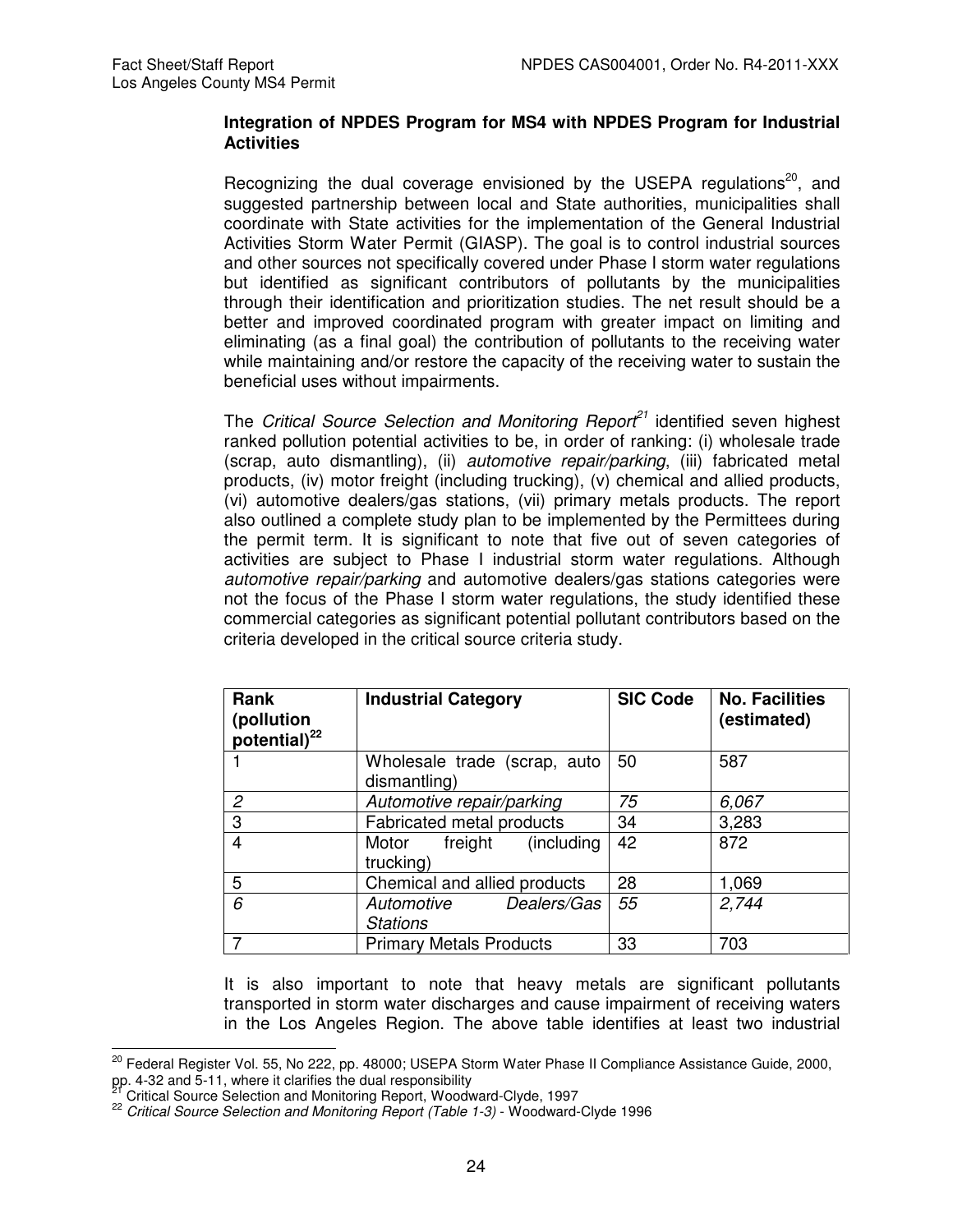categories that have the highest potential to contribute those pollutants: fabricated metal products and primary metal products. During the previous permit term, Los Angeles County conducted a Critical Source Study (1998- 2000). The aim of the study was to monitor for two years the previously identified five priority industrial and/or commercial critical source categories. The results of the study confirmed that the critical source industries are indeed high risk. Storm water discharges exceeded water quality standards for almost all toxic pollutants in all categories.

The municipalities are required to (i) control the storm water discharges associated with industrial activities and other commercial facilities identified as significant contributors of pollutants, and (ii) assist the Regional Board in ensuring that industrial activities are covered by the general industrial storm water permit. This requirement is consistent with the nationwide approach used by the USEPA in issuing second term MS4 permits.<sup>23</sup> Also, this requirement is consistent with other MS4 permits issued in California: San Diego and Santa Clara MS4 permits. Business education and outreach should be continued under the auspices of the Public Education program.

The strategy builds on the State/municipalities partnership by focusing their limited resources on the following activities:

- The Permittees will take a lead role in inspecting restaurants, automotive service facilities, retail gasoline outlets, industrial facilities mandated specifically by the regulations, top five highest ranking industrial categories identified by the Permittees through their critical sources identification and monitoring studies and site visits at the remaining industrial categories identified through their critical sources identification study while
- The Regional Board will be the lead agency for inspections of facilities covered or in need of coverage under GIASP;
- The Permittees will assist Regional Board in its activities to fully enforce the GIASP through spot check inspections, referrals, data information research, joint inspections;
- The Regional Board and Permittees will coordinate their information systems and task scheduling to avoid duplication and strengthen harmonization of activities;
- The Regional Board may, based on available funding, enter into agreement with Permittees to contract some of the inspection activities required by the GIASP to be done by the Permittees.

# **C. Construction Sites Program**

# **Legal Authority:**

USEPA storm water regulations at 40 CFR 122.26(d)(2)(iv)(D) provide that a proposed management program must include "a description of a program to implement and maintain structural and non-structural best management

 $\overline{a}$ <sup>23</sup> MS4 NPDES Permits issued to Palm Beach County, Broward County, Sarasota County, Florida, Tulsa, Oklahoma, Denver, Colorado.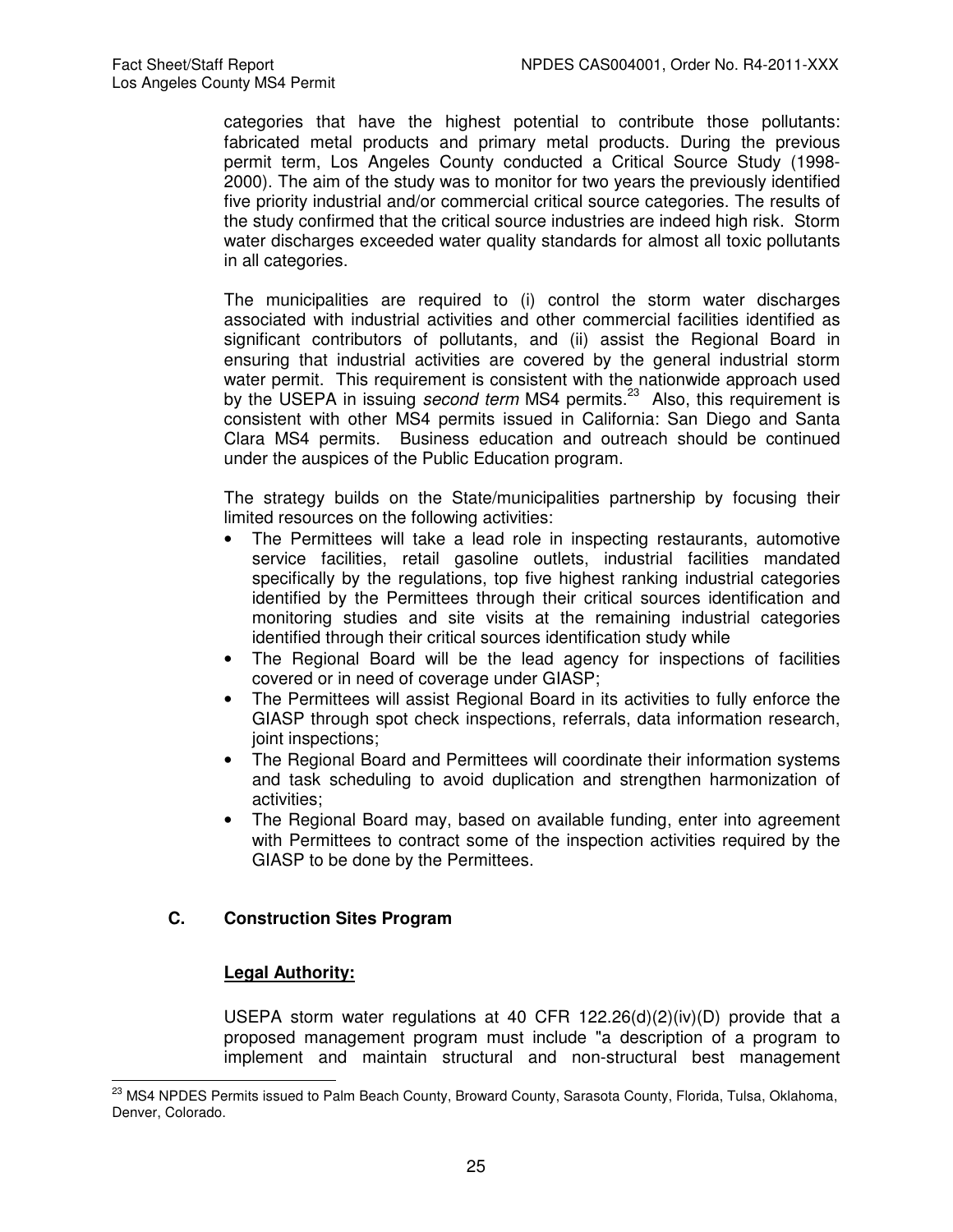practices to reduce pollutants in storm water runoff from construction sites to the municipal storm sewer system".

#### **Background:**

There are several environmental impacts associated with construction activity. As stated in the California Storm Water Best Management Practice Handbook for Construction Activity (BMP Handbook), "Construction usually increases the amount of impervious area causing more of the rainfall to runoff, and increasing the speed at which runoff occurs. Unless properly managed, this increased runoff will erode natural and/or unprotected watercourses causing the watercourse to widen…Sedimentation can also contribute to accelerated filling of reservoirs, harbors, and drainage systems.<sup>24</sup>

## **Discussion:**

The prevention of erosion is a key objective of the permit modifications to the construction program. The Permittees currently oversee construction sites within their respective jurisdiction. The oversight of smaller construction sites (those sites under five acres) is inconsistent among Permittees. Some Permittees have incorrectly assumed that responsibility begins only after a discharge of pollutants, sediments for example, has left the site. USEPA storm water regulations do not support such interpretations. Regional Board staff has clarified this in the permit to require that the municipalities better coordinate oversight of construction activity within their jurisdiction. The Permittees are ultimately responsible for what enters and exits the MS4 that they own and/or operate. It is in the best interest of the Permittees to control what enters their storm drain system.

The need for proper erosion and sediment controls is very apparent during, and immediately after, the rains that occur in Southern California. The environmental effects of erosion are well documented. Erosion can be prevented or reduced with the proper planning and implementation of appropriate BMPs.

Erosion occurs when land is exposed and the sediments are mobilized. With adequately engineered and implemented structural or non-structural BMPs, the detrimental environmental effects can be eliminated or minimized. Currently, there are many manuals and guidance handbooks available to guide a developer. The municipalities, in general, are aware of these BMPs, and can work with Regional Board staff to ensure that they are being implemented.

## **Requirements:**

REQUIREMENT: The permit requires that Permittees promote the use of effective erosion and sediment controls at construction sites regardless of size.

 $\overline{a}$ <sup>24</sup> California Storm Water Best Management Practice Handbook for Construction Activity. 1993.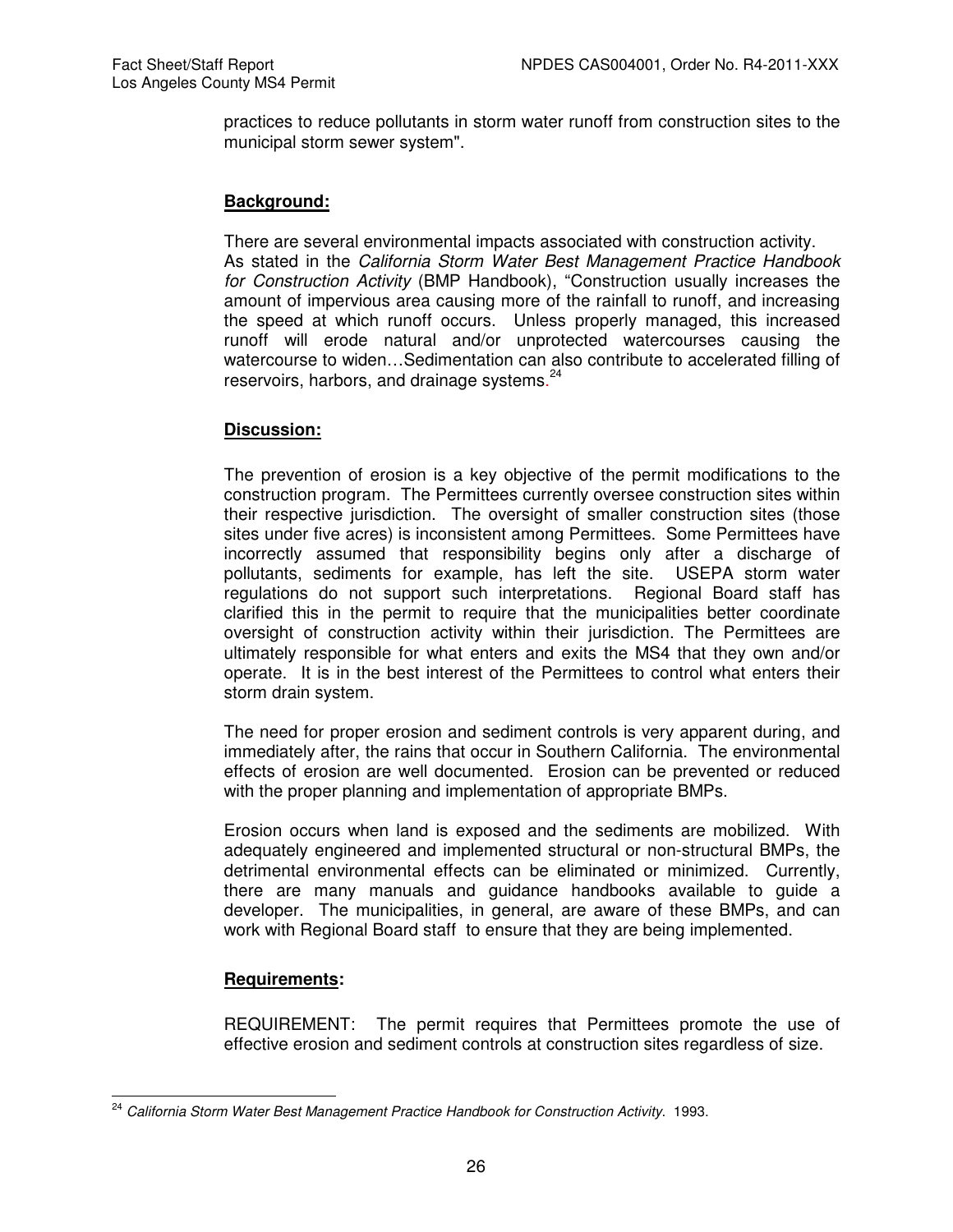REQUIREMENT: The permit requires source control and treatment control BMPs for controlling runoff at construction sites

REQUIREMENT: Each Permittee shall require the preparation, submittal, and implementation of a Local SWPPP prior to issuance of a grading permit for construction projects that meet one or more of the following criteria: will result in soil disturbance of one acre or more in size.

REQUIREMENT: The Permittees shall review, approve, and enforce any erosion control plan submitted to the Permittee for implementation at construction sites, regardless of size and GCASP coverage of the sites. Local SWPPPs shall be required for projects of one acre or more in size.

REQUIREMENT: For sites that require a construction storm water permit, Permittees are required to ensure that a Notice of Intent (NOI) has been filed with the State Board prior to issuing a grading permit.

REQUIREMENT: Wet weather inspections are required of all construction sites one acre or greater. The Permittees need to conduct wet weather inspections to ensure compliance with local ordinances.

# **D. Illicit Connections and Illicit Discharges Elimination Program**

# **Legal Authority:**

A proposed management program "shall be based on a description of a program, including a schedule, to detect and remove (or require the discharger to the municipal storm sewer to obtain a separate NPDES permit for) illicit discharges and improper disposal into the storm sewer," per 40 CFR 122.26(d)(2)(iv)(B). A Permittee must include in its proposed management program "a program, including inspections, to implement and enforce an ordinance, orders or similar means to prevent illicit discharges to the municipal storm sewer system," per subsection (1) of the above regulation.

## **Background:**

During dry weather, much of the discharge to storm drain systems consists of wastes and wastewater from non-storm water sources. A significant amount of such discharges may be from illicit discharges or connections, or both. Illicit discharges may occur either through direct connections, such as deliberate or mistaken piping, or through indirect connections, such as dumping, spillage, subsurface infiltration, and washdowns.

The objective of a municipality's illicit connection/illicit discharge (IC/ID) elimination program should be to detect illicit connections and illicit discharges to the storm drain system, and to promptly remove such discharges and connections. Municipalities typically employ the approaches listed below to achieve this objective: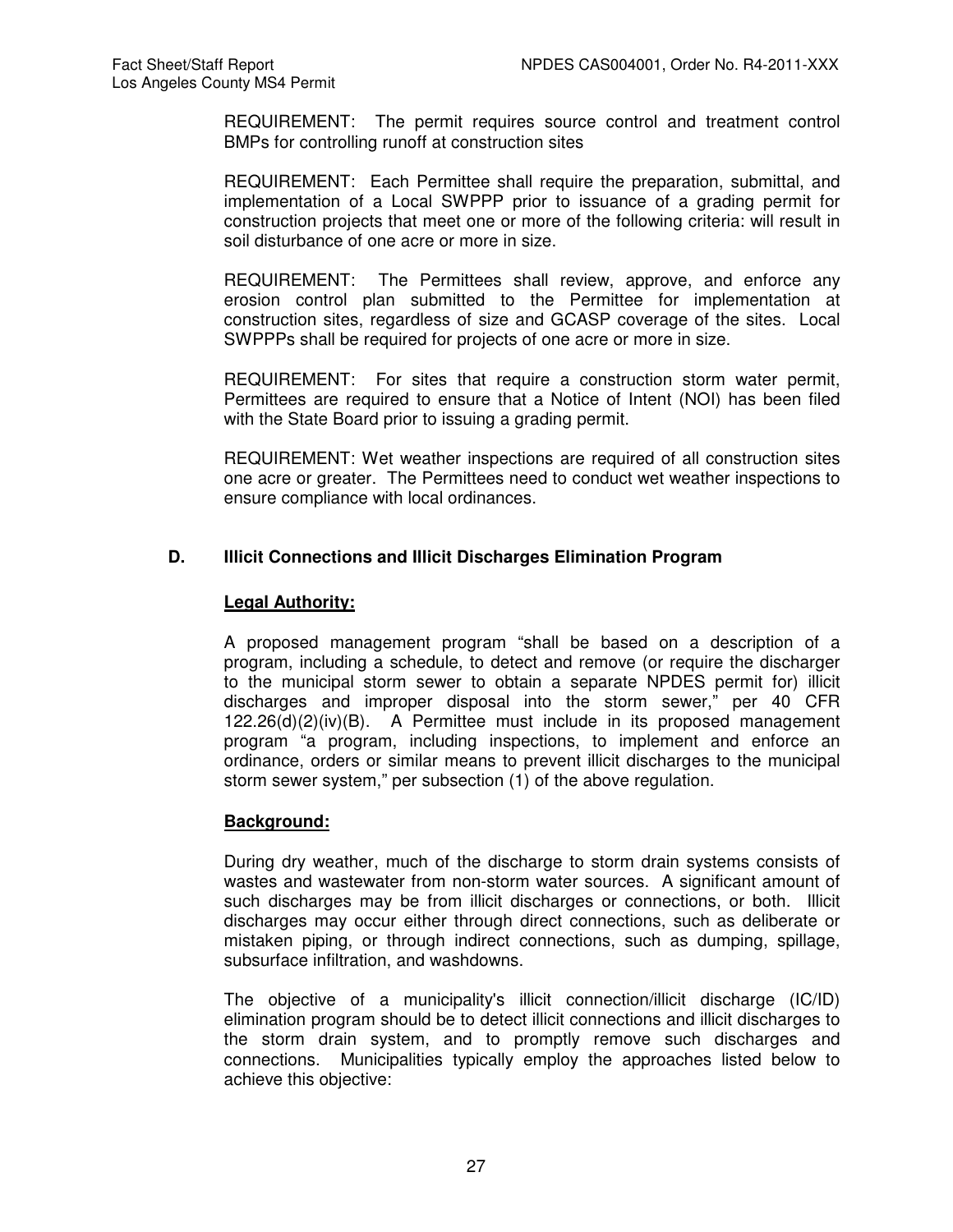- 1. Permitting connections to the municipal storm drain.
- 2. Mapping the storm drain system, locations of catch basins, outfalls, permitted connections, and the names and locations of all waters of the U.S. that receive discharges from the outfalls.
- 3. Adopting a storm water/ urban runoff ordinance to prohibit unauthorized non-storm water discharges into the MS4, and implementing appropriate enforcement procedures and actions.
- 4. Implementing a program to detect and eliminate non-storm water discharges to the MS4, including illegal dumping.
- 5. Educating public employees, businesses, and the general public about the dangers associated with illegal discharges and improper disposal.
- 6. Establishing a public reporting hotline or other mechanism to report illicit discharges and illegal dumping.
- 7. Establishing measurable goals to evaluate successful program implementation.

The Regional Board approved a model IC/ID elimination program for the Permittees' SQMP on March 23, 1999. However, only vague performance standards were specified in this model program.

By July 1999, all Permittees reported that they implemented an IC/ID elimination program. For the most part, however, this was a passive program, and relied upon IC/ID detection during regularly scheduled maintenance. Most Permittees are unable to estimate the extent of their storm drain they have screened during regularly scheduled maintenance.

Prior to 2001, Permittees with storm drain systems under their management relied upon field screening, during regularly scheduled maintenance of the storm drain system, to locate illicit connections. At that time most Permittees could not estimate the length of the storm drain system that was field-screened; nor did the Regional Board require reporting such information.

## **Discussion:**

## Existing IC/ID Elimination Program

For the 2009/2010 annual reporting period, very few Permittees reported illicit connections and almost all the Permittees certified the completion of field screening of their storm water conveyance system. The numbers of illicit connections varied widely among Permittees, with more than half reporting no illicit connections, and with the County reporting 410 suspected illicit connections. Part of the reason for this range is that the County Flood Control District is responsible for maintaining over half<sup>25</sup> of the storm drain system. Also, several Permittees believe that few  $-$  if any  $-$  illicit connections have been

 $\overline{a}$  $^{25}$  The exact length of storm drain systems operated by most cities is unknown.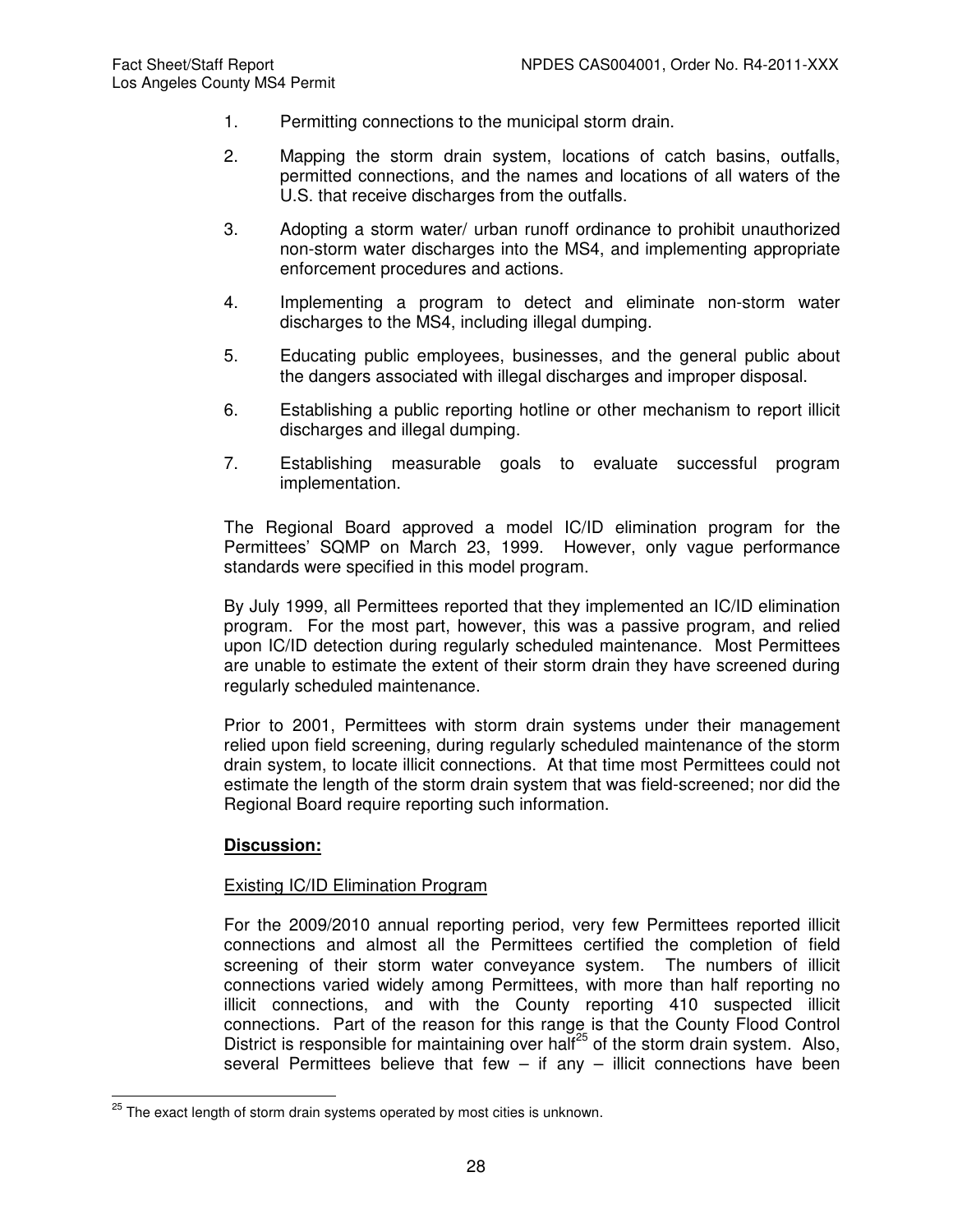identified in many cities because: (a) many cities are primarily residential, and illicit connections are unlikely to occur from residential land use; and (b) cities in the County of Los Angeles are relatively new vis a vis their eastern counterparts, and adequate controls were in place at the time storm drain connections were installed. The most recent information regarding the number of illicit connections reported by Permittees can be found at:

http://www.waterboards.ca.gov/losangeles/water\_issues/programs/stormwater/m unicipal/los\_angeles\_ms4/lams4annualreport.shtml

Illicit Discharges: As designed in the model program, Permittees eliminate illicit discharges by preventing spills and, for those that do occur, by responding promptly. To prevent spills, Permittees enacted ordinances prohibiting nonstorm water runoff, and are implementing spill prevention guidance. To respond to discharges, Permittees implement containment and cleanup procedures, coordinate with other agencies, investigate the cause of the discharge and – when the source and responsible party is know – take enforcement action. Additionally, employee training is provided on all of the above.

As with illicit connections, the numbers of illicit discharges varies widely for the annual reporting period 2009/2010. The County reported a total of 118 suspected illicit discharges. Among the Cities, results at the upper end include 570 in the City of Los Angeles, and 137 in Santa Monica. At the other end of the range, many cities reported no incidents of suspected illicit discharges. Based on information provided to date, staff cannot account for this wide range. Audits of the Permittees' programs in the future should help clarify this. The most recent information regarding the number of illicit discharges reported by Permittees can be found at:

http://www.waterboards.ca.gov/losangeles/water\_issues/programs/stormwater/m unicipal/los\_angeles\_ms4/lams4annualreport.shtml

Reporting: As designed in the model program, Permittees have implemented procedures to receive reports of illicit discharge and disposal incidents, and to promptly respond and report such incidents. Most rely upon the countywide hotline system, which is maintained by the County. For hazardous substances, Permittees implement additional reporting procedures.

## **IC/ID Elimination Program Requirements**

The Special Provisions Section of the permit (Board Order No. R4-2011-XXX) requires the Permittees to meet the following requirements:

- General requirements, among which include the updating the listing of permitted connections to the storm drain system, the tracking of illicit connections and discharges, and compilation of this information in coordination with the Principal Permittee, as well as identification of priority areas for proactive screening.
- Illicit connection requirements for proactive screening of the storm drain system over the term of the Order, including: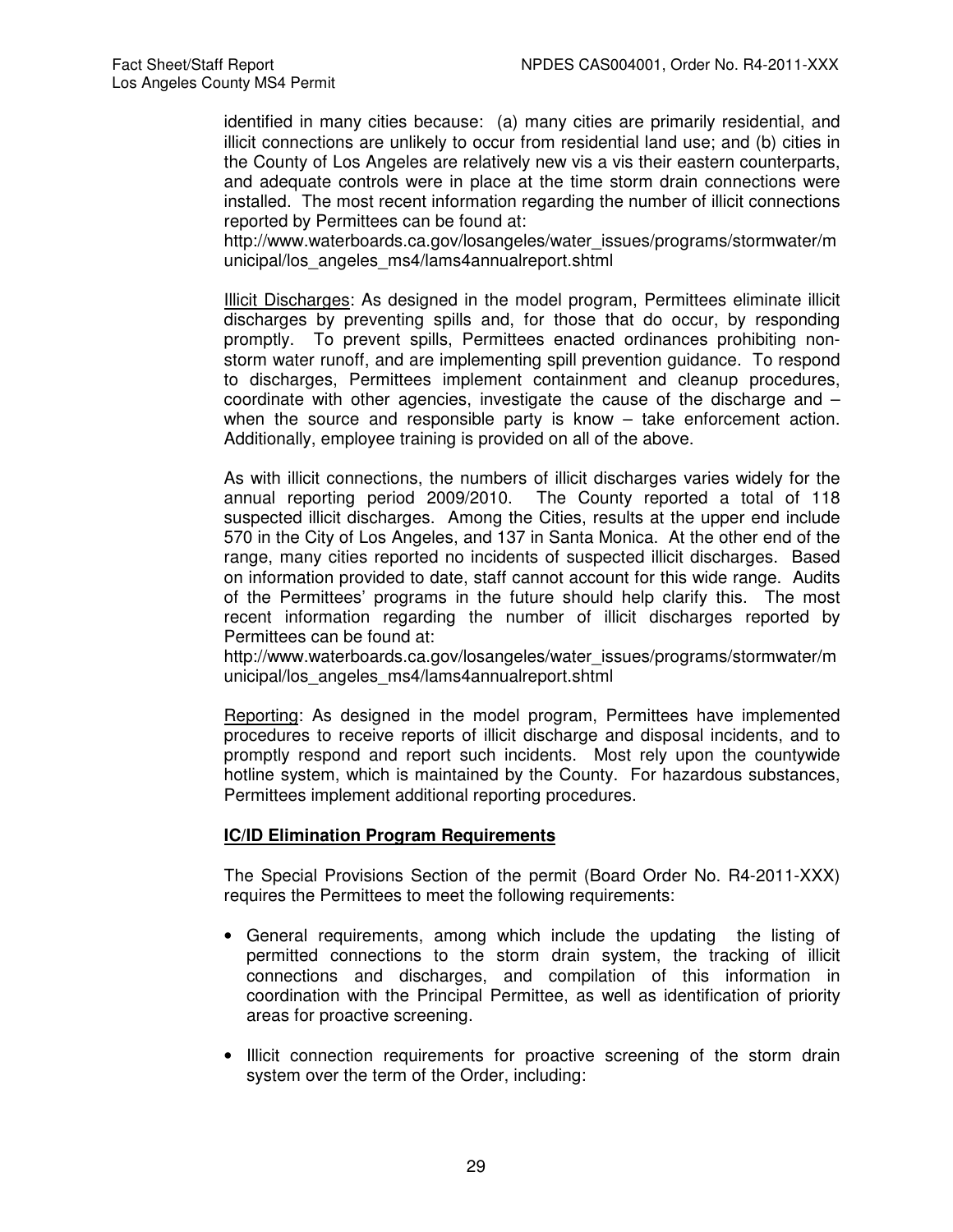- The continuation of field screening of open channels and underground pipes (with a diameter of 36 inches or greater); $^{26}$
- Permit screening, to ensure that all facilities with connections are effectively implementing the prohibition on non-storm water discharges;
- Requirements to investigate and terminate illicit connections, including response times; and
- Illicit discharge requirements, specifying response times for abatement and cleanup (within one business day), and investigation (as soon as practicable).

As Permittees have pointed out, and as staff acknowledges, residential land uses are less likely to have illicit connections. However, staff remains concerned that adequate controls be in place at all times to prevent improper connections to the storm drain system. Staff's concern is based upon the wide range of illicit connections reported by Permittees with no apparent relation to land use, the poor water quality of dry weather flows in inland receiving waters, and also incidents of illicit connections reported separately or directly to the Regional Board.

# **E. Public Agency Activities Program**

# **Legal Authority:**

USEPA storm water regulations 40 CFR 122.26(d)(2)(iv)(A)(1,3,4,5,and 6). Each Permittee must develop a program to reduce the discharge of pollutants to and from the MS4 to the maximum extent practicable for all urban land uses and activities, including municipal areas and activities.

## **Background:**

 $\overline{a}$ 

Many Permittees provide services that ultimately result in the enhancement of the lives of the residents. Some of these services include but are not limited to: sewage system operations; public construction activities; vehicle maintenance; material storage; street and road maintenance; landscaping; recreational facility management; parking facility management; public industrial activities; and many other activities.

## **Justifications for Key Requirements:**

REQUIREMENT: In sewage system operations, each Permittee is required to implement a response plan in case of an overflow of the sewage system to the storm drain system.

JUSTIFICATION: The response plan will have different requirements dependent upon whether the Permittee owns or operates the sanitary sewer system.

<sup>&</sup>lt;sup>26</sup> As set forth on page 3-3 and in Appendix I of the Permittees' model program, screening tools for the proactive program will include dye tests, smoke tests, and TV inspections.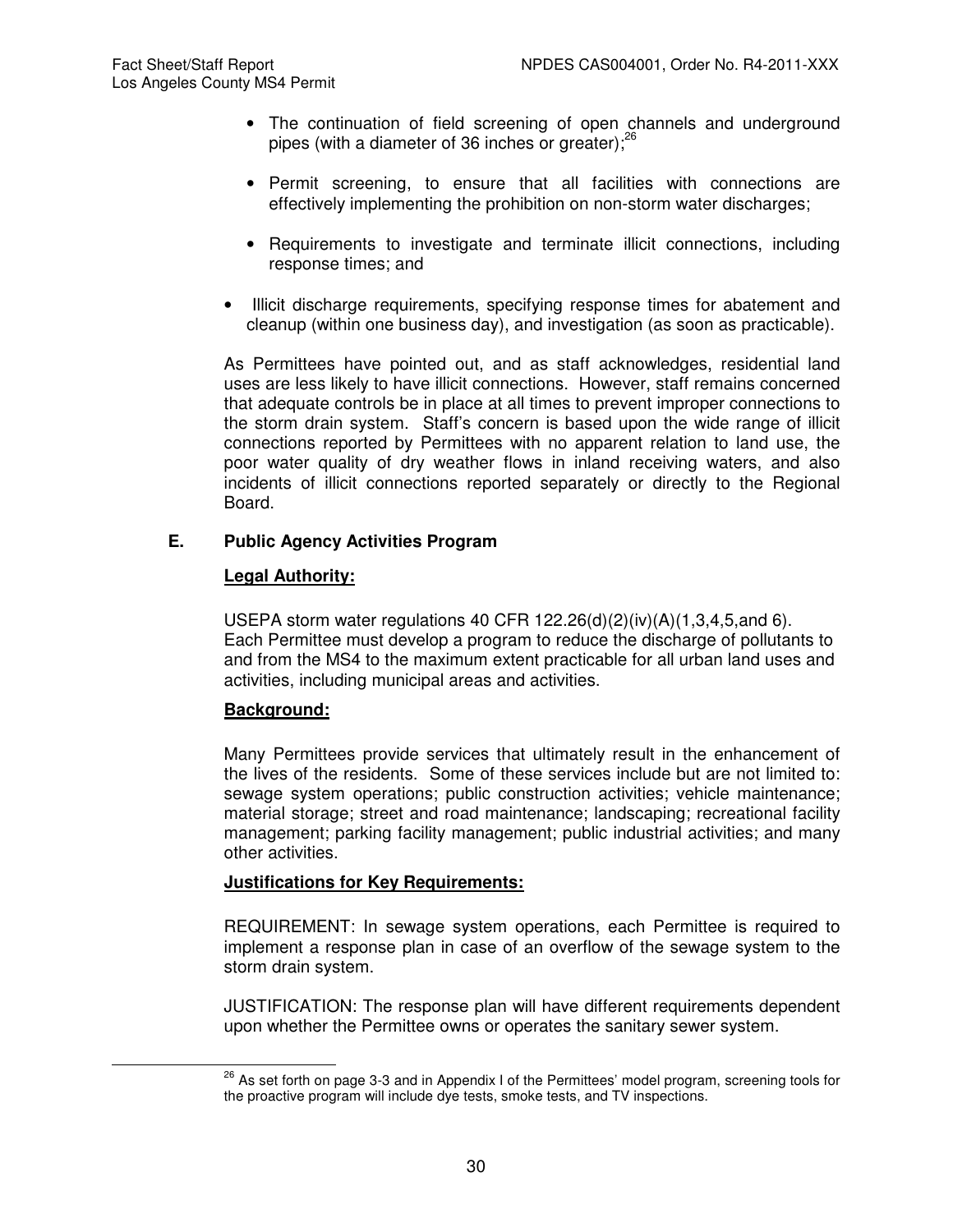REQUIREMENT: All requirements in the Development Construction Program apply to public construction activities.

JUSTIFICATION: This is proposed to reduce the possibility of a public construction site from becoming a source of pollutants. A public construction site should be a model of what to do efficiently and effectively (preceding a discharge).

REQUIREMENT: Each Permittee with a construction site that meets the size requirements for a GCASP must obtain coverage under the general permit for construction activity. Currently the size threshold is 5 acres but will change to 1 acre on March 10, 2003. However, a municipality of less than 100,000 people (1990 Census) need not apply for coverage for a construction activity until March 10, 2003.

JUSTIFICATION: This change is consistent with USEPA Phase II storm water regulations, and will assist in the tracking of construction sites operated by Permittees.

REQUIREMENT: Each Permittee is required to ensure that public facilities are designed and constructed using construction and post-construction BMPs consistent with the Standard Urban Storm Water Mitigation Plans (SUSMPs) required in the Development Planning section of the permit.

JUSTIFICATION: This requirement ensures consistency with the planning, design, and construction requirements for private projects. Public projects will be treated the same as private projects.

REQUIREMENT: For Permittee owned or operated vehicle maintenance, material storage areas, and corporation yards the Permittees will implement site specific SWPPPs to minimize pollutants in storm water discharges. Vehicle and equipment wash areas will be required to be self contained or covered, equipped with a clarifier, or other pretreatment device, and/or properly connected to the sanitary sewer. This requirement will take effect when a new facility is constructed or when an existing site is remodeled or reconstructed.

JUSTIFICATION: This requirement ensures consistency with the City of Long Beach MS4 and the Ventura County MS4 permits.

REQUIREMENT: For storm drain operation and maintenance, Permittees are now required to prioritize all catch basins and clean them out according to the permit requirements (Part 4.F.5, Permit). The previous permit required catch basins to be inspected and cleaned once a year. Also, any catch basin greater than 40% full must be cleaned, and after July 1, 2003, any catch basin greater than 25% full must be cleaned. In addition to catch basin cleaning, Permittees must also implement other trash reduction measures. These measures include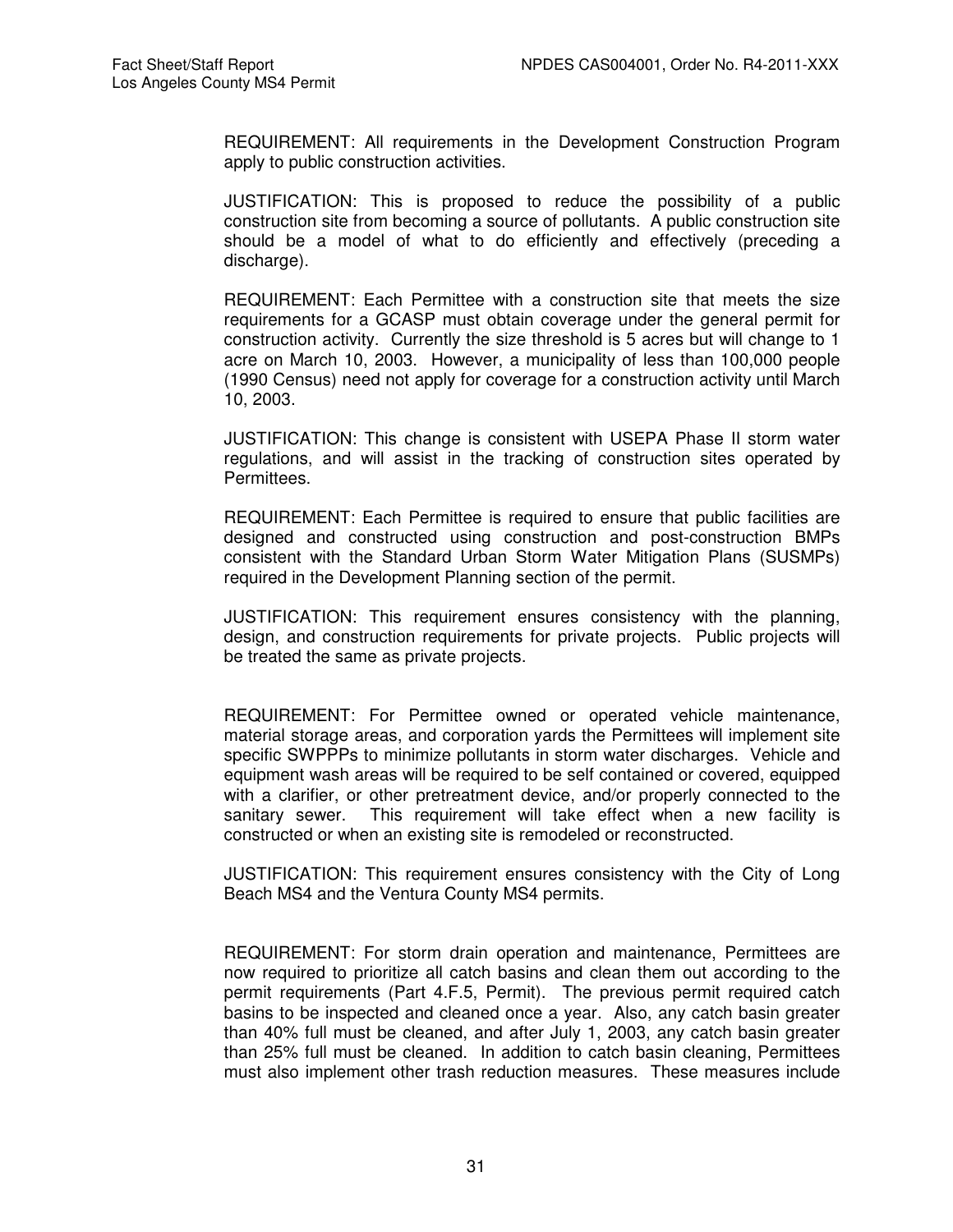placing trash receptacles at all transit stops and implementing special actions to cleanup trash when hosting a special event.

Permittees subject to a trash TMDL (Los Angeles River and Ballona Creek WMAs) may continue with their current catch basin cleaning schedule until TMDL implementation measures are developed. The TMDL implementation measures may be different than permit provisions, and requiring Permittees subject to a TMDL to implement different permit requirements would be premature and result in unnecessary expenses for these Permittees. However, if TMDL implementation measures are not in place by October 2003, Permittees subject to a trash TMDL must implement all permit requirements to control trash.

At the December 13, 2001 Board Meeting, concern was raised regarding the storm drain operation and management requirements described above. At the time of the Board Meeting, the requirement did not include a clause in case TMDL implementation measures were not implemented as currently scheduled. Therefore, it was possible that Permittees in the Los Angeles River and Ballona Creek WMAs would be allowed to continue their current practices without any additional trash reduction requirements. This issue was discussed, and the Board approved inserting a phrase that required the TMDL subject Permittees to implement regular storm drain operation and management requirements in the case that the TMDL implementation phase has not begun by 2003.

REQUIREMENT: For storm drain maintenance each Permittee must visually monitor their open channels for debris and identify and prioritize areas of illicit discharge for regular inspection and at least annually remove trash and debris from the channels. Permittees must properly dispose of removed material.

REQUIREMENT: The streets and roads maintenance section (Part 4.F.6, Permit) requires each Permittee to designate streets based on the volume of trash that is consistently generated. Priority A (highest) streets must be swept twice a month. Priority B (medium) streets must be swept once a month, and Priority C (lowest) streets must be swept as necessary, but no less than once a year. The basis of prioritization was left for the Permittees to establish and implement.

JUSTIFICATION: The new streets and roads maintenance requirements will allow Permittees to more efficiently use resources to target high priority areas.

# **F. New Development And Significant Redevelopment Program**

## **Impacts from New Development:**

Treatment control BMP requirements on new development and redevelopment offer the most cost-effective strategy to reduce pollutant loads to surface waters. Retrofit of existing development will be expensive and may be considered on a targeted basis. Studies on the economic impacts of watershed protection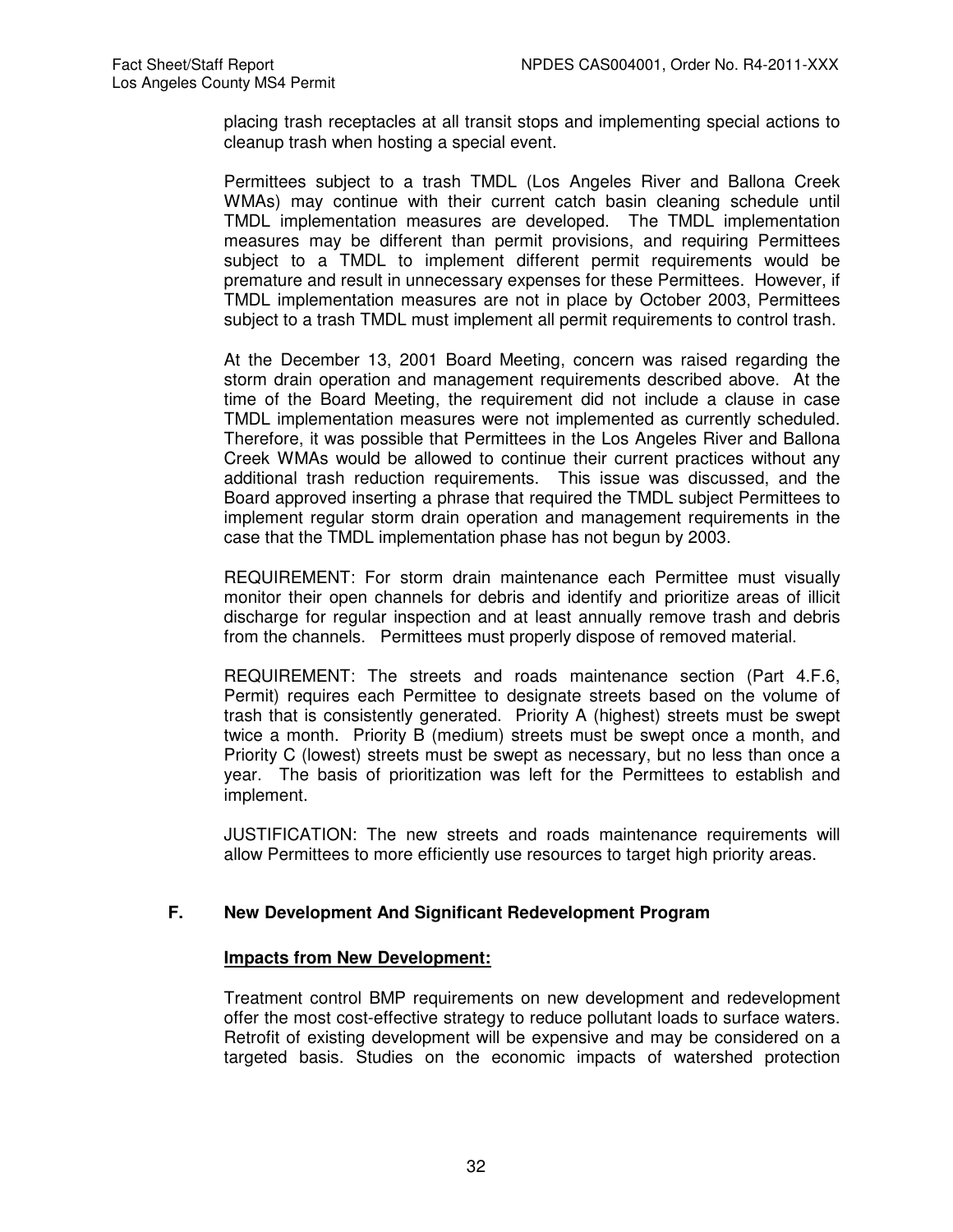indicate that storm water quality management has a positive or at least neutral economic effect while greatly improving the quality of surface waters.<sup>2</sup>

USEPA storm water regulations at 40 CFR 122.26 require that pollutants in storm water be reduced to MEP. The USEPA's definition is intentionally broad to provide maximum flexibility in MS4 permitting and to give municipalities the opportunity to optimize pollutant reductions on a program-to-program basis.<sup>2</sup> The definition of MEP has generally been applied to mean implementation of economically achievable management practices. Because storm water runoff rates can vary from storm to storm, the statistical probabilities of rainfall or runoff events become economically significant and are central to the control of pollutants through cost effective BMPs. Further, it is recommended that storm water BMPs be designed to manage both flows and water quality for best performance. <sup>29</sup> It is equally important that treatment control BMPs once implemented be routinely maintained.

Financing the MS4 program offers a considerable challenge for municipalities. A proven successful financing mechanism is the establishment of a storm water utility.<sup>30</sup> Utility fees, which are assessed on the property owner based on some estimate of storm water runoff generated for the site, are a predictable and dedicated source of funds. Utility fees can also provide a mechanism to provide incentives to commercial and industrial property owners to reduce impervious surface areas. Such incentives offer flexibility to property owners to choose the better economic option – paying more fees or making improvements to reduce runoff from the site.

#### **Review of Design Standards:**

The American Society of Civil Engineers (ASCE) and the Water Environment Federation (WEF) have recommended a numerical BMP design standard for storm water that is derived from a mathematical equation to maximize treatment of runoff volume for water quality based on rainfall/ runoff statistics and which is economically sound.<sup>31</sup> The maximized treatment volume is cut-off at the point of diminishing returns for rainfall/ runoff frequency. On the basis of this equation the maximized runoff volume for eighty-five percent treatment of annual runoff volumes in California can range from 0.08 to 0.86 inches depending on the imperviousness of the watershed area and the mean rainfall. $^{32}$ 

 $\overline{a}$ <sup>27</sup> The Economics of Watershed Protection, T. Schueler (1999), Center for Watershed Protection, Endicott, MD. The article summarizes nationwide studies to support the statement that watershed planning and storm water management provides positive economic benefits.

<sup>28</sup> Storm Water Phase II Final Rule – Pre-Federal Register Version, p 87 (USEPA 1999). See USEPA's discussion in response to challenges that the definition is sufficiently vague to be deemed adequate notice for purposes of

compliance with the regulation.<br><sup>29</sup> Urban Runoff Pollution – Summary Thoughts – The State of Practice Today and For the 21<sup>st</sup> Century. Wat. Sci.

Tech. 39(2) pp. 353-360. L.A. Roesner (1999)<br><sup>30</sup> *Preliminary Data Summary of Urban Storm Water Best Management Practices* (1999), Report No. USEPA-821-R-99-012, USEPA. The document reviews municipal financing mechanisms and summarizes experience in the U.S. to

date.<br><sup>31</sup> In Urban Runoff Quality Management, WEF Manual of Practice No. 23, ASCE Manual and Report on Engineering Practice No. 87. WEF, Alexandria, VA; ASCE, Reston, VA. 259 pp. (1998).

Sizing and Design Criteria for Storm Water Treatment Controls, Presentation to California Storm Water Quality Task Force, November 13, 1998, Sacramento, CA. L.A. Roesner, Camp Dresser McKee.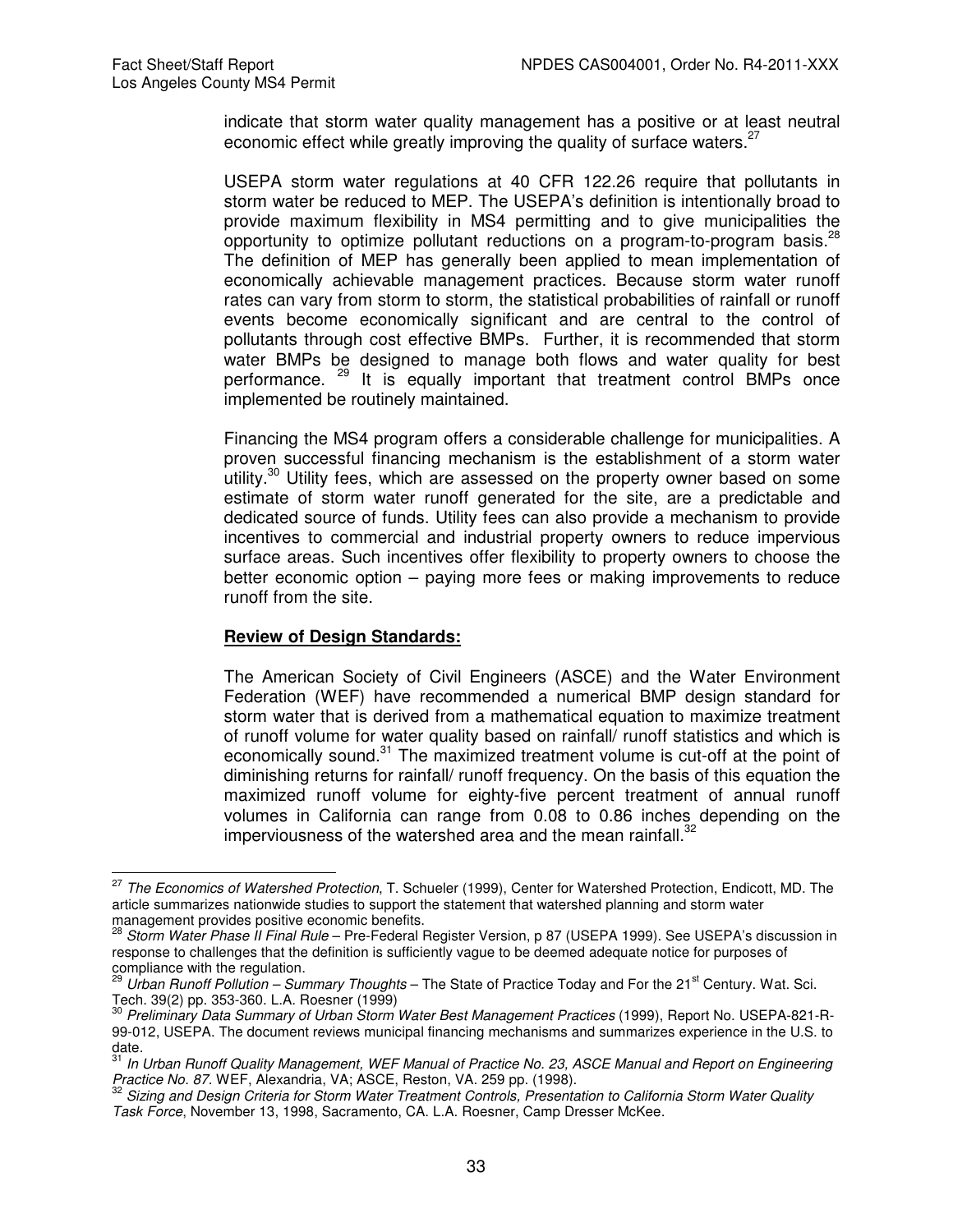$\overline{a}$ 

Other methods of establishing numerical BMP design standards include: (i) Percent treatment of the annual runoff; (ii) Full treatment of runoff from rainfall event equal to or less than a predetermined size; and (iii) Percent reduction in runoff based on a rainfall event of standard size. $33$  These numerical design standards have been applied to Development Planning in Puget Sound, WA; Alexandria, VA; Montgomery County, MD; Denver, CO; Orlando, FL; Portland, OR; and Austin, TX.

The City of Seattle requires that where new development coverage is 750 square feet or more, storm water detention be provided based on a 25 year storm return frequency, and a peak discharge rate not to exceed  $0.2$  cubic feet per second.<sup>34</sup> Additionally, for projects that add more than 9,000 square feet in developmental coverage, the peak drainage water discharge rate is limited to 0.15 cubic feet per second per acre for a two-year storm. The City of Denver requires new residential, commercial, and industrial developments to capture and treat the 80<sup>th</sup> percentile runoff event. This capture and proper treatment is estimated to remove 80 to 90 percent of the annual TSS load which is a surrogate measure for heavy metal and petroleum hydrocarbon pollutants.<sup>35</sup>

Some States have established numerical standards for sizing storm water postconstruction BMPs for new development and significant redevelopment. The State of Maryland has established storm water numerical criteria for water quality of 0.9 to 1 inch, and BMP design standards in a unified approach combining water quality, stream erosion potential reduction, groundwater recharge, and flood control objectives.<sup>36</sup> The State of Florida has used numerical criteria to require treatment of storm water from new development since 1982, including BMPs sized for 80 percent reduction (95 percent for impaired waters) in annual TSS loads derived from the 90 percent (or greater for impaired waters) annual runoff treatment volume method for water quality.<sup>37</sup> The State of Washington has proposed at least six different approaches of establishing storm water numerical mitigation criteria for new development, which add 10,000 square feet of impervious surface or more for residential development, and 5,000 square feet of  $im$  impervious surface or more for other types of development.<sup>38</sup> Other mitigation criteria options include the  $90<sup>th</sup>$  percentile 24-hour rainfall event (used by the State of Maryland) and the six month 24 hour rainfall event (used by the State of Washington).

<sup>&</sup>lt;sup>33</sup> Sizing and Design Criteria for Storm water Quality Infrastructure, Presentation at California Regional Water Quality Control Board Workshop on Standard Urban Storm Water Mitigation Plans, August 10, 1999, Alhambra, CA., R.A. Brashear, Camp Dresser McKee.

<sup>34</sup> City of Seattle Municipal Code, Chapter 22.802.015 – Storm water, drainage and erosion control requirements. <sup>35</sup> Urban Storm Drainage, Criteria Manual – Volume 3, Best Management Practices, Urban Drainage and Flood Control District, Denver, CO (1999). Manual provides detail design criteria for new development for the Denver Metropolitan area.

<sup>&</sup>lt;sup>36</sup> Maryland Storm Water Design Manual - (Maryland Department of the Environment 2000).

<sup>&</sup>lt;sup>37</sup> Florida Development Manual: A Guide to Sound Land and Water Management (Florida Department of Environmental Protection 19xx). The manual describes structural and non-structural construction and post construction BMPs design criteria.

Storm Water Management in Washington State Volumes  $1 - 5$ . (Washington Department of Ecology 2001). The volumes 1,3 and 5 are most relevant to new development standards and cover Hydrologic and Flow Control Designs, Minimum Technical Requirements and Treatment BMPs. The volumes were adopted as statewide standards in late 2001.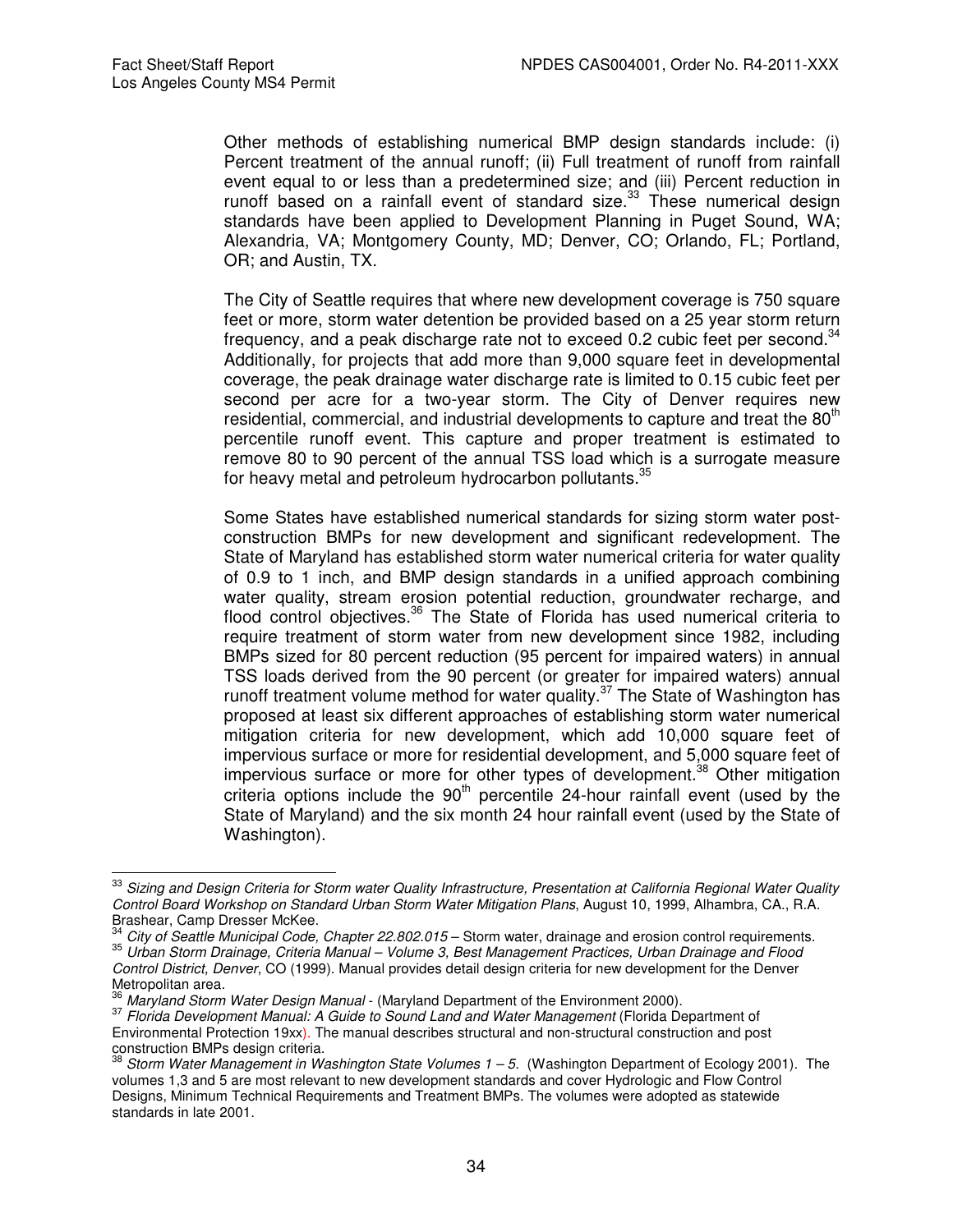On a national level, the USEPA is planning to standardize minimum BMP design and performance criteria for post-construction BMPs, and will likely build from the experience of effective state and local programs to establish national criteria.<sup>39</sup> The USEPA, based on the NURP, supports the first half-inch of rainfall as generating first flush runoff.<sup>40</sup> First flush runoff is associated with the highest pollutant concentrations, and not pollutant load. The USEPA considers the first flush treatment method, the rainfall volume method, and the runoff capture volume method as common approaches for sizing of water quality BMPs.

# **Background:**

On April 22, 1999, the Regional Board approved a List of BMPs for MS4 Permittees to select from and required implementation of the most effective BMPs in their Development Planning and Development Construction programs.<sup>41</sup>

The Final SUSMP was issued on March 8, 2000. It established new development and significant redevelopment conditions for all projects in the following categories:

- 10 or more home subdivision;
- 100,000+ square-foot commercial development;
- Automotive repair facilities;
- Retail Gasoline Outlets;
- Restaurants;
- Parking lots more than 5,000 square feet or more than 25 parking spaces
- Hillside located single-family dwelling,
- Construction projects adjacent to, in, or discharging directly to Environmentally Sensitive Areas

The SUSMP included numerical design criteria for structural and treatment control BMPs. These criteria are:

Mitigate (infiltrate or treat) storm water runoff from either:

a) the  $85<sup>th</sup>$  percentile 24-hour runoff event, determined as the maximized capture storm water volume for the area from the formula recommended by the WEF and ASCE study<sup>42</sup>;

 $\overline{a}$  $^{39}$  *Storm Water Phase II Final Rule* – 64 Fed. Reg. 68759. See USEPA's discussion on construction and postconstruction BMP requirements for Phase II.

A Watershed Approach to Urban Runoff: Handbook for Decisionmakers, Terrene Institute and USEPA Region 5 (1996). See discussion on sizing rules for water quality purposes, p 36.

<sup>(</sup>Board Resolution No. 99-03).

<sup>&</sup>lt;sup>42</sup> In Urban Runoff Quality Management, WEF Manual of Practice No. 23, ASCE Manual and Report on Engineering Practice No. 87. WEF, Alexandria, VA; ASCE, Reston, VA. (1998).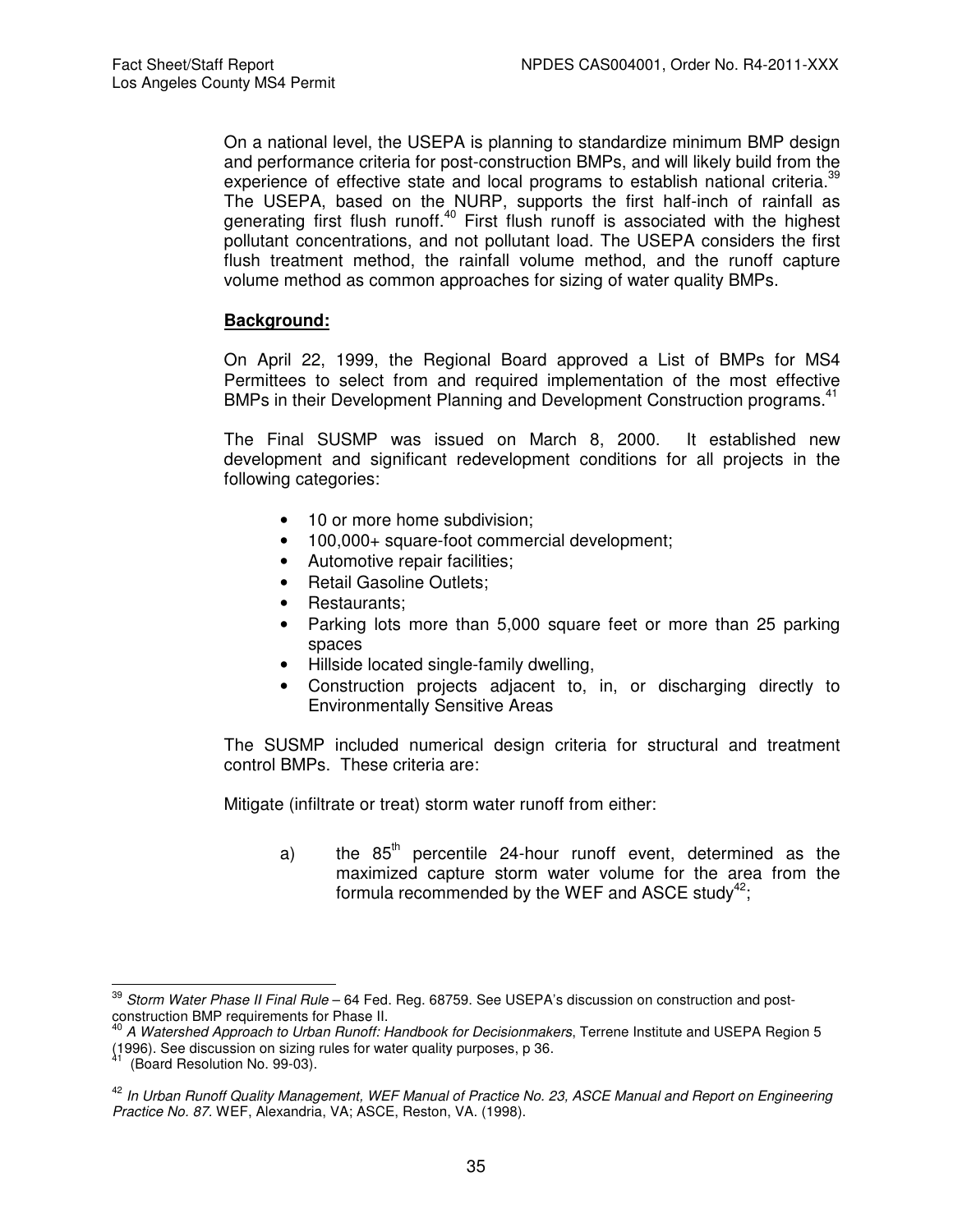- b) the annual runoff volume, based on unit basin storage water quality volume, to achieve 80 percent or more volume treatment by the method recommended in the BMP Handbook; $43$
- c) the volume of runoff produced from each and every storm event up to and including 0.75 inch of rainfall, prior to its discharge to a storm water conveyance system; or
- d) the volume of runoff produced from each and every storm event up to and including a historical-record based reference 24-hour rainfall criterion for "treatment" (0.75 inch average for the Los Angeles County area) that achieves approximately the same reduction in pollutant loads achieved by the  $85<sup>th</sup>$  percentile 24hour runoff event; and/or
- e) the flow of runoff produced from a rain event equal to at least 0.2 inches per hour intensity; or
- f) the flow of runoff produced from a rain event equal to at least two times the  $85<sup>th</sup>$  percentile hourly rainfall intensity for Los Angeles County; or
- g) the flow of runoff produced from a rain event that will result in treatment of the same portion of runoff as treated using volumetric standards above.

The State Board issued a precedential decision<sup>44</sup> on the matter in Order WQ 2000-11, largely sustaining the SUSMP as approved by the Regional Board. The State Board amended the SUSMP to limit its application to discretionary projects as defined by CEQA, eliminated the category for projects in environmentally sensitive areas, and set aside the requirement for retail gasoline outlets to treat storm water until a threshold is developed in the future. In addition, the State Board articulated its support for regional solutions and the mitigation banking.

The SUSMP requirements were amended to clarify implementation, make it consistent with recent Regional Board actions, and where appropriate correct procedural and other deficiencies identified by the State Board in its SUSMP ruling. The changes included:

• SUSMPs for hillside developments that are 1 acre or more. Hillside residential homes below the threshold would be required to incorporate BMPs to facilitate drainage and pollutant removal but would not be subject to the numerical mitigation criteria. Currently, all hillside developments regardless of size are subject to the numerical mitigation criteria. This change normalizes post-construction controls for home developments irrespective of location.

 $\overline{\phantom{a}}$  $\frac{43}{10}$  California Storm water Best Management Practices Handbook – Industrial/ Commercial, (1993)

<sup>44</sup> State Water Board Order WQ 2000-11: SUSMP; Memorandum from Chief Counsel to Regional Board Executive Officers, (December 26, 2000) discusses statewide policy implications of the decision.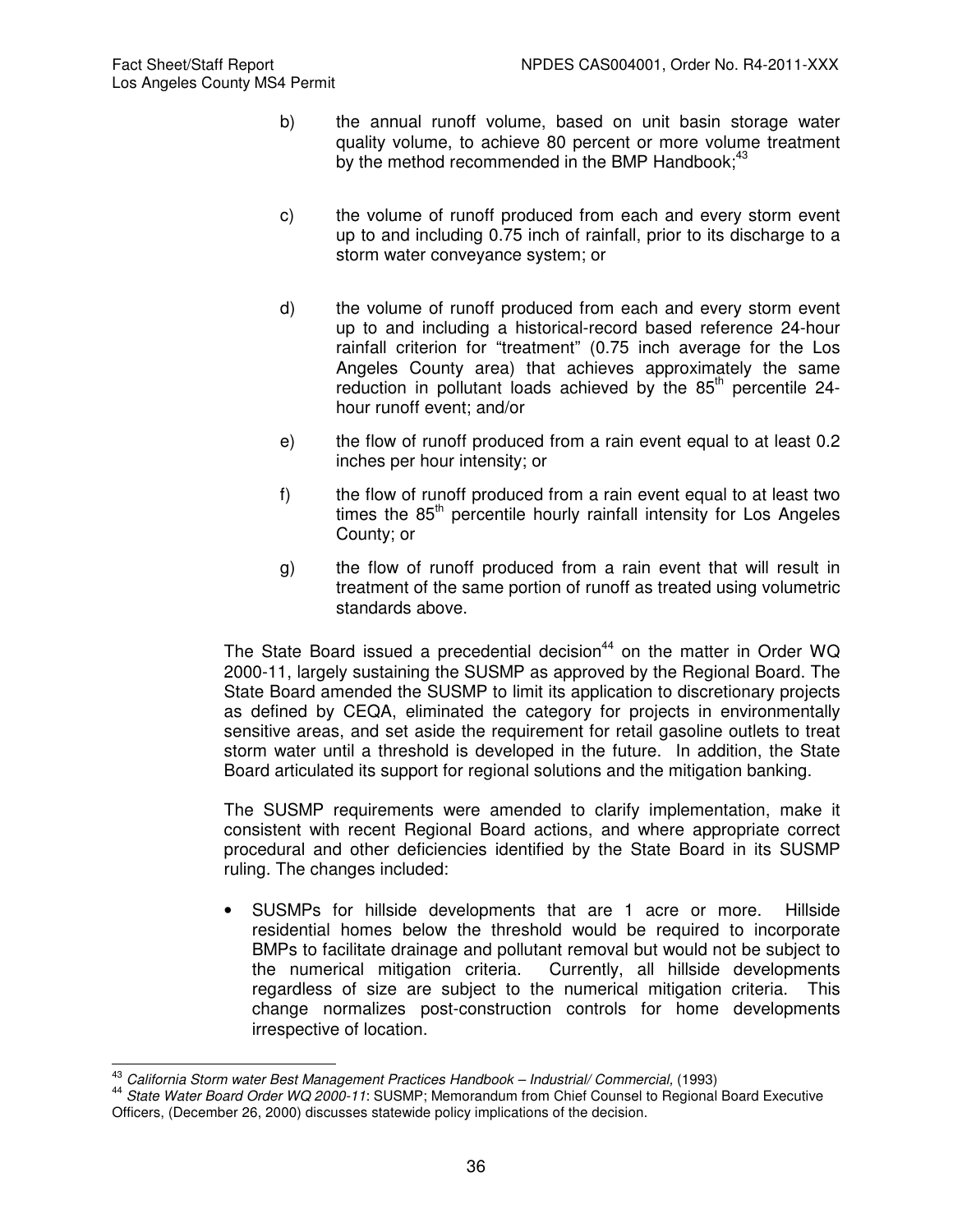- Numerical design criteria retail gasoline stations, where they meet both thresholds, (i) projected average daily traffic of 100 cars or more; and (ii) 5,000 square feet or more of surface area.
- Clarify that the 100,000 square feet commercial development includes heavy industrial development. The category is designated 'industrial/commercial'.
- Lower the industrial/commercial category threshold from 100,000 square feet to 1-acre (43,560 square feet) beginning March 9, 2003, to be consistent with the USEPA Phase 2 storm water regulations for small construction projects.
- SUSMP requirements apply to all developments, both ministerial and discretionary. As presently implemented the SUSMP requirements apply to only discretionary projects as defined under CEQA.
- SUSMP requirements apply to projects situated in, adjacent to, or discharging directly to environmentally sensitive areas where the development (a) creates 2,500 square feet or more of impervious area, and (b) discharge storm water and urban runoff that is likely to impact a sensitive biological species or habitat.
- Redevelopment clarification.

## **VI. MONITORING PROGRAM**

### **Background:**

Using data collected from a monitoring program, storm water management efforts can be prioritized, helping limited resources be most effective in improving receiving water quality. For example, a monitoring program can provide data that can allow for specific receiving waters and watersheds to be targeted for urban runoff management and education efforts based on their need. Particular pollutants and their sources can also be identified and targeted using monitoring data. In addition, monitoring data can be useful in assessing the effectiveness of an urban runoff management program. Successful efforts that have resulted in receiving water quality improvements can be analyzed for use elsewhere, while areas that need follow-up efforts can also be identified. In general, a comprehensive monitoring program can supply a wealth of data that can be used in a wide range of applications for improving water quality.

### **Storm Water Monitoring History:**

In the 1994-95 storm season, the Los Angeles County Department of Public Works began monitoring storm water quality in Los Angeles County. The first two years of monitoring were conducted pursuant to the 1990 permit. Over the past five years, the Los Angeles County storm water monitoring program consisted of four main components: mass emission monitoring, land use monitoring, critical source monitoring, and a Santa Monica Bay receiving water study. The results of each objective are summarized below.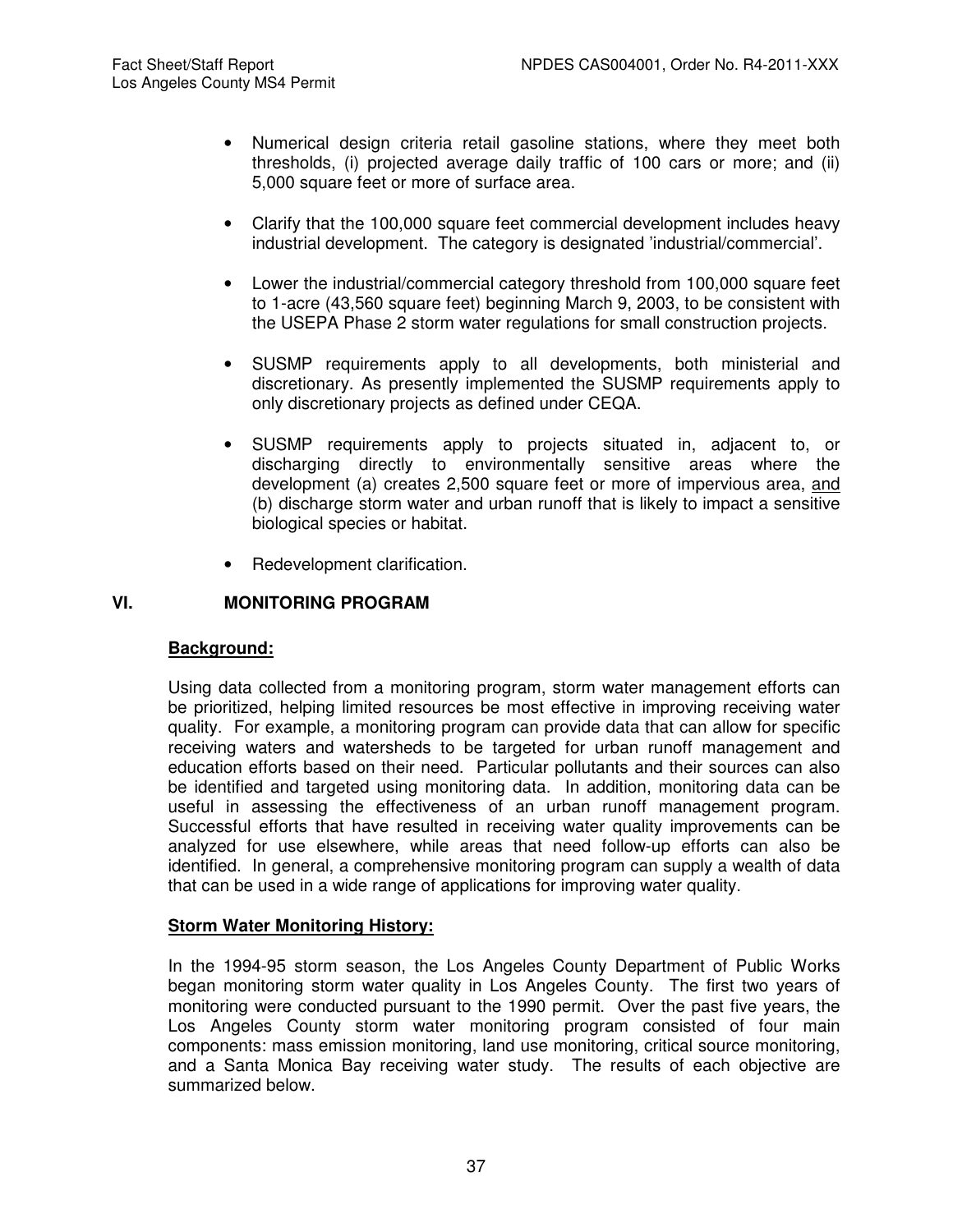### • **Mass Emission Monitoring**

Mass emissions were monitored for four major watersheds: Ballona Creek, Malibu Creek, Los Angeles River, and San Gabriel River. The County also monitored mass emissions from Coyote Creek, although it was not a requirement of Order 96-045. The mass emission monitoring identified the Los Angeles River as consistently contributing the most zinc, copper, and suspended solids<sup>45</sup>. Sixteen chemical constituents of concern were identified from the comparison of mass emission annual concentrations to the objectives of the Ocean Plan, Basin Plan, and the CTR (several other constituents of concern were identified through research)<sup>1</sup>. The mass emission monitoring was also successful at identifying toxic levels of zinc and copper from Ballona Creek discharge, toxicity in the Los Angeles and San Gabriel Rivers, and the extent of severity of bacterial indicators in both dry and wet weather.

## • **Land Use Monitoring**

The County selected eight land use types to be monitored to identify sources of pollutants in storm water monitoring. These land uses include retail/commercial, vacant, high-density single family residential, transportation, light industrial, education, multifamily residential, and mixed residential. The land use monitoring identified light industrial, transportation, and retail/commercial land uses as producing the highest median concentrations for total and dissolved zinc<sup>1</sup>. Light industrial and transportation displayed the highest median concentrations for total and dissolved copper, and light industrial produced the highest concentrations of suspended solids. The majority of the Land Use monitoring requirement was completed, however, Event Mean Concentrations (EMCs) for several constituents (many due to the lowering of method detection limits) were not achieved. Pesticide, nutrient, and PAHs are among the constituents that do not have EMCs for most land uses.

## • **Critical Source Monitoring**

Five critical sources, including industrial and commercial facilities, were monitored to evaluate the effectiveness of voluntary good housekeeping and preventative BMPs. The critical sources included in the study were motor freight, auto dealers, chemical manufacturing, machinery manufacturing, and rubber/plastics. The critical source monitoring program identified fabricated metal businesses as producing the highest median concentrations for zinc, copper, and suspended solids<sup>46</sup>. The inability to require or control the implementation of BMPs made this study somewhat ineffective at evaluating BMP effectiveness. In most cases, there was no significant difference in pollutant levels from critical sources with and without BMPs. However, levels of total and dissolved copper at the fabricated metal industry were significantly reduced with the implementation of BMPs<sup>1</sup>.

 $\overline{\phantom{a}}$ <sup>45</sup> Los Angeles County 1994-2000 Integrated Receiving Water impacts Report, Los Angeles County Department of Public Works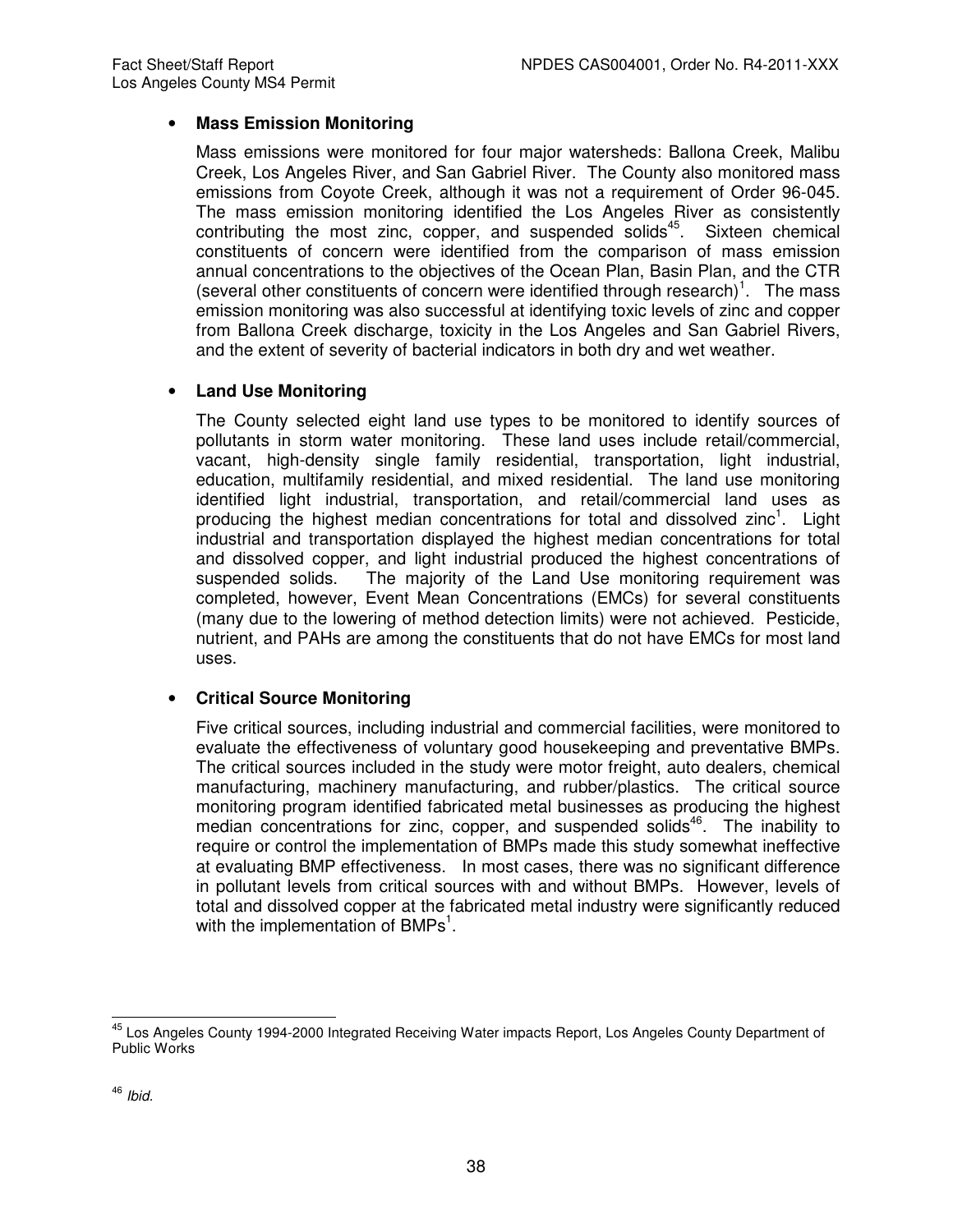### • **Receiving Water Study**

A three-year study was conducted to assess the impacts of urban storm water runoff, specifically ecosystem health, on the receiving waters of the Santa Monica Bay. The study examined plume characteristics, water column and seafloor biology. Ballona and Malibu Creek were compared to evaluate the effects of different watershed types. The study discerned the presence of well-developed plumes containing toxic materials, identified zinc and copper as contaminants in Ballona Creek, and concluded that sediments offshore of Ballona Creek generally had higher concentrations of urban contaminants. These findings demonstrate the need for further studies and for the identification of sources of toxic pollutants.

### **New Storm Water Monitoring Program:**

The objectives of the Storm Water Monitoring Program include, but are not limited to: 1) assessing compliance with the MS4 permit; 2) measuring and improving the effectiveness of the SQMP; 3) assessing the chemical, physical, and biological impacts of receiving waters resulting from urban runoff; 4) characterization of storm water discharges; 5) identifying sources of pollutants; and 6) assessing the overall health and evaluating long-term trends in receiving water quality.

### **Mass Emissions Monitoring**

Seven mass emissions stations will continue to be monitored, including stations in: Ballona Creek, Malibu Creek, Los Angeles River, San Gabriel River, Coyote Creek, Dominguez Channel, and the Santa Clara River.

### Method Detection Limits

The Minimum Levels (MLs) listed in Appendix 4 of the State Board Policy for Implementation of Toxics Standards for Inland Surface Water, Enclosed bays, and Estuaries of California, 2000 (SIP) represent the lowest quantifiable concentration in a sample based on the proper application of all method-based analytical procedures and the absence of any matrix interferences. $47$  These MLs must be incorporated into all water quality monitoring programs to detect priority toxic pollutants. The MLs are the only established criteria that take into consideration recent improvements in chemical analytical methods. If they are not used in the storm water program, concentrations of concern of priority toxic pollutants may not be detected, which has occurred throughout the history of the Los Angeles County storm water monitoring program. Detection and control of toxic pollutants in surface waters is necessary to achieve the CWA's goals<br>and objectives.<sup>48</sup> Numeric criteria for toxic pollutants is necessary to evaluate the Numeric criteria for toxic pollutants is necessary to evaluate the adequacy of existing and potential control measures to protect aquatic ecosystems and human health.<sup>49</sup> Also, using MLs will provide quantifiable data that is necessary to better assess water quality and to develop Waste Load Allocations and Load Allocations for TMDLs. Furthermore, non-detects cannot be used to accurately determine mass loadings. The criteria established in the CTR are legally applicable in the State of California for inland surface waters, enclosed bays and estuaries for all purposes and

 $\overline{\phantom{a}}$  $^{47}_{\ldots}$  SIP

<sup>48</sup> 65 Fed. Reg. 31683

 $49$   $\overline{Id}$ .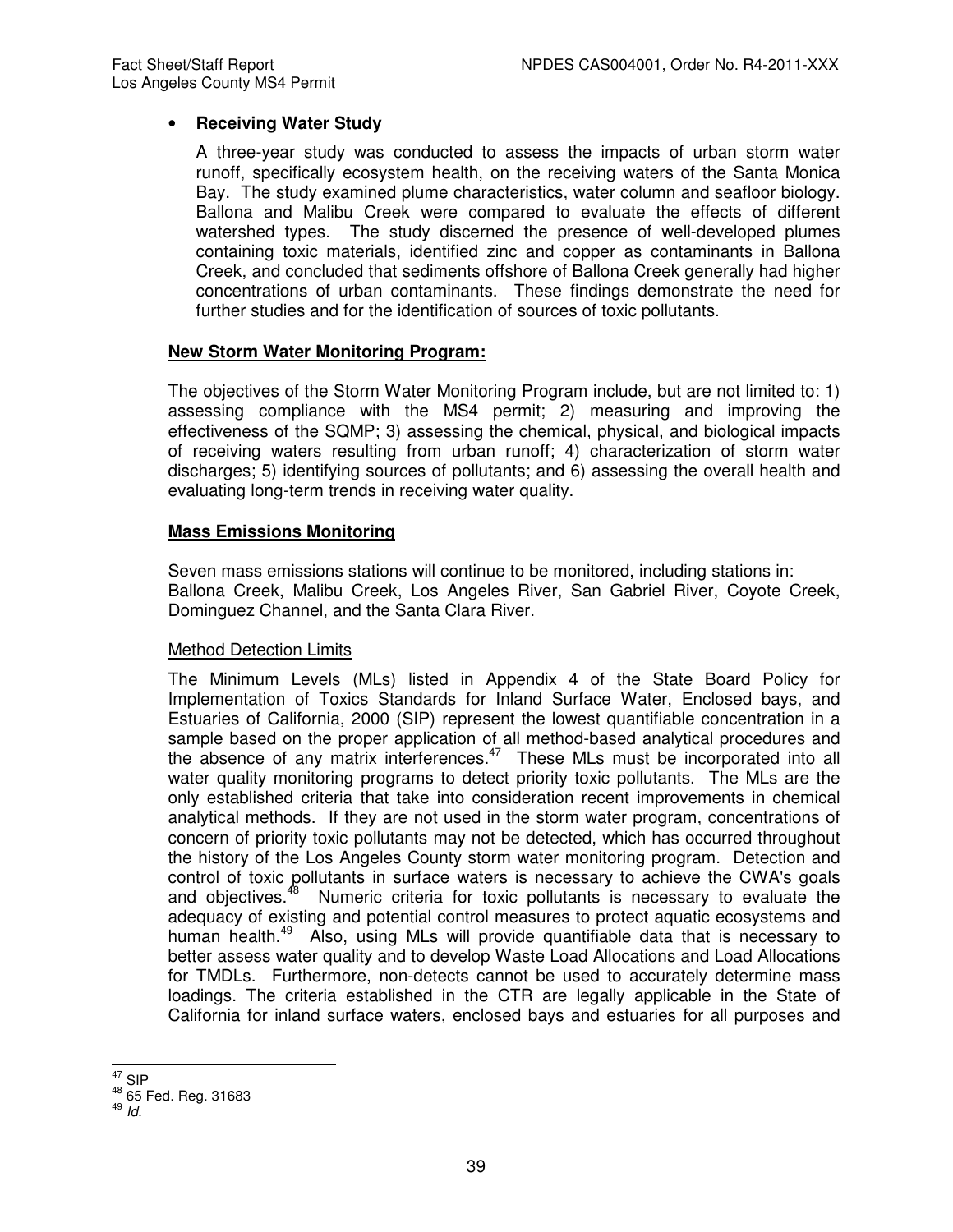programs under the CWA.<sup>50</sup> Section  $402(p)(3)(B)(iii)$  gives USEPA and states the authority to incorporate appropriate water quality-based effluent limitations in NPDES permits for discharges from MS4s.<sup>51</sup> The MLs have been incorporated in Attachment U-1 of the Monitoring and Reporting Program.

#### TSS Monitoring

Every storm greater than 0.25 inch shall be sampled and analyzed for TSS. The purpose of this requirement is to consider the high variability of storm water discharges and determine more accurate average mass emission values. The high variability of storm water makes it unlikely to characterize a storm season based on a few mass emission samples. Studies show that the median event mean concentration for storm water programs that do not sample every storm is consistently biased low, relative to the annual flow-weighted mean<sup>52</sup>. To adequately characterize a storm and capture central tendencies, many storms would need to be sampled. However, this is cost-prohibitive. Therefore, the correlation between TSS and trace metals should be used. Studies have indicated that runoff contaminants tend to be highly correlated with suspended solids in large rivers and creeks throughout southern California<sup>53</sup>. TSS measurements are onetenth the cost of trace metal analyses. However, TSS concentrations accounted for up to 95% of the variability in some trace metal concentrations in a study of the Santa Ana River (urbanized watershed in Orange County) conducted by the Southern California Coastal Water Research Project  $(SCCWRP)^2$ .

### **Water Column Toxicity Monitoring**

Storm water samples were found to be toxic in the Los Angeles River, the San Gabriel River, Ballona Creek, and the Santa Monica Bay, demonstrating the need for this toxicity monitoring requirement.

Toxicity testing is used to assess the impact of storm water pollutants on the overall quality of aquatic systems<sup>54</sup>. It can be a very useful tool for storm water managers. The Center for Watershed Protection rated toxicity testing as a "very useful" indicator for assessing municipal storm water programs. Toxicity testing can also be used to evaluate the effectiveness of storm water BMPs and other storm water pollution reduction measures<sup>55</sup>. Managers can use the results of toxicity testing to identify areas of high concern and to establish priority locations for BMPs. Furthermore, Toxicity Identification Evaluations (TIEs) and Toxicity Reduction Evaluations (TREs) can be used to identify specific pollutants and their sources so that management actions can be more specifically prioritized.

Previous toxicity testing was only conducted using the *Stronglyocentrotus purpuratus* (sea urchin) fertilization test, a marine species. Toxicity testing using multiple species is

 $\overline{a}$  $^{50}_{-0}$  65 Fed. Reg. 31682

<sup>51</sup> 65 Fed. Reg. 31703

<sup>52</sup> Temporal variability patterns of stormwater concentrations in urban stormwater runoff. Leisl L. Tiefenthaler, Kenneth C. Schiff, and Molly Leecaster, Southern California Coastal Water Research Project (SCCWRP) annual

Report 2000.<br>53 SCCWRP. 1992. Surface Runoff to the Southern California Bight.

<sup>54</sup> Center for Watershed Protection, Environmental Indicators to Assess Stormwater Control Programs and Practices

<sup>(1996).&</sup>lt;br><sup>55</sup> Ibid.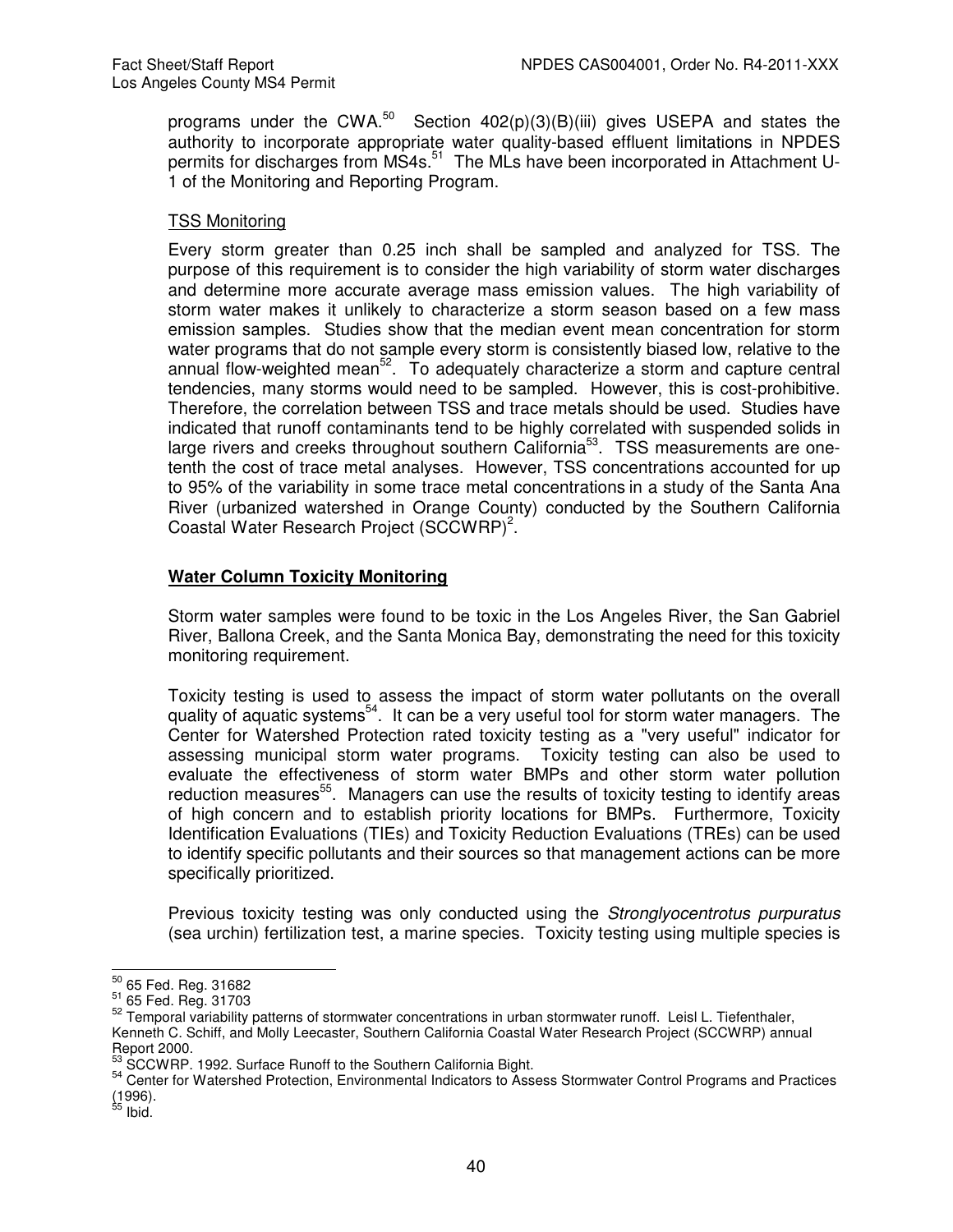needed to provide a more complete assessment of the causes of toxicity in storm water<sup>56</sup>. The identification of zinc and copper as contaminants of concern in previous studies in the County were based primarily on studies with the sea urchin. Reliance on single species tests may not provide an accurate assessment of toxicity<sup>57</sup>. Because different species vary in their sensitivity to contaminants, tests with multiple species are needed to determine if other contaminants are present at toxic concentrations<sup>58</sup>. Specifically, an organism that is sensitive to pesticides, which have been found to be important factors in the toxicity of storm water from other watersheds, should be used<sup>59</sup>. USEPA recommends the use of the *Ceriodaphnia dubia* (water flea) reproduction and survival test for the measurement of receiving water toxicity. The water flea is one of the most sensitive aquatic species to diazinon, whereas the sea urchin fertilization test is insensitive to organophosphorus pesticides $^{60}$ . By contrast, sea urchin sperm are approximately 10 times more sensitive to trace metals than are water fleas.

Furthermore, the toxicity component of the Monitoring Program should include toxicity identification procedures so that potential constituents of concern can be confirmed and others can be discounted. TIEs are needed to prioritize management actions.

Two wet weather and two dry weather samples will be analyzed for toxicity from each mass emission station every year. When a sample is substantially toxic to either test species, a Phase I TIE will begin immediately. Substantial toxicity means the amount of toxicity necessary to successfully conduct a Phase I TIE. For example, Ceriodaphnia TIEs require at least 50% mortality in undiluted sample at any time during the 7-day duration of the initial chronic bioassay.<sup>61</sup> If enough toxicity is not present at the beginning of a TIE, it cannot be successfully completed. The City of Long Beach Storm Water Monitoring Program has been modified to include similar TIE procedures.

Based on the results from the Long Beach Monitoring Report, the Regional Board determined that using consecutive hits of toxicity in storm water as a trigger for a TIE does not yield adequate results. For example, every single storm event sampled at the Long Beach mass emission stations was toxic to some extent to at least one of the three species tested, but only one TIE was conducted on one species.<sup>62</sup> Also, due to the high variability of storm water, there is no guarantee that substantial toxicity will be present after the two consecutive hits. To increase the chances of a successful TIE and to better identify all causes of toxicity in storm water, TIEs should begin immediately when substantial toxicity is detected in a sample.

Furthermore, after a toxic pollutant or class of pollutants is identified as causing at least 50% of the toxic responses in at least 3 samples at a sampling location, Toxicity Reduction Evaluations (TRE) will be conducted. If a Phase I TIE only identifies a broad category of toxicants (i.e., nonpolar organics), additional TIE analysis, to the extent possible, will be conducted until the source of toxicity is identified. The purpose of this requirement is to evaluate the extent and causes of toxicity in inland and coastal receiving waters, and to eliminate or reduce the sources of toxicity in storm water.

 $\overline{a}$  $^{56}_{-2}$  Bay, Jones, Schiff. Study of the Impact of Stormwater Discharge on Santa Monica Bay (1999).

<sup>&</sup>lt;sup>57</sup> Center for Watershed Protection

 $58$  Bay, et al.

 $59$  Bay, et al.

<sup>&</sup>lt;sup>60</sup> Kinnetic Laboratories, inc., City of Long Beach Storm Water Monitoring Report (2000-2001).

<sup>&</sup>lt;sup>61</sup> SCCWRP

<sup>62</sup> City of Long Beach Storm Water Monitoring Report, 2000-2001. Kinnetic Labs, Inc. and SCCWRP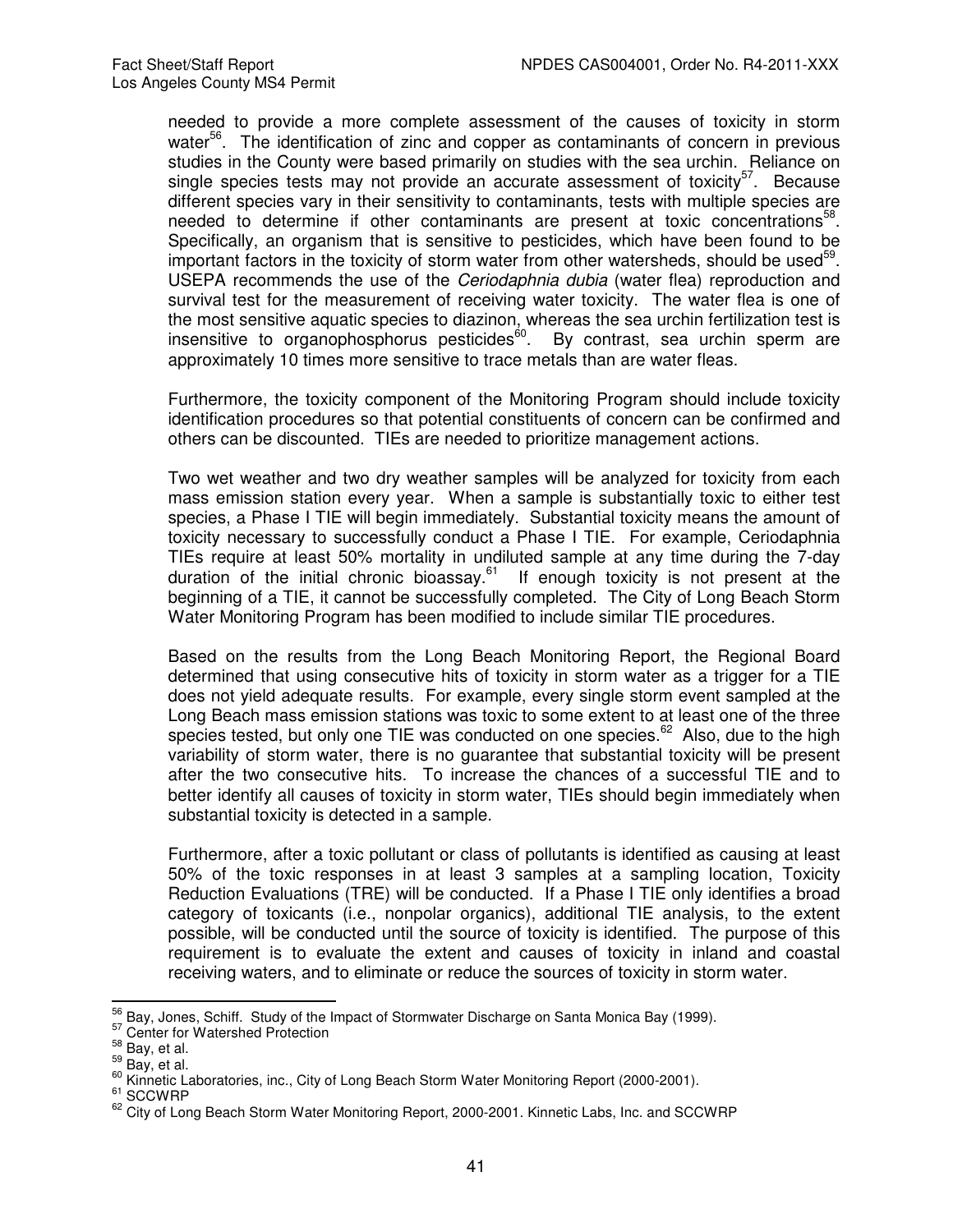TRE development and implementation is directly tied to the SQMP, to ensure that management actions are taken when problems are identified. The Principal Permittee expressed concern to Regional Board staff that the TRE requirement could potentially be too involved and costly to be completed with the available funds and resources during the course of the Order. To address this concern, the Regional Board clarified the TRE language. It was decided that a third party should be involved in the source analysis and BMP recommendations, and that each Permittee shall be responsible for the implementation of BMPs in their areas of jurisdiction that are causing or contributing to toxicity. The Principal Permittee is responsible for retaining a neutral third party to evaluate possible sources of toxicity and recommend appropriate BMPs, based on available information. Regional Board staff agreed with the Principal Permittee's proposed funding limit for TRE development, to ensure that the majority of the monitoring budget is not used for TRE purposes.

In addition to the funding limit, the Principal Permittee is also encouraged to coordinate TREs with concurrent TMDLs where overlap exists. If a TMDL is being developed or implemented for an identified toxic pollutant, much of the work necessary to meet the objectives of a TRE may already be underway, and information and implementation measures should be shared.

Overall, the toxicity monitoring program will assess the impact of storm water on the overall quality of aquatic systems and implement measures to ensure that those impacts are eliminated or reduced. Chemical monitoring does not necessarily reveal the impacts of storm water on aquatic life or beneficial uses of water bodies. Therefore, toxicity monitoring is a necessary component of a storm water monitoring program.

#### **Tributary/Source Identification Monitoring**

Based on the results of previous storm water quality monitoring and toxicity testing, there is a need to monitor subwatersheds to determine pollutant sources and prioritize management actions. Exceedances of various pollutants, including toxic levels of zinc and copper in the Ballona Watershed, have been occurring at the mass emission stations for many years, but there has not yet been an effort to monitor tributaries to determine where the pollutants are actually coming from.<sup>63</sup> Regional Board staff worked with Los Angeles County staff, and other interested stakeholders, to design a tributary monitoring program.

### **Shoreline Monitoring**

The City of Los Angeles has conducted shoreline and nearshore water quality monitoring off the Santa Monica Bay since the 1950s under the monitoring program for the Hyperion Waste Water Treatment Plant (NPDES No. CA0109991). The monitoring results indicate that effluent from Hyperion's 5-Mile Outfall does not impinge the shoreline, and that elevated bacterial counts are associated with runoff from storm drains and discharges from piers. In 1994, the Regional Board approved the relocation of Hyperion's shoreline stations to implement a bay-wide, regional shoreline monitoring program associated with storm drain outfalls in the Santa Monica Bay. The City of Los Angeles requested that the shoreline monitoring requirement be incorporated in this

j <sup>63</sup> Los Angeles County 1994-2000 Integrated Receiving Water Impacts Report, July 31, 2000. LA County DPW, SCCWRP, Woodward Clyde.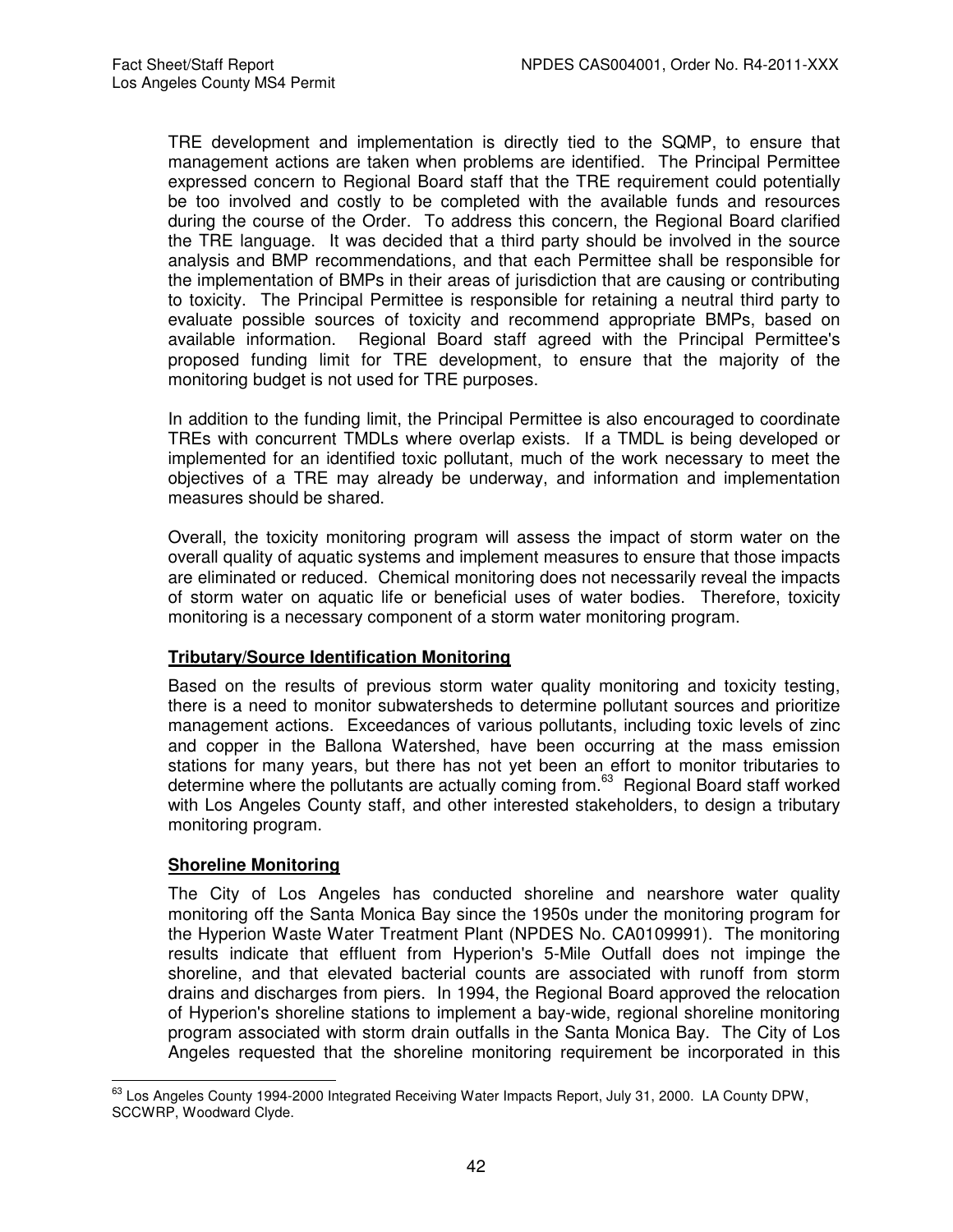Order. Regional Board staff and the County of Los Angeles determined that the shoreline monitoring is an appropriate requirement for the storm water monitoring program, per the conditions listed in Section D of the Monitoring Program.

### **Trash Monitoring**

Trash is a pollutant that impacts storm water runoff, and a trash monitoring program is included in the MS4 permit. The permit requirements are consistent with the monitoring language in the trash TMDLs for the Los Angeles River Watershed and the Ballona Creek Watershed<sup>64</sup>.

### **Regional Monitoring**

Regional Monitoring efforts address public health concerns, monitor trends in natural resources and nearshore habitats, and assess regional impacts from all pollutant sources. Los Angeles County is a major discharger in this region and should participate in regional programs. Also, participation in Regional Monitoring, such as the SCCWRP Bight-wide study in 2003, can accomplish several goals of the Monitoring Program.

#### **Bioassessment**

Bioassessment data can be an important indicator of stream health and storm water impacts. It can detect impacts that chemical and physical monitoring cannot. In the Interpretive Policy Memorandum on Reapplication Requirements for Municipal Separate Storm Sewer Systems, EPA encourages permitting authorities to consider requiring biological monitoring methods to fully characterize the nature and extent of storm water problems. Therefore, this Regional Board and other Regional Boards commonly require bioassessment monitoring in storm water and point source NPDES permits.

However, the fact that a biological index does not yet exist for this region is an issue that Regional Board staff took into consideration for this requirement. Without a biological index, including reference conditions and knowledge of background variability, data cannot be fully analyzed to accurately indicate stream health or impacts. However, it can be used to determine trends in the biological community, and it is necessary for index development. Also, bioassessment data can be analyzed in the future, after an index is developed.

Considering the importance of bioassessment and the need for an index, the Principal Permittee is required to develop a bioassessment program as part of a regional effort (Southern California Stormwater Research/Monitoring Program) and to coordinate with the Surface Water Ambient Monitoring Program (SWAMP), organized by the Regional Board. This is to ensure that the most useful data is collected for the purposes of detecting biological trends in receiving waters and for developing a biological index.

 $\overline{a}$ <sup>64</sup> Trash Total Maximum Daily Loads for the Los Angeles River Watershed, August 9, 2007, Regional Board Resolution R07-012, and for the Ballona Creek Watershed, March 4, 2004, Regional Board Resolution R04-023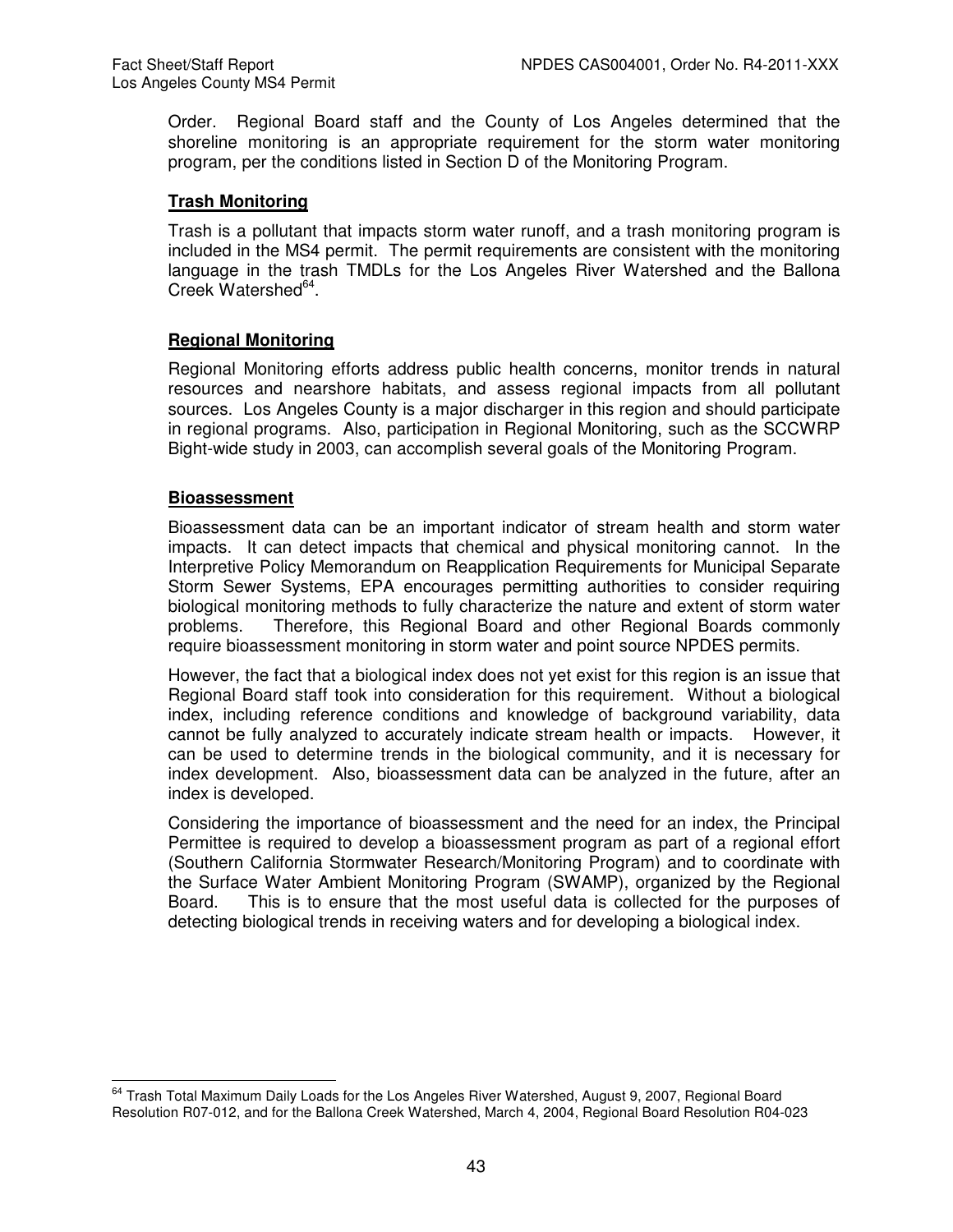## **BMP Effectiveness Study**

The BMP Effectiveness Study is an integral part of the storm water monitoring program. It is necessary to document the effectiveness of treatment control BMPs so that the storm water management agency can make informed decisions on the use of BMPs.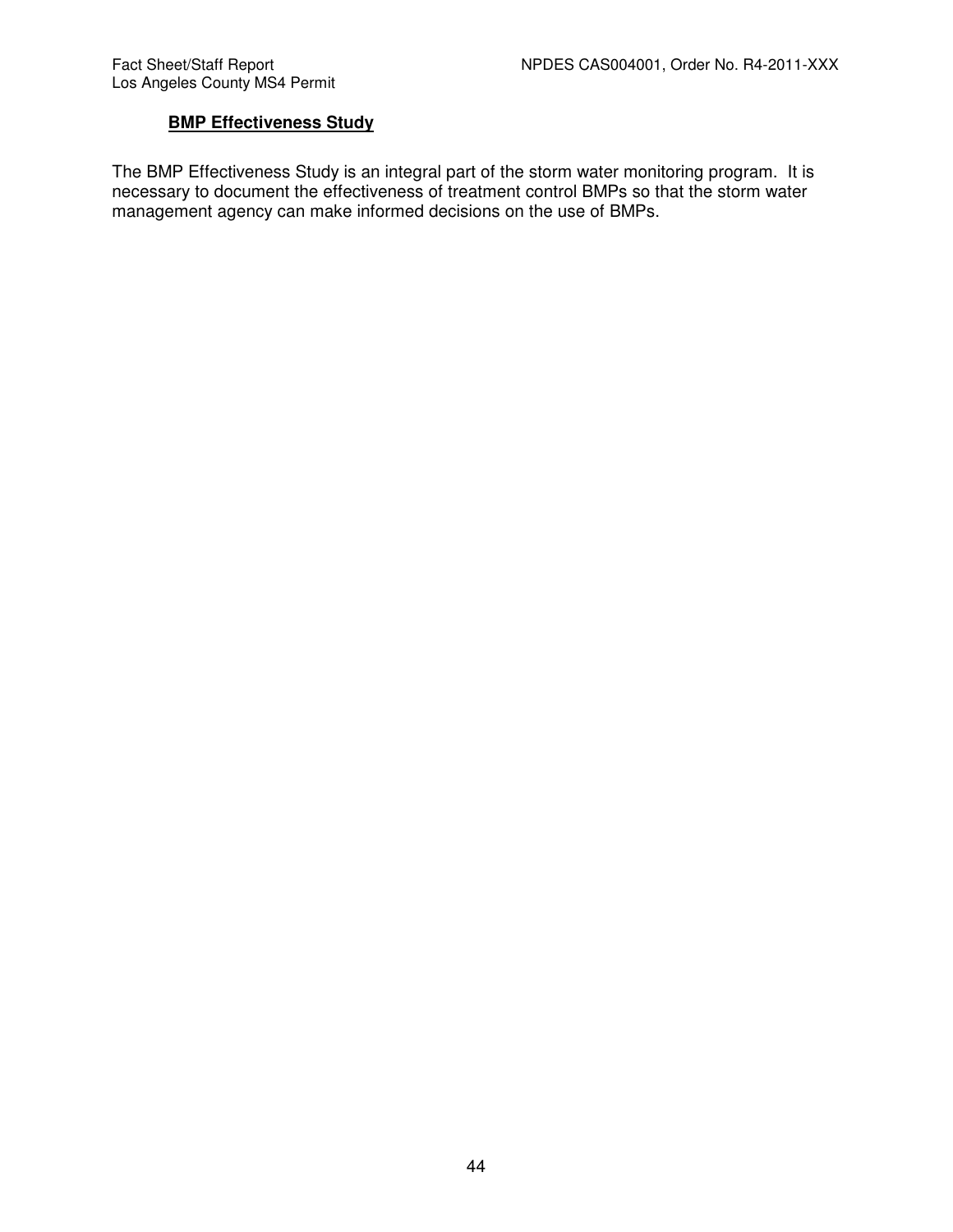## **ATTACHMENT A**

## **TO**

## **FACT SHEET SUPPORTING ORDER NO. R4-2011-XXX**

### INCORPORATION OF PERMIT CONDITIONS CONSISTENT WITH THE ASSUMPTIONS AND REQUIREMENTS OF THE SUMMER DRY WEATHER WASTELOAD ALLOCATIONS FOR BACTERIA ESTABLISHED IN THE SANTA MONICA BAY BEACHES BACTERIA TMDL

### **Introduction**

The following attachment describes and provides the rationale for the manner in which the Los Angeles Regional Water Quality Control Board (Regional Board) staff proposes to incorporate permit conditions into the LA County Municipal Separate Storm Sewer System (MS4) Permit consistent with the assumptions and requirements of the Santa Monica Bay Beaches Bacteria (SMB Beaches Bacteria) Total Maximum Daily Load (TMDL) Wasteload Allocations (WLAs) for summer dry weather discharges from the MS4 to Santa Monica Bay beaches as required by federal and state laws and regulations. The incorporation of the summer dry weather WLAs allows the enforcement of these WLAs during the upcoming summer months, when beach usage is at its highest and the risk to public health from non-compliance with the WLAs is greatest.

### **TMDL History**

The Regional Board adopted a dry weather bacteria TMDL, including WLAs, to address documented bacteriological water quality impairments at 44 beaches along the Santa Monica Bay from the Los Angeles/Ventura County line, to the northwest, to Outer Cabrillo Beach, just south of the Palos Verdes Peninsula. The WLAs for bacteria during summer dry weather (April 1 to October 31) for the LA County MS4 Permittees that discharge to the Santa Monica Bay are set at zero allowable exceedance days of the single sample bacteria objectives and no exceedances of the geometric mean bacteria objectives at each beach location for the protection of public health. These WLAs are based on local and national epidemiological studies, the results of which have shown increased risk of illness above the indicator bacteria thresholds used in the TMDL (Haile et al. 1999; USEPA 1984).

Dry weather is defined in the TMDL as those days with less than 0.1 inch of rainfall, and more than three days after a rain day (consistent with the 72-hour period used by the County Department of Health Services to post beaches with rain advisories). The TMDL defines rain days as those days with greater than or equal to 0.1 inch of rainfall (0.1 inch of rainfall is the minimum amount of rainfall that will produce runoff and is also the smallest unit of measure on standard rain gauges operated by flood management agencies). Discharge from the MS4 to SMB beaches on a summer dry weather day is identified as a category of non-storm water discharge.

The summer dry weather bacteria TMDLs were adopted to reduce the risk of illness associated with swimming in marine waters contaminated with human sewage and other sources of bacteria. Over 55 million beachgoers visit SMB Beaches annually. The summer dry weather period (April 1 to October 31) is the highest period of beach use. A recent study estimated that there is a substantial economic and public health cost associated with swimming in waters contaminated with bacteria. Regionally, this study estimated that between 627,800 and 1,479,200 excess gastrointestinal illness cases may occur annually among swimmers in Los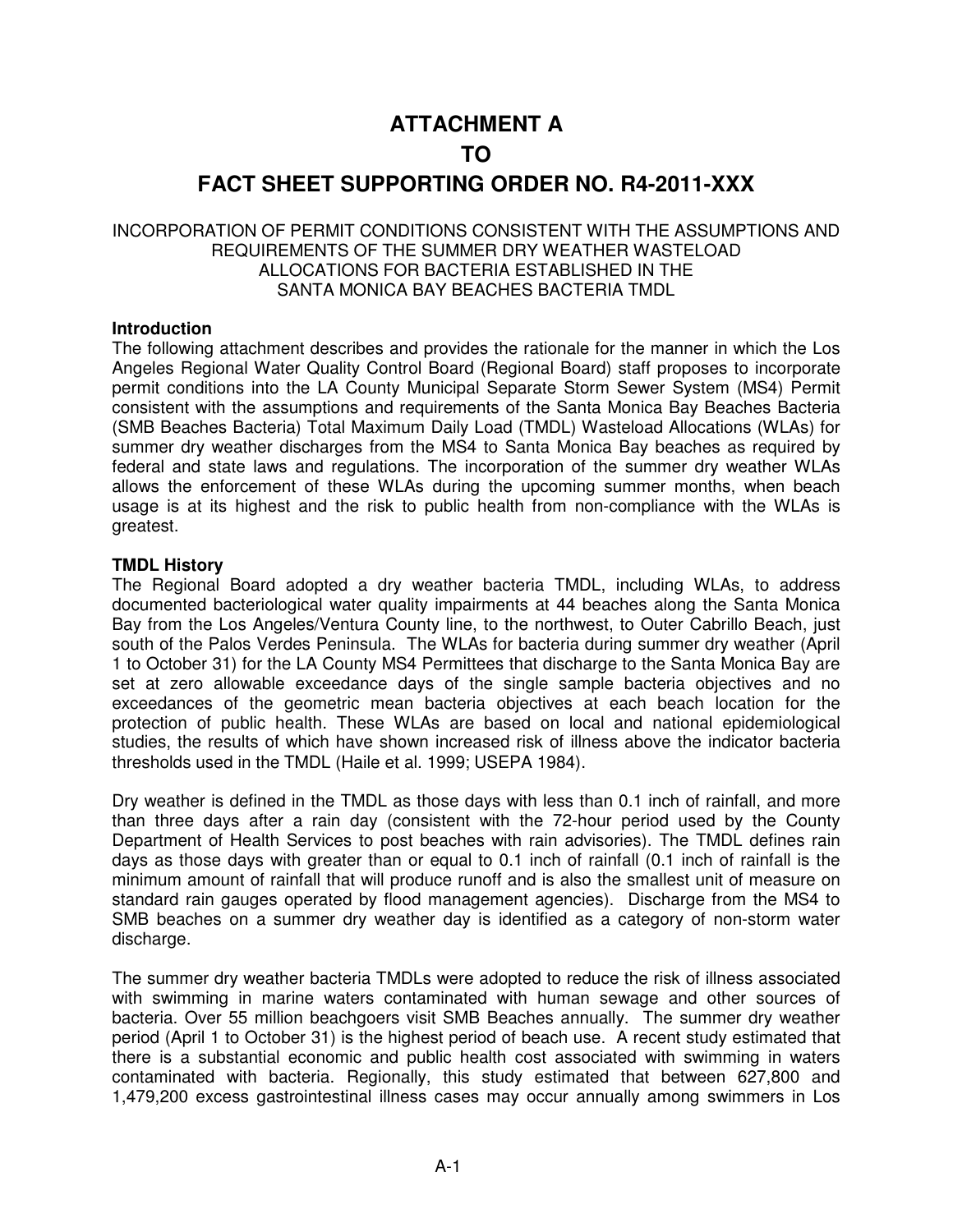Angeles County and Orange County beaches as a result of enterococci contaminated waters. The corresponding economic loss annually has been estimated to range from \$21 million to \$51 million. (Regional Public Health Cost Estimates of Contaminated Coastal Waters: A Case Study of Gastroenteritis at Southern California Beaches, Given S., L.H. Pendelton, and A.B. Boehm. Env. Sci. Technol. (2006).)

The Regional Board adopted the SMB Beaches Bacteria TMDL in 2002 as an amendment to the Los Angeles Region's Basin Plan (Resolution No. 2002-004). This TMDL was subsequently approved by the State Water Resources Control Board, Office of Administrative Law, and the United States Environmental Protection Agency and became effective on July 15, 2003. This TMDL required compliance with the summer dry weather WLAs by July 15, 2006. The SMB Beaches Bacteria TMDL specifies that the WLAs will be implemented through MS4 permits. TMDLs are not self-executing, but instead rely upon further Board orders to impose pollutant restrictions on dischargers to achieve the TMDL's WLAs. Federal regulations require that NPDES permits must include conditions consistent with the assumptions and requirements of any available waste load allocation (40 CFR 122.44(d)(vii)(B)). Similarly, state law requires both that the Regional Board implement its Basin Plan when adopting waste discharge requirements (WDRs) and that NPDES permits apply "any more stringent effluent standards or limitations necessary to implement water quality control plans…" (Wat. Code §§ 13263, 13377).

### Summary of Permit Requirements to Implement SMB Beaches Summer Dry Weather WLAs for Bacteria

The tentative permit incorporates the SMB Beaches Bacteria summer dry weather WLAs as receiving water limitations and a supporting prohibition on summer dry weather discharges from the MS4 that cause or contribute to exceedances of the receiving water limitations. The LA County MS4 Permit already prohibits discharges that cause or contribute to the exceedance of water quality standards. The proposed changes make more specific that prohibition as it relates to summer dry weather discharges containing bacteria that could impair water quality at Santa Monica Bay beaches during summer dry weather. The proposed permit establishes permit conditions that are consistent with the assumptions and requirements of the SMB Beaches summer dry weather WLAs for bacteria and will, therefore, ensure the attainment of the TMDL's WLAs as required by the Los Angeles Region Basin Plan.

The proposed changes will affect the following LA County MS4 Permittees: County of Los Angeles, Los Angeles County Flood Control District, the Cities of Agoura Hills, Beverly Hills, Calabasas, Culver City, El Segundo, Hermosa Beach, Hidden Hills, Inglewood, Los Angeles, Malibu, Manhattan Beach, Palos Verdes Estates, Rancho Palos Verdes, Redondo Beach, Rolling Hills, Rolling Hills Estates, Santa Monica, Torrance, West Hollywood, and West Lake Village.

## **Statutory History and Requirements**

### Clean Water Act Section 303(d): Impaired Waters and TMDLs

The CWA §303(d)(1)(A) requires each State to conduct a biennial assessment of its waters, and identify those waters for which technology based effluent limitations are not stringent enough to achieve water quality standards. These waters are identified as impaired waters on the State's 303(d) list of water quality limited segments. The CWA also requires States to establish a priority ranking for waters on the 303(d) list and to develop and implement TMDLs for these waters.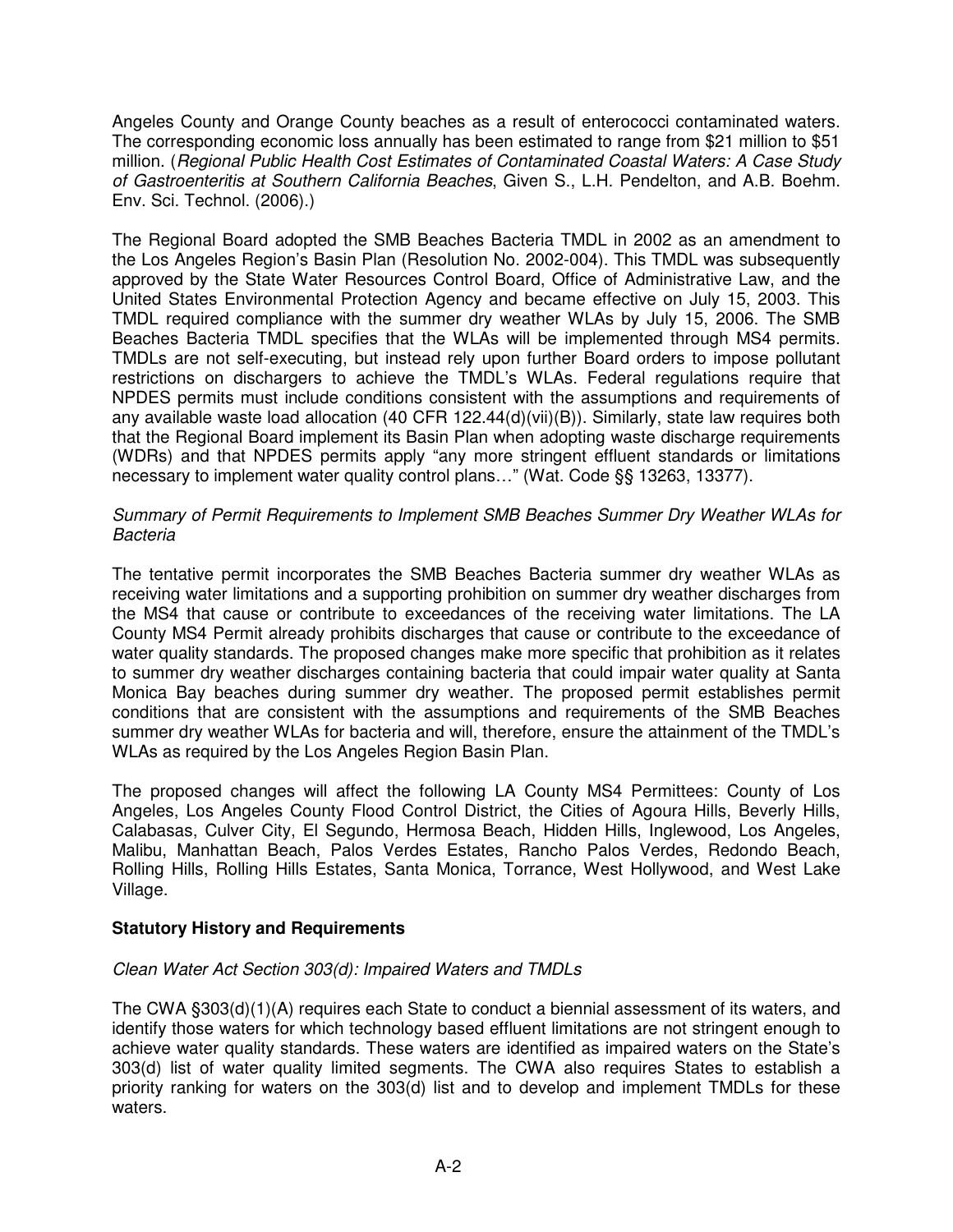"A TMDL defines the specified maximum amount of a pollutant which can be discharged or 'loaded' into [impaired waters] from all combined sources" and still allow the waterbody to meet water quality standards (Dioxin/Organochlorine Center v. Clarke (9<sup>th</sup> Cir. 1995) 57 F.3d 1517, 1520). A TMDL allocates the acceptable pollutant load to point and nonpoint sources. The elements of a TMDL are described in 40 CFR 130.2 and 130.7. A TMDL is defined as "the sum of the individual waste load allocations for point sources and load allocations for nonpoint sources and natural background" (40 CFR 130.2).

Upon establishment of TMDLs by the State or the U.S. EPA, the State is required to incorporate the TMDLs into the State Water Quality Management Plan (40 CFR 130.6 (c) (1), 130.7). The Water Quality Control Plan for the Los Angeles Region (Basin Plan), and applicable statewide plans, serves as the State Water Quality Management Plan governing the watersheds under the jurisdiction of the Regional Board. When adopting TMDLs as a part of its Basin Plan, the Regional Board includes, as part of the TMDL, a program for implementation of the wasteload allocations for point sources and load allocations for nonpoint sources.

Essentially, TMDLs serve as a backstop provision of the CWA designed to implement water quality standards when other provisions have failed to achieve water quality standards.

### Clean Water Act Section 402(p): NPDES Permits for MS4s

The Federal Clean Water Act (CWA) generally prohibits the "discharge of any pollutant," 33 U.S.C. § 1311(a), from a "point source" into the navigable waters of the United States. 33 U.S.C. § 1362(12)(A). An entity can, however, obtain a National Pollutant Discharge Elimination System (NPDES) permit that allows conditionally for the discharge of some pollutants. 33 U.S.C. § 1342(a)(1). The CWA defines point sources as "discernible, confined and discrete conveyances, including but not limited to, any pipe, ditch, channel, tunnel, conduit, well, discrete fissure" such as a pipe, ditch, container, rolling stock, concentrated animal feeding operation, landfill leacheate collections system, vessel or other floating craft from which pollutants are or may be discharged. 33 U.S.C. § 1362; 40 CFR 122.2.

In 1987, the U.S. Congress enacted the Water Quality Act recognizing both the environmental threats posed by storm water runoff and the U.S. EPA's problems in implementing regulations for storm water discharges (NRDC II, 966 F.2d at 1296). These Amendments to the CWA established new statutory requirements to control industrial and municipal storm water discharges to waters of the United States (CWA § 402(p).) The amendments require NPDES permits for storm water discharges from Municipal Separate Storm Sewer Systems (MS4s) to waters of the United States, and classify discharges from MS4s as a "point source".

The storm water discharge permits for MS4s (i) may be issued on a system- or jurisdiction-wide basis; (ii) shall include a requirement to effectively prohibit [unauthorized] non-storm water discharges into the storm sewers; and (iii) shall require controls to reduce the discharge of pollutants from storm water to the maximum extent practicable, including management practices, control techniques and systems, design and engineering methods, and such other provisions as the Administrator or the State determines appropriate for the control of such pollutants. (See CWA §402(p) (3) (B)).

Generally, discharges of pollutants that are covered under a NPDES permit must comply with (i) effluent limitations necessary to achieve compliance with technology based standards **as well as** (ii) **any more stringent effluent limitation "necessary to meet water quality standards"**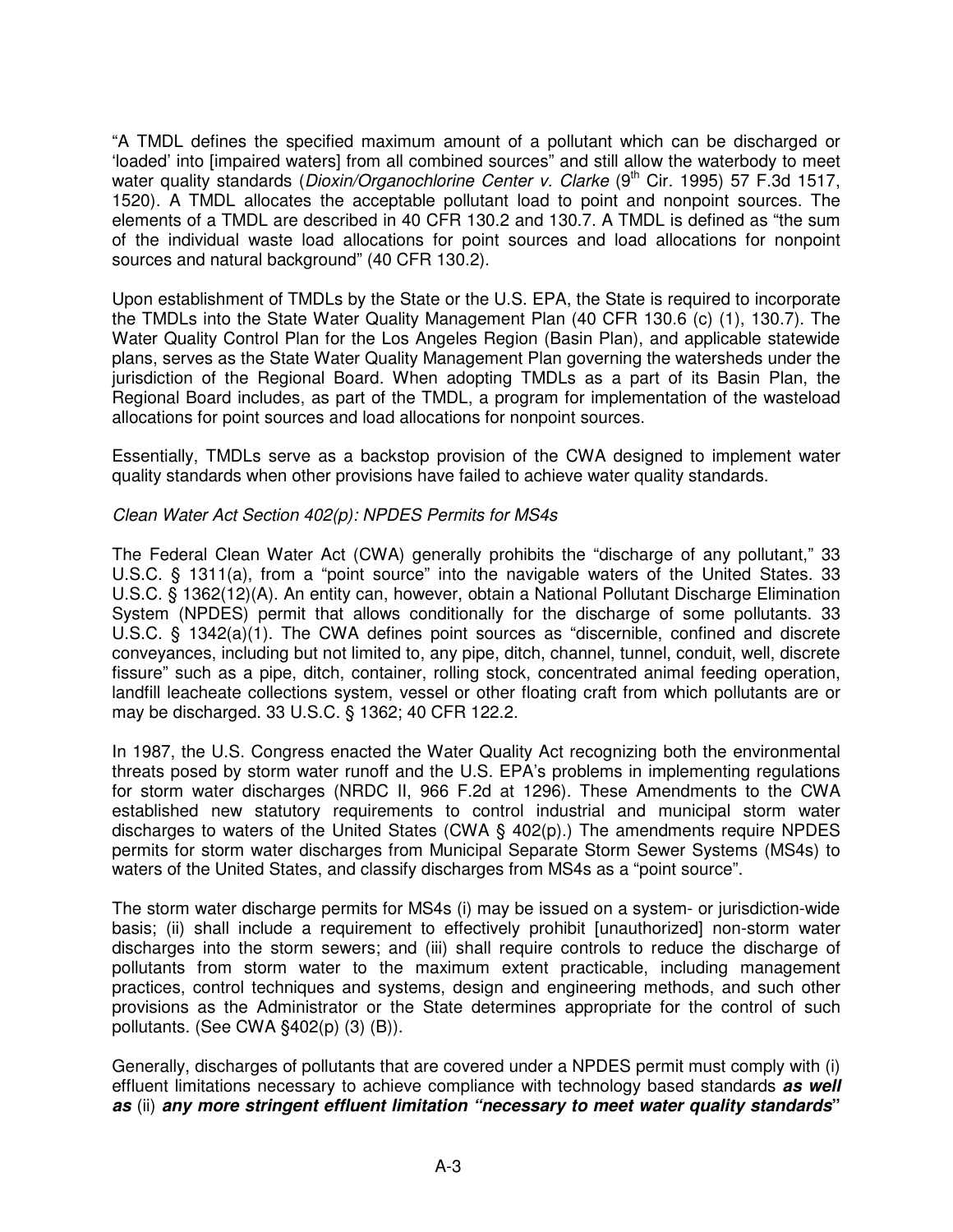(emphasis added) (33 U.S.C. § 1311(b)(1)(C)). In the case of MS4 NPDES discharge permits, federal courts have ruled that the CWA grants the permitting agency discretion to determine what pollutant controls are appropriate for discharges from MS4s. The federal courts held that the permitting agency has discretionary authority under "33 U.S.C. § 1342(p)(2)(E) to determine that ensuring strict compliance with state water-quality standards is necessary to control pollutants, or to require less than strict compliance with state water-quality standards, such as a BMP approach" (Defenders of Wildlife v. Browner, 191 F.3d 1159 (9<sup>th</sup> Cir., 1999)). Under 33 U.S.C. § 1342(p)(3)(B)(iii), the permitting authority has the choice to include either best management practices or numeric limitations in the permits. NRDC II, 966 F.2d at 1308 ("Congress did not mandate a minimum standards approach or specify that [the] EPA develop minimal performance requirements.").

Even early in the regulatory program for MS4s, the U.S. EPA stated that if the Permittee(s) fails to implement adequate BMPs to prevent exceedance of the receiving water objectives, the permitting authority "may have to consider other approaches to water quality protection" (61 Fed. Reg. 43761; Interim Permitting Approach, Response #6, EPA 833-D-96-00, 1996; Order WQ 91-03).

### **Regulatory Scheme**

On November 16, 1990, pursuant to CWA § 402(p), the U.S. EPA promulgated regulations at 40 CFR 122.26 which established requirements for storm water discharges under the NPDES program. The U.S. EPA defines storm water at 40 CFR 122.26 (b)(13) as 'storm water runoff, snow melt runoff, and surface runoff and drainage' [related to storm events or snow melt] (55 Fed. Reg. 47990, 47995). Non storm water discharges to the MS4 are to be "effectively prohibited" by the MS4 owner/operator. "Effective prohibition" meant that the MS4 Permittee was to implement programs to eliminate non-stormwater discharges to the storm drain system unless authorized under NPDES permits issued independent of the MS4 permit (55 Fed. Reg. 47995). The storm water regulations also intended to not hold MS4 Permittees responsible for certain categories of non storm water discharges, such as uncontaminated ground water infiltration, natural springs, rising groundwater, stream and diversions, from the MS4 **as long as they are not a source of pollutants and their exempt status is consistent with antidegradation policies and TMDLs**. Such discharges might need to be addressed under independent NPDES permits when specifically identified on a case-by-case basis by the MS4 Permittee or the permitting authority.

Early in the stormwater regulatory program, the U.S. EPA encouraged states to primarily address storm water discharges from the MS4 through the implementation of BMPs on an iterative approach because of the intermittent and variable nature of storm flows and pollutant concentrations as well as insufficient data rather than numerical effluent limitations (61 FR 43761). However, the U.S. EPA's scheme for **non-storm water discharges from the MS4** is to bring them under the existing framework of the NPDES program at 40 CFR 122.44(d). (55 Fed. Reg. 47995). Non-numerical limitations such as BMPs for non-storm water discharges may be authorized only where numerical limits are not feasible (40 CFR 122.44(k)). In any case, if the Permittee fails to implement adequate BMPs to prevent exceedance of the receiving water objectives, the permitting authority "may have to consider other approaches to water quality protection" (61 Fed. Reg. 43761; Interim Permitting Approach, Response #6, EPA 833-D-96-00, 1996).

The U.S. EPA has issued guidance for establishing WLAs for storm water discharges in TMDLs and their incorporation as numerical limitations in MS4 Permits (U.S. EPA. 2010. "Revisions to the November 22, 2002 Memorandum 'Establishing Total Maximum Daily Load Wasteload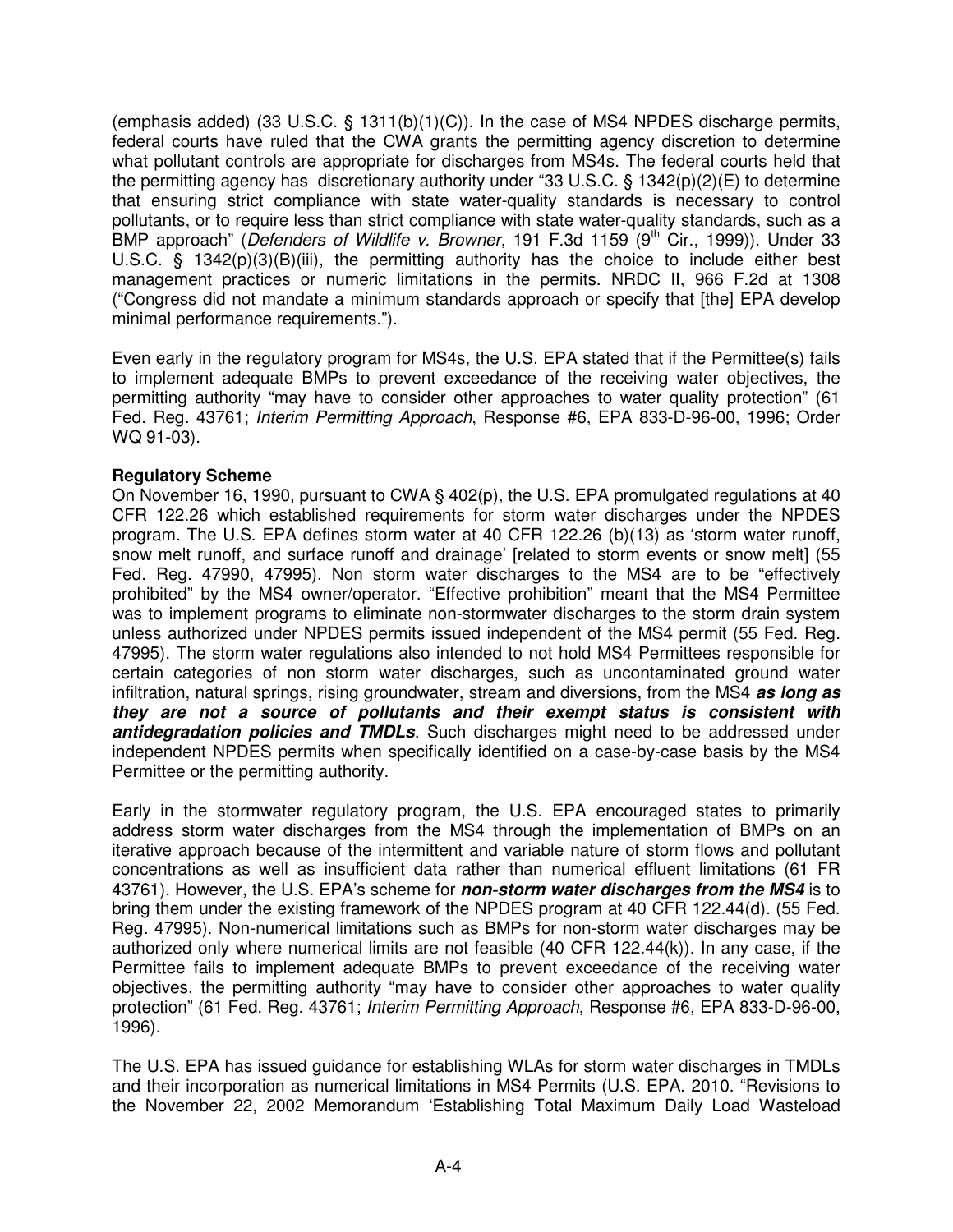Allocations for Storm Water Sources and NPDES Permit Requirements Based on those WLAs'." Office of Wastewater Management and Office of Wetlands, Oceans and Watersheds. November 12, 2010.).

Since provisions in NPDES permits must reflect the assumptions and requirements of available TMDLs (40 CFR 122.44 (d)(1)(vii)(B)), the NPDES permit must incorporate the WLAs as numeric Water Quality Based Effluent Limitations (WQBEL), where feasible, or as BMPs (reasonably expected to achieve the WLAs when implemented and properly maintained), under specified circumstances (40 CFR 122.44(k)(2) & (3)). USEPA's current position is that, "[w]here the TMDL includes WLAs for stormwater sources that provide numeric pollutant load or numeric surrogate pollutant parameter objectives, the WLA should, where feasible, be translated into numeric WQBELs in the applicable stormwater permits" (USEPA 2010). Where a non-numeric requirement is selected, if a numeric WQBEL is not feasible, the permit's administrative record must support the expectation that the BMPs are sufficient to achieve the WLAs. (40 CFR 124.8, 124.9, and 124.18.) The guidance, however, does not address non-storm water discharges from an MS4.

## **State Regulatory Authority and Permit History**

The State of California is one of forty-five States with duly delegated authority under the CWA to implement the NPDES permitting program. The Porter-Cologne Act (California Water Code) authorizes the State Board, through the nine regional boards, to issue NPDES permits, and regulate and control the discharge of pollutants into waters of the State.

The LA County MS4 Permit requires Permittees to develop, and implement a timely, comprehensive storm water pollution control program to reduce the discharge of pollutants in storm water to the Maximum Extent Practicable (MEP) to the waters of the U.S. and to effectively prohibit non-stormwater discharges to the MS4. In addition, it states that discharges from the MS4 to waters of the U.S. including Santa Monica Bay are required to meet water quality standards. Upon establishment of TMDLs by the State or the U.S. EPA, the State is required to incorporate the TMDLs into the State Water Quality Management Plan (40 CFR 130.6 (c) (1), 130.7). The Water Quality Control Plan for the Los Angeles Region (Basin Plan), and applicable statewide plans, serves as the State Water Quality Management Plan governing the watersheds under the jurisdiction of the LA Water Board. Regional Board-issued NPDES permits must contain provisions consistent with the State Water Quality Management Plan (Wat. Code § 13263).

### **Related State Administrative Actions**

 $\overline{a}$ 

The State Water Board has issued standard receiving water limitations language to be included in municipal storm water permits. (State Board WQO 99-05, which amended WQO 98-01). The State Board affirmed that NPDES storm water permits must prohibit discharges that cause or contribute to violations of water quality standards (See WQ 98-01, at p. 8). The State Water Board had ruled earlier that municipal storm water permits must include effluent limitations necessary to achieve water quality standards (State Board Orders WQ 91-03 and WQ 91-04).<sup>1</sup> The State Board concluded that these may be non-numerical, but also pointed out that if the Permittee(s) fails to implement adequate BMPs to prevent exceedance of the receiving water objectives, the regional boards may have to consider other approaches to water quality protection (Order WQ 91-03).

 $1$  In Order WQ 91-04, the State Board reviewed a complaint brought by the environmental community that the 1990 LA County MS4 Permit lacked numerical effluent limits and violated federal law.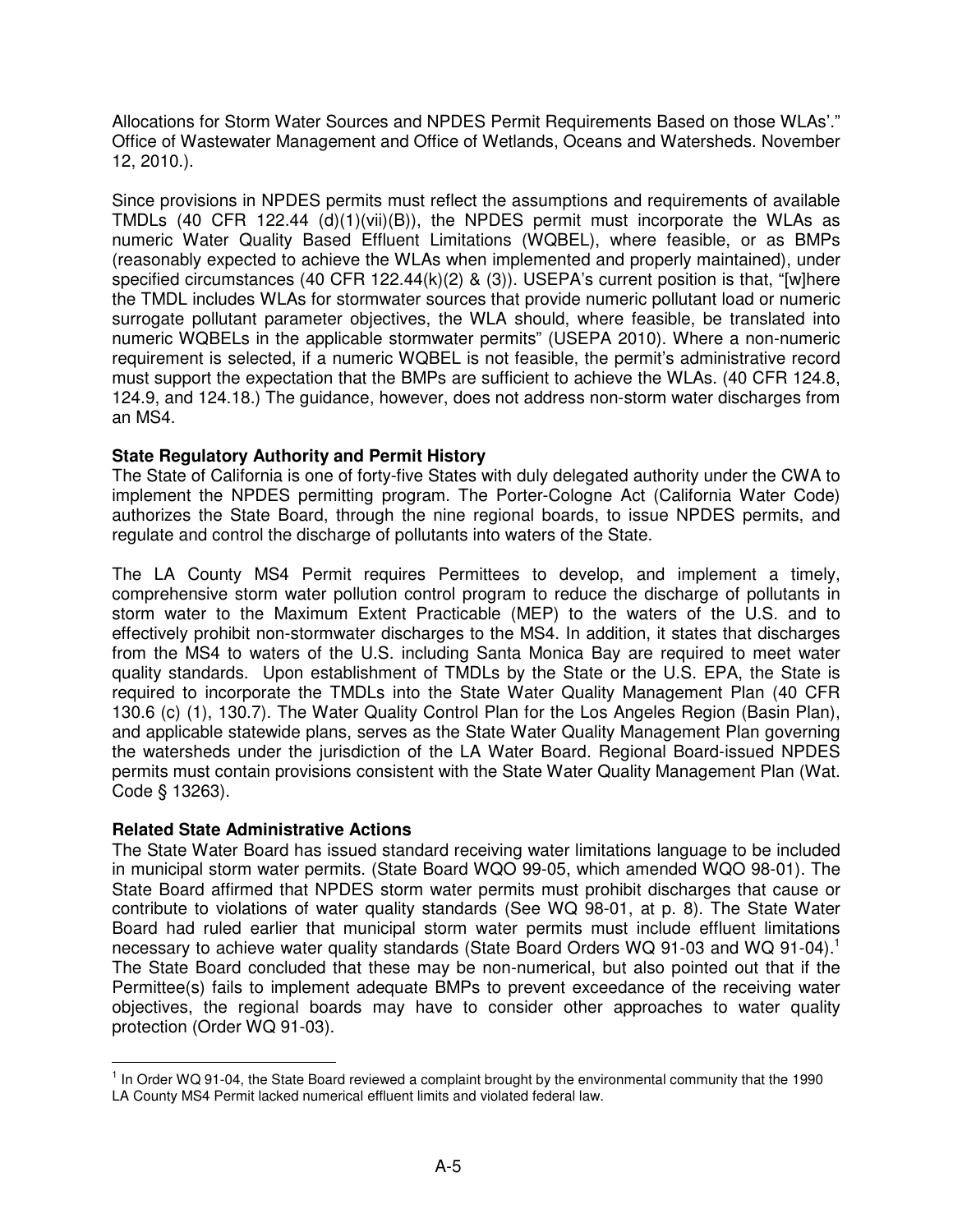Also, Discharge Prohibitions need not be iterative (State Board Order WQ 2001-15, see footnote 18). The State Water Board modified the prohibition in WQO 2001-15, because the plain text in the San Diego County MS4 Permit prohibited the discharge of storm water containing pollutants exceeding water quality standards to the MS4, not non-storm water discharges. The discharge of non storm waters to waters of the U.S. from an MS4 must strictly comply with 33 U.S.C. § 1311(b)(1)(C).

### **Current Status and Basis for Action**

Twenty-one years have passed since adoption of the first MS4 permit for Los Angeles County, while ten years have passed since adoption of the 2001 LA County MS4 permit. LA County MS4 Permittees have had over three permit terms (1990 – present) to implement their stormwater program, including source control programs and an illicit connections/ illicit discharges elimination (IC/IDE) program, and have been accorded ample opportunity to eliminate unauthorized non-storm water discharges from the MS4 that are causing or contributing to the exceedance of a water quality objective, or to require operators of such discharges to be permitted through the Regional Board's NPDES program. In 2001, the LA Water Board revised its single sample and geometric mean water quality objectives for bacteria to reflect U.S. EPA recommended criteria and the findings of a peer-reviewed local epidemiological study (Regional Board Resolution 2001-018 $)^2$  and Permittees should have revised their stormwater management programs to eliminate the exceedances of these Basin Plan objectives. However, few Permittees have made changes to their Storm Water Quality Management Programs in response to exceedances of bacteria objectives at SMB beaches. Dry weather discharges from the MS4 continue to cause violations of bacterial water quality standards at the Santa Monica Bay beaches.

In view of the above, Regional Board staff concludes that it is necessary and feasible to (i) make more specific the prohibition on non-stormwater MS4 discharges, (ii) include numeric receiving water limitations equivalent to the Basin Plan bacteria objectives, and (iii) establish a final date for achieving bacteria water quality objectives in order to ensure the timely elimination of the existing water quality impairment at SMB beaches and, thus, guarantee the protection of public health. This approach is consistent with the recent USEPA memorandum, which encourages the use of numeric limitations in stormwater permits to clarify permit requirements and improve accountability and enforceability (USEPA 2010).

## **Options for Summer Dry Weather WLA Compliance**

 $\overline{a}$ 

Technical options for compliance with the dry weather WLAs for SMB Beaches have been previously analyzed by many Permittees (Santa Monica Bay Beaches Bacteria TMDL Implementation Plan for Jurisdictional Groups 2 and 3, (Feb 2005); Marina del Rey Harbor Mother's Beach and Back Basins Bacteria TMDL Dry- and Wet Weather Implementation Plan (March 2005)). Potential solutions include (i) Institutional (Non Structural source controls) such as public education and restaurant inspections; (ii) Local (Distributed or Decentralized) controls such as small scale infiltration and limited treatment; (iii) Regional controls such as capture, storage and treatment systems including bio-infiltration systems and disinfection system, and (iv) flow diversion to waste water treatment plants. The LA County MS4 Permittees within the Santa Monica Bay Watershed have submitted TMDL Implementation Plans for the LA Water Board's review. The Board reviewed and acknowledged support for these plans under Resolutions 2006-005, 2006-006, 2006-007, and 2006-008.

 $2$  As far back as the 1994 update, the Basin Plan included single sample and geometric mean water quality objectives for a subset of the fecal indicator bacteria included in the 2001 amendments.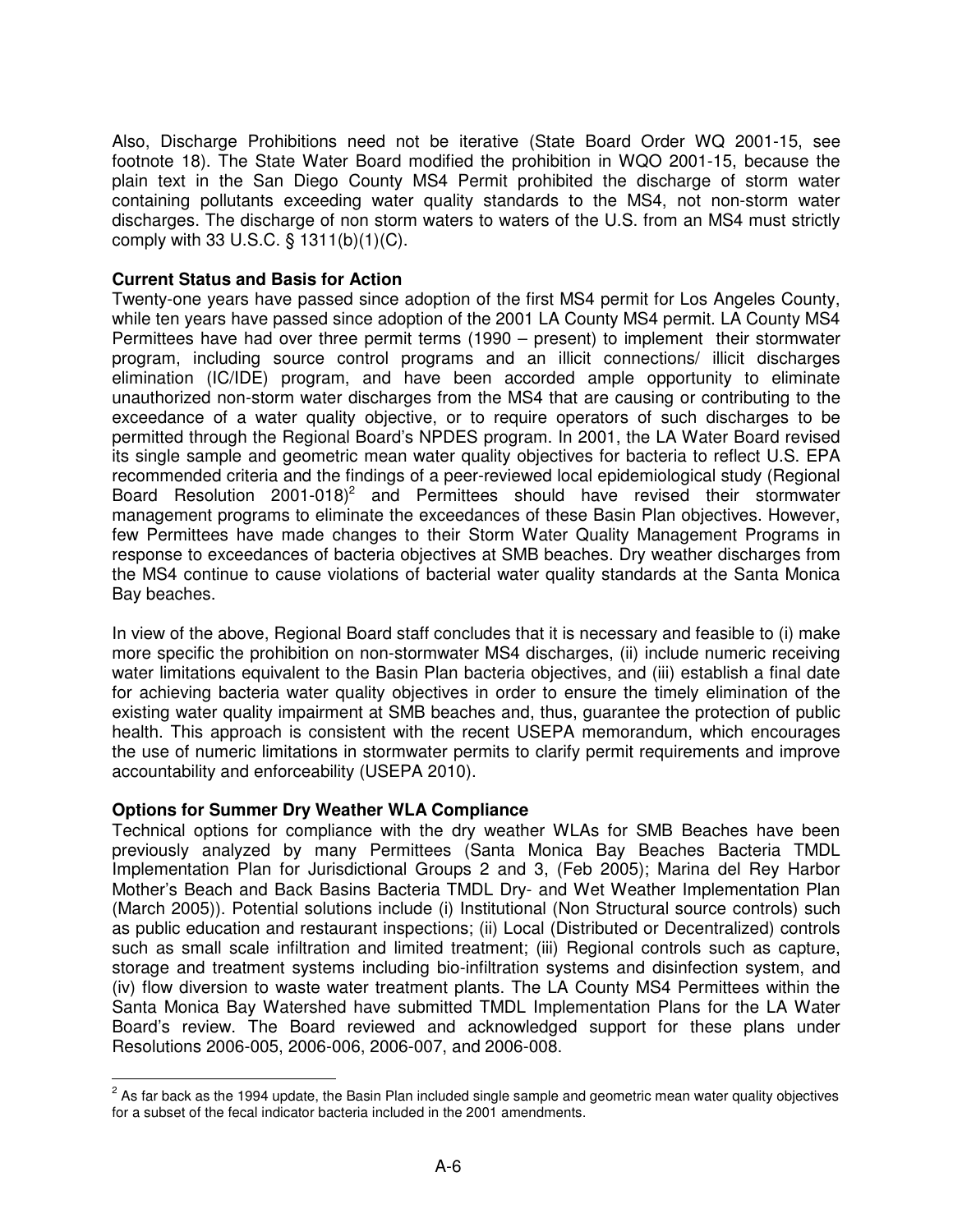### **State Grants and Bond Funds for Implementation**

As of 2006, the State Water Board and the LA Regional Water Board have funded a total of 27 projects costing \$18.7 million within the Santa Monica Bay Watershed to address bacterial contamination. Six of these projects worth \$3.5 million dollars are for the treatment of bacteria or pathogens as the primary pollutant. In addition, there are twenty-one Clean Beach Initiative Projects worth \$15.1 million, primarily dry-weather diversion projects, within the Santa Monica Bay. These are managed by the State Water Board and are for bacteria reduction. Most of the projects are underway and are at various stages of completion. Similarly, the Santa Monica Bay Restoration Commission has issued grant funds of about \$5.8 million for 16 projects to treat dry weather flows to Santa Monica Bay, eight of which have been completed.

### **Opportunity for Public Comment**

When approving the Santa Monica Bay Beaches Dry Weather Bacteria TMDL, the State Water Board included findings that state: "The [LA Water Board] will develop permit requirements [to implement the TMDL] through a subsequent permit action that will allow all interested persons, including but not limited to municipal storm water dischargers, to provide input as to how the waste load allocations will be translated into permit requirements." (State Board Resolution 2002-0149.) The LA Water Board sought input on how the summer dry weather WLAs for bacteria would be translated into permit requirements in a public notice circulated on May 18, 2006, which requested comments by June 20, 2006. Numerous commenters requested more time to evaluate the proposed action, a more detailed explanation of how the permit conditions were derived, and consideration of a variety of different approaches to incorporation. As a result, the July 13, 2006 board consideration was postponed, and LA Water Board staff held a workshop on July 21, 2006, to solicit from Permittees and other interested persons the most appropriate way(s) to incorporate the provisions of the TMDL. Specifically suggestions were requested about how the summer dry weather waste load allocations of no exceedance days at the Santa Monica Bay beaches should be translated into enforceable permit requirements in an NPDES permit. Commenters attended the workshop or submitted written comments, all of which have been considered by LA Water Board staff.

### **Recommended Action**

The LA MS4 Permit includes provisions to effectively prohibit unauthorized non-stormwater discharges. Permittees may achieve the effective prohibition by implementing source control measures and an IC/ID Elimination program to remove unauthorized non-stormwater discharges or to get them permitted through the Regional Board's NPDES program. Given the fact that the proposed action seeks to prohibit discharges during summer dry weather from MS4s to SMB Beaches, and that compliance is determined by receiving water limitations, it is a reasonable action by the LA Water Board to protect water quality and human health. Language is included in permit findings to clarify how compliance with the relevant limitations will be determined. The LA Water Board's administrative record adequately supports the proposed approach as being sufficient to meet the SMB beaches summer dry weather WLAs.

The recommended approach includes provisions in Findings; Part 1. Discharge Prohibitions Section; Part 2. Receiving Water Limitations Section; and Part 5. Definitions to incorporate permit conditions consistent with the assumptions and requirements of the SMB Beaches Bacteria Summer Dry Weather WLAs. The provisions include receiving water limitations for bacteria and a prohibition against summer dry weather discharges from the MS4 to Santa Monica Bay that result in an exceedance of the bacteria receiving water limitations.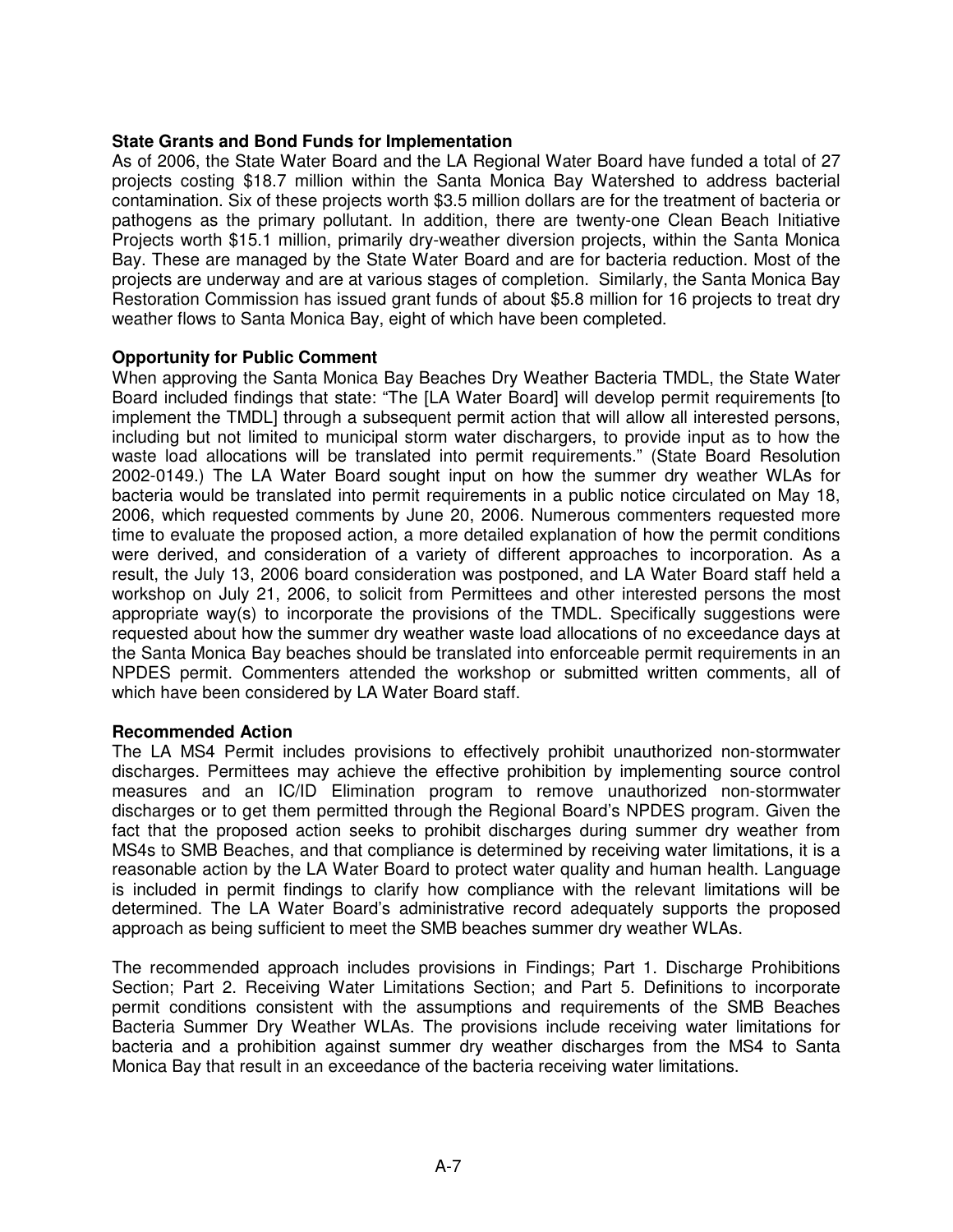## **ATTACHMENT B**

## **TO**

## **FACT SHEET SUPPORTING ORDER NO. R4-2011-XXX**

## INCORPORATION OF PERMIT CONDITIONS CONSISTENT WITH THE ASSUMPTIONS AND REQUIREMENTS OF THE SUMMER DRY WEATHER WASTELOAD ALLOCATIONS FOR BACTERIA ESTABLISHED IN THE MARINA DEL REY HARBOR MOTHERS' BEACH AND BACK BASINS BACTERIA TMDL

#### **Introduction**

The following attachment describes and provides the rationale for the manner in which the Los Angeles Regional Water Quality Control Board (Regional Board) staff proposes to incorporate permit conditions into the LA County Municipal Separate Storm Sewer System (MS4) Permit consistent with the assumptions and requirements of the Marina del Rey Harbor Mothers' Beach<sup>1</sup> and Back Basins Bacteria (MDR Bacteria) Total Maximum Daily Load (TMDL) Wasteload Allocations (WLAs) for summer dry weather discharges from the MS4 to Marina del Rey Harbor (MDRH) as required by federal and state laws and regulations. The incorporation of the summer dry weather WLAs allows the enforcement of these WLAs during the upcoming summer months, when beach usage is at its highest and the risk to public health from noncompliance with the WLAs is greatest.

### **TMDL History**

 $\overline{a}$ 

The Regional Board adopted the MDR Bacteria TMDL, including WLAs, to address documented bacteriological water quality impairments at Mothers' Beach and Basins D, E, and F in Marina del Rey Harbor. The WLAs for bacteria during summer dry weather (April 1 to October 31) for the LA County MS4 Permittees that discharge to Marina del Rey Harbor are set at zero allowable exceedance days of the single sample bacteria objectives and no exceedances of the geometric mean bacteria objectives at each sampling location for the protection of public health. These WLAs are based on local and national epidemiological studies, the results of which have shown increased risk of illness above the indicator bacteria thresholds used in the TMDL (Haile et al. 1999; USEPA 1984).

Dry weather is defined in the TMDL as those days with less than 0.1 inch of rainfall, and more than three days after a rain day (consistent with the 72-hour period used by the County Department of Health Services to post beaches with rain advisories). The TMDL defines rain days as those days with greater than or equal to 0.1 inch of rainfall. (One-tenth inch of rainfall is the minimum amount of rainfall that will produce runoff and is the smallest unit of measure on standard rain gauges operated by flood management agencies.) Discharge from the MS4 to Marina del Rey Harbor on a summer dry weather day is identified as a category of non-storm water discharge.

The MDR Bacteria TMDLs were adopted to reduce the risk of illness associated with swimming in marine waters contaminated with human sewage and other sources of bacteria.

<sup>&</sup>lt;sup>1</sup> Mothers' Beach is referred to as Marina Beach in the Marina del Rey Harbor Mothers' Beach and Back Basins Bacterial TMDL Coordinated Monitoring Plan and the Marina del Rey Harbor Mothers' Beach and Back Basins Bacteria TMDL Dry- and Wet-Weather Implementation Plan.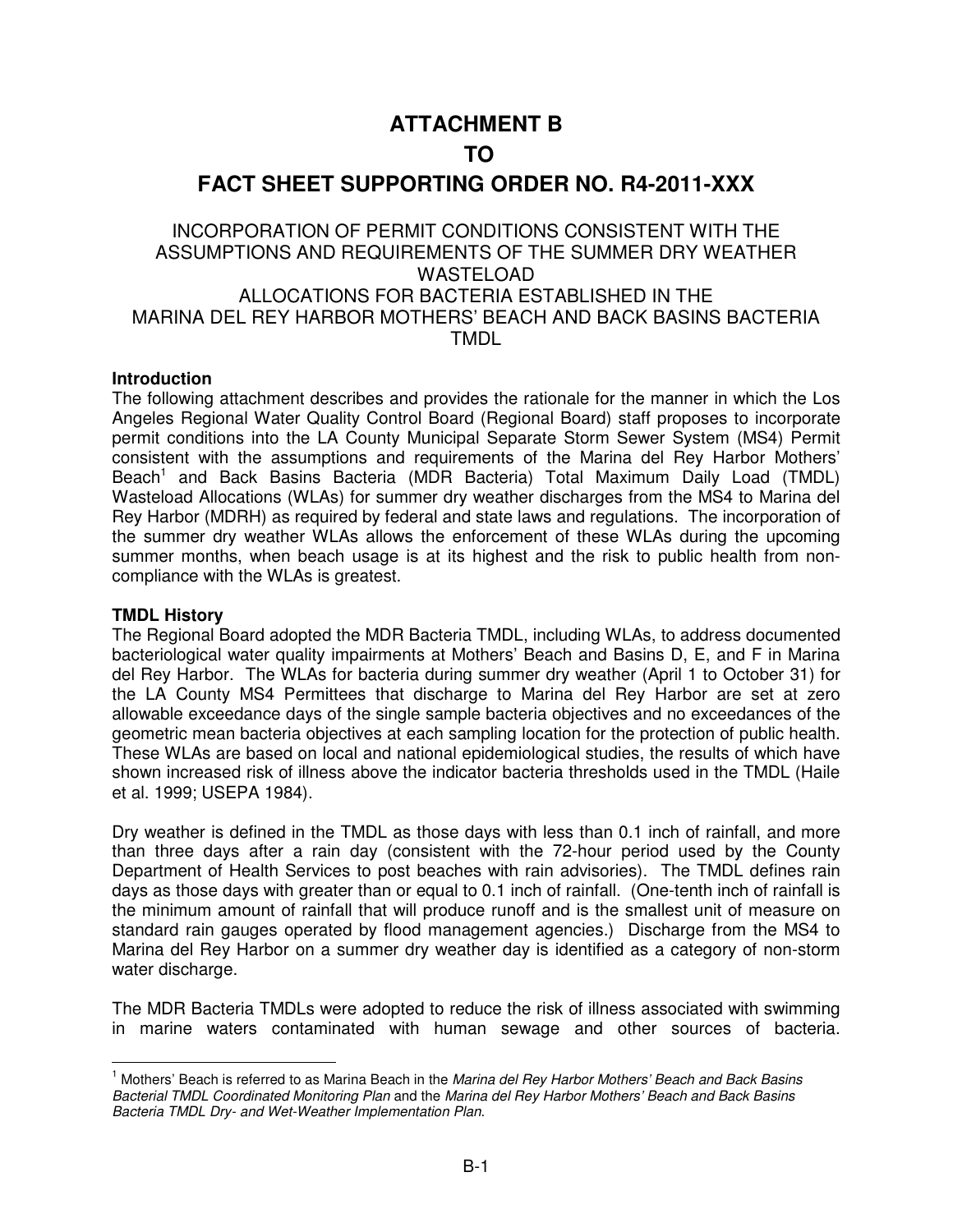Approximately 200,000 beachgoers visit Mothers' Beach annually and Mothers' Beach is popular among mothers with children because of the absence of surf tides. The summer dry weather period (April 1 to October 31) is the highest period of beach use. In addition, Marina del Rey Harbor is the homeport for over 5,000 pleasure boats, 6 yacht clubs, and 19 anchorages. A recent study estimated that there is a substantial economic and public health cost associated with swimming in waters contaminated with bacteria. Regionally, this study estimated that between 627,800 and 1,479,200 excess gastrointestinal illness cases may occur annually among swimmers in Los Angeles County and Orange County beaches as a result of enterococci contaminated waters. The corresponding economic loss annually has been estimated to range from \$21 million to \$51 million. (Regional Public Health Cost Estimates of Contaminated Coastal Waters: A Case Study of Gastroenteritis at Southern California Beaches, Given S., L.H. Pendelton, and A.B. Boehm. Env. Sci. Technol. (2006).)

The Regional Board adopted the MDR Bacteria TMDL in 2003 as an amendment to the Los Angeles Region's Basin Plan (Resolution No. 2003-012). This TMDL was subsequently approved by the State Water Resources Control Board Resolution No. 2003-0072, Office of Administrative Law, and the United States Environmental Protection Agency and became effective on March 18, 2004. This TMDL required compliance with the summer dry weather WLAs, and winter dry weather WLAs, by March 18, 2007.

The MDRH Bacteria TMDL specifies that the WLAs will be implemented through MS4 permits. TMDLs are not self-executing, but instead rely upon further Board orders to impose pollutant restrictions on dischargers to achieve the TMDL's WLAs. Federal regulations require that NPDES permits must include conditions consistent with the assumptions and requirements of any available waste load allocation (40 CFR 122.44(d)(vii)(B)). Similarly, state law requires both that the Regional Board implement its Basin Plan when adopting waste discharge requirements (WDRs) and that NPDES permits apply "any more stringent effluent standards or limitations necessary to implement water quality control plans…" (Wat. Code §§ 13263, 13377).

### Summary of Permit Requirements to Implement MDRH TMDL Summer Dry Weather WLAs for Bacteria

The tentative permit incorporates the MDR Bacteria summer dry weather WLAs as receiving water limitations and a supporting prohibition on summer dry weather discharges from the MS4 that cause or contribute to exceedances of the receiving water limitations. The LA County MS4 Permit already prohibits discharges that cause or contribute to the exceedance of water quality standards. The proposed changes make more specific that prohibition, as it relates to summer dry weather discharges containing bacteria that could impair water quality at Mothers' Beach and the back basins of Marina del Rey Harbor during summer dry weather. The proposed permit establishes permit conditions that are consistent with the assumptions and requirements of the MDR Harbor summer dry weather WLAs for bacteria and will, therefore, ensure the attainment of the TMDL's WLAs as required by the Los Angeles Region Basin Plan.

The proposed changes will affect the following LA County MS4 Permittees: County of Los Angeles, the Los Angeles County Flood Control District, and the Cities of Los Angeles and Culver City.

Although the Marina del Rey Watershed is a subwatershed of the Santa Monica Bay Watershed, there are separate Bacteria TMDLs for each because of MDRH's unique characteristics as an enclosed bay. However, all of the responsible agencies under the MDR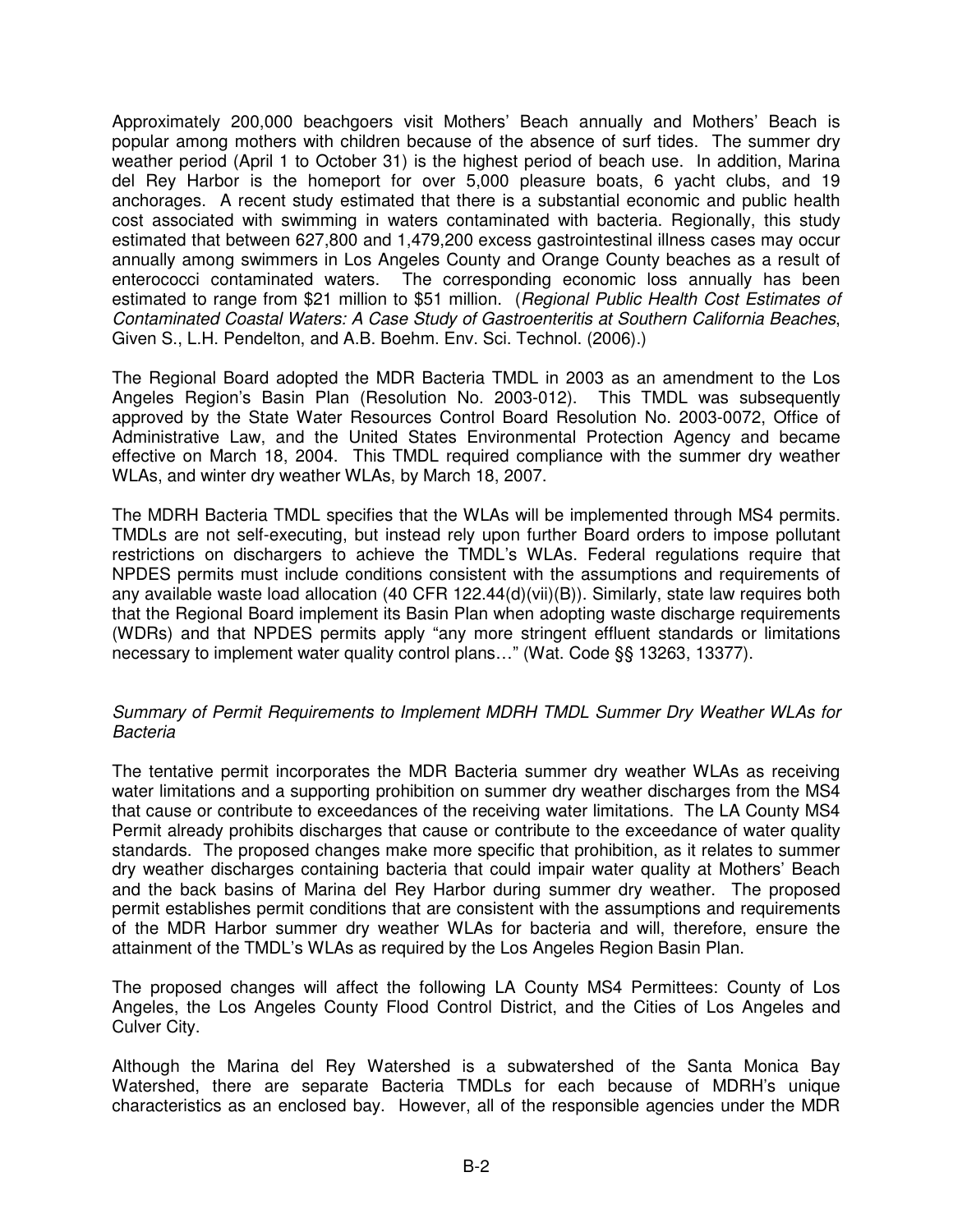Bacteria TMDL are also responsible agencies under the SMB Beaches Bacteria TMDL. The proposed action is identical to that proposed to incorporate permit conditions consistent with the assumptions and requirements of the SMB Beaches Bacteria summer dry weather WLAs, as described in Attachment A.

This proposed permit does not impose any new requirements on the Permittees to comply with this TMDL. On August 9, 2007, the Regional Board adopted Order No. R4-2007-0042, amending Order No. 01-182 to incorporate conditions consistent with the assumptions and requirements of the WLAs for the MDRH Bacteria TMDL. The conditions in this proposed permit are the same as those established by Order No. R4-2007-0042. Thus, they are existing requirements.

## **Statutory History and Requirements**

## Clean Water Act Section 303(d): Impaired Waters and TMDLs

The CWA §303(d)(1)(A) requires each State to conduct a biennial assessment of its waters, and identify those waters for which technology based effluent limitations are not stringent enough to achieve water quality standards. These waters are identified as impaired waters on the State's 303(d) list of water quality limited segments. The CWA also requires States to establish a priority ranking for waters on the 303(d) list and to develop and implement TMDLs for these waters.

"A TMDL defines the specified maximum amount of a pollutant which can be discharged or 'loaded' into [impaired waters] from all combined sources" and still allow the waterbody to meet water quality standards (Dioxin/Organochlorine Center v. Clarke (9<sup>th</sup> Cir. 1995) 57 F.3d 1517, 1520). A TMDL allocates the acceptable pollutant load to point and nonpoint sources. The elements of a TMDL are described in 40 CFR 130.2 and 130.7. A TMDL is defined as "the sum of the individual waste load allocations for point sources and load allocations for nonpoint sources and natural background" (40 CFR 130.2).

Upon establishment of TMDLs by the State or the U.S. EPA, the State is required to incorporate the TMDLs into the State Water Quality Management Plan (40 CFR 130.6 (c) (1), 130.7). The Water Quality Control Plan for the Los Angeles Region (Basin Plan), and applicable statewide plans, serves as the State Water Quality Management Plan governing the watersheds under the jurisdiction of the Regional Board. When adopting TMDLs as a part of its Basin Plan, the Regional Board includes, as part of the TMDL, a program for implementation of the wasteload allocations for point sources and load allocations for nonpoint sources.

Essentially, TMDLs serve as a backstop provision of the CWA designed to implement water quality standards when other provisions have failed to achieve water quality standards.

### Clean Water Act Section 402(p): NPDES Permits for MS4s

The Federal Clean Water Act (CWA) generally prohibits the "discharge of any pollutant," 33 U.S.C. § 1311(a), from a "point source" into the navigable waters of the United States. 33 U.S.C. § 1362(12)(A). An entity can, however, obtain a National Pollutant Discharge Elimination System (NPDES) permit that allows conditionally for the discharge of some pollutants. 33 U.S.C. § 1342(a)(1). The CWA defines point sources as "discernible, confined and discrete conveyances, including but not limited to, any pipe, ditch, channel, tunnel, conduit, well, discrete fissure" such as a pipe, ditch, container, rolling stock, concentrated animal feeding operation,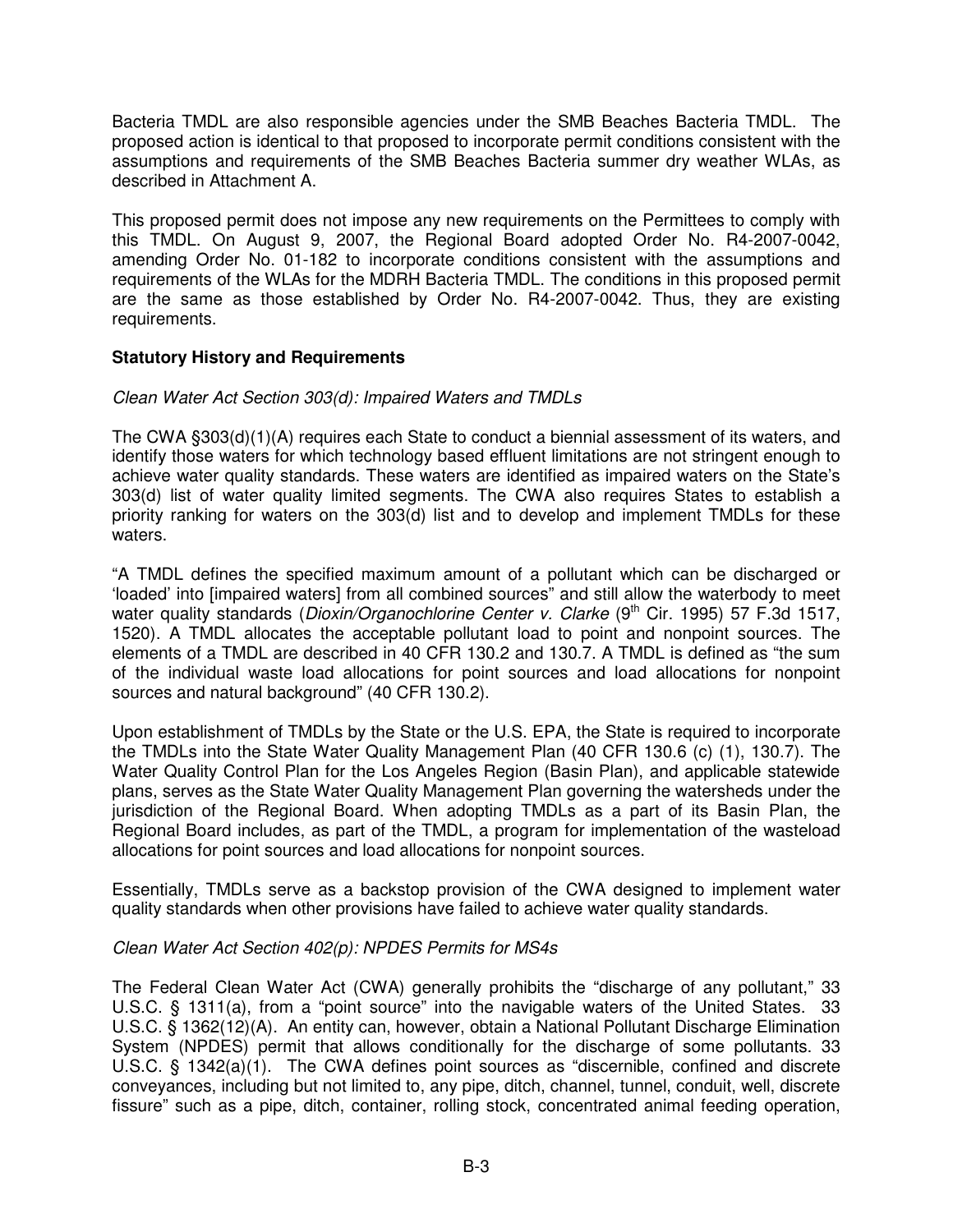landfill leacheate collections system, vessel or other floating craft from which pollutants are or may be discharged. 33 U.S.C. § 1362; 40 CFR 122.2.

In 1987, the U.S. Congress enacted the Water Quality Act recognizing both the environmental threats posed by storm water runoff and the U.S. EPA's problems in implementing regulations for storm water discharges (NRDC II, 966 F.2d at 1296). These Amendments to the CWA established new statutory requirements to control industrial and municipal storm water discharges to waters of the United States (CWA § 402(p).)

The amendments require NPDES permits for storm water discharges from Municipal Separate Storm Sewer Systems (MS4s) to waters of the United States, and classify discharges from MS4s as a "point source".

The storm water discharge permits for MS4s (i) may be issued on a system- or jurisdiction-wide basis; (ii) shall include a requirement to effectively prohibit [unauthorized] non-storm water discharges into the storm sewers; and (iii) shall require controls to reduce the discharge of pollutants from storm water to the maximum extent practicable, including management practices, control techniques and systems, design and engineering methods, and such other provisions as the Administrator or the State determines appropriate for the control of such pollutants. (See CWA §402(p) (3) (B)).

Generally, discharges of pollutants that are covered under a NPDES permit must comply with (i) effluent limitations necessary to achieve compliance with technology based standards **as well as** (ii) **any more stringent effluent limitation "necessary to meet water quality standards"** (emphasis added) (33 U.S.C.  $\S$  1311(b)(1)(C)). In the case of MS4 NPDES discharge permits, federal courts have ruled that the CWA grants the permitting agency discretion to determine what pollutant controls are appropriate for discharges from MS4s. The federal courts held that the permitting agency has discretionary authority under "33 U.S.C. § 1342(p)(2)(E) to determine that ensuring strict compliance with state water-quality standards is necessary to control pollutants, or to require less than strict compliance with state water-quality standards, such as a BMP approach" (Defenders of Wildlife v. Browner, 191 F.3d 1159 (9<sup>th</sup> Cir., 1999)). Under 33 U.S.C. § 1342(p)(3)(B)(iii), the permitting authority has the choice to include either best management practices or numeric limitations in the permits. NRDC II, 966 F.2d at 1308 ("Congress did not mandate a minimum standards approach or specify that [the] EPA develop minimal performance requirements.").

Even early in the regulatory program for MS4s, the U.S. EPA stated that if the Permittee(s) fails to implement adequate BMPs to prevent exceedance of the receiving water objectives, the permitting authority "may have to consider other approaches to water quality protection" (61 Fed. Reg. 43761; Interim Permitting Approach, Response #6, EPA 833-D-96-00, 1996; Order WQ 91-03).

#### **Regulatory Scheme**

On November 16, 1990, pursuant to CWA § 402(p), the U.S. EPA promulgated regulations at 40 CFR 122.26 which established requirements for storm water discharges under the NPDES program. The U.S. EPA defines storm water at 40 CFR 122.26 (b)(13) as 'storm water runoff, snow melt runoff, and surface runoff and drainage' [related to storm events or snow melt] (55 Fed. Reg. 47990, 47995). Non-storm water discharges to the MS4 are to be "effectively prohibited" by the MS4 owner/operator. "Effective prohibition" meant that the MS4 Permittee was to implement programs to eliminate non-stormwater discharges to the storm drain system unless authorized under NPDES permits issued independent of the MS4 permit (55 Fed. Reg.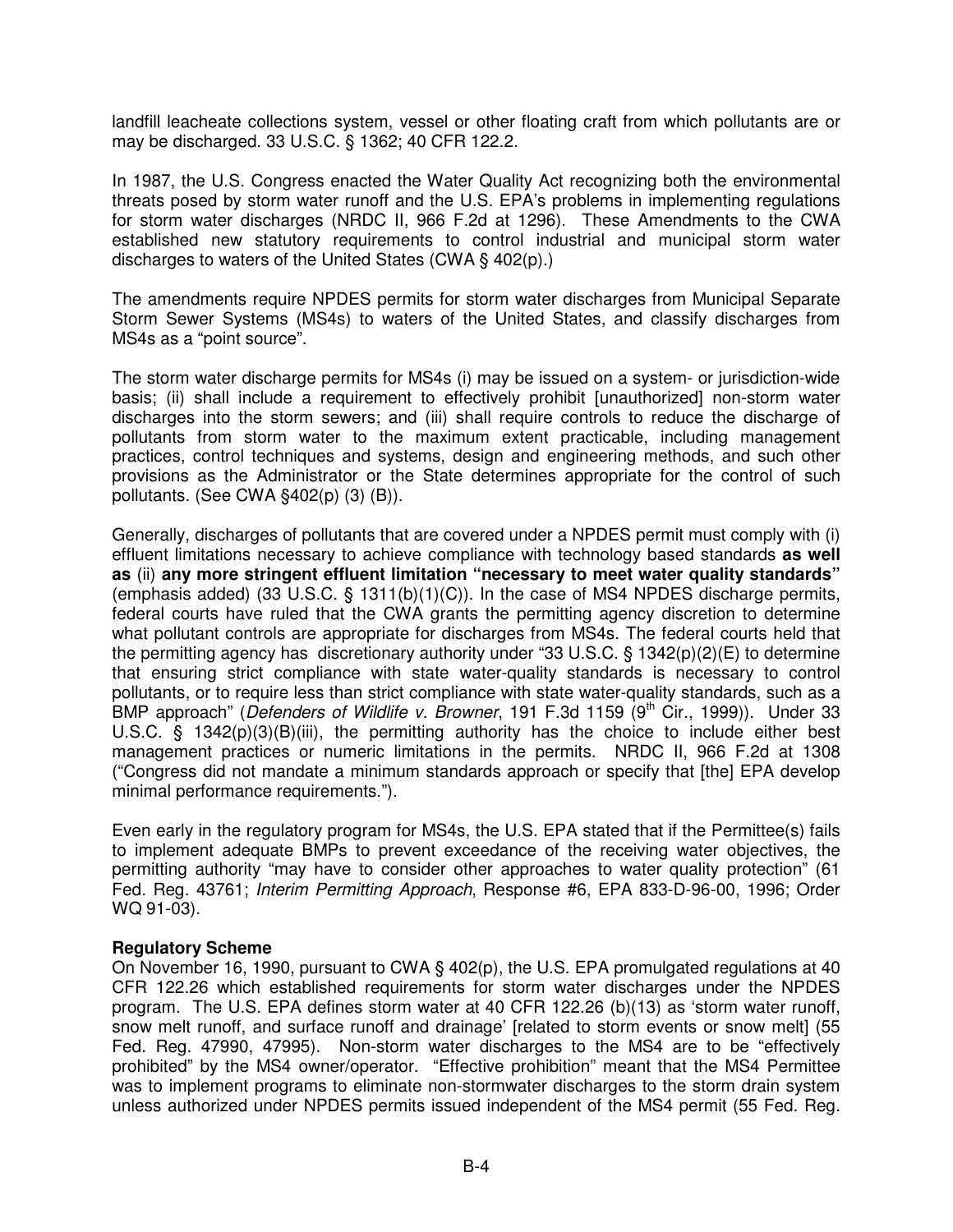47995). The storm water regulations also intended not to hold MS4 Permittees responsible for certain categories of non-storm water discharges, such as uncontaminated ground water infiltration, natural springs, rising groundwater, stream and diversions, from the MS4 **as long as they are not a source of pollutants and their exempt status is consistent with antidegradation policies and TMDLs**. Such discharges might need to be addressed under independent NPDES permits when specifically identified on a case-by-case basis by the MS4 Permittee or the permitting authority.

Early in the stormwater regulatory program, the U.S. EPA encouraged states to primarily address storm water discharges from the MS4 through the implementation of BMPs on an iterative approach because of the intermittent and variable nature of storm flows and pollutant concentrations as well as insufficient data rather than numerical effluent limitations (61 FR 43761). However, the U.S. EPA's scheme for **non-storm water discharges from the MS4** is to bring them under the existing framework of the NPDES program at 40 CFR 122.44(d). (55 Fed. Reg. 47995). Non-numerical limitations such as BMPs for non-storm water discharges may be authorized only where numerical limits are not feasible  $(40 \text{ CFR } 122.44(k))$ . In any case, if the Permittee fails to implement adequate BMPs to prevent exceedance of the receiving water objectives, the permitting authority "may have to consider other approaches to water quality protection" (61 Fed. Reg. 43761; Interim Permitting Approach, Response #6, EPA 833-D-96-00, 1996).

The U.S. EPA has issued guidance for establishing WLAs for storm water discharges in TMDLs and their incorporation as numerical limitations in MS4 Permits (U.S. EPA. 2010. "Revisions to the November 22, 2002 Memorandum 'Establishing Total Maximum Daily Load Wasteload Allocations for Storm Water Sources and NPDES Permit Requirements Based on those WLAs'." Office of Wastewater Management and Office of Wetlands, Oceans and Watersheds. November 12, 2010.).

Since provisions in NPDES permits must reflect the assumptions and requirements of available TMDLs (40 CFR 122.44 (d)(1)(vii)(B)), the NPDES permit must incorporate the WLAs as numeric Water Quality Based Effluent Limitations (WQBEL), where feasible, or as BMPs (reasonably expected to achieve the WLAs when implemented and properly maintained), under specified circumstances (40 CFR 122.44 $(k)(2)$  & (3)). USEPA's current position is that, "[w]here the TMDL includes WLAs for stormwater sources that provide numeric pollutant load or numeric surrogate pollutant parameter objectives, the WLA should, where feasible, be translated into numeric WQBELs in the applicable stormwater permits" (USEPA 2010). Where a non-numeric requirement is selected, if a numeric WQBEL is not feasible, the permit's administrative record must support the expectation that the BMPs are sufficient to achieve the WLAs. (40 CFR 124.8, 124.9, and 124.18.) The guidance, however, does not address non-storm water discharges from an MS4.

### **State Regulatory Authority and Permit History**

The State of California is one of forty-five States with duly delegated authority under the CWA to implement the NPDES permitting program. The Porter-Cologne Water Quality Control Act (California Water Code) authorizes the State Board, through the nine regional boards, to issue NPDES permits, and regulate and control the discharge of pollutants into waters of the State. To comply with the CWA, the last iteration of the permit was adopted on December 13, 2001 (Order No. 01-182; NPDES Permit No. CAS004001). On August 9, 2007, the Regional Board adopted Order No. R4-2007-0042, amending the LA County MS4 Permit (Order No. 01-182) to incorporate conditions consistent with the assumptions and requirements of the WLAs for the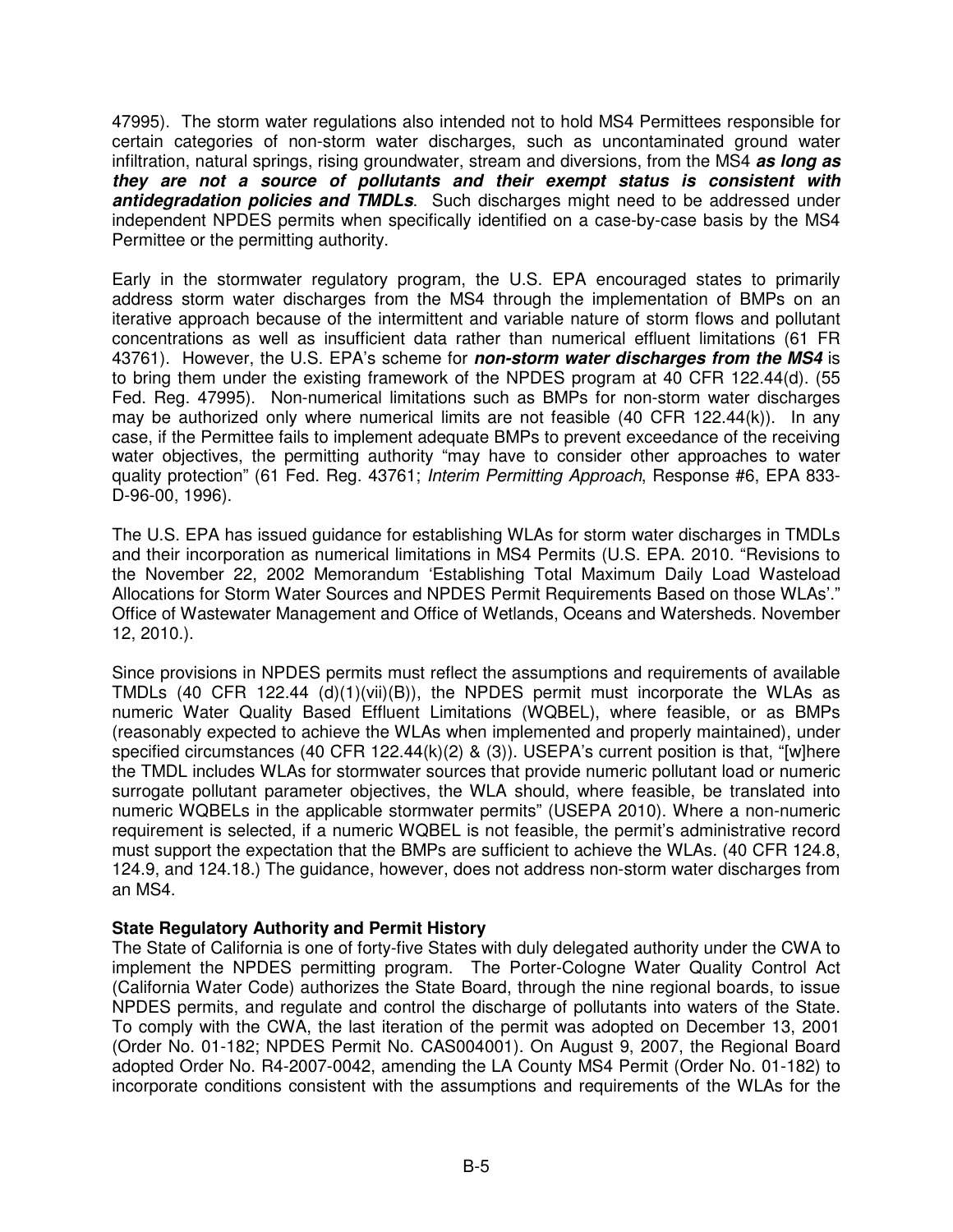MDRH Bacterial TMDL. The Regional Board's action incorporating the TMDL provisions was never challenged either administratively or judicially by any Permittee.

The LA County MS4 Permit requires Permittees to develop, and implement a timely, comprehensive storm water pollution control program to reduce the discharge of pollutants in storm water to the Maximum Extent Practicable (MEP) to the waters of the U.S. and to effectively prohibit non-stormwater discharges to the MS4. In addition, it states that discharges from the MS4 to waters of the U.S. (which includes Marina del Rey Harbor) are required to meet water quality standards. Upon establishment of TMDLs by the State or the U.S. EPA, the State is required to incorporate the TMDLs into the State Water Quality Management Plan (40 CFR 130.6 (c) (1), 130.7). The Water Quality Control Plan for the Los Angeles Region (Basin Plan), and applicable statewide plans, serves as the State Water Quality Management Plan governing the watersheds under the jurisdiction of the LA Water Board. Regional Board-issued NPDES permits must contain provisions consistent with the State Water Quality Management Plan (Wat. Code § 13263).

### **Related State Administrative Actions**

The State Water Board has issued standard receiving water limitations language to be included in municipal storm water permits. (State Board WQO 99-05, which amended WQO 98-01). The State Board affirmed that NPDES storm water permits must prohibit discharges that cause or contribute to violations of water quality standards (See WQ 98- 01, at p. 8). The State Water Board had ruled earlier that municipal storm water permits must include effluent limitations necessary to achieve water quality standards (State Board Orders WQ 91-03 and WQ 91-04).<sup>2</sup> The State Board concluded that these may be non-numerical, but also pointed out that if the Permittee(s) fails to implement adequate BMPs to prevent exceedance of the receiving water objectives, the regional boards may have to consider other approaches to water quality protection (Order WQ 91-03). Also, Discharge Prohibitions need not be iterative (State Board Order WQ 2001-15, see footnote 18). The State Water Board modified the prohibition in WQO 2001-15, because the plain text in the San Diego County MS4 Permit prohibited the discharge of storm water containing pollutants exceeding water quality standards to the MS4, not nonstorm water discharges. The discharge of non-storm waters to waters of the U.S. from an MS4 must strictly comply with 33 U.S.C. § 1311(b)(1)(C).

### **Current Status and Basis for Action**

Twenty-one years have passed since adoption of the first MS4 permit for Los Angeles County, while ten years have passed since adoption of the 2001 LA County MS4 permit. LA County MS4 Permittees have had over three permit terms (1990 – present) to implement their stormwater program, including source control programs and an illicit connections/ illicit discharges elimination (IC/IDE) program, and have been accorded ample opportunity to eliminate unauthorized non-storm water discharges from the MS4 that are causing or contributing to the exceedance of a water quality objective, or to require operators of such discharges to be permitted through the Regional Board's NPDES program. In 2001, the LA Water Board revised its single sample and geometric mean water quality objectives for bacteria to reflect U.S. EPA recommended criteria and the findings of a peer-reviewed local epidemiological study (Regional Board Resolution 2001-018 $)^3$  and Permittees should have revised their stormwater management programs to eliminate the exceedances of these Basin Plan objectives. However,  $\overline{a}$ 

 $2$  In Order WQ 91-04, the State Board reviewed a complaint brought by the environmental community that the 1990 LA County MS4 Permit lacked numerical effluent limits and violated federal law.

 $3$  As far back as the 1994 update, the Basin Plan included single sample and geometric mean water quality objectives for a subset of the fecal indicator bacteria included in the 2001 amendments.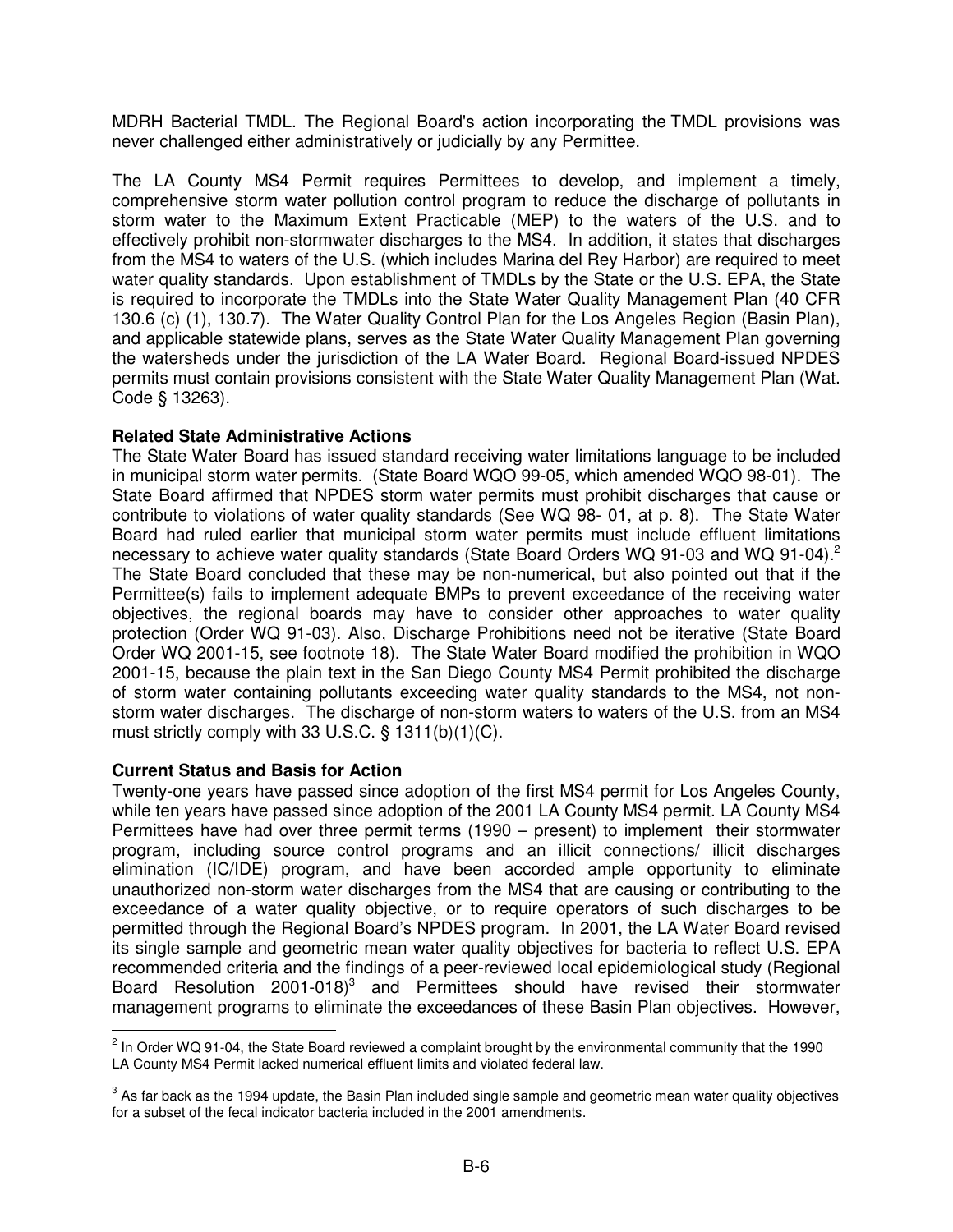few Permittees have made changes to their Storm Water Quality Management Programs in response to exceedances of bacteria objectives in MDRH. However, dry weather discharges from the MS4 continue to cause violations of bacterial water quality standards at Marina del Rey Harbor Basins D, E, and F and Mother's Beach.

In view of the above, Regional Board staff concludes that it is necessary and feasible to (i) make more specific the prohibition on non-stormwater MS4 discharges, (ii) include numeric receiving water limitations equivalent to the Basin Plan bacteria objectives, and (iii) establish a final date for achieving bacteria water quality objectives in order to ensure the timely elimination of the existing water quality impairments in MDRH and at Mother's Beach and, thus, guarantee the protection of public health. This approach is consistent with the recent USEPA memorandum, which encourages the use of numeric limitations in stormwater permits to clarify permit requirements and improve accountability and enforceability (USEPA 2010).

## **Options for Summer Dry Weather WLA Compliance**

The MS4 permittees in the MDR Watershed have already begun taking actions to reduce bacteria impairments in MDRH, including at Mothers' Beach. Technical options for compliance with the dry weather WLAs for MDRH have been previously analyzed by the Permittees (Marina del Rey Harbor Mother's Beach and Back Basins Bacteria TMDL Dry- and Wet-Weather Implementation Plan (January 2007); Santa Monica Bay Beaches Bacteria TMDL Implementation Plan for Jurisdictional Groups 2 and 3, (Feb 2005)). Potential solutions include (i) institutional controls (non-structural source controls) such as public education and restaurant inspections; (ii) sub-regional (distributed or decentralized) controls such as small-scale infiltration and limited treatment; (iii) regional controls such as capture, storage and treatment systems or constructed wetlands; and (iv) low-flow diversion to waste water treatment plants. The LA County MS4 Permittees within the MDR Watershed have already submitted an Implementation Plan, to achieve the MDR Bacteria TMDL, for the LA Water Board's review. In April of 2006, the Board reviewed and acknowledged support for this plan under Resolution 2006-009.

### **State Grants and Bond Funds for Implementation**

As of 2007, the State Water Board and the LA Regional Water Board have funded a total of 27 projects costing \$18.7 million within the Santa Monica Bay Watershed, of which the MDR Watershed is a part, to address bacterial contamination. Accordingly, some of the monies granted to the SMB Watershed are directed toward MDRH projects. Six of these projects worth \$3.5 million dollars are for the treatment of bacteria or pathogens as the primary pollutant. In addition, there are twenty-one Clean Beach Initiative (CBI) Projects worth \$15.1 million, primarily dry-weather diversion projects, within the Santa Monica Bay. These projects are managed by the State Water Board and are for bacteria reduction. Most of the projects are underway and are at various stages of completion. Similarly, the Santa Monica Bay Restoration Commission (SMBRC) has issued grant funds of about \$5.8 million for 16 projects to treat dry weather flows to Santa Monica Bay, eight of which have been completed.

Within the MDR Watershed, the Marina Beach Water Quality Improvement Project received \$2 million as a CBI Project to increase the water circulation at Marina (Mothers') Beach and to divert sheet flow from Basin D. The circulation phase of the project was completed in October 2006. In addition, the SMBRC provided \$200,000 through Proposition 50 for the Boone-Olive Plant low-flow diversion project, which was completed in December 2006.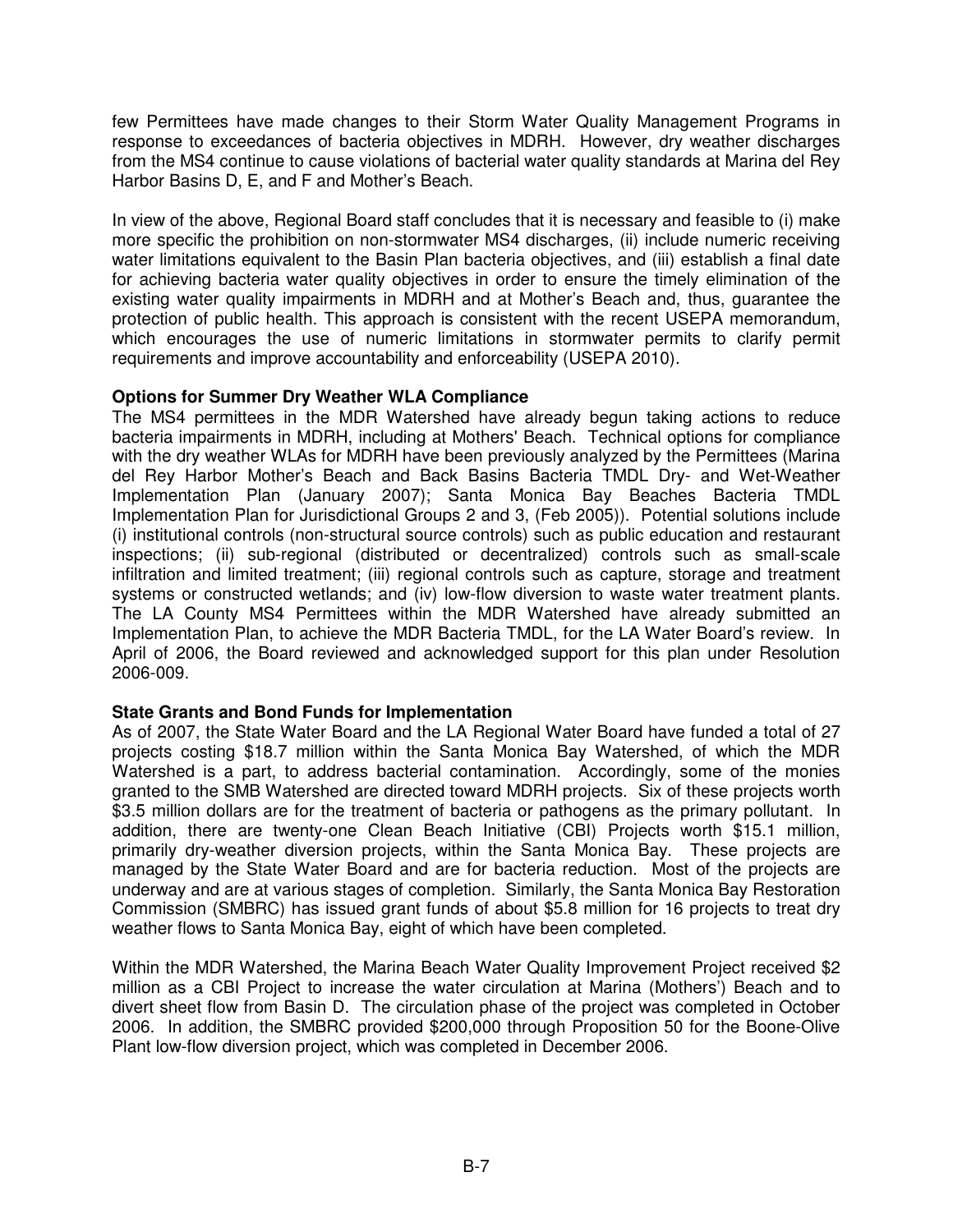### **Opportunity for Public Comment**

The notice of the LA Water Board's 2007 proceedings to incorporate the MDR Bacteria TMDL summer dry weather WLAs into the LA County MS4 Permit was circulated on May 11, 2007, for a 45-day comment period prior to the board's consideration at its August 2007 board meeting.

#### **Recommended Action**

The LA MS4 Permit includes provisions to effectively prohibit unauthorized non-stormwater discharges. Permittees may achieve the effective prohibition by implementing source control measures and an IC/IDE program to remove unauthorized non-storm water discharges or to get them permitted through the Regional Board's NPDES program. Given the fact that the proposed action seeks to prohibit discharges during summer dry weather from MS4s to Mothers' Beach and Basins D, E, and F in MDRH and that compliance is determined by receiving water limitations, it is a reasonable action by the LA Water Board to protect water quality and human health. Language is included in permit findings to clarify how compliance with the relevant limitations will be determined. The LA Water Board's administrative record adequately supports the proposed approach as being sufficient to meet the MDR Bacteria TMDL summer dry weather WLAs.

The recommended approach includes provisions in Findings; Part 1. Discharge Prohibitions Section; Part 2. Receiving Water Limitations Section, and Part 5. Definitions to incorporate permit conditions consistent with the assumptions and requirements of the MDR Bacteria summer dry weather WLAs. The provisions include receiving water limitations for bacteria and a prohibition against summer dry weather discharges from the MS4 to MDRH Basins D, E, and F that result in an exceedance of the bacteria receiving water limitations.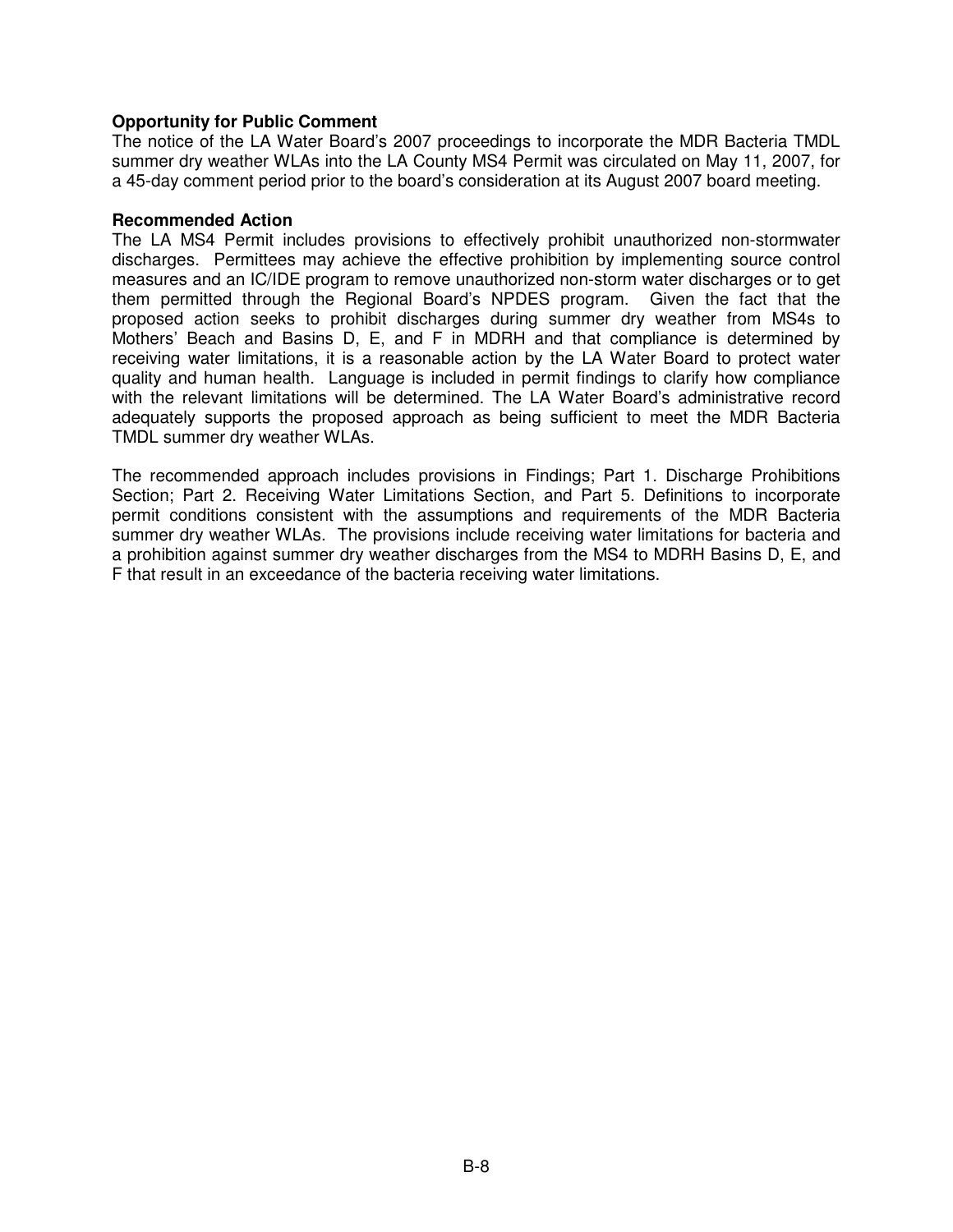# **ATTACHMENT C TO FACT SHEET SUPPORTING ORDER NO. R4-2011-XXX**

INCORPORATION OF PERMIT CONDITIONS CONSISTENT WITH THE ASSUMPTIONS AND REQUIREMENTS OF WASTELOAD ALLOCATIONS FOR TRASH ESTABLISHED IN THE LOS ANGELES RIVER WATERSHED TRASH TMDL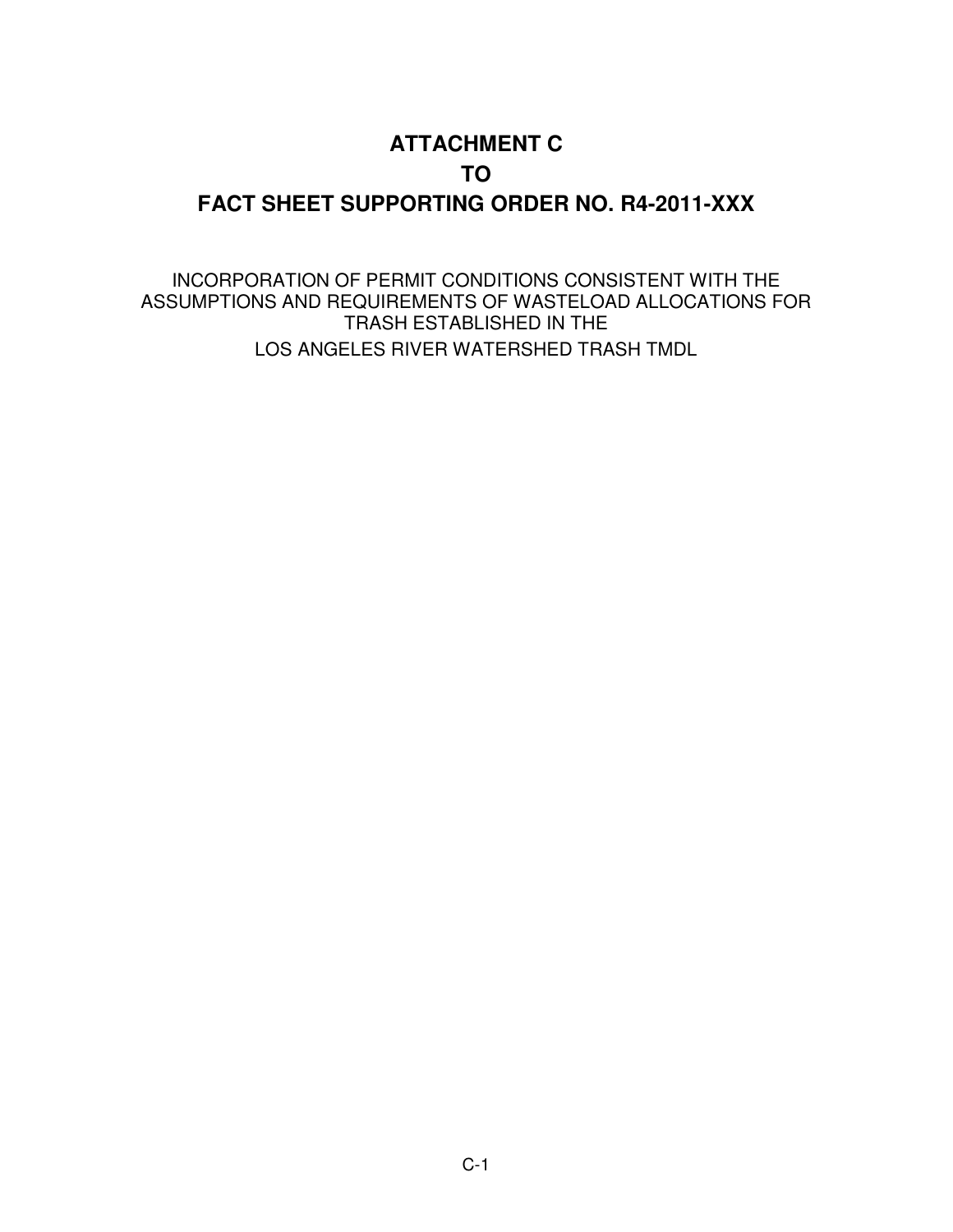## **TABLE OF CONTENTS**

| Background: Summary of Impairments and TMDL Elements  5 |  |
|---------------------------------------------------------|--|
|                                                         |  |
|                                                         |  |
|                                                         |  |
|                                                         |  |
|                                                         |  |
|                                                         |  |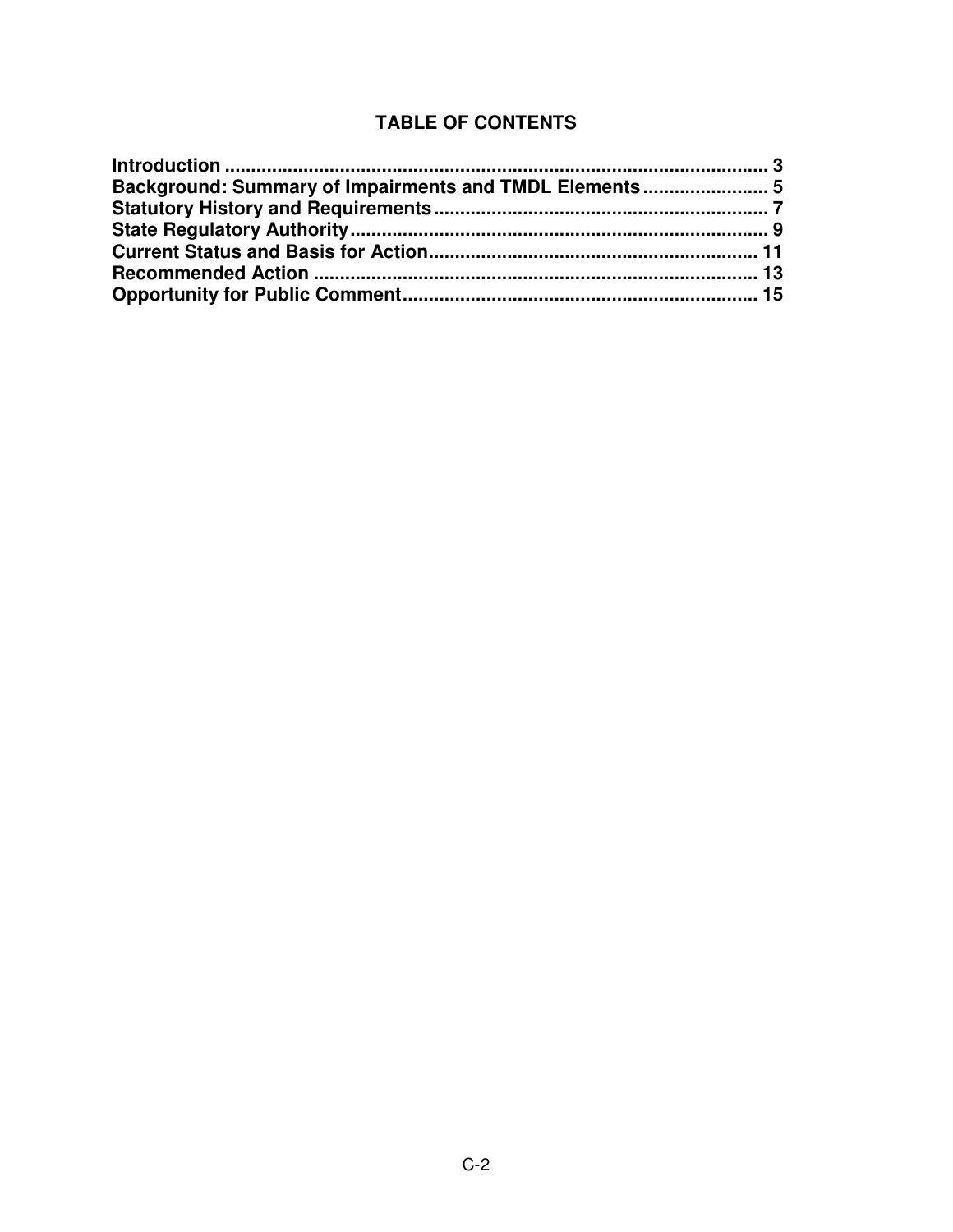### **Introduction**

This attachment describes and provides the rationale for the manner in which the Regional Board incorporated permit conditions into the LA County Municipal Separate Storm Sewer System (MS4) Permit consistent with the assumptions and requirements of the Los Angeles River Watershed Trash Total Maximum Daily Load (TMDL) Wasteload Allocations (WLAs) and associated provisions for discharges from the MS4 to the Los Angeles River and its tributaries as required by federal and state laws and regulations. $<sup>1</sup>$ </sup>

### Summary of LA River Trash TMDL

The LA River Trash TMDL was established to address the documented impairments in the Los Angeles River Watershed due to trash that were identified on the State's Clean Water Act Section 303(d) List of impaired waters, and to ultimately achieve the narrative water quality objectives contained in the Basin Plan for both "Floating Material" and "Solid, Suspended, or Settleable Materials" that require:

"Waters shall not contain floating materials, including solids, liquids, foams, and scum, in concentrations that cause nuisance or adversely affect beneficial uses"; and "Waters shall not contain suspended or settleable material in concentrations that cause nuisance or adversely affect beneficial uses."

The TMDL requires progressive annual reductions in discharges of trash from the MS4 from an established baseline for each permittee identified as a responsible jurisdiction in the TMDL, until the final numeric target of zero trash discharge is attained. The compliance deadlines for the interim waste load allocations are at the end of each storm period (October 1 to September 30). Compliance with the final waste load allocations is required by September 30, 2016. The proposed permit requirements rely upon the translation of Basin Plan Tables 7-2.2 into jurisdiction-specific waste load allocations (see Tables 3 and 4, hereto). The waste load allocations in Appendix 1 have been translated into effluent limitations, contained in Appendix 7- 1 of the permit, by calculating the corresponding three-year rolling average.

### TMDL History

 $\overline{a}$ 

The Los Angeles River Trash TMDL was initially adopted by the Regional Board on September 19, 2001. Twenty-two cities<sup>2</sup> ("Cities") sued the Regional Board and State Board to set aside the TMDL, stopping progress towards halting the thousands of tons of garbage that is discharged to the Los Angeles River and its tributaries. The trial court entered an order deciding some claims in favor of the Regional Board and State Board and some in favor of the Cities. Both sides appealed, and on January 26, 2006, the Court of Appeal decided every one of the Cities' claims in favor of the Boards, except with respect to CEQA compliance (City of Arcadia et al. v. Los Angeles Regional Water Quality Control Board et al. (2006) 135 Cal. App. 4th 1392).<sup>3</sup>

The Court of Appeal rejected the following claims litigated by the Cities:

<sup>1</sup> Tributaries to the Los Angeles River include but are not limited to Pacoima Wash, Tujunga Wash, Burbank Western Channel, Verdugo Wash, Arroyo Seco, the Rio Hondo, and Compton Creek.<br><sup>2</sup> The sities include Areadia, Poldwin Bark, Bollflower, Cerrites, Commerce, I

The cities include Arcadia, Baldwin Park, Bellflower, Cerritos, Commerce, Diamond Bar, Downey, Irwindale, Lawndale, Monrovia, Montebello, Monterey Park, Pico Rivera, Rosemead, San Gabriel, Santa Fe Springs, Sierra Madre, Signal Hill, South Pasadena, Vernon, West Covina, and Whittier.

 $3$  The Cities filed a petition for review by the California Supreme Court, but on April 19, 2006, the Supreme Court declined to hear any of the Cities' claims.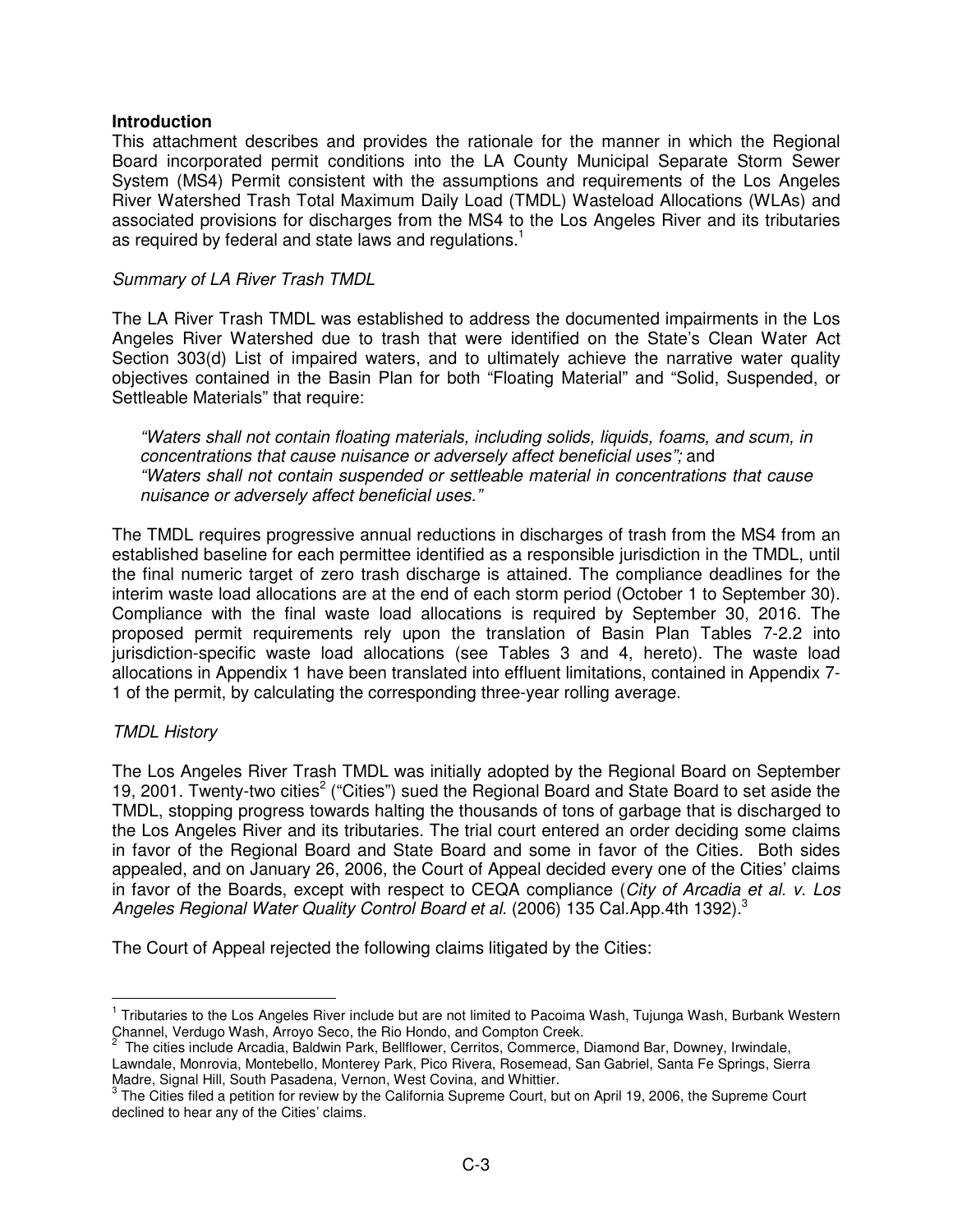- a. The Court rejected the Cities' claim that the target of zero trash is unattainable and inordinately expensive.  $(135 \text{ Cal.App.4}^{\text{th}}$  at 1413 and 1427-1430.)
- b. The Court rejected the Cities' claim that an assimilative capacity study was required before the Boards could determine how much trash, a pollutant that does not assimilate, would violate the narrative objectives.  $(135 \text{ Cal Apo.4}^{\text{th}}$  at 1409-1413.)
- c. The Court rejected the Cities' claim that the Boards were required, but failed, to conduct a cost/benefit analysis and consideration of economic factors. (135 Cal. App.  $4^{th}$  at 1415-1418.)
- d. The Court rejected the Cities' claim that the Boards were prohibited from establishing a TMDL for the Los Angeles River Estuary until it was formally listed on the  $303(d)$  list. (135 Cal.App.4<sup>th</sup> at 1418-1420.)
- e. The Court rejected the Cities' claims that TMDLs for storm water may not require agencies to perform better than the "maximum extent practicable", and must allow compliance through best management practices.  $(135 \text{ Cal}$ .App. $4^{\text{th}}$  at 1427-1430.)
- f. The Court rejected the Cities' claim that the Boards were required to implement load allocations for nonpoint sources of trash pollution.  $(135$  Cal.App. $4<sup>th</sup>$  at 1430-1432.)
- g. The Court rejected the Cities' claim that the Boards failed to adhere to the data collection and analysis required by federal and state law (135 Cal.App. $4<sup>th</sup>$  at 1433-34.)
- h. The Court rejected the Cities' claim that the Boards relied on nonexistent, illegal, and irrational uses to be made of the Los Angeles River. (135 Cal.App. $4<sup>th</sup>$  at 1432-33.)
- i. The Court rejected the Cities' claim that the Boards violated the Administrative Procedures Act (APA).  $(135 \text{ Cal.App.4}^{\text{th}} \text{ at } 1434-35.)$

The Court did find, however, that the Boards did not adequately complete the environmental checklist, and that evidence of a "fair argument" of significant impacts existed such that the Boards should have performed an EIR level of analysis.  $(135 \text{ Cal.App.4}^{\text{th}}$  at 1420-26.) The Court therefore declared the Trash TMDL void, and issued a writ of mandate that ordered the Boards to set aside and not implement the TMDL, until it has been brought into compliance with California Environmental Quality Act.

As a result of the appellate court's decision, in 2006 the Regional Board set aside its 2001 action incorporating the TMDL into the Basin Plan (Resolution R06-013) (City of Arcadia et al. v. Los Angeles Regional Water Quality Control Board et al. (2006) 135 Cal.App.4th 1392). After conducting the required CEQA analysis, the Regional Board readopted the Los Angeles River Watershed Trash TMDL on August 9, 2007 (Resolution No. 2007-0012).<sup>4</sup> This TMDL was subsequently approved by the State Water Resources Control Board (Resolution No. 2008- 0024), the Office of Administrative Law (File No. 2008-0519-02 S), and the United States Environmental Protection Agency, and became effective on September 23, 2008.

Summary of LA River Trash TMDL Permit Requirements

 $\overline{a}$ 

<sup>&</sup>lt;sup>4</sup> The Regional Board first adopted the Los Angeles River Trash TMDL in September 2001 (Resolution R01-013). As a result of a court decision, in 2006 the Regional Board set aside its 2001 action incorporating the TMDL into the Basin Plan (Resolution R06-013) (City of Arcadia et al. v. Los Angeles Regional Water Quality Control Board et al. (2006) 135 Cal.App.4<sup>th</sup> 1392). In 2007, the Regional Board readopted the TMDL with the revised CEQA analysis ordered by the court (Resolution R07-012).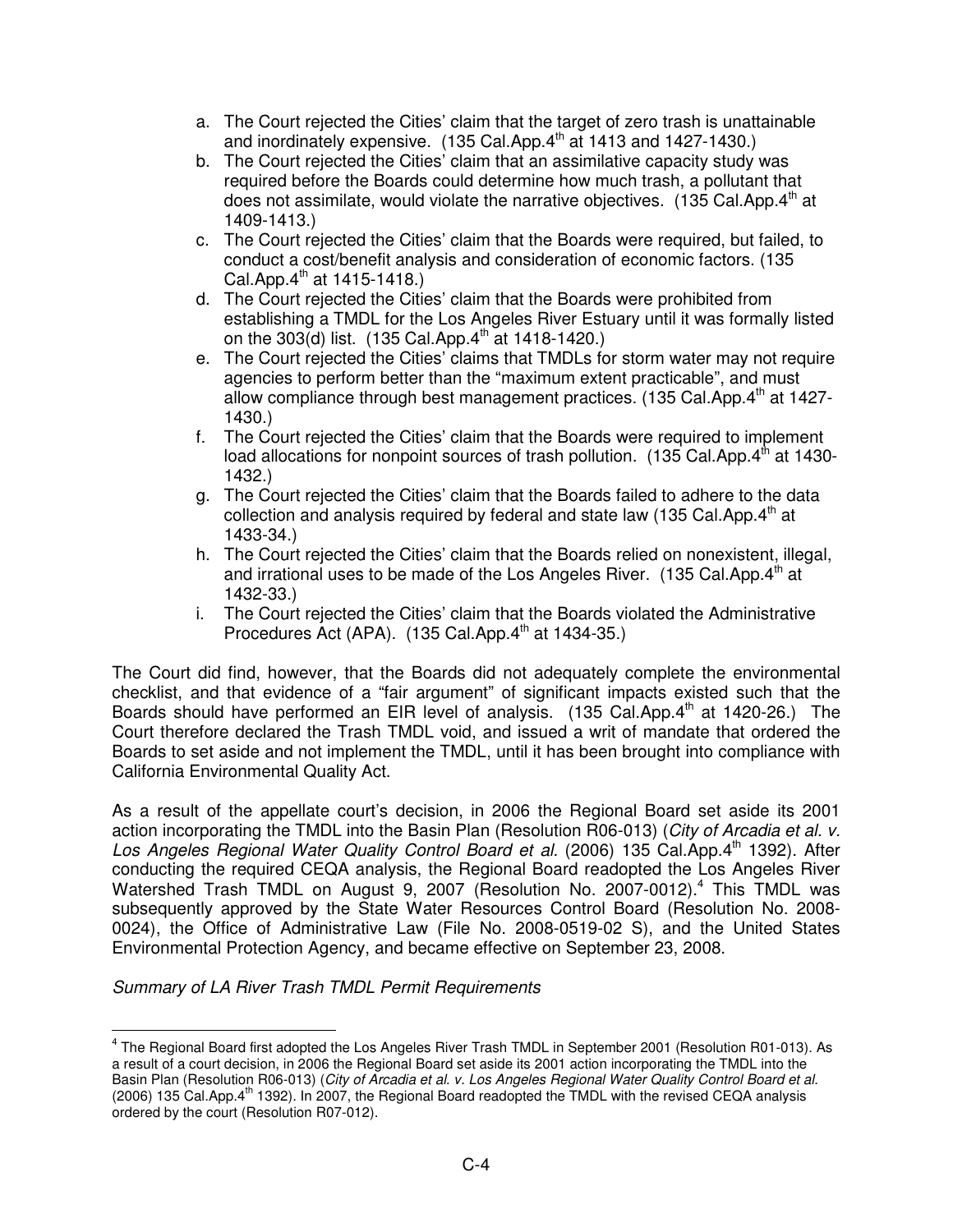The tentative permit incorporates the interim and final WLAs, expressed as annual reductions in discharges of trash from individual jurisdictional areas within the Los Angeles River Watershed, into the LA County MS4 Permit as numeric effluent limitations consistent with USEPA's recent memorandum (USEPA 2010). This memorandum states that, "[w]here the TMDL includes WLAs for stormwater sources that provide numeric pollutant load or numeric surrogate pollutant parameter objectives, the WLA should, where feasible, be translated into numeric WQBELs in the applicable stormwater permits" (USEPA 2010).

Additionally, the tentative permit incorporates provisions that specify alternative means of determining compliance with the interim and final effluent limitations. These include:

- (i) a technology-based approach whereby BMPs meeting the design standard of "full capture" may be properly installed and maintained to demonstrate compliance with the effluent limitations,
- (ii) a numeric effluent limitation based approach whereby "partial capture" BMPs and institutional controls not meeting the design standard of "full capture" may be implemented in drainage areas, in which case compliance with the applicable effluent limitation shall be demonstrated by measuring actual reductions in trash discharges in these areas.

Either or both approaches may be used within a jurisdictional area.

The incorporation of interim and final effluent limitations based upon the TMDL WLAs is consistent with the iterative process of implementing BMPs that has been employed in the previous LA County MS4 Permit in that compliance with the final effluent limitations may be achieved over the course of nine years. However, because the waterbodies in the Los Angeles River Watershed are impaired due to trash discharges from the MS4, it is necessary to establish more specific provisions in order to (i) ensure measurable reductions in trash discharges resulting in progressive water quality improvements during the iterative process and (ii) establish a final date for completing implementation of BMPs and, ultimately, achieving effluent limitations and water quality standards.

The Los Angeles River Watershed Trash TMDL was lawfully adopted as an amendment to the Los Angeles Region's Basin Plan and required compliance with interim WLAs as of September 30, 2008. Most Basin Plan provisions, including TMDLs adopted as amendments to the Basin Plan, are not self-implementing. Therefore, federal and state laws and regulations require that permits incorporate requirements consistent with the TMDL WLAs.

This proposed permit does not impose any new requirements on the Permittees to comply with this TMDL. On December 10, 2009, the Regional Board adopted Order No. R4-2009-0130, amending Order No. 01-182 to incorporate conditions consistent with the assumptions and requirements of the WLAs for the Los Angels River Watershed Trash TMDL. The conditions in this proposed permit are the same as those established by Order No. R4-2009-0010. Thus, they are existing requirements.

### **Background: Summary of Impairments and TMDL Elements**

Trash in waterways causes significant water quality problems. Small and large floatables inhibit the growth of aquatic vegetation, decreasing habitat and spawning areas for fish and other living organisms. Wildlife living in rivers and in riparian areas can be harmed by ingesting or becoming entangled in floating trash. Except for large items, settleables are not always obvious to the eye. They include glass, cigarette butts, rubber, and construction debris, among other things. Settleables can be a problem for bottom feeders and can contribute to sediment contamination. Some debris (e.g. diapers, medical and household waste, and chemicals) are a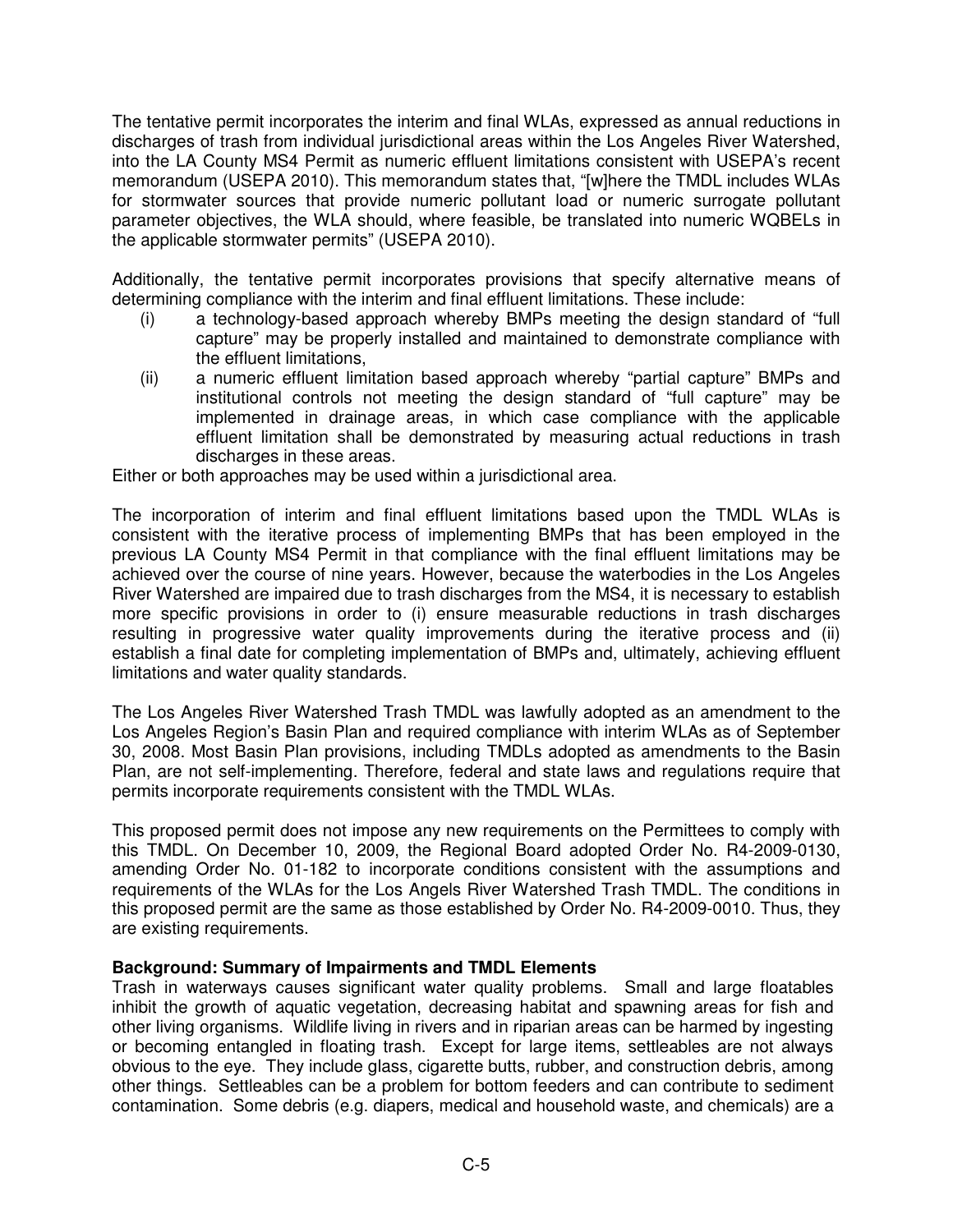source of bacteria and toxic substances. Floating debris that is not trapped and removed will eventually end up on the beaches or in the open ocean, keeping visitors away from our beaches and degrading coastal waters.

Trash is a serious and pervasive water quality problem in the Los Angeles River Watershed. The Regional Board has determined that current levels of trash exceed the existing water quality objectives contained in the Basin Plan that are necessary to protect the beneficial uses of the river. Regional Board staff regularly observes trash in the waterways of the Los Angeles River Watershed. Non-profit organizations such as Heal the Bay, Friends of the Los Angeles River (FoLAR) and others organize volunteer clean-ups periodically, and document the amount of trash collected. Data on quantities of trash removed from waterways and downstream beaches are provided in the Administrative Record for the Los Angeles River Trash TMDL.

Long Beach collects large amounts of trash at the mouth of the Los Angeles River, as much of the trash carried down the Los Angeles River ends up at the river's mouth in Long Beach. Debris tonnage at the mouth of the Los Angeles River is listed in Table 1.

| <b>Storm Year</b> | First<br>Quarter<br>(July-Sept.) | Second<br>Quarter<br>(Oct.-Dec.) | <b>Third</b><br>Quarter<br>(Jan.-March) | Fourth<br>Quarter<br>(April-June) | Total  |
|-------------------|----------------------------------|----------------------------------|-----------------------------------------|-----------------------------------|--------|
| 1994-95           | 436                              | 509                              | 3,576                                   | 702                               | 5,224  |
| 1995-96           | 504                              | 344                              | 3,100                                   | 645                               | 4,593  |
| 1996-97           | 350                              | 2,361                            | 601                                     | 681                               | 3,993  |
| 1997-98           | 647                              | 3,650                            | 4,016                                   | 977                               | 9,290  |
| 1998-99           | 565                              | 720                              | 532                                     | 1,274                             | 3,091  |
| 1999-00           | 781                              | 176                              | 1,664                                   | 1,223                             | 3,844  |
| 2000-01           | 757                              | 581                              | 2,625                                   | 474                               | 4,437  |
| 2001-02           | 424                              | 739                              | 288                                     | 407                               | 1,858  |
| 2002-03           | 430                              | 752                              | 2,564                                   | 884                               | 4,630  |
| 2003-04           | 299                              | 779                              | 607                                     | 951                               | 2,636  |
| 2004-05           | 273                              | 4,390                            | 6,176                                   | 1,416                             | 12,255 |
| 2005-06           | 561                              | 495                              | 862                                     | 670                               | 2,591  |

Table 1. Storm Debris Collection Summary for Long Beach (tons)<sup>5</sup>

Trash discharged to waterbodies discourages recreational activity, degrades aquatic habitat, threatens wildlife through ingestion and entanglement, and also poses risks to human health. Existing beneficial uses impaired by trash in the Los Angeles River are contact recreation (REC-1) and non-contact recreation (REC-2); warm fresh water habitat (WARM); wildlife habitat (WILD); estuarine habitat (EST) and marine habitat (MAR); rare, threatened or endangered species (RARE); migration of aquatic organisms (MIGR) and spawning, reproduction and early development of fish (SPWN); commercial and sport fishing (COMM); wetland habitat (WET); and cold freshwater habitat (COLD).

The Regional Board adopted a trash TMDL for the Los Angeles River Watershed to eliminate the documented water quality impairment resulting from significant amounts of trash discharged to the Los Angeles River and its tributaries, and by doing so to restore the beneficial uses of the

 $\overline{a}$ 

 $^5$  City of Long Beach *L.A. River Debris Summary* (as of June 2006).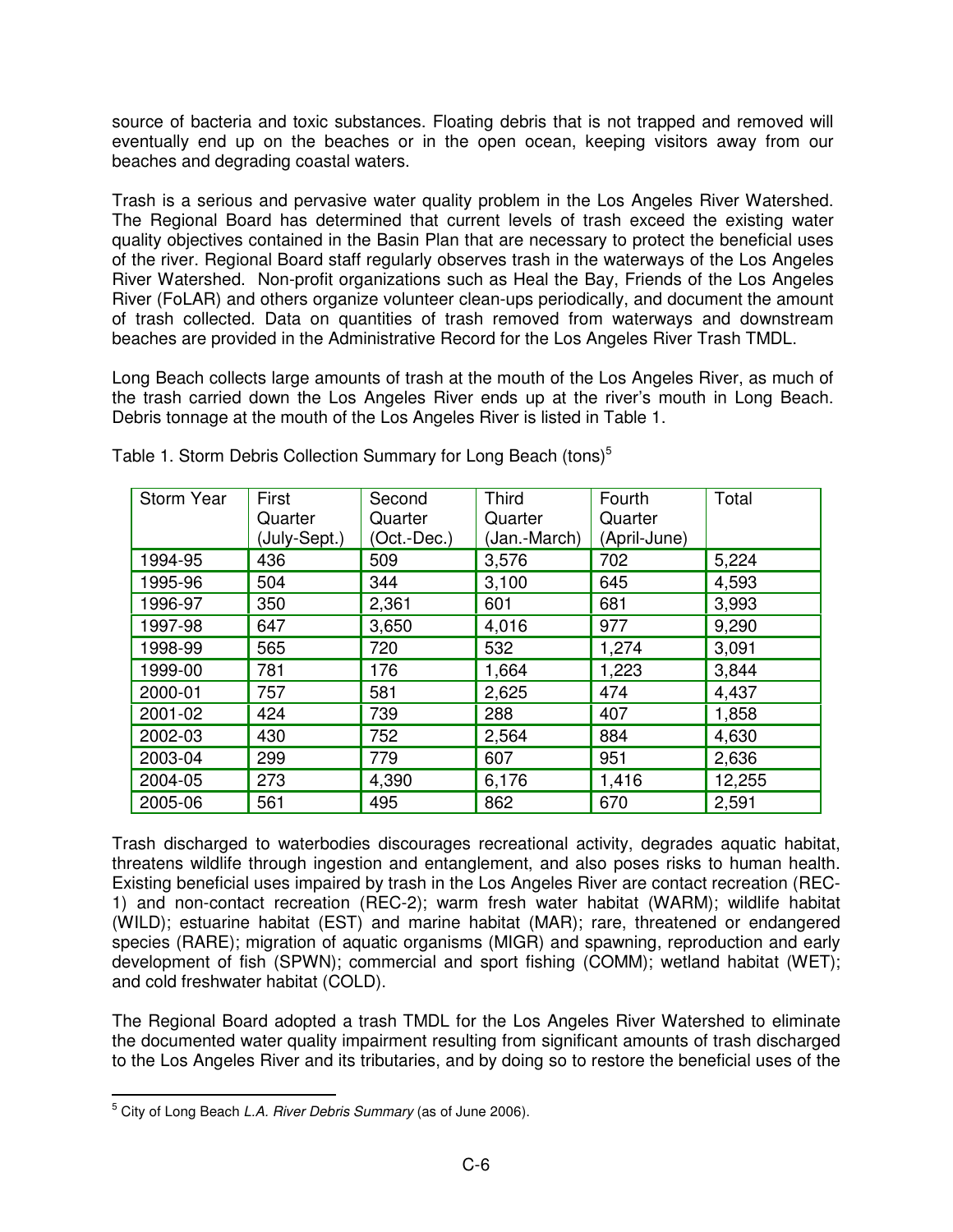river. The TMDL establishes a numeric target of zero discharge of trash, and identifies discharges from the MS4 as the major source of trash to the Los Angeles River and its tributaries.

To achieve the numeric target of zero discharge of trash, the TMDL sets interim and final wasteload allocations (WLAs) for trash discharges in the Los Angeles River Watershed, expressed as progressive annual percentage reductions from a predetermined baseline WLA assigned to each responsible jurisdiction, until the final waste load allocation of zero discharge is allocated in 2014. The TMDL allows for compliance with these annual percentage reductions to be determined based on a two-year rolling average of the interim waste load allocations in the second year of implementation, and based on a three-year rolling average in subsequent years, resulting in a final compliance date of 2016.

Co-permittees under the LA County MS4 Permit that are identified as responsible jurisdictions in the Los Angeles River Trash TMDL include the County of Los Angeles, the County of Los Angeles Flood Control District, and the Cities of Alhambra, Arcadia, Bell, Bell Gardens, Bradbury, Burbank, Calabasas, Carson, Commerce, Compton, Cudahy, Downey, Duarte, El Monte Glendale, Hidden Hills, Huntington Park, Irwindale, La Cañada Flintridge, Los Angeles, Lynwood, Maywood, Monrovia, Montebello, Monterey Park, Paramount, Pasadena, Pico Rivera, Rosemead, San Fernando, San Gabriel, San Marino, Santa Clarita, Sierra Madre, Signal Hill, South El Monte, South Gate, South Pasadena, Temple City, and Vernon.

The Los Angeles River Trash TMDL specifies under "Implementation" that the WLAs will be implemented through MS4 permits. TMDLs are not self-executing, but instead rely upon further Board orders to impose pollutant restrictions on dischargers to achieve the TMDL's WLAs. Federal regulations require that NPDES permits must include conditions consistent with the assumptions and requirements of any available waste load allocation (40 CFR 122.44(d)(vii)(B)). Similarly, state law requires both that the Regional Board implement its Basin Plan when adopting waste discharge requirements (WDRs) and that NPDES permits apply "any more stringent effluent standards or limitations necessary to implement water quality control plans…" (Wat. Code §§ 13263, 13377).

### **Statutory History and Requirements**

## Clean Water Act Section 303(d): Impaired Waters and TMDLs

The CWA §303(d)(1)(A) requires each State to conduct a biennial assessment of its waters, and identify those waters for which technology based effluent limitations are not stringent enough to achieve water quality standards. These waters are identified as impaired waters on the State's 303(d) list of water quality limited segments. The CWA also requires States to establish a priority ranking for waters on the 303(d) list and to develop and implement TMDLs for these waters.

"A TMDL defines the specified maximum amount of a pollutant which can be discharged or 'loaded' into [impaired waters] from all combined sources" and still allow the waterbody to meet water quality standards (*Dioxin/Organochlorine Center v. Clarke* (9<sup>th</sup> Cir. 1995) 57 F.3d 1517, 1520). A TMDL allocates the acceptable pollutant load to point and nonpoint sources. The elements of a TMDL are described in 40 CFR 130.2 and 130.7. A TMDL is defined as "the sum of the individual waste load allocations for point sources and load allocations for nonpoint sources and natural background" (40 CFR 130.2).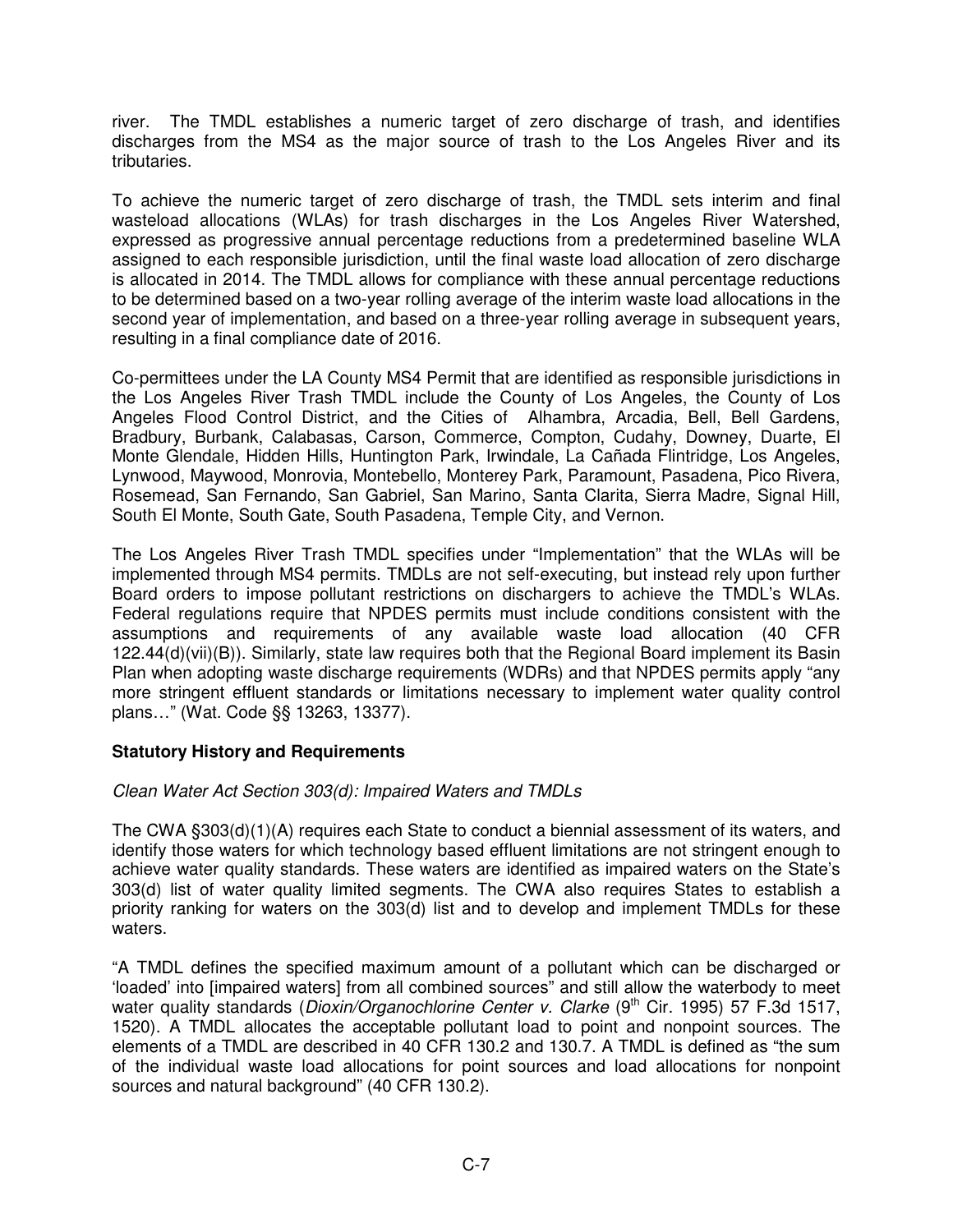Upon establishment of TMDLs by the State or the U.S. EPA, the State is required to incorporate the TMDLs into the State Water Quality Management Plan (40 CFR 130.6 (c) (1), 130.7). The Water Quality Control Plan for the Los Angeles Region (Basin Plan), and applicable statewide plans, serves as the State Water Quality Management Plan governing the watersheds under the jurisdiction of the Regional Board. When adopting TMDLs as a part of its Basin Plan, the Regional Board includes, as part of the TMDL, a program for implementation of the wasteload allocations for point sources and load allocations for nonpoint sources.

Essentially, TMDLs serve as a backstop provision of the CWA designed to implement water quality standards when other provisions have failed to achieve water quality standards.

### Clean Water Act Section 402(p): NPDES Permits for MS4s

The federal Clean Water Act (CWA) generally prohibits the "discharge of any pollutant," 33 U.S.C. § 1311(a), from a "point source" into waters of the United States. 33 U.S.C. § 1362(12)(A). An entity can, however, obtain a National Pollutant Discharge Elimination System (NPDES) permit that allows conditionally for the discharge of some pollutants. 33 U.S.C. § 1342(a)(1). The CWA defines point sources as "discernible, confined and discrete conveyances, including but not limited to, any pipe, ditch, channel, tunnel, conduit, well, discrete fissure" such as a pipe, ditch, container, rolling stock, concentrated animal feeding operation, landfill leacheate collections system, vessel or other floating craft from which pollutants are or may be discharged. 33 U.S.C. § 1362; 40 CFR 122.2.

In 1987, the U.S. Congress enacted the Water Quality Act recognizing both the environmental threats posed by storm water runoff and the U.S. EPA's problems in implementing regulations for storm water discharges (NRDC II, 966 F.2d at 1296). These Amendments to the CWA established new statutory requirements to control industrial and municipal storm water discharges to waters of the United States (CWA § 402(p).) The amendments require NPDES permits for storm water discharges from Municipal Separate Storm Sewer Systems (MS4s) to waters of the United States, and classify discharges from MS4s as a "point source".

The NPDES permits for MS4s (i) may be issued on a system- or jurisdiction-wide basis; (ii) shall include a requirement to effectively prohibit [unauthorized] non-storm water discharges into the storm sewers; and (iii) shall require controls to reduce the discharge of pollutants from storm water to the maximum extent practicable (MEP), including management practices, control techniques and systems, design and engineering methods, and such other provisions as the Administrator or the State determines appropriate for the control of such pollutants. (See CWA  $§402(p)(3)(B).$ 

On November 16, 1990, pursuant to CWA § 402(p), the U.S. EPA promulgated regulations at 40 CFR 122.26 which established requirements for MS4 discharges under the NPDES program.

Generally, discharges of pollutants that are covered under a NPDES permit must comply with (i) effluent limitations necessary to achieve compliance with technology based standards **as well as** (ii) **any more stringent effluent limitation "necessary to meet water quality standards"** (emphasis added) (33 U.S.C. § 1311(b)(1)(C)). In the case of MS4 NPDES discharge permits, federal courts have ruled that the CWA grants the permitting agency discretion to determine what pollutant controls are appropriate for discharges from MS4s. The federal courts held that the permitting agency has discretionary authority under "33 U.S.C. § 1342(p)(2)(E) to determine that ensuring strict compliance with state water-quality standards is necessary to control pollutants, or to require less than strict compliance with state water-quality standards, such as a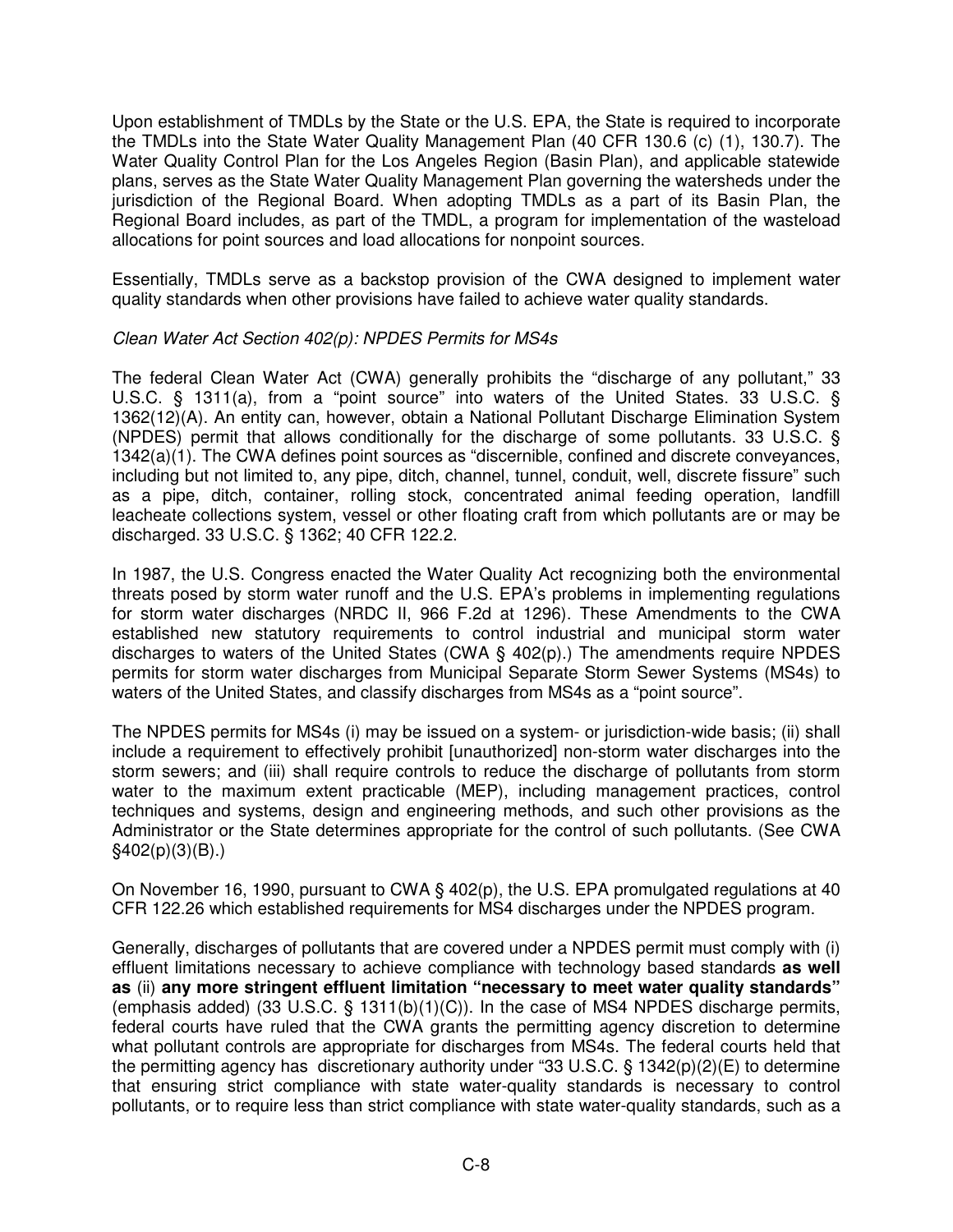BMP approach" (Defenders of Wildlife v. Browner, 191 F.3d 1159 (9<sup>th</sup> Cir., 1999)). Under 33 U.S.C. § 1342(p)(3)(B)(iii), the permitting authority has the choice to include either best management practices or numeric effluent limitations in the permits. NRDC II, 966 F.2d at 1308 ("Congress did not mandate a minimum standards approach or specify that [the] EPA develop minimal performance requirements.").

Even early in the regulatory program for MS4s, the U.S. EPA stated that if the Permittee(s) fails to implement adequate BMPs to prevent exceedance of the receiving water objectives, the permitting authority "may have to consider other approaches to water quality protection" (61 Fed. Reg. 43761; Interim Permitting Approach, Response #6, EPA 833-D-96-00, 1996; Order WQ 91-03).

## **State Regulatory Authority**

In California, trash that is discharged to waterbodies is regulated by Regional Boards through their Basin Plans. In the Basin Plans, trash is identified as both a "floatable material" and a "solid, suspended or settleable material." The Basin Plans establish narrative water quality objectives for both, stating in general terms that waters shall not contain these materials in concentrations that cause nuisance or adversely affect beneficial uses. These narrative objectives are consistent with water quality criteria recommended under CWA section 304(a) by the U.S. EPA (1986).

The Regional Boards implement these narrative objectives for trash through a variety of mechanisms depending upon the primary source of the trash discharges. Until recently, attempts were made to implement these narrative objectives for trash primarily through standard provisions in NPDES permits for discharges from MS4s (discussed below). Where an individual waterbody is identified as impaired due to trash, *additional* regulatory requirements are established in a TMDL and incorporated into the Basin Plan, as described earlier.

The State of California is one of forty-five States that have been granted authority under the CWA to implement the NPDES permitting program in lieu of US EPA. The Porter-Cologne Act (California Water Code) authorizes the State Board, through the nine regional boards, to issue NPDES permits, and regulate and control the discharge of pollutants into waters of the State. Regional Board-issued NPDES permits must contain provisions consistent with the State Water Quality Management Plan (Wat. Code § 13263).

### Related State Administrative Actions

 $\overline{a}$ 

The State Board has affirmed that NPDES MS4 permits must prohibit discharges that cause or contribute to violations of water quality standards contained in Basin Plans or Statewide Water Quality Control Plans (See WQ 98-01, at p. 8). In 1999, the State Board issued standard receiving water limitations language to be included in municipal storm water permits across the State consistent with this affirmation (Order WQO 99-05, which amended Order WQO 98-01).

The State Water Board had ruled earlier that municipal storm water permits must include effluent limitations necessary to achieve water quality standards (State Board Orders WQ 91-03 and WQ 91-04 $)^6$ . The State Board concluded that these may be non-numerical, but also pointed out that if the Permittee(s) fails to implement adequate BMPs to prevent exceedance of the

 $^6$  In Order WQ 91-04, the State Board reviewed a complaint brought by the environmental community that the 1990 LA County MS4 Permit lacked numerical effluent limits and violated federal law.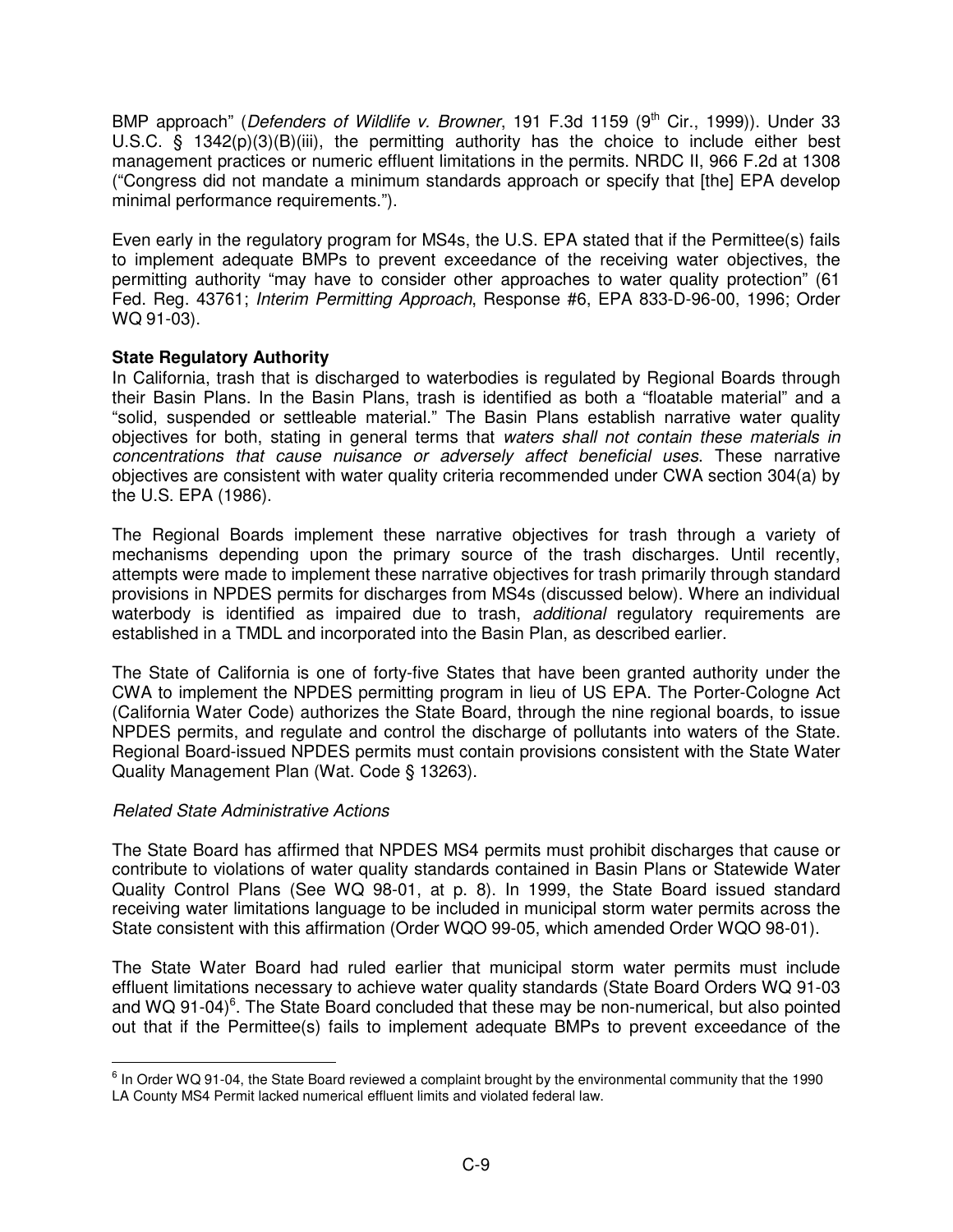receiving water objectives, the regional boards may have to consider other approaches to water quality protection (Order WQ 91-03).

Later, the State Board in Order WQ 2001-15 stated that "where urban runoff is causing or contributing to exceedances of water quality standards, it is appropriate to require improvements to BMPs that address those exceedances" (Order WQ 2001-15, p. 8). LA County MS4 Permit

Because of the complexity and networking of the municipal separate storm sewer system and drainage facilities within and tributary to the County of Los Angeles, the Regional Board adopted a system-wide approach in permitting discharges from the MS4. As described in the main Fact Sheet, the permit requires Permittees to implement timely and comprehensive programs in the areas of public involvement and participation, industrial/commercial inspection, development planning, development construction, public agency activities in order to control urban runoff and stormwater discharges from the MS4 to waters of the U.S. In addition, it states that discharges from the MS4 to waters of the U.S., including Los Angeles River and its tributaries, may not cause or contribute to exceedances of water quality objectives.

### Regulatory Scheme for Control of Trash Discharges

Consistent with U.S. EPA expectations at the time, the trash control requirements in the first LA County MS4 Permit issued in 1990 were general and included documenting existing best management practices (BMPs), designing a stormwater monitoring program, and developing plans to optimize existing BMPs and implement additional BMPs. With each subsequent permit, there has been an increasing level of specificity in requirements to control trash, as shown in Table 2.

| <b>Requirements</b>                      | <b>Early Permits</b><br>(Pre-TMDL)                                         | 2 <sup>nd</sup> Generation<br><b>Permits</b><br>(Pre-TMDL) | 3 <sup>rd</sup> Generation<br><b>Permits</b>             |
|------------------------------------------|----------------------------------------------------------------------------|------------------------------------------------------------|----------------------------------------------------------|
| Catch Basin (CB)<br>Prioritization       | None                                                                       | None                                                       | Based on trash<br>generation                             |
| <b>CB Cleanout</b><br>Frequency          | 1x during summer<br>season                                                 | 1x prior to storm<br>season                                | 1-4x per year based<br>on prioritization                 |
| <b>Additional CB</b><br>Cleanouts        | As necessary                                                               | When 40% full                                              | When 25% full                                            |
| Other CB<br>Requirements                 | None                                                                       | None                                                       | Trash excluders or<br>equivalent at high<br>priority CBs |
| <b>Street Sweeping</b><br>Prioritization | None                                                                       | None                                                       | Based on trash<br>generation                             |
| <b>Street Sweeping</b><br>Frequency      | 1x per month;<br>where feasible,<br>more frequently in<br>high trash areas | Based on traffic<br>volume                                 | Based on trash<br>generation                             |
| Open Channel<br>Maintenance              | 1x per year prior to<br>storm season                                       | 1x per year prior to<br>storm season                       | 1x per year prior to<br>storm season                     |
| Parking Lot                              | 1x per month                                                               | 1x per month                                               | 2x per month                                             |

Table 2. Evolution of Permit Requirements for Control of Trash Discharges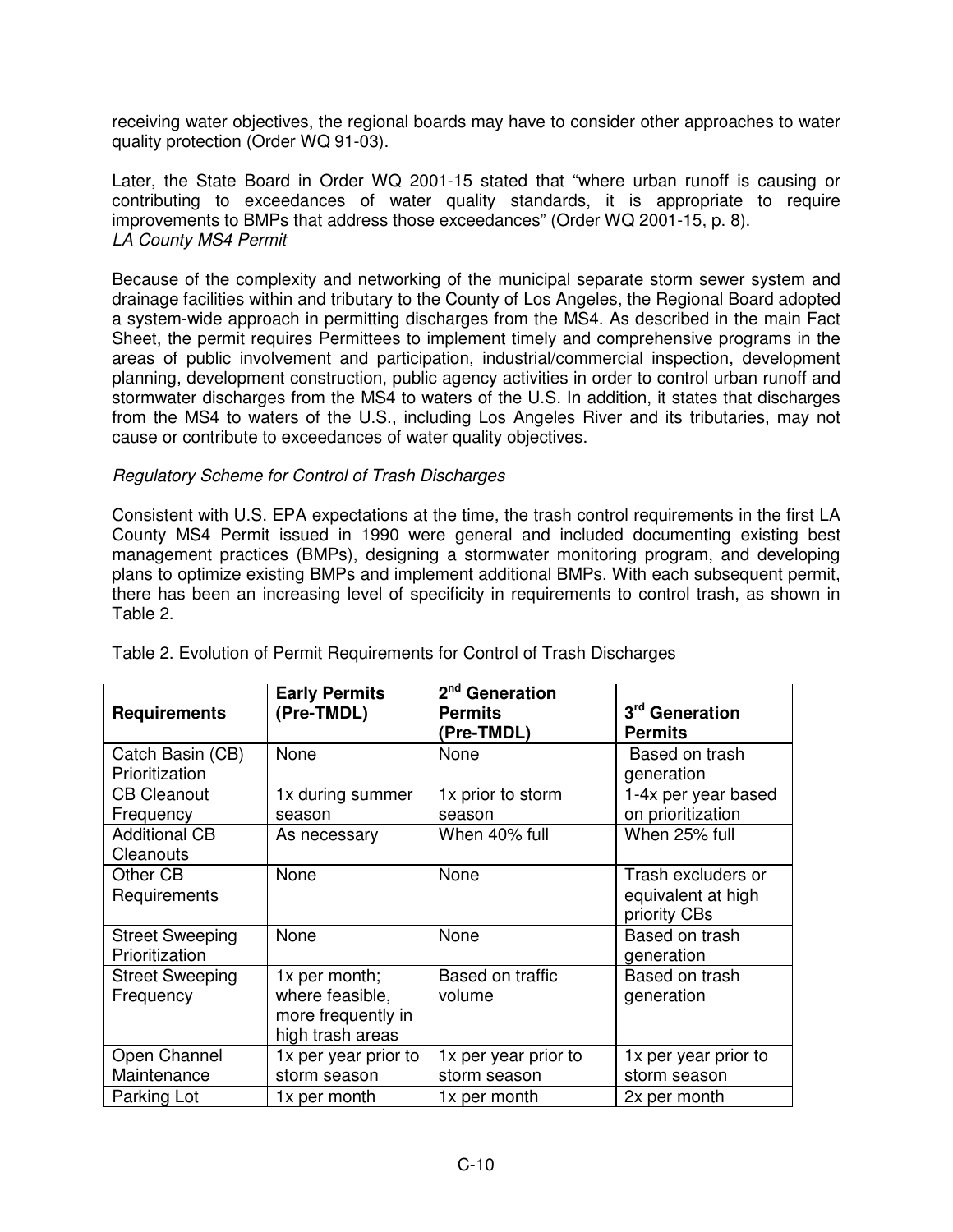| Sweeping                                                   |      |      |     |
|------------------------------------------------------------|------|------|-----|
| <b>TMDL</b><br>requirements for<br>impaired<br>waterbodies | None | None | Yes |

This evolution in requirements is linked to the identification of waterbodies as impaired due to trash. The "second generation" MS4 permits, which were developed around the same time as the first determination of trash impairments, reflected an increase in specificity beyond what was done in the earlier permits. Those developed later, in conjunction with the first trash TMDLs, have been further refined in terms of their requirements to control discharges of trash.

The tentative permit, as with the previous LA County MS4 Permit, contains standard provisions for controlling trash discharges from the storm drain system, including but not limited to:

- Public Information and Participation Program (PIPP) in Part 4.B;
- Industrial/Commercial Facilities Control Program in Part 4.C, including requirements for permittees to (i) inspect critical sources and (ii) require operators to implement additional controls to reduce pollutants in runoff to CWA section 303(d) impaired waters; and
- Public Agency Activities Program in Part 4.F, including requirements for storm drain operation and management, street and road maintenance, and parking facilities management.

In drainage areas subject to the Los Angeles River Trash TMDL, the previous (2001) permit, prior to the 2009 re-opener, required permittees to continue the implementation of specified catch basin inspections and cleaning until trash TMDL implementation measures were adopted. Additionally, for any special event that can be reasonably expected to generate substantial quantities of trash and litter, permittees are still required to properly manage trash and litter generated, as a condition of the special use permit issued for that event. At a minimum, the municipality who issues the permit for the special event shall arrange for either temporary screens to be placed on catch basins or for catch basins in that area to be cleaned out subsequent to the event and prior to any rain event.

Permittees were required to place trash receptacles at all transit stops within their jurisdiction that have shelters by August 1, 2002, and at all other transit stops within their jurisdiction by February 3, 2003. Permittees are required to maintain all trash receptacles as necessary. The Principal Permittee, in cooperation with Permittees, is also required to continue coordinating outreach programs that focus on trash in the Los Angeles River.

### **Current Status and Basis for Action**

 $\overline{a}$ 

While the Los Angeles County Department of Public Works reported a "30% decrease in roadway trash on unincorporated County roads and a 50% decrease in trash entering catchbasins since adoption of the current National Pollutant Discharge Elimination System (NPDES) Permit"<sup>7</sup>, these standard provisions described above have not adequately controlled trash discharges to the Los Angeles River. As a result, trash in the Los Angeles River continues to be a serious problem, causing continued impairments to recreational and aquatic life beneficial uses of the river.

 $7$ Comment letter from County of Los Angeles, Department of Public Works, May 15, 2000, p. 1.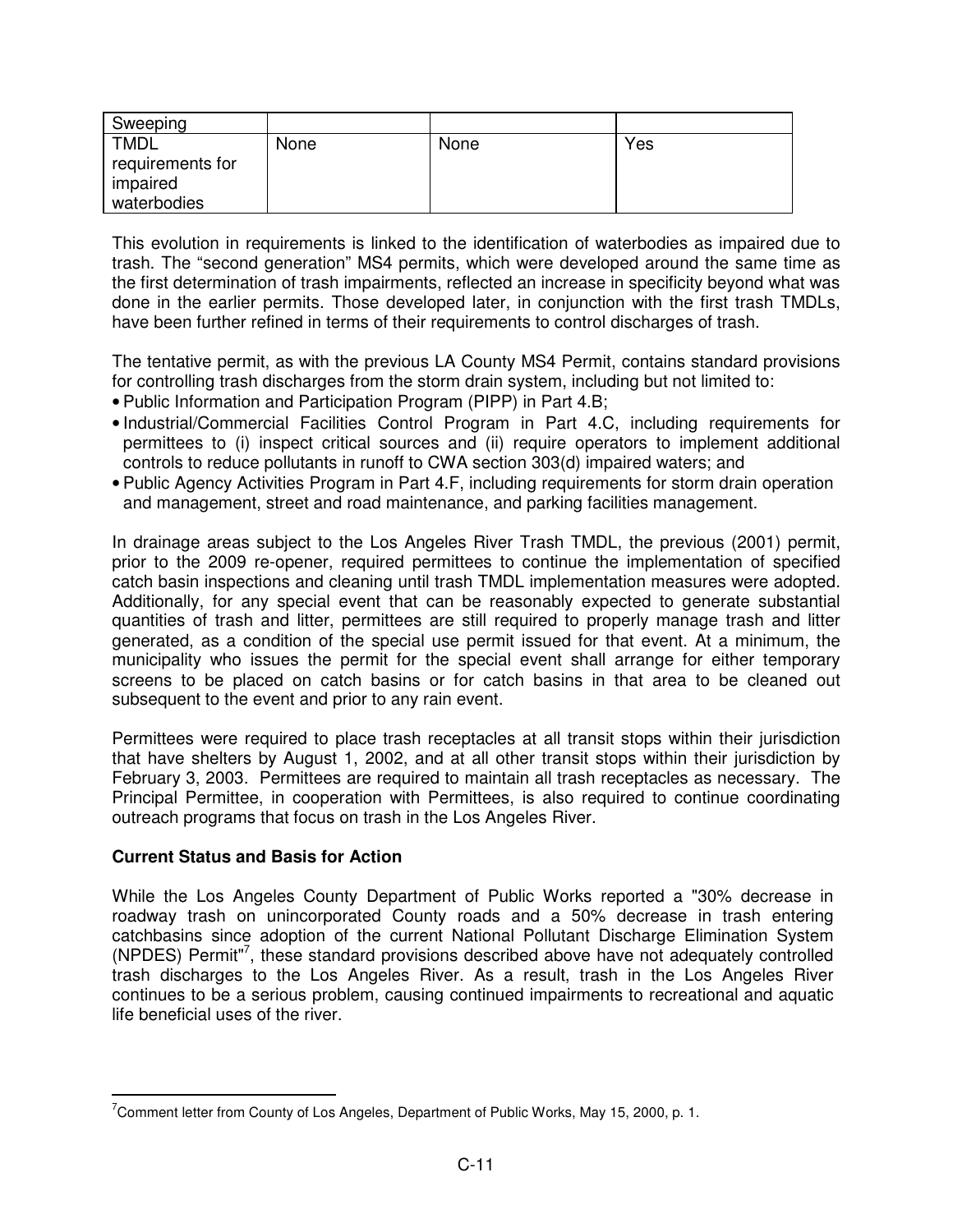Twenty-one years have passed since adoption of the first MS4 permit for Los Angeles County, while ten years have passed since adoption of the 2001 LA County MS4 permit. There has been ample time for Permittees to implement the standard provisions of the permit to control trash discharges to the Los Angeles River and to apply the iterative approach set forth in the Part I.B. of the 2001 Permit in order to address the trash impairments in the Los Angeles River watershed. Yet, water quality impairments due to trash discharges from the MS4 to the Los Angeles River and its tributaries remain a serious public health and environmental problem.

Additionally, over the last 21 years, much has been learned about the nature of urban runoff and stormwater and BMP performance, both nationally and regionally. During the early years of the stormwater regulatory program, the State Board recognized that a prudent approach was one that implemented BMPs to reduce sources and control pollutants from MS4 and continued to collect monitoring data on the characteristics of urban runoff and stormwater (Order WQ 91-03). However, with extensive data on the characteristics of stormwater and BMP performance, numeric effluent limitations for discharges of trash have become feasible since it is possible to determine a BMP equivalent of the numeric target. $8$ 

As noted above, the TMDL requires progressive annual reductions in the amount of trash that may be discharged from a jurisdiction in the watershed. Section  $122.44(d)(1)(vi)(B)$  requires that NPDES permits include conditions that are "consistent with the assumptions and requirements" of available waste load allocations. Therefore, Staff reviewed the structure of the WLAs and the requirements of the Trash TMDL before crafting the proposal for incorporation. Based on the TMDL and the manner in which the waste load allocations are expressed, staff concluded that the most obvious and logical manner of incorporating the Trash WLAs would involve the adoption of conditions in the permit that require annual reductions in the amount of trash that may be discharged by each jurisdiction. By definition the specification of a limit on the quantity of a pollutant that may be discharged from a specific location is in fact a numerically expressed "effluent limitation", as that term is defined in Water Code section 13385.1. While a variety of mechanisms might be considered to maneuver around the result, staff considers that the effect of any of those efforts would be to essentially water down the salient provisions of the TMDL to render them less- or unenforceable, beyond the current receiving water limitations and iterative approach that has not achieved compliance with water quality standards. Staff also considers the vast resources the Regional Board has devoted to this particular TMDL over the last decade with the intent of finally signaling the start to the end of the significant trash water quality problems that have been unresolved since the 1998 placement of the Los Angeles River on the 303(d) list.

In view of the above, Regional Board staff concludes that it is necessary and feasible to include the interim and final WLAs contained in the Los Angeles River Watershed Trash TMDL into the permit as numeric effluent limitations to ensure timely and measurable reductions in trash discharges to eliminate the existing water quality impairment. This is consistent with the recent USEPA memorandum, which states "[n]umeric WQBELs in stormwater permits can clarify permit requirements and improve accountability and enforceability" (USEPA 2010). This memorandum further states that TMDL WLAs "should, where feasible, be translated into numeric WQBELs in the applicable stormwater permits" (USEPA 2010).

Options for Trash WLA Compliance

 $\overline{a}$ 

<sup>&</sup>lt;sup>8</sup> For example, installation of full capture BMPs in forty percent of a responsible jurisdiction's drainage area translates to a forty-percent reduction in the pre-assigned baseline waste load allocations. Since the waste load allocations are assigned as percent reductions, they can be directly translated from BMP implementation.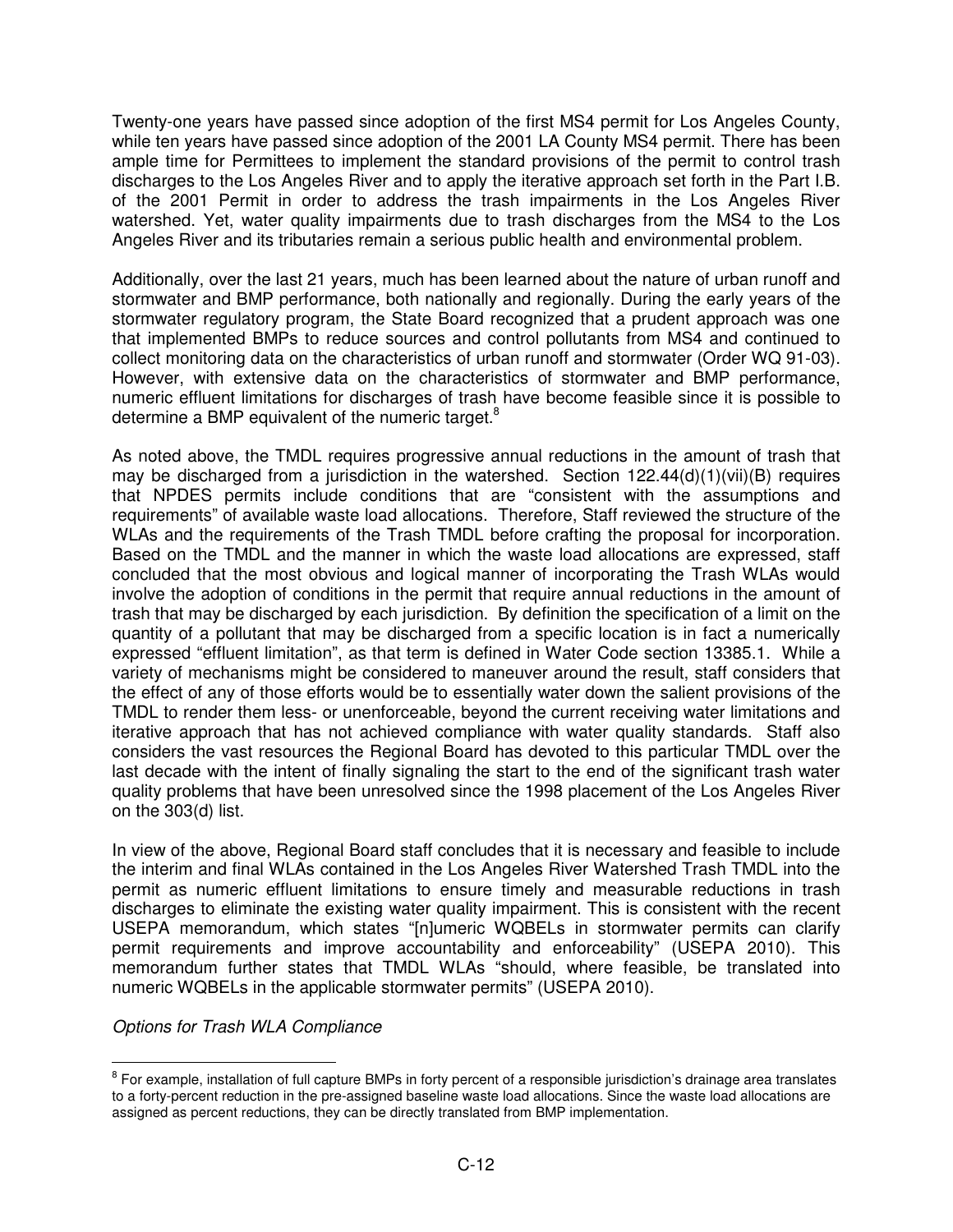The Regional Board has determined that these WLAs may be achieved in several ways. Compliance approaches for the trash TMDLs can be broadly classified into the "full capture" approach, "institutional controls," and the "partial capture" approach. These approaches can be applied individually or in combination throughout the watershed to meet TMDL requirements.

The full capture approach involves the installation of "full-capture<sup>9</sup>" trash control systems in drainage areas of the affected watershed. All drainage areas where such an approach is employed are considered to be in compliance with the zero numeric target. This means that no further implementation actions are necessary, provided the system or device is appropriately sized for the subwatershed in which it is implemented and that it is properly maintained. This approach is consistent with the traditional storm water approach where dischargers are authorized to rely upon the use of best management practices. Full capture systems are specific structural best management practices that have been determined to meet the requirements of the TMDL. The use of such systems obviates the obligation on the part of the permittee to determine the actual amount of trash loading that the permittee may be causing, as compliance with the effluent limitations is determined by the fact of the installation and maintenance of the systems, not by the actual effluent quality.

Institutional controls are trash control measures taken by jurisdictional agencies that do not require any construction or installations. These are more typically referred to as "non-structural best management practices." Examples include street sweeping, public education, and clean out of catch basins that discharge to storm drains. Since the efficacy of institutional controls cannot be accurately assessed with a measure of certainty, where compliance with the effluent limitations relies upon institutional controls it must be determined by a method that assesses the trash discharges and reductions that are actually occurring in the watershed. The TMDL specifies that this may be achieved by comparing the allowable discharge against the total estimated discharge of trash from storm events, using a mass-based equation.<sup>10</sup> Compliance is deemed to have been attained when the estimated discharge is equal to or less than the allowable load.

The partial capture approach involves the use of other structural trash control devices (best management practices) that do not meet the "full-capture" performance requirements. For the partial capture approach, the degree of compliance with the zero target is determined by the demonstrated performance of the devices in question. <sup>11</sup> Alternatively, where a device's performance is not known, compliance can be determined in the same manner as that used for institutional controls.

### **Recommended Action**

 $\overline{a}$ 

During the 2009 re-opener of the previous permit (Order No. 01-182), Regional Board staff considered several alternatives for making enforceable the Los Angeles River Trash TMDL WLAs.

<sup>&</sup>lt;sup>9</sup> For the purpose of the trash TMDLs, a full capture device is defined as "any single device or series of devices that traps all particles retained by a 5mm mesh screen with a design treatment capacity of ≥ the peak flow rate resulting from a one-year, one-hour storm in the sub-drainage area."

 $10$  The discharge is estimated using a mass balance equation. Discharge = [DGR x Days since last street sweeping] -[trash obtained from catch basin cleanouts]. The DGR (daily generation rate) is the average amount of trash deposited within a specified drainage area over a 24-hour period. Annual re-calculation of the DGR is intended to serve as a measure of the effectiveness of institutional controls or source reduction measures.

Performance must be demonstrated under different conditions (e.g. low to high trash loading).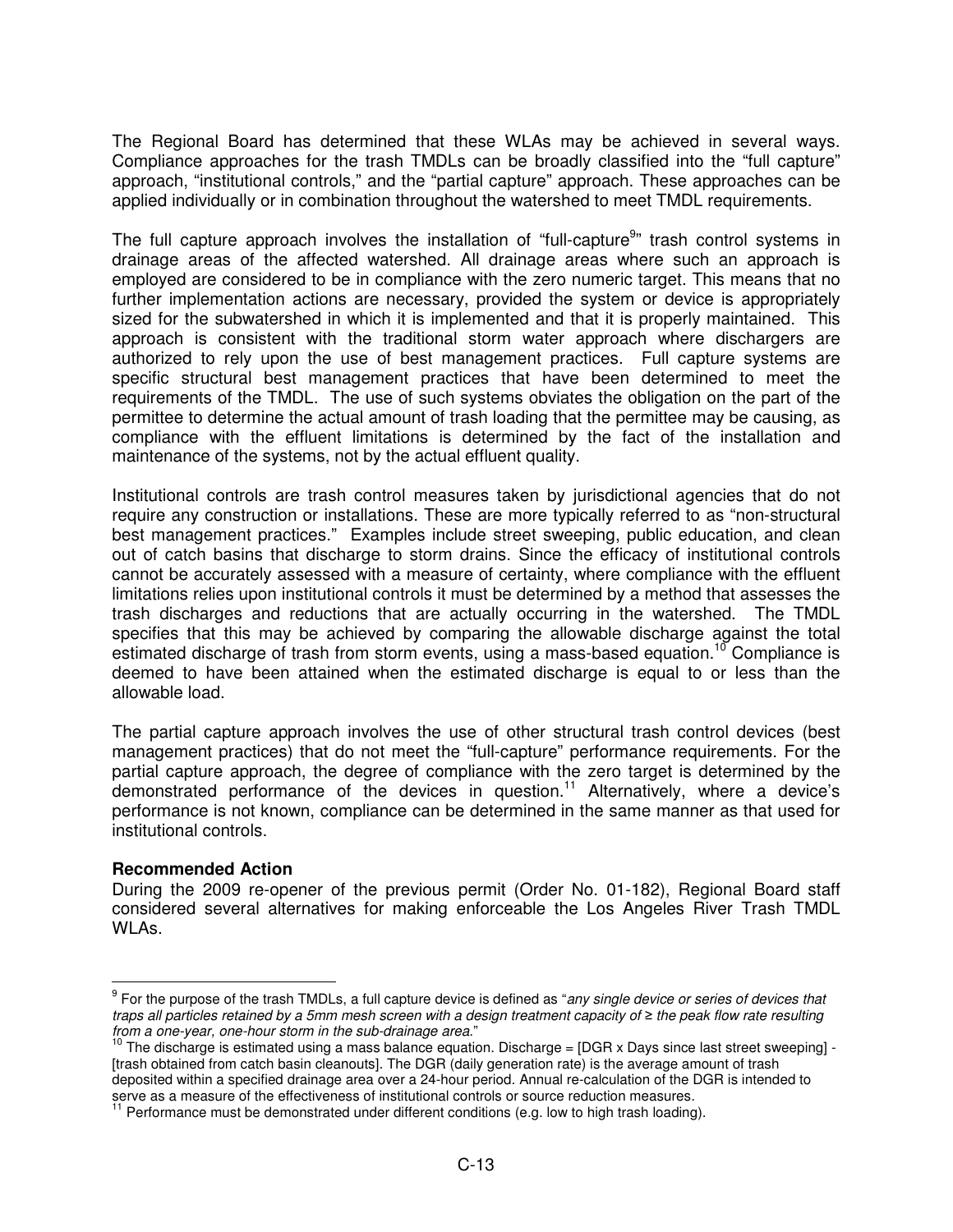The Regional Board chose to incorporate the TMDL WLAs as numeric effluent limitations with alternative compliance approaches for the reasons described in this Attachment. In summary, federal regulation requires that NPDES permits must contain effluent limitations and other conditions that are consistent with the assumptions and requirements of any available waste load allocation (40 CFR 122.44(d)(1)(vii)(B)). State law requires both that the Regional Board implement its Basin Plan when adopting waste discharge requirements (WDRs) and that NPDES permits apply "any more stringent effluent standards or limitations necessary to implement water quality control plans…" (Wat. Code §§ 13263, 13377). The Ninth Circuit Court of Appeals in Defenders of Wildlife v. Browner ruled that the Clean Water Act grants the permitting agency discretion either to require "strict compliance" with water quality standards through the imposition of numeric effluent limitations, or to employ an iterative approach toward compliance with water quality standards, by requiring improved BMPs over time (Defenders of Wildlife v. Browner ( $9<sup>th</sup>$  Cir. 1999) 191 F.3d 1159). In a precedential decision, the State Board acknowledged that the holding in Browner allows the issuance of MS4 permits that limit their provisions to BMPs that control pollutants to the MEP, and which do not require compliance with water quality standards. However, the State Board has concluded and the Regional Board agrees that "where urban runoff is causing or contributing to exceedances of water quality standards, it is appropriate to require improvements to BMPs that address those exceedances" (Order WQ 2001-15, p. 8). In a recent memorandum to states, the USEPA concluded that "[n]umeric WQBELs in stormwater permits can clarify permit requirements and improve accountability and enforceability", and that TMDL WLAs "should, where feasible, be translated into numeric WQBELs in the applicable stormwater permits" (USEPA 2010).

Regional Board staff concludes that in the case of the Trash TMDL, given its history, the resources devoted to its establishment, the continuing nature of the impairment, and the structure of the TMDL's waste load allocations, it is appropriate to establish numeric effluent limitations that will result in measurable reductions in the pollutants discharged from the MS4 to receiving waters within a specified time frame, consistent with the TMDL's WLAs and implementation schedule.

Staff recommends re-adoption of the permit conditions and supporting findings from the 2009 permit amendments, including the provisions in Part 7 Total Maximum Daily Load Provisions that incorporate the Los Angeles River Trash WLAs, and 2009 revisions to Parts 4.F.5(b) (Standard Provisions) and 5 (Definitions). These previous permit amendments included the addition of effluent limitations for LA County MS4 Permittees identified as responsible jurisdictions in the Los Angeles River Watershed Trash TMDL, to achieve a progressive reduction in trash discharges from the MS4 to the Los Angeles River and its tributaries. Compliance with these effluent limitations will address the impairment of beneficial uses that occurs as a result of these discharges.

The permit conditions contain more specific requirements in the form of measurable interim and final effluent limitations to eliminate discharges of trash from the MS4 to the Los Angeles River and its tributaries in order to achieve water quality standards. This Order incorporates effluent limitations equivalent to applicable WLAs that have been adopted by the Regional Board and have been approved by the State Board, Office of Administrative Law and the U.S. EPA. The conditions that implement the TMDL WLAs in the Order are expressed as effluent limitations in a manner consistent with the assumptions and requirements of the TMDL from which they are derived.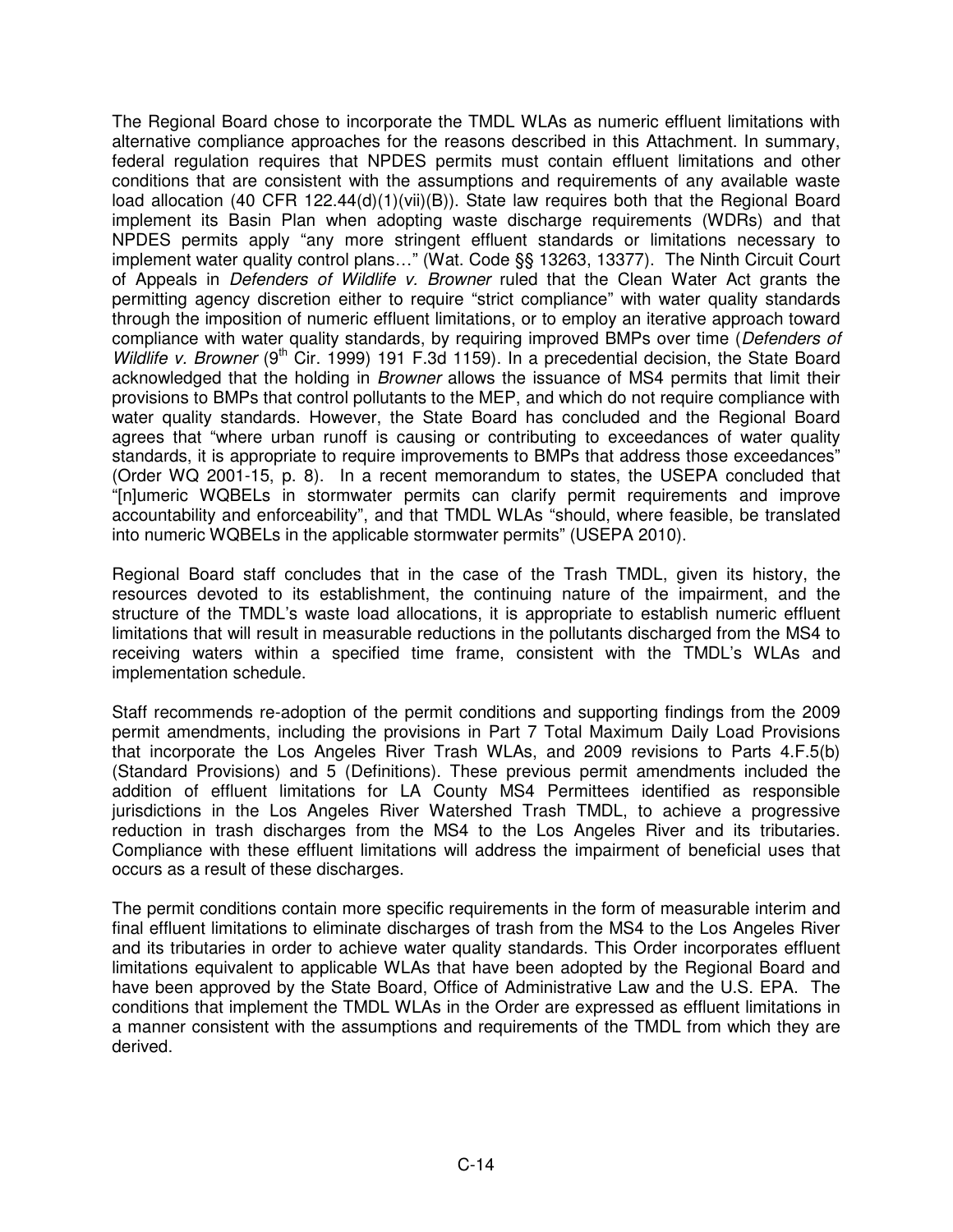## **Opportunity for Public Comment**

Regional Board staff previously held a workshop on July 29, 2009, to inform Permittees and other interested persons regarding how the Los Angeles River Trash TMDL WLAs would be incorporated into the LA County MS4 Permit. Comments were solicited during this workshop and up to two weeks following. These comments were considered by staff in formulating the 2009 draft permit modifications. Responses to these comments and comments received on the draft provisions, findings and fact sheet were prepared prior to the December 10, 2009 hearing to consider adoption of Order No. R4-2009-0130. In addition, the notice of the proposed Regional Board's proceedings to incorporate the Los Angeles River Watershed Trash TMDL's WLAs into the Los Angeles County MS4 Permit, which was circulated on October 8, 2009, provided a 30-day comment period for interested parties. The Regional Board hearing where Order No. R4-2009-0130 was adopted, which was held on December 10, 2009, provided further opportunity for stakeholders to comment.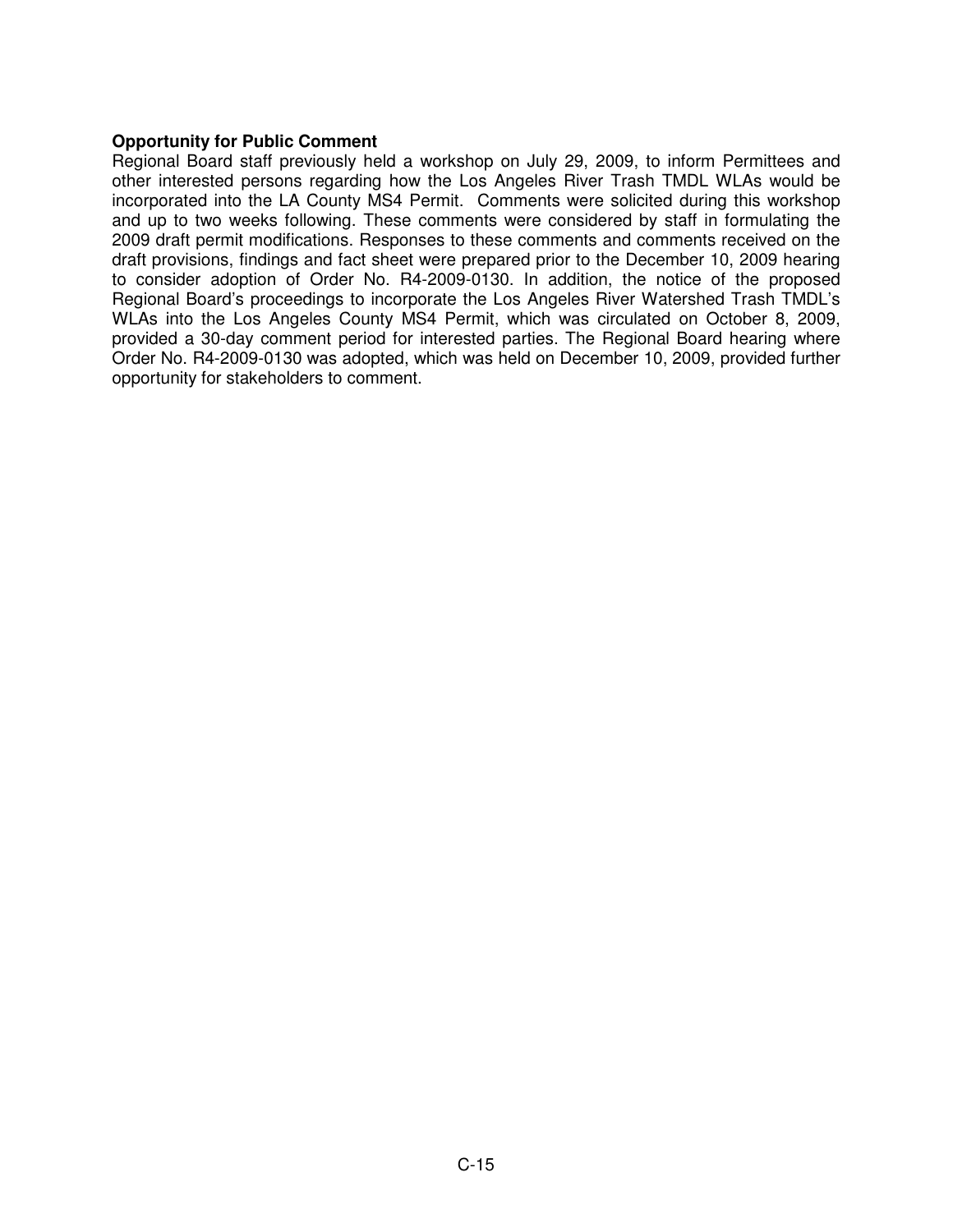|                      | End of Storm Year - September 30 |        |        |        |                |  |
|----------------------|----------------------------------|--------|--------|--------|----------------|--|
| <b>Permittee</b>     | 2010                             | 2011   | 2012   | 2013   | 2014           |  |
|                      | (40%)                            | (30%)  | (20%)  | (10%)  | (0%)           |  |
| Alhambra             | 15961                            | 11971  | 7981   | 3990   | 0              |  |
| Arcadia              | 20043                            | 15032  | 10022  | 5011   | 0              |  |
| Bell                 | 6410                             | 4808   | 3205   | 1603   | 0              |  |
| <b>Bell Gardens</b>  | 5400                             | 4050   | 2700   | 1350   | 0              |  |
| <b>Bradbury</b>      | 1711                             | 1283   | 855    | 428    | 0              |  |
| <b>Burbank</b>       | 37036                            | 27777  | 18518  | 9259   | 0              |  |
| Calabasas            | 9002                             | 6752   | 4501   | 2251   | $\mathbf 0$    |  |
| Carson               | 2733                             | 2050   | 1366   | 683    | 0              |  |
| Commerce             | 23493                            | 17620  | 11747  | 5873   | 0              |  |
| Compton              | 21276                            | 15957  | 10638  | 5319   | 0              |  |
| Cudahy               | 2374                             | 1781   | 1187   | 594    | 0              |  |
| Downey               | 15625                            | 11719  | 7813   | 3906   | 0              |  |
| Duarte               | 4884                             | 3663   | 2442   | 1221   | $\mathbf 0$    |  |
| El Monte             | 16883                            | 12662  | 8442   | 4221   | 0              |  |
| Glendale             | 56126                            | 42094  | 28063  | 14031  | 0              |  |
| <b>Hidden Hills</b>  | 1465                             | 1099   | 733    | 366    | 0              |  |
| Huntington Park      | 7664                             | 5748   | 3832   | 1916   | $\overline{0}$ |  |
| Irwindale            | 4941                             | 3706   | 2470   | 1235   | $\overline{0}$ |  |
| La Cañada Flintridge | 13398                            | 10049  | 6699   | 3350   | 0              |  |
| Los Angeles          | 549938                           | 412454 | 274969 | 137485 | $\overline{0}$ |  |
| Los Angeles County   | 124089                           | 93067  | 62045  | 31022  | 0              |  |
| Lynwood              | 11280                            | 8460   | 5640   | 2820   | $\overline{0}$ |  |
| Maywood              | 2452                             | 1839   | 1226   | 613    | 0              |  |
| Monrovia             | 18675                            | 14006  | 9337   | 4669   | $\overline{0}$ |  |
| Montebello           | 20148                            | 15111  | 10074  | 5037   | 0              |  |
| <b>Monterey Park</b> | 15560                            | 11670  | 7780   | 3890   | $\overline{0}$ |  |
| Paramount            | 10981                            | 8236   | 5490   | 2745   | 0              |  |
| Pasadena             | 44799                            | 33599  | 22400  | 11200  | $\mathbf 0$    |  |
| Pico Rivera          | 5581                             | 4186   | 2791   | 1395   | 0              |  |
| Rosemead             | 10922                            | 8192   | 5461   | 2731   | 0              |  |
| San Fernando         | 5579                             | 4184   | 2789   | 1395   | 0              |  |
| San Gabriel          | 8137                             | 6103   | 4069   | 2034   | 0              |  |
| San Marino           | 5756                             | 4317   | 2878   | 1439   | 0              |  |
| Santa Clarita        | 360                              | 270    | 180    | 90     | 0              |  |
| Sierra Madre         | 4644                             | 3483   | 2322   | 1161   | 0              |  |
| Signal Hill          | 3774                             | 2830   | 1887   | 943    | 0              |  |
| South El Monte       | 6400                             | 4800   | 3200   | 1600   | 0              |  |
| South Gate           | 17562                            | 13171  | 8781   | 4390   | 0              |  |
| South Pasadena       | 5963                             | 4472   | 2981   | 1491   | 0              |  |
| <b>Temple City</b>   | 7029                             | 5272   | 3514   | 1757   | 0              |  |
| Vernon               | 18881                            | 14161  | 9441   | 4720   | 0              |  |

**Table 3: Los Angeles River Watershed Trash TMDL Waste Load Allocations per Storm Year, expressed as allowable discharge relative to baseline Waste Load Allocations (gallons of uncompressed volume)**